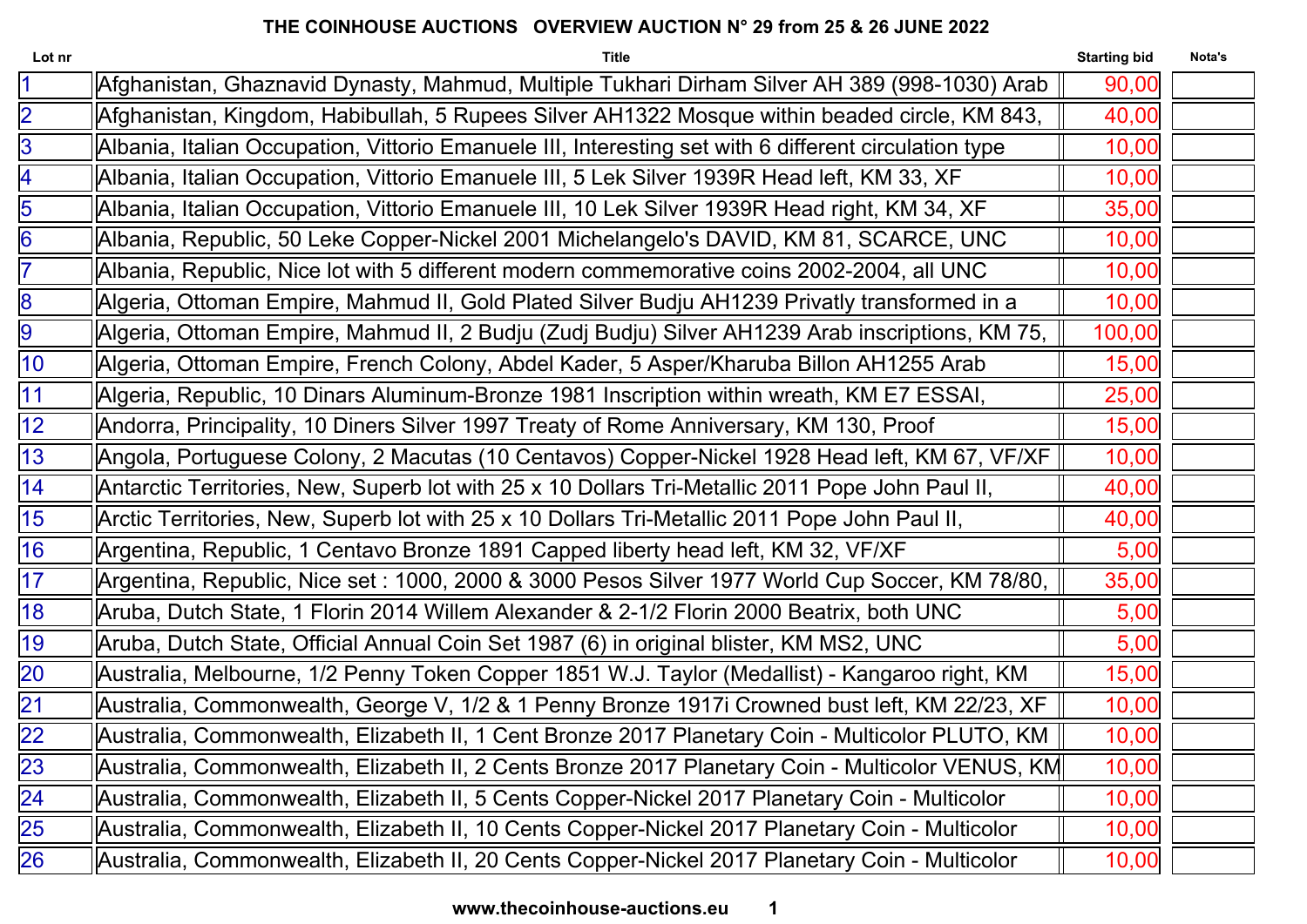| Lot nr          | <b>Title</b>                                                                                         | <b>Starting bid</b> | Nota's |
|-----------------|------------------------------------------------------------------------------------------------------|---------------------|--------|
| $\overline{27}$ | Australia, Commonwealth, Elizabeth II, 50 Cents Silver 2009 Sea Life - Multicolor Leafy Sea Dragon,  | 25,00               |        |
| 28              | Australia, Commonwealth, Elizabeth II, 50 Cents Silver 2010 Sea Life - Multicolor Clownfish, KM      | 25,00               |        |
| 29              | Australia, Commonwealth, Elizabeth II, 50 Cents Silver 2010 Sea Life - Multicolor Seahorse, KM       | 25,00               |        |
| 30              | Australia, Commonwealth, Elizabeth II, 50 Cents Copper-Nickel 2017 Planetary Coin - Multicolor       | 25,00               |        |
| 31              | Australia, Commonwealth, Elizabeth II, 1 Dollar Aluminum-Bronze 1992 Javelin Thrower in              | 40,00               |        |
| 32              | Australia, Commonwealth, Elizabeth II, 1 Dollar Silver 1993 Landcare, KM 208a.1, Proof in original   | 25,00               |        |
| 33              | Australia, Commonwealth, Elizabeth II, 1 Dollar Aluminum-Bronze 1995M Waltzing Mathilde, KM          | 10,00               |        |
| 34              | Australia, Commonwealth, Elizabeth II, 1 Dollar Silver 1996 Decimal Coinage Anniversary, KM 326,     | 35,00               |        |
| 35              | Australia, Commonwealth, Elizabeth II, 1 Dollar Silver 1998 Howard Florey, KM 366a, Proof in         | 20,00               |        |
| 36              | Australia, Commonwealth, Elizabeth II, 1 Dollar Aluminum-Bronze 2000B Victoria Cross, KM 493,        | 25,00               |        |
| 37              | Australia, Commonwealth, Elizabeth II, 1 Dollar Silver 2004 Royal Visit Anniversary - Gilt Lion and  | 35,00               |        |
| 38              | Australia, Commonwealth, Elizabeth II, 1 Dollar (1 Oz) Silver in a Silver (2 Oz) Lingot 2015         | 60,00               |        |
| 39              | Australia, Commonwealth, Elizabeth II, 1 Dollar Aluminum-Bronze 2017 Planetary Coin - Multicolor     | 15,00               |        |
| 40              | Australia, Commonwealth, Elizabeth II, 2 Dollars Aluminum-Bronze 2017 Planetary Coin - Multicolor    | 40,00               |        |
| 41              | Australia, Commonwealth, Elizabeth II, 5 Dollars Aluminum-Bronze 2017 Planetary Coin - Multicolor    | 10,00               |        |
| 42              | Australia, Commonwealth, Elizabeth II, 5 Dollars Bi-Metallic 2017 Planetary Coin - Multicolor        | 15,00               |        |
| 43              | Australia, Commonwealth, Elizabeth II, 10 Dollars Silver 1990 Cockatoo, KM P2 PIEDFORT, Proof        | 40,00               |        |
| 44              | Australia, Commonwealth, Elizabeth II, 10 Dollars Silver 1992 Emperor Penguins, KM P4                | 40,00               |        |
| 45              | Australia, Commonwealth, Elizabeth II, 10 Dollars Silver 1994 Wedge-tailed Eagle, KM P6              | 40,00               |        |
| 46              | Australia, Commonwealth, Elizabeth II, 10 Dollars Silver 1996 Endangered Wildlife - Southern Right   | 40,00               |        |
| 47              | Australia, Commonwealth, Elizabeth II, Official Annual Baby Coin Set 2008 including 1 Dollar         | 25,00               |        |
| 48              | Austria, Empire, Habsburg, Maximilian I, 1/2 Batzen Silver 1516 Date above two shields, Schulten     | 40,00               |        |
| 49              | Austria, Empire, Leopold, 3 Kreuzer Silver ND (1619-1625) Bust right within circle, KM 238, VF       | 20,00               |        |
| 50              | Austria, Empire, Leopold, 10 Kreuzer Silver 1632 Crowned bust with striped sash, KM 589.2, VFXF      | 30,00               |        |
| 51              | Austria, Empire, Ferdinand II, 3 Kreuzer Silver 1634 Laureate bust right within circle, KM 709, A.VF | 20,00               |        |
| 52              | Austria, Empire, Ferdinand Charles, 3 Kreuzer Silver 1639 Crowned bust, KM 852, VF                   | 20,00               |        |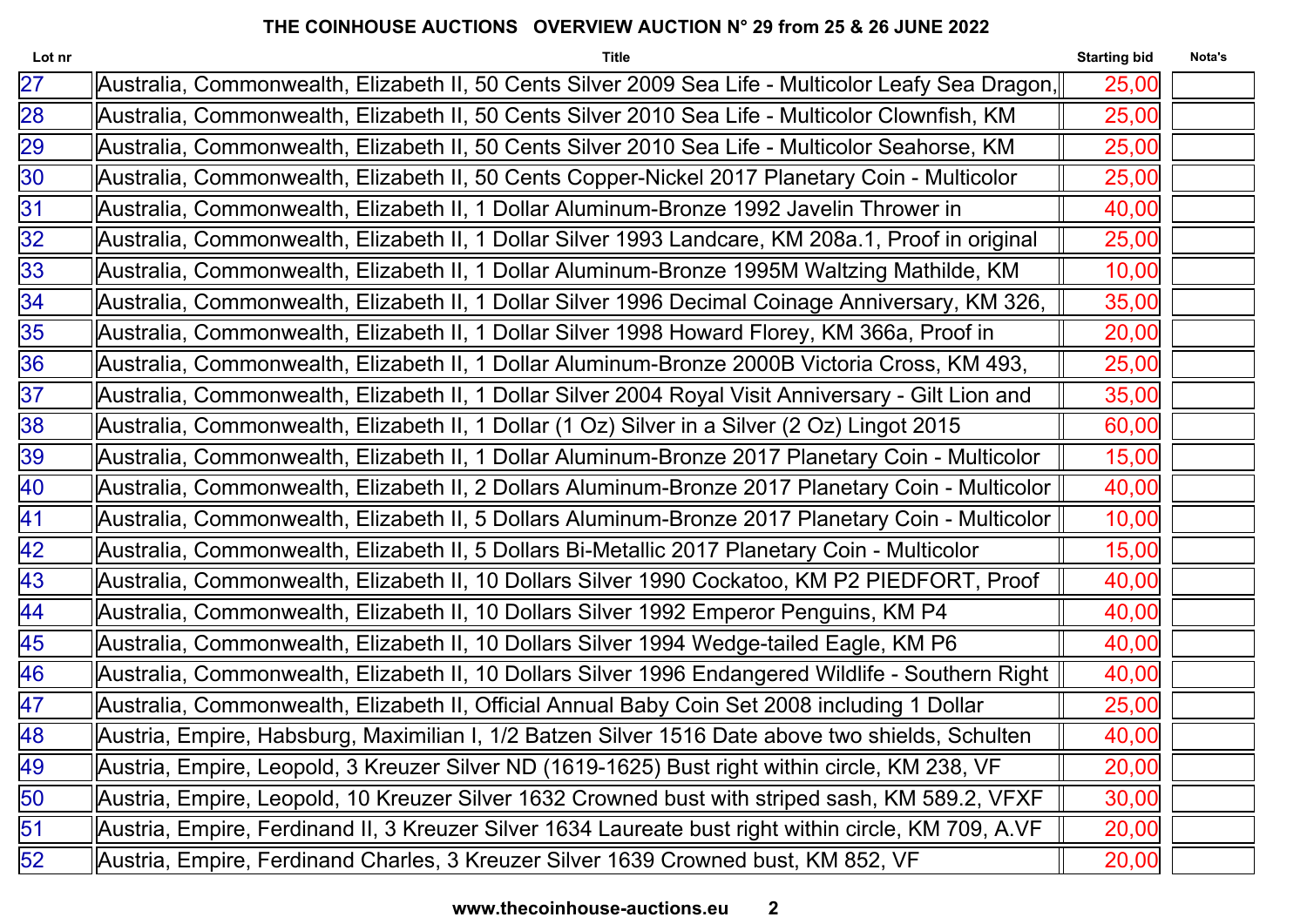| Lot nr          | <b>Title</b>                                                                                           | <b>Starting bid</b> | Nota's |
|-----------------|--------------------------------------------------------------------------------------------------------|---------------------|--------|
| 53              | Austria, Empire, Ferdinand Charles, 3 Kreuzer Silver 1650 Crowned bust, KM 852, XF                     | 30,00               |        |
| 54              | Austria, Empire, Mixed Reigns, Very nice lot with 4 different ancient silver Austrian coins in various | 20,00               |        |
| 55              | Austria, Empire, Small lot with 3 older Austrian circulation type coins 1849-1938 in various grades    | 5,00                |        |
| 56              | Austria, Empire, Sigismund, Archduke of Austria, 6 Kreuzer Silver ND (1439-1490) Crowned bust          | 20,00               |        |
| 57              | Austria, Empire, Sigismund, Archduke of Austria, 6 Kreuzer Silver ND (1439-1490) Crowned bust          | 25,00               |        |
| 58              | Austria, Empire, Franz Joseph I, 1 Kreuzer Copper 1858E Crowned Eagle, KM 2186, F/VF                   | 5,00                |        |
| 59              | Austria, Empire, Franz Joseph I, 20 Kreuzer Silver 1855C Laureate head right, KM 2211, F/VF            | 5,00                |        |
| 60              | Austria, Empire, Franz Joseph I, 1 Florin Silver 1883 Laureate head right, KM 2222, VF                 | 10,00               |        |
| 61              | Austria, Empire, Franz Joseph I, 2 Corona Silver 1913 Head right, KM 2821, Prooflike !                 | 10,00               |        |
| 62              | Austrian States, Tyrol (County), Maximilian Joseph I, 1 Kreuzer Copper 1809 Crowned eagle, KM          | 10,00               |        |
| 63              | Austrian States, Tyrol (County), Maximilian Joseph I, 20 Kreuzer Silver 1809 Crowned eagle, KM         | 45,00               |        |
| 64              | Austria, Republic, 50 Groschen Copper-Nickel 1934 Numeric value in box, KM 2850, A.UNC                 | 15,00               |        |
| 65              | Austria, Republic, 5 Schilling Silver 1934 Madonna of Mariazell, KM 2853, A.UNC                        | 15,00               |        |
| 66              | Austria, Republic, 5 Schilling Silver 1936 Madonna of Mariazell, KM 2853, RARE KEY DATE, UNC           | 25,00               |        |
| 67              | Austria, Republic, 100 Schilling Silver 1975 Birth of Johann Strauss, KM 2923, Proof                   | 10,00               |        |
| 68              | Austria, Republic, 100 Schilling Silver 1976 Anniversary of Carinthia, KM 2931, Proof                  | 10,00               |        |
| 69              | Austria, Republic, Small lot with 3 modern Austrian circulation type coins 1981-1983 in Proof          | 5,00                |        |
| $\overline{70}$ | Austria, Republic, Very nice lot with 8 different modern silver commemorative coins in high grades     | 40,00               |        |
| 71              | Azores, Portuguese Colony, Terceira Island, Maria II in Exile, 80 Reis Bronze 1829 Crowned arms,       | 35,00               |        |
| $\overline{72}$ | Azores, Portuguese Colony, Terceira Island, Maria II in Exile, 80 Reis Bronze 1829 Crowned arms        | 50,00               |        |
| $\overline{73}$ | Bahamas, Commonwealth, Official Annual Coin Set 1966 (9) in original box, KM MS1, UNC                  | 40,00               |        |
| $\overline{74}$ | Bahrain, Kingdom, Isa Bin Salman, 5 Dinars Silver AH1406-1986 WWF - Goitered Gazelle, KM 13,           | 25,00               |        |
| $\overline{75}$ | Bangladesh, Peoples Republic, Collection of 8 different circulation type coins 1973-2008 in            | 10,00               |        |
| 76              | Bangladesh, Peoples Republic, Collection of 3 different circulation type coins 2010-2012 in            | 5,00                |        |
| 77              | Barbados, Commonwealth, Official Annual Proof Coin Set 1974 (8) in original box, KM PS2, Proof         | 30,00               |        |
| 78              | Batavian Republic, 1 Stuiver Lead-Bronze 1800 Star above JAVA, KM 205, Fine                            | 30,00               |        |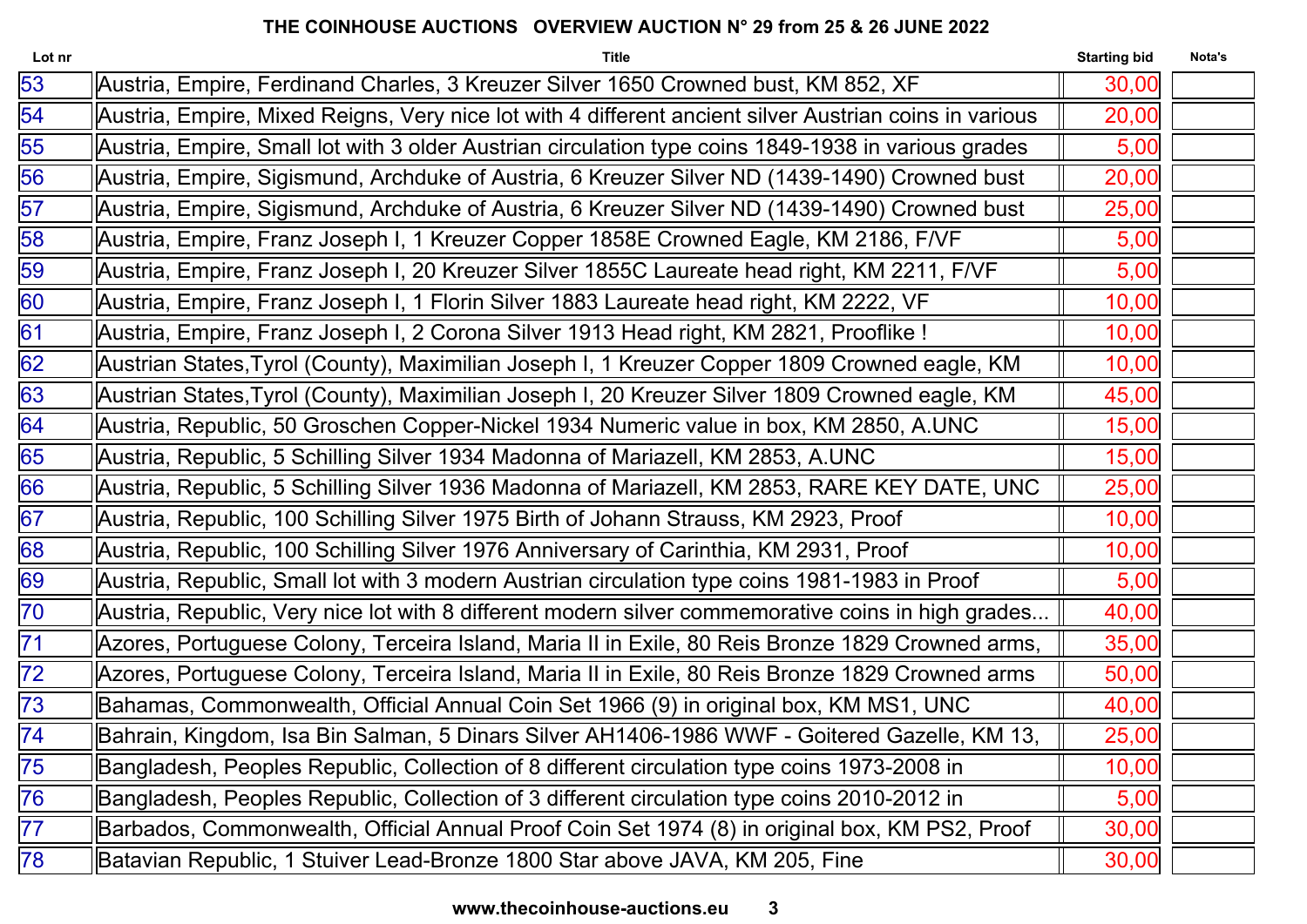| <b>Title</b>                                                                                         | <b>Starting bid</b> | Nota's                                                                                                                                                                                                                                                                                                          |
|------------------------------------------------------------------------------------------------------|---------------------|-----------------------------------------------------------------------------------------------------------------------------------------------------------------------------------------------------------------------------------------------------------------------------------------------------------------|
| Belgium, Kingdom, Leopold I, 5 Francs Silver 1853 Marriage Duke & Duchess of Brabant, KM X           | 30,00               |                                                                                                                                                                                                                                                                                                                 |
| Belgium, Kingdom, Leopold II, 1 Franc Silver 1880 Independence Anniversary, KM 38, Fine              | 10,00               |                                                                                                                                                                                                                                                                                                                 |
|                                                                                                      | 260,00              |                                                                                                                                                                                                                                                                                                                 |
| Benin, Republic, Superb lot with 25 x 6000 CFA Bi-Metallic 2005 Olympics Beijing, SCARCE, UNC        | 40,00               |                                                                                                                                                                                                                                                                                                                 |
| Bhutan, Kingdom, Jigme Dorji Wangchuk, 1 Pice Bronze 1951 Coin with nine sections, KM 27, UNC        | 5,00                |                                                                                                                                                                                                                                                                                                                 |
| Bhutan, Kingdom, Jigme Dorji Wangchuk, 3 Ngultrum Copper-Nickel 1966 Accession Anniversary,          | 10,00               |                                                                                                                                                                                                                                                                                                                 |
| Bhutan, Kingdom, Jigme Singye Wangchuk, 5 Chhertum Brass 2003 Monkey right, KM New, UNC              | 5,00                |                                                                                                                                                                                                                                                                                                                 |
| Bhutan, Kingdom, Jigme Singye Wangchuk, 50 Chertum Copper-Nickel 1979 Coin with nine                 | 5,00                |                                                                                                                                                                                                                                                                                                                 |
|                                                                                                      | 10,00               |                                                                                                                                                                                                                                                                                                                 |
| Bhutan, Kingdom, Jigme Singye Wangchuk, Collection of 10 different circulation type coins in         | 10,00               |                                                                                                                                                                                                                                                                                                                 |
| Bolivia, Spanish Colony, Ferdinand VII, 8 Reales Silver 1815 PTS PJ Laureate head right, KM 84,      | 60,00               |                                                                                                                                                                                                                                                                                                                 |
| Bolivia, Republic, Proclamation Medal of 1/10 Boliviano Silver 1865 Gratitud Del Pueblo, KM NL, VF   | 20,00               |                                                                                                                                                                                                                                                                                                                 |
| Bolivia, Republic, 1/2 Sol Silver 1830 PTS JL Uniformed bust right, KM 93.2a, A.UNC                  | 15,00               |                                                                                                                                                                                                                                                                                                                 |
| Bolivia, Republic, 2 Soles Silver 1854 PTS MJ Laureate head left, KM 121.2, XF                       | 35,00               |                                                                                                                                                                                                                                                                                                                 |
| Bolivia, Republic, 4 Soles Silver 1830/20 PTS JL Uniformed bust right, KM 96a.1, VF/XF               | 20,00               |                                                                                                                                                                                                                                                                                                                 |
| Bolivia, Republic, 1 Boliviano Silver 1872 PTS FE Flagged National Arms, KM 155.4, VF                | 30,00               |                                                                                                                                                                                                                                                                                                                 |
| Bolivia, Republic, 20 Centavos Silver 1909H National Arms with Stars, KM 176, UNC !                  | 10,00               |                                                                                                                                                                                                                                                                                                                 |
| Bolivia, Republic, 50 Centavos (1/2 Boliviano) Silver 1909H National Arms, KM 177, A.UNC             | 15,00               |                                                                                                                                                                                                                                                                                                                 |
| Brazil, Portuguese Colony, Joao - Prince Regent, 960 Reis Silver 1816B Crowned Arms, KM 307.1,       | 80,00               |                                                                                                                                                                                                                                                                                                                 |
| Brazil, Empire, Pedro II, 500 Reis Silver 1860/50 Crowned Arms within wreath, KM 464, A.UNC          | 20,00               |                                                                                                                                                                                                                                                                                                                 |
| Brazil, Republic, 100 & 200 Reis Copper-Nickel 1936 Various types, KM 536/537, XF                    | 5,00                |                                                                                                                                                                                                                                                                                                                 |
| Brazil, Republic, 400 Reis Copper-Nickel 1901 Liberty bust right, KM 505, XF                         | 5,00                |                                                                                                                                                                                                                                                                                                                 |
| Brazil, Republic, 1000 Reis Aluminum-Bronze ND-1932 Colonization Anniversary, KM 531, XF             | 5,00                |                                                                                                                                                                                                                                                                                                                 |
| Brazil, Republic, 20 Cruzeiros Silver 1972 Independence Anniversary, KM 583, UNC                     | 10,00               |                                                                                                                                                                                                                                                                                                                 |
|                                                                                                      | 10,00               |                                                                                                                                                                                                                                                                                                                 |
| Brazil, Republic, Small colllection with 11 different Centavos & Cruzeiros 1952-1965 in uncirculated | 10,00               |                                                                                                                                                                                                                                                                                                                 |
|                                                                                                      |                     | Belgium, France & Netherlands, Album with a very nice collection of 225 mostly different coins in fine<br>Bhutan, Kingdom, Jigme Singye Wangchuk, 3 Ngultrum Copper-Nickel 1979 Crowned head left, KM   <br>Brazil, Republic, Set : 3 x 100 Cruzados Stainless Steel 1988 Abolition of Slavery, KM 608/610, UNC |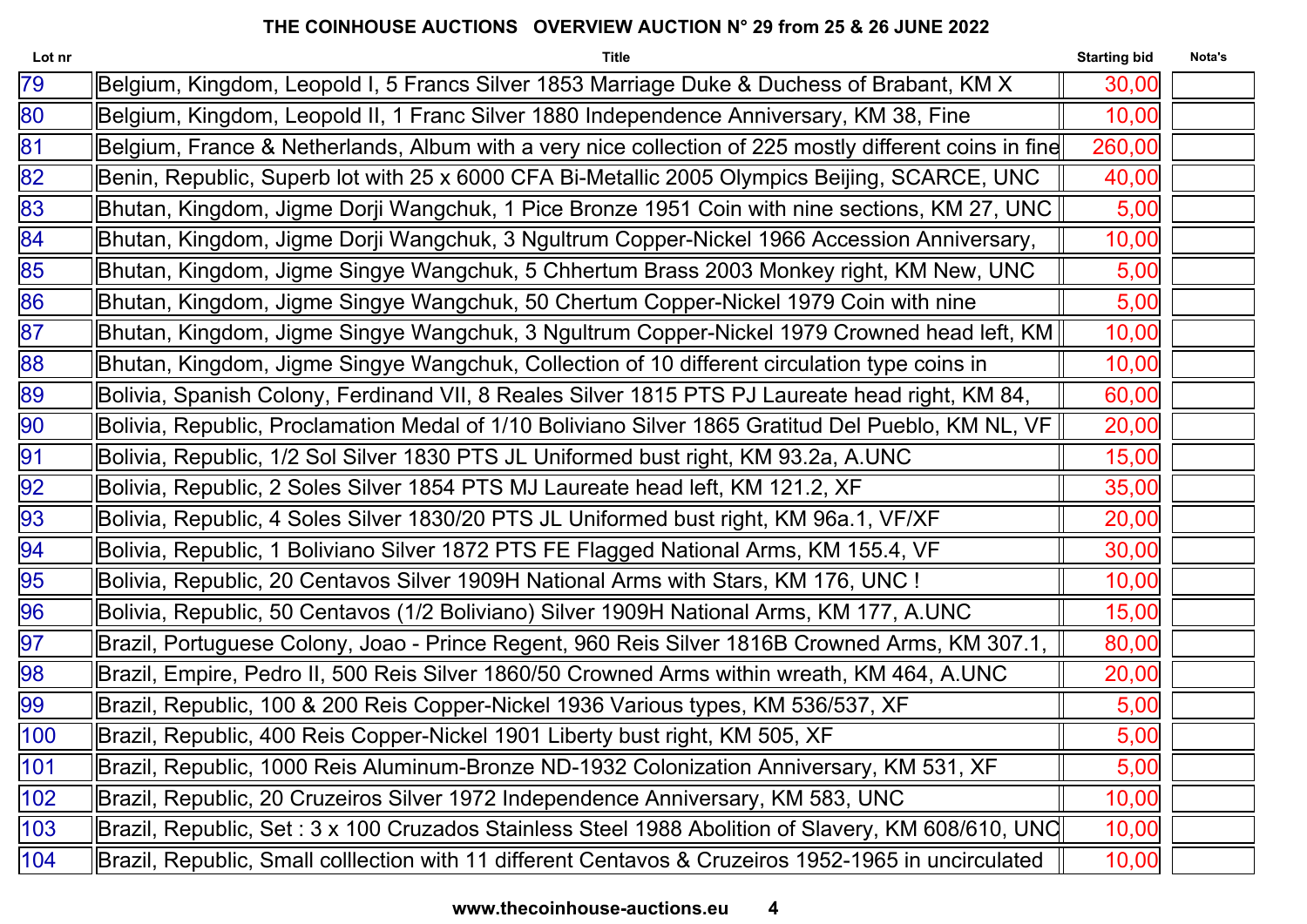| Lot nr | <b>Title</b>                                                                                             | <b>Starting bid</b> | Nota's |
|--------|----------------------------------------------------------------------------------------------------------|---------------------|--------|
| 105    | Brazil, Republic, Small colllection with 12 different Centavos & Cruzeiros 1967-1977 in uncirculated     | 5,00                |        |
| 106    | Brazil, Republic, Small colllection with 5 different Centavos & Cruzeiros 1975-1995 FAO in               | 5,00                |        |
| 107    | Brazil, Republic, Small colllection with 5 different steel Cruzeiros 1984-1985 in uncirculated condition | 5,00                |        |
| 108    | Brazil, Republic, Small colllection with 11 different Centavos & Cruzados 1985-1988 in uncirculated      | 10,00               |        |
| 109    | Brazil, Republic, Small colllection with 8 different steel Cruzado Novo 1989-1992 in uncirculated        | 5,00                |        |
| 110    | Brazil, Republic, Small colllection with 9 different Centavos & Cruzeiros 1990-1994 in uncirculated      | 5,00                |        |
| 111    | Brazil, Republic, Small colllection with 8 different steel Cruzeiros Real 1992-1994 in uncirculated      | 5,00                |        |
| 112    | Brazil, Republic, Small colllection with 7 different Centavos & Reals 1998-2008 in uncirculated          | 5,00                |        |
| 113    | British Guiana & West Indies, Colony, Victoria, 4 Pence Silver 1891 Crowned head left, KM 26,            | 20,00               |        |
| 114    | British Guiana, Colony, George V, 4 Pence Silver 1917 Crowned bust left, KM 29, VF                       | 10,00               |        |
| 115    | British West Africa, Colony, George V, 1 Shilling Tin-Brass 1926 Crowned bust left, KM 12a, XF           | 5,00                |        |
| 116    | British West Africa, Colony, George V, 2 Shillings Tin-Brass 1920KN Crowned bust left, KM 13b,           | 5,00                |        |
| 117    | British West Africa, Colony, George VI, 3 Pence Copper-Nickel 1943KN Crowned bust left, KM 21,           | 5,00                |        |
| 118    | British West Africa, Colony, George VI, 6 Pence Nickel-Brass 1942 Crowned bust left, KM 22, XF           | 5,00                |        |
| 119    | Bulgaria, Principality, Ferdinand I, 2 Leva Silver 1891KB Head left, KM 14, VF                           | 10,00               |        |
| 120    | Bulgaria, Kingdom, Boris III, 100 Leva Silver 1930 Head left, KM 43, XF                                  | 15,00               |        |
| 121    | Bulgaria, Kingdom, Boris III, 100 Leva Silver 1937 Head left, KM 45, XF                                  | 15,00               |        |
| 122    | Cameroon, French Mandate, 50 Centimes Aluminum-Bronze 1926 Laureate head left, KM 1, XF                  | 5,00                |        |
| 123    | Cameroon, French Mandate, 1 Franc Aluminum-Bronze 1926 Laureate head left, KM 2, A.XF                    | 5,00                |        |
| 124    | Cameroon, French Mandate, Good lot with 5 different circulation type coins 1948-1958 in nice             | 5,00                |        |
| 125    | Cameroon, Republic, 50 Francs Copper-Nickel 1960 Independence Anniversary, KM 13, UNC                    | 5,00                |        |
| 126    | Cameroun, Republic, Superb lot with 25 x 750 CFA Stainless Steel 2005 Pygmees, SCARCE, UNC               | 30,00               |        |
| 127    | Cameroun, Republic, Superb lot with 25 x 4500 CFA Bi-Metallic 2007 Pope John Paul II, SCARCE,            | 40,00               |        |
| 128    | Cameroun, Republic, Superb lot with 25 x 7500 CFA Silver Plated 2006 Love - Marriage, SCARCE,            | 40,00               |        |
| 129    | Cameroun, Republic, Superb lot with 25 x 7500 CFA Gold Plated 2006 Love - Marriage, SCARCE,              | 40,00               |        |
| 130    | Canada, Pre-Confederation Tokens, George III, 1 Penny Token Copper 1812 Laureate bust right,             | 20,00               |        |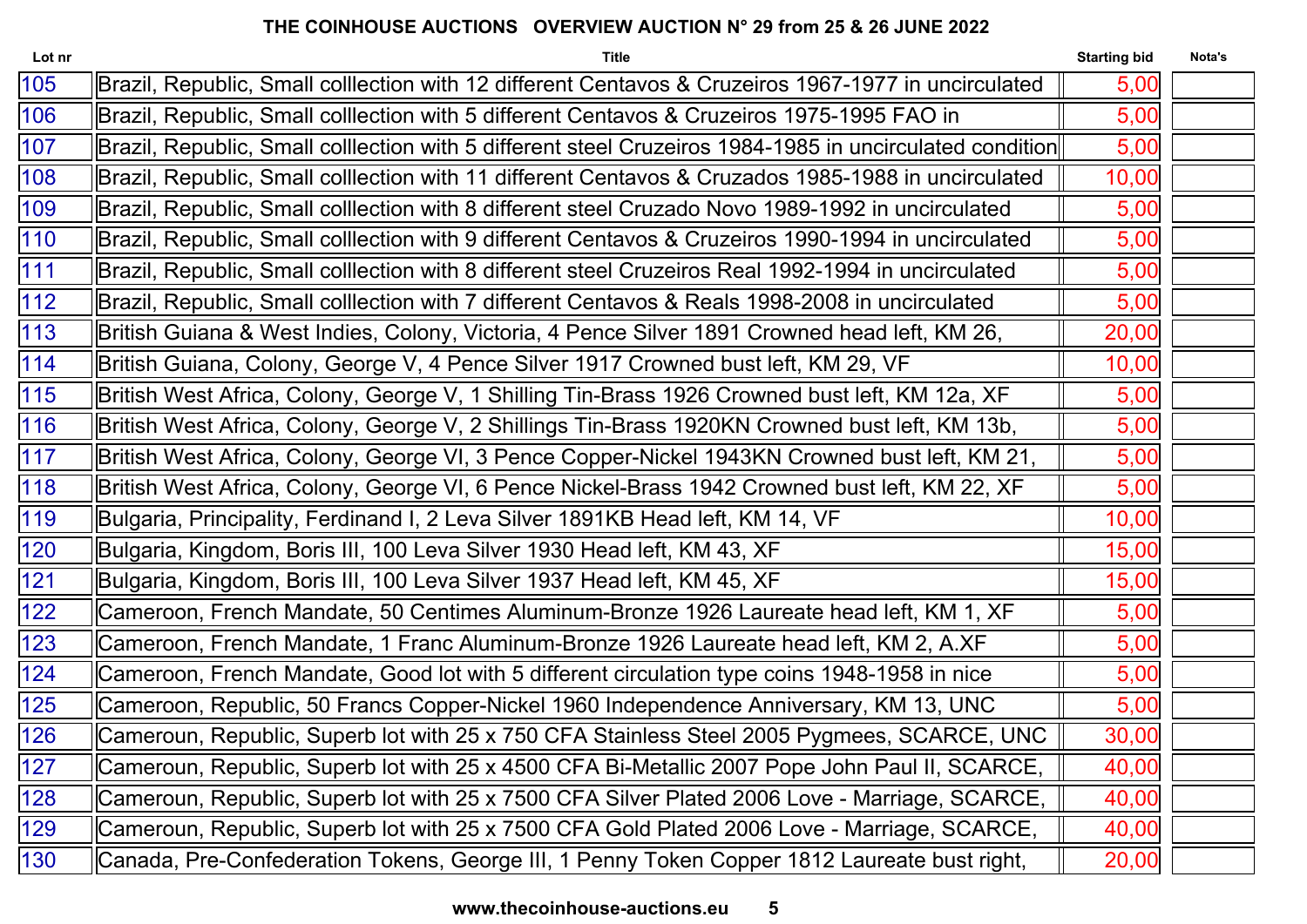| Lot nr | <b>Title</b>                                                                                            | <b>Starting bid</b> | Nota's |
|--------|---------------------------------------------------------------------------------------------------------|---------------------|--------|
| 131    | Canada, Pre-Confederation Tokens, Nova Scotia, 1 Penny Token Copper 1813 Britannia seated,              | 15,00               |        |
| 132    | Canada, Confederation, George V, 5 Cents Silver 1913 Crowned bust left, KM 22, XF/AU                    | 5,00                |        |
| 133    | Canada, Confederation, George V, 10 Cents Silver 1911 Crowned bust left, KM 17, VF                      | 5,00                |        |
| 134    | Canada, Confederation, George V, 50 Cents Silver 1918 Crowned bust left, KM 25, A.VF                    | 15,00               |        |
| 135    | Canada, Confederation, George V, 1 Dollar Silver 1935 Crowned bust left, KM 30, A.UNC (slightly         | 25,00               |        |
| 136    | Canada, Confederation, George VI, 1 Dollar Silver 1951 Head left, KM 46, XF/AU                          | 15,00               |        |
| 137    | Canada, Confederation, Elizabeth II, 5 Dollars Silver with Black Ruthenium 2017 Four Seasons -          | 20,00               |        |
| 138    | Canada, Confederation, Elizabeth II, 5 Dollars Silver with Black Ruthenium 2017 Four Seasons -          | 20,00               |        |
| 139    | Canada, Confederation, Elizabeth II, 5 Dollars Silver with Black Ruthenium 2017 Four Seasons -          | 20,00               |        |
| 140    | Canada, Confederation, Elizabeth II, 5 Dollars Silver with Black Ruthenium 2017 Four Seasons -          | 20,00               |        |
| 141    | Canada, Confederation, Elizabeth II, 20 Dollars Silver 2017 Snowflake with Glittering Blue Enamel,      | 20,00               |        |
| 142    | Canada, Confederation, Elizabeth II, 20 Dollars Silver 2017 Snowflake with Glittering Blue Enamel,      | 20,00               |        |
| 143    | Cape Verde, Republic, 10 Escudos Copper-Nickel 1982 Eduardo Mondlane facing right, KM 19,               | 5,00                |        |
| 144    | Central African Republic, Republic, Superb lot with 25 x 4500 CFA Bi-Metallic 2007 Pope John Paul       | 40,00               |        |
| 145    | Central African States, Union, Nice small lot with 5 different circulation type coins 1975-1983 in nice | 5,00                |        |
| 146    | Ceylon, British Colony, Victoria, 10 Cents Silver 1894 Crowned head within circle, KM 94, XF            | 5,00                |        |
| 147    | Ceylon, British Colony, George V, 50 Cents Silver 1917 Crowned bust left, KM 109, VF                    | 5,00                |        |
| 148    | Ceylon, British Colony, Mixed Reigns, Nice small lot with 4 different circulation coins in various      | 10,00               |        |
| 149    | Chad, Republic, 100 Francs Silver 1970 Independence Anniversary - Robert Francis Kennedy, KM            | 80,00               |        |
| 150    | Chad, Republic, 100 Francs Silver 1970 Independence Anniversary - Robert Francis Kennedy, KM            | 80,00               |        |
| 151    | Chad, Republic, Superb lot with 25 x 4500 CFA Bi-Metallic 2007 Pope John Paul II, SCARCE, UNC           | 40,00               |        |
| 152    | Chile, Republic, 1/2 Decimo Silver 1877 Condor with wings spread, KM 137.2, A.UNC                       | 10,00               |        |
| 153    | Chile, Republic, 1/2 Decimo Silver 1881 Condor with wings spread, KM 137.3, UNC                         | 10,00               |        |
| 154    | Chile, Republic, 1 Peso Silver 1884 Plumed arms within wreath, KM 142.1, XF                             | 25,00               |        |
| 155    | Chile, Republic, 10 Centavos Silver 1915 Condor on rock left, KM 156.3, A.UNC                           | 5,00                |        |
| 156    | China, Empire, 10 Cash (10 Wen) Copper ND (1912) Crossed Flags, KM 301, VF                              | 5,00                |        |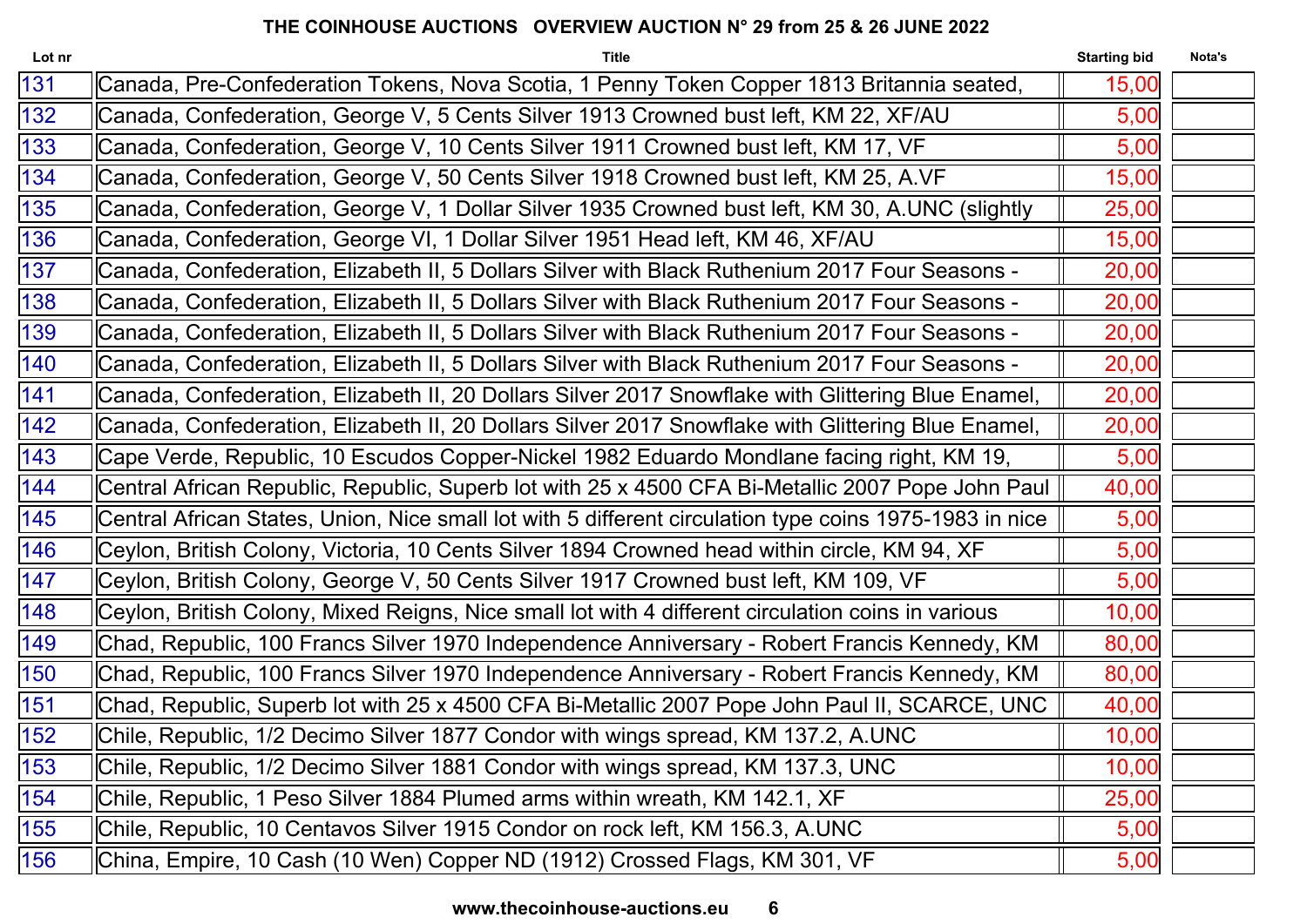| Lot nr | <b>Title</b>                                                                                         | <b>Starting bid</b> | Nota's |
|--------|------------------------------------------------------------------------------------------------------|---------------------|--------|
| 157    | China, Empire, 10 Cash (10 Wen) Copper ND (1914-17) Crossed Flags, KM 309, XF                        | 10,00               |        |
| 158    | China, Hunan Province, 10 Cash Copper CD1906 Dragon within beaded circle, KM 10h, VF                 | 5,00                |        |
| 159    | China, Hunan Province, 20 Cash Copper ND (1919) Rosette above crossed flags, KM 400, VF/XF           | 10,00               |        |
| 160    | China, Kiangsi Province, 10 Cash Copper CD1906 Dragon within beaded circle, KM 10m, VF               | 5,00                |        |
| 161    | China, Kirin Province, 10 Cash(es) Copper ND (1903) Dragon within circle, KM 177, XF                 | 15,00               |        |
| 162    | China, Kwangtung Province, 1 Cent (10 Cash) Copper ND (1900-1906) Dragon, KM 193, VF                 | 5,00                |        |
| 163    | China, Manchukuo, Japanese Occupation, 5 Fen Copper-Nickel KT4 (1937) Facing Dragons, KM 7,          | 5,00                |        |
| 164    | China, Manchukuo, Japanese Occupation, 1 Chiao (10 Fen) Copper-Nickel KT1 (1934) Facing              | 10,00               |        |
| 165    | China, Manchukuo, Nice small lot with 4 different circulation type coins 1935-1942 in various grades | 10,00               |        |
| 166    | China, Sinkiang Province, 1/2 Miscal Silver (1877-1879) Chinese inscriptions, KM A7, VF              | 15,00               |        |
| 167    | China, Sinkiang Province, 1/2 Miscal Silver (1877-1879) Chinese inscriptions, KM A7, XF              | 15,00               |        |
| 168    | China, Mixed Dynasties, Very nice lot with 3 different ancient Chinese coins in various grades       | 20,00               |        |
| 169    | China, Mixed Provinces, Nice small lot with 3 different copper 10 & 20 Cash coins 1906-1907 from     | 5,00                |        |
| 170    | China, Mixed Reigns, Very nice lot with 4 different older Chinese coins in various grades            | 15,00               |        |
| 171    | China, Mixed Reigns, Nice lot with 30 modern mostly Chinese fantasy coins in nice grades             | 15,00               |        |
| 172    | Colombia, Republic, 10 Centavos Silver 1897 Head right, KM 188 Brussels, VF/XF                       | 5,00                |        |
| 173    | Colombia, Republic, 10 Centavos Silver 1941 Head of Simon Bolivar right, KM 196.1, UNC               | 5,00                |        |
| 174    | Colombia, Republic, 50 Centavos Silver 1892 Columbus - Discovery of America, KM 187.2, UNC !         | 40,00               |        |
| 175    | Colombia, Republic, 50 Centavos Silver 1932B Head of Simon Bolivar right, KM 193.1, VF/XF            | 15,00               |        |
| 176    | Colombia, Republic, 50 Centavos Silver 1933B Head of Simon Bolivar right, KM 193.1, XF               | 15,00               |        |
| 177    | Colombia, Republic, 50 Centavos Silver 1934S Head of Simon Bolivar right, KM 274, NGC Graded         | 25,00               |        |
| 178    | Comoros, Grande Comore Sultanate, 5 Francs Silver AH1308 A Crossed flags, KM 3 Paris, VERY           | 650,00              |        |
| 179    | Congo Democratic Republic, 100 Francs Gold 2015 Big Five : Lion Cub, KM New, Proof in original       | 25,00               |        |
| 180    | Congo Democratic Republic, Superb lot with 25 x 1 Franc Copper-Nickel 2004 African Golden Cat,       | 40,00               |        |
| 181    | Congo, Republic, Peoples Republic, 100 Francs Nickel 1971 Three Giant Eland left, KM 1, UNC          | 5,00                |        |
| 182    | Congo, Republic, Superb lot with 25 x 4500 CFA Bi-Metallic 2007 Pope John Paul II, SCARCE, UNC       | 40,00               |        |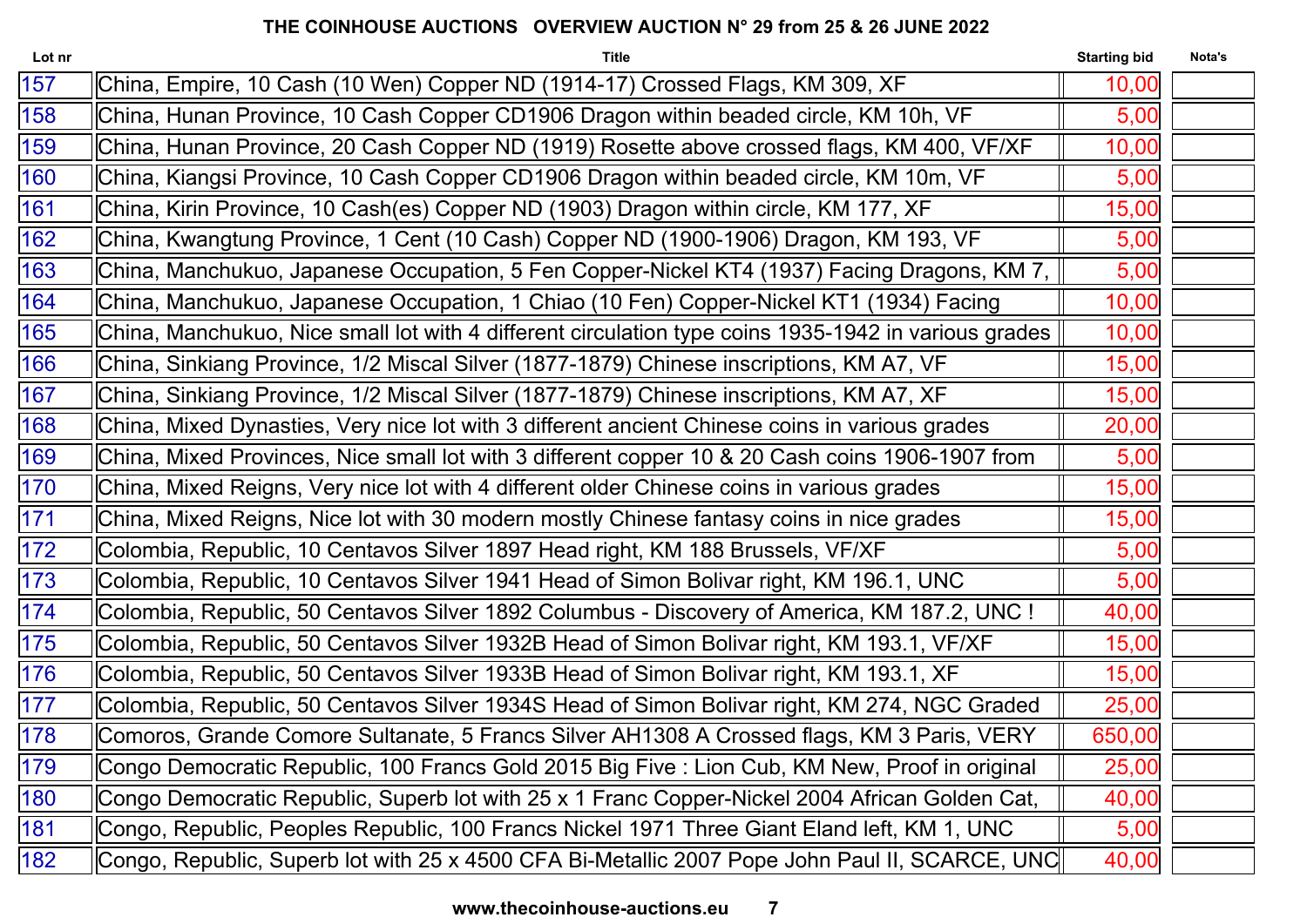| Lot nr | <b>Title</b>                                                                                            | <b>Starting bid</b> | Nota's |
|--------|---------------------------------------------------------------------------------------------------------|---------------------|--------|
| 183    | Cook Islands, NZ Dependency, 2 Dollars Silver 1973 Coronation Anniversary, KM 8, Proof                  | 15,00               |        |
| 184    | Cook Islands, NZ Dependency, 5 Dollars Silver 1979 Conservation - Fruit Doves, KM 24, Proof             | 15,00               |        |
| 185    | Costa Rica, Republic, 300 Colones Silver 1981 Death of Juan Santamaria, KM 207, Proof                   | 15,00               |        |
| 186    | Costa Rica, Republic, 300 Colones Silver 1981 Founding of Alajuela, KM 223, Proof                       | 15,00               |        |
| 187    | Crete, Greek Administration, Prince George, 10 Lepta Copper-Nickel 1900 Large Crown, KM 4.1,            | 10,00               |        |
| 188    | Crete, Greek Administration, Prince George, 1 Drachma Silver 1901 Head right, KM 7, SCARCE, XF          | 60,00               |        |
| 189    | Crimea, Khanate, Khan Shahin Giray bin Ahmed Giray Sultan, Heavy 1 Kyrmis (15 Akche) Copper             | 90,00               |        |
| 190    | Cuba, Republic, Beautiful Set : 25, 50 Centavos & 1 Peso Silver 1953 Birth of Jose Marti Centennial,    | 45,00               |        |
| 191    | Cuba, Republic, 5 Pesos Silver 1975 National Bank Anniversary, KM 36, Proof                             | 10,00               |        |
| 192    | Cuba, Republic, 10 Pesos Silver 1975 National Bank Anniversary, KM 37, Proof                            | 15,00               |        |
| 193    | Curacao, Dutch Colony, 2-1/2 Gulden Silver 1944D Head left, KM 46 Denver, UNC                           | 15,00               |        |
| 194    | Cyprus, British Colony, Victoria, 1 Piastre Bronze 1879 Crowned head left, KM 3.1, SCARCE, VF           | 25,00               |        |
| 195    | Cyprus, British Colony, Victoria, 9 Piastres Silver 1901 Crowned and veiled bust left, KM 6,            | 30,00               |        |
| 196    | Cyprus, British Colony, Victoria, 18 Piastres Silver 1901 Crowned and veiled bust left, KM 7, RARE,     | 120,00              |        |
| 197    | Cyprus, British Colony, Edward VII, 1/4 Piastre Bronze 1905 Crowned bust right, KM 8, SCARCE,           | 35,00               |        |
| 198    | Cyprus, British Colony, George V & VI, 3 x 1 Piastre 1934, 1938 & 1945 Crowned head left, KM div,       | 10,00               |        |
| 199    | Cyprus, British Colony, George VI, 1/2 Piastre Bronze 1945 Crowned head left, KM 22a, A.UNC             | 5,00                |        |
| 200    | Cyprus, British Colony, George VI, 9 Piasters Silver 1940 Crowned head left, KM 25, VF                  | 10,00               |        |
| 201    | Cyprus, British Colony, Nice small lot with 3 different circulation type coins 1886-1938 in nice grades | 10,00               |        |
| 202    | Cyprus, British Colony, Elizabeth II, 25 Mils Copper-Nickel 1955 Bulls head, KM 35, UNC                 | 5,00                |        |
| 203    | Cyprus, Republic, 500 Mils Copper-Nickel 1970 F.A.O. - Woman holding tray of fruit, KM 43, UNC          | 5,00                |        |
| 204    | Cyprus, Republic, 500 Mils Copper-Nickel 1975 Hercules & Nemeon Lion, KM 44, UNC                        | 5,00                |        |
| 205    | Cyprus, Republic, 500 Mils Copper-Nickel 1976 Refugees, KM 45, UNC                                      | 5,00                |        |
| 206    | Cyprus, Republic, 500 Mils Copper-Nickel 1978 Stylized crying Dove, KM 48, UNC                          | 5,00                |        |
| 207    | Cyprus, Republic, 500 Mils Copper-Nickel 1980 Olympics Logo, KM 49, UNC                                 | 5,00                |        |
| 208    | Cyprus, Republic, 500 Mils Silver 1980 Olympics Logo, KM 49a, PROOF                                     | 25,00               |        |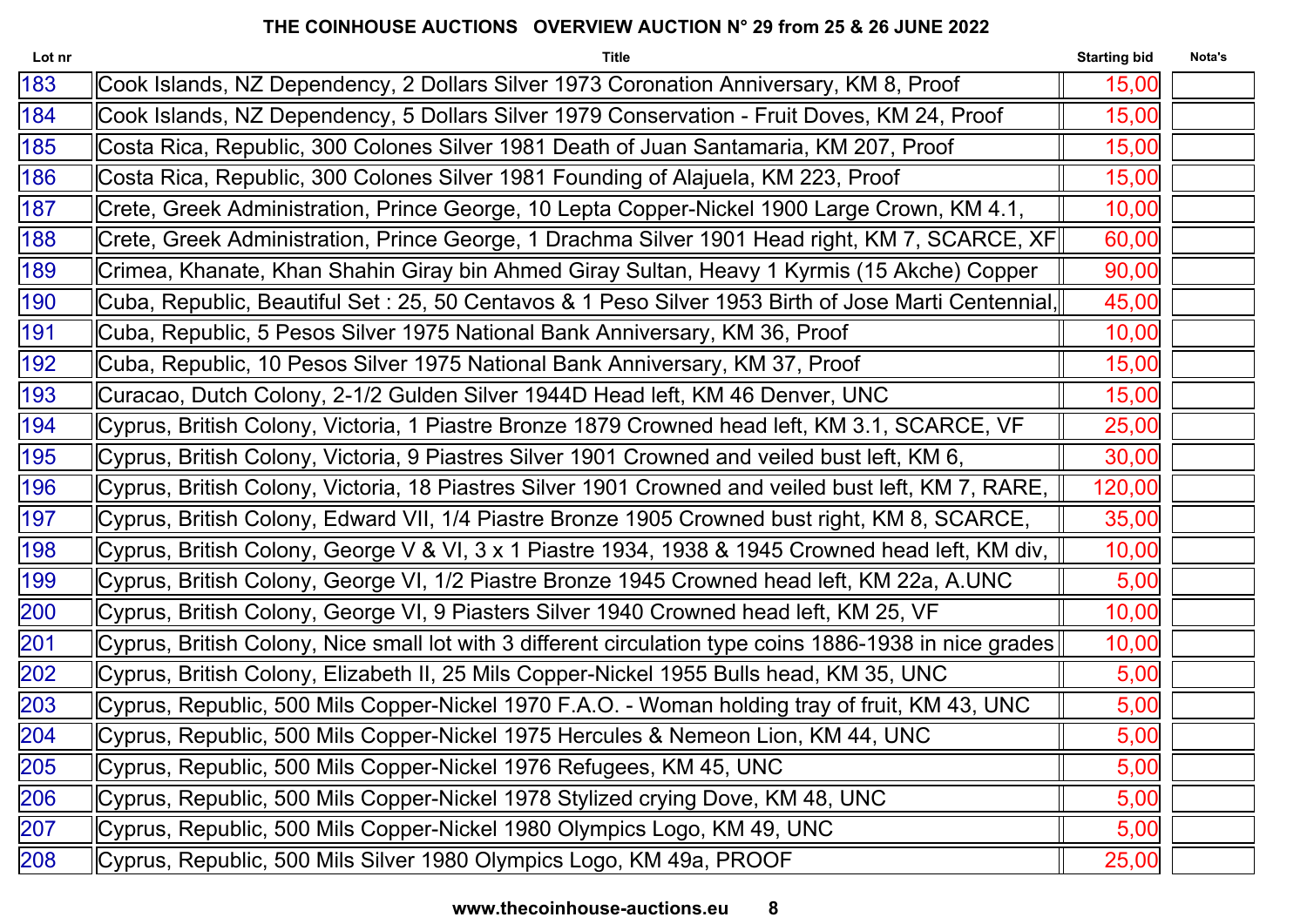| Lot nr           | <b>Title</b>                                                                                      | <b>Starting bid</b> | Nota's |
|------------------|---------------------------------------------------------------------------------------------------|---------------------|--------|
| 209              | Cyprus, Republic, 500 Mils Copper-Nickel 1981 World Food Day, KM 51, UNC                          | 5,00                |        |
| $\overline{210}$ | Cyprus, Republic, 1 Pound Copper-Nickel 1974 Refugees, KM 46, UNC                                 | 5,00                |        |
| 211              | Cyprus, Republic, 1 Pound Copper-Nickel 1988 Summer Olympics Logo, KM 61, Prooflike               | 5,00                |        |
| 212              | Cyprus, Republic, 1 Pound Silver 1988 Summer Olympics Logo, KM 61a, RARE, Proof                   | 40,00               |        |
| $\overline{213}$ | Cyprus, Republic, 50 Cents Copper-Nickel 1988 Summer Olympics Logo, KM 60, Prooflike              | 5,00                |        |
| 214              | Cyprus, Republic, 50 Cents Silver 1988 Summer Olympics Logo, KM 60a, RARE, Proof                  | 30,00               |        |
| 215              | Cyprus, Republic, Collection with 8 different circulation type coins in excellent condition       | 5,00                |        |
| 216              | Cyprus, Republic, Collection with 6 different circulation type coins in uncirculated condition    | 5,00                |        |
| 217              | Czechoslovakia, Republic, 50 Korun Silver 1947 Slovak Uprising 1944, KM 24, UNC                   | 10,00               |        |
| 218              | Czechoslovakia, Republic, 100 Korun Silver 1949 Jihlava Mining Privileges, KM 29, UNC             | 10,00               |        |
| 219              | Czechoslovakia, Peoples Republic, 10 Korun Silver 1954 Slovak Uprising Anniversary, KM 40,        | 10,00               |        |
| 220              | Czechoslovakia, Peoples Republic, 10 Korun Silver 1955 Liberation from Germany, KM 42, UNC        | 10,00               |        |
| 221              | Czechoslovakia, Socialist Republic, 10 Korun Silver 1968 Prague National Theater, KM 63, UNC      | 10,00               |        |
| 222              | Denmark, Kingdom, Christian X, 2 Kroner Silver 1930 King's 60th Birthday, KM 829, UNC             | 10,00               |        |
| 223              | Denmark, Kingdom, Frederik IX, 2 Kroner Silver 1953 Campaign against Tuberculosis in Greenland,   | 15,00               |        |
| 224              | Denmark, Kingdom, Frederik IX, 2 Kroner Silver 1958 Princess 18th Birthday, KM 845, A.UNC         | 10,00               |        |
| 225              | Denmark, Kingdom, Frederik IX, 5 Kroner Silver 1960 Silver Wedding Anniversary, KM 852, UNC       | 15,00               |        |
| 226              | Denmark, Kingdom, Frederik IX, 5 Kroner Silver 1964 Wedding of Princess Anne Marie, KM 854,       | 10,00               |        |
| 227              | Denmark, Kingdom, Margrethe II, 10 Kroner Silver 1972 Death of Frederik IX, KM 858, UNC           | 15,00               |        |
| 228              | Denmark, Kingdom, Margrethe II, 10 Kroner Silver 1986 Crown Prince's 18th Birthday, KM 865a,      | 15,00               |        |
| 229              | Denmark, Kingdom, Mixed Reigns, Nice small lot with 4 older Danish silver coins in various grades | 15,00               |        |
| 230              | Denmark, Kingdom, Mixed Reigns, Nice small lot with 5 modern Danish silver commemorative coins    | 45,00               |        |
| 231              | Dominican Republic, Republic, 5 Centesimos Bronze 1891A Shielded Arms, KM 8, A.XF                 | 10,00               |        |
| 232              | Dominican Republic, Republic, 1/2 Peso Silver 1951 Native Princess left, KM 21, UNC               | 30,00               |        |
| 233              | Dominican Republic, Republic, 1/2 Peso Silver 1952 Native Princess left, KM 21, A.UNC             | 15,00               |        |
| 234              | Dominican Republic, Republic, 1 Peso Silver 1939 Native Princess left, KM 22, RARE, XF            | 60,00               |        |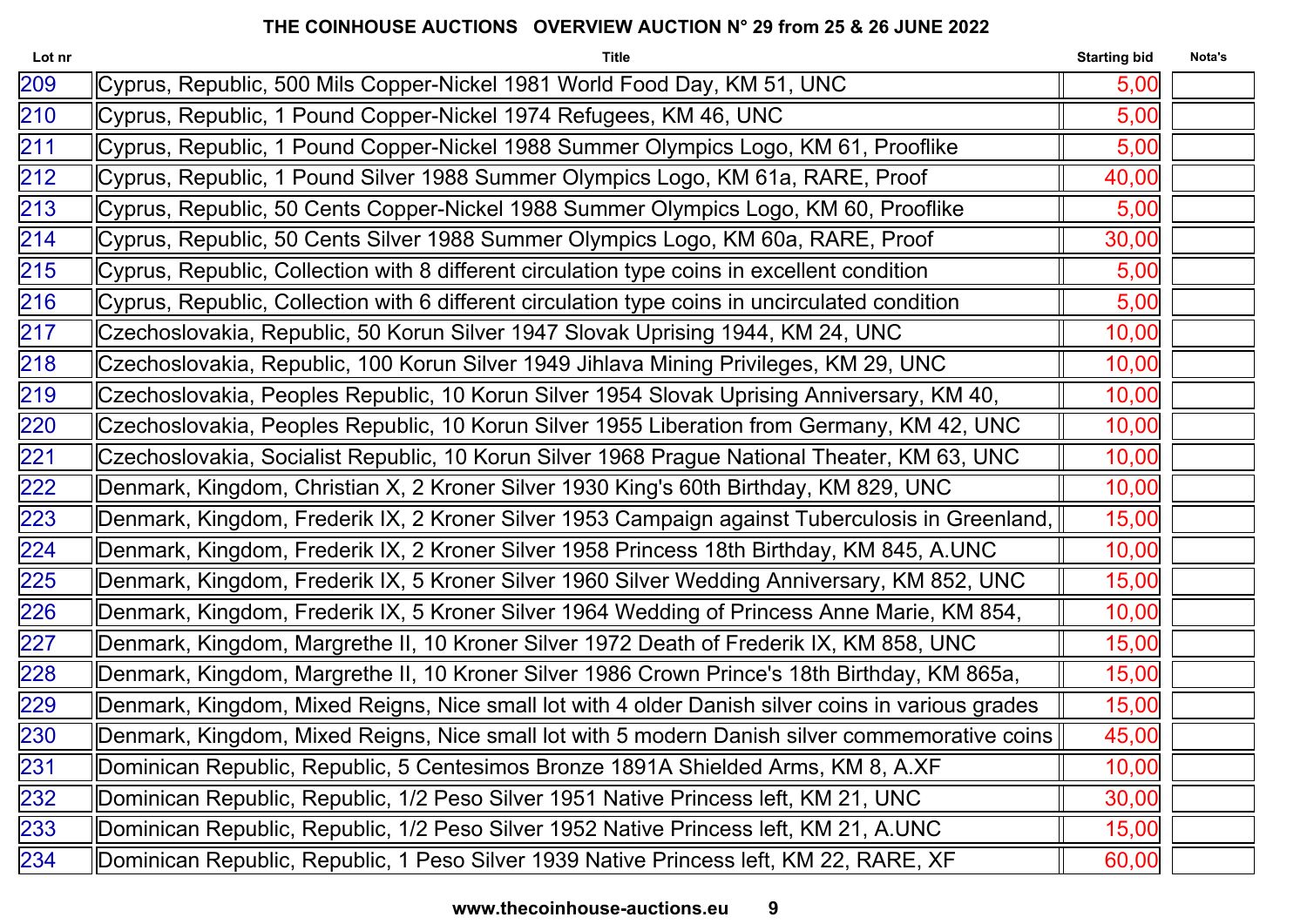| <b>Title</b>                                                                                   | <b>Starting bid</b> | Nota's |
|------------------------------------------------------------------------------------------------|---------------------|--------|
| East Africa & Uganda Protectorates, British Colony, George V, 1 Cent Copper-Nickel 1916H Crown | 5,00                |        |
| East Africa, British Colony, George V, 10 Cents Bronze 1936 Crown above center hole, KM 19     | 5,00                |        |
| East Africa, British Colony, George VI, 50 Cents Silver 1943 Crowned head left, KM 27, VF      | 5,00                |        |
| Ecuador, Republic, 1/2 Decimo Copper-Nickel 1886 Heaton Birmingham - Flag-draped arms, KM      | 15,00               |        |
| Ecuador, Republic, 2 Decimos Silver 1891 Head of Sucre left, KM 51.2, SCARCE, XF               | 25,00               |        |
| Ecuador, Republic, 1 Sucre Silver 1890 LIMA TF Head of Sucre left, KM 53.3, RARE, XF           | 60,00               |        |
| Ecuador, Republic, 1 Sucre Silver 1928 Head of Sucre left, KM 72, XF/AU                        | 5,00                |        |
| Ecuador, Republic, 1 Sucre Silver 1930 Head of Sucre left, KM 72 KEY DATE, A.VF                | 5,00                |        |
| Ecuador, Republic, 1 Sucre Silver 1934 Head of Sucre left, KM 72, UNC                          | 10,00               |        |
| Ecuador, Republic, 5 Sucres Silver 1944 Head of Sucre left, KM 79, A.UNC                       | 20,00               |        |
| Egypt, Ottoman Empire, Abdul Hamid II, 2 Qirsh Silver AH1293/30 Toughra with Flower, KM 293,   | 5,00                |        |
| Egypt, Ottoman Empire, Muhammad V, 1/20 Qirsh Bronze AH1327/4 Toughra with Flower, KM 301,     | 5,00                |        |
| Egypt, Ottoman Empire, Muhammad V, 5 Qirsh Silver AH1327/6 Toughra with flower, KM 308, VF     | 10,00               |        |
| Egypt, British Protectorate, 2 Piastres Silver AH1338-1920 Arab inscriptions, KM 325 RARE,     | 15,00               |        |
| Egypt, British Protectorate, 20 Piastres Silver AH1335-1916 Text above date, KM 321, XF        | 35,00               |        |
| Egypt, Kingdom, Fuad I, 5 Piastres Silver AH1341-1923H Uniformed bust right, KM 336, XF        | 15,00               |        |
| El Salvador, Republic, 1 Centavo Copper-Nickel 1889H Head of Francisco Morazan left, KM 106,   | 10,00               |        |
| El Salvador, Republic, 3 Centavos Copper-Nickel 1889H Head of Francisco Morazan left, KM 107,  | 10,00               |        |
| Essequibo & Demerary, British Colony, George III, 1 Stiver Copper 1813 Laureate head right, KM | 15,00               |        |
| Estonia, Republic, 25 Senti Nickel-Bronze 1928 National Arms, KM 9, VF/XF                      | 10,00               |        |
| Estonia, Republic, 3 Marka Nickel-Bronze 1926 National arms within wreath, KM 6, VF            | 25,00               |        |
| Estonia, Republic, 2 Krooni Silver 1930 Toompea Fortress at Tallinn, KM 20, UNC                | 15,00               |        |
| Estonia, Republic, 2 Krooni Silver 1932 Tercentenary University of Tartu, KM 13, XF            | 25,00               |        |
| Ethiopia, Empire, Melenik II, 1/32 Birr Copper 1897 Crowned bust right, KM 10, SCARCE, UNC     | 15,00               |        |
| Ethiopia, Empire, Menelik II, 1 Birr Silver EE1895 (1902-03) Crowned bust right, KM 19, XF     | 45,00               |        |
| Europe, Paneuropean Union, 1 Ecu Silver 1972 Carolus Mangus facing, KM X170, Proof             | 10,00               |        |
|                                                                                                |                     |        |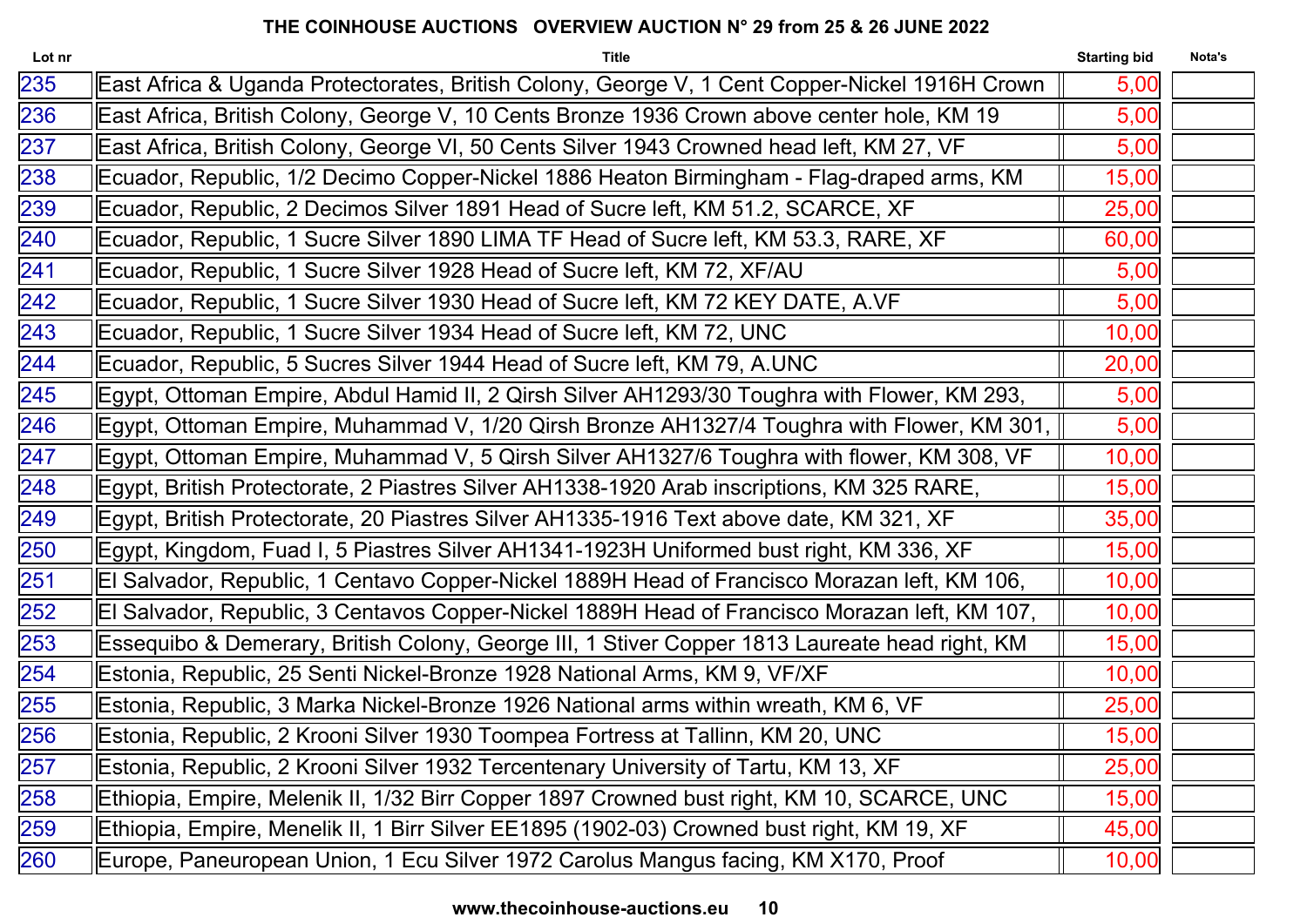| <b>Title</b>                                                                                       | <b>Starting bid</b> | Nota's |
|----------------------------------------------------------------------------------------------------|---------------------|--------|
| Europe, Paneuropean Union, 2 Ecu Silver 1972 Carolus Quintus right, KM X171, Proof                 | 15,00               |        |
| Europe, Mixed Countries, Nice lot with 3 different Silver European coins in UNC/Proof              | 50,00               |        |
| Europe, Mixed Countries, Nice lot with 4 different Silver European coins in UNC/Proof              | 70,00               |        |
| Fiji, British Colony, George V, 1 Florin Silver 1934 Crowned bust left, KM 5, XF/AU                | 15,00               |        |
| Fiji, British Colony, George VI, 1 Penny Copper-Nickel 1940 Crown above center hole, KM 7, XF      | 5,00                |        |
| Fiji, Republic, 10 Dollars Silver 1978 Conservation - Pink-billed Parrot Finch, KM 41a, Proof      | 20,00               |        |
| Fiji, Republic, 20 Dollars Silver 1978 Conservation - Golden Cowrie Shell, KM 42a, Proof           | 20,00               |        |
| Finland, Grand Duchy, Alexander II, 1 Penni Copper 1891 Crowned Monogram, KM 10, XF                | 10,00               |        |
| Finland, Grand Duchy, Alexander II, 5 Pennia Copper 1866 Crowned Monogram, KM 4.1, VF              | 5,00                |        |
| Finland, Grand Duchy, Alexander II, 5 Pennia Copper 1872 Crowned Monogram, KM 4.2 KEY              | 15,00               |        |
| Finland, Civil War Coinage, Nicholas II, 25 Pennia Silver 1917S Imperial double eagle, KM 19, UNC  | 5,00                |        |
| Finland, Republic, 20 Markkaa Aluminum-Bronze 1934 Shielded arms within wreath, KM 32, VF          | 5,00                |        |
| Finland, Republic, 5 Euro Bi-Metallic 1996 Olavinlinna Castle - Crowned lion, KM X20, UNC          | 10,00               |        |
| France, Royal Francaises, Philippe IV, Nice lot with 4 medieval silver Deniers (1285-1304) in nice | 80,00               |        |
| France, Royal Francaises, Philippe IV, Nice lot with 4 medieval silver Deniers (1285-1304) in nice | 80,00               |        |
| France, City of Strasbourg, Semissis (Demi Gros) Silver ND (XV Century) Large Flower, RARE,        | 45,00               |        |
| France, Kingdom, Louis XIII, 1/12 Ecu (10 Sols) Silver 1643A Laureate bust right, KM 132.1 Paris,  | 20,00               |        |
| France, Kingdom, Louis XIV, 1/12 Ecu (10 Sols) Silver 1644A Laureate bust right, KM 140.1, VF      | 15,00               |        |
| France, Kingdom, Louis XIV, 1/4 Ecu Silver 1708T Mailed bust right, KM 376.8 Nantes, F/VF          | 10,00               |        |
| France, Kingdom, Louis XIV, 1/2 Ecu Silver 1694BB Large Fleur de Lis, KM 308, EXTREMELY            | 200,00              |        |
| France, Kingdom, Louis XIV, 1/2 Ecu (45 Sols) Silver, OVERSTRIKE on 1702, undertype clear in all   | 240,00              |        |
| France, Kingdom, Louis XV, 1 Ecu Silver 1762 Cow, Head left, KM 518 Bearn, A.VF                    | 20,00               |        |
| France, Kingdom, Louis XVI, 1 Ecu Silver 1784 Cow, Uniformed bust left, KM 572 Bearn, VF           | 25,00               |        |
| France, Kingdom, Very nice small lot with 4 ancient French coins in various grades, to be seen     | 10,00               |        |
| France, Kingdom, Very nice small lot with 5 ancient French coins in various grades, to be seen     | 20,00               |        |
| France, The Convention, ESSAI en Bronze de 10 Centimes a la massue L'An 3, Snake around            | 120,00              |        |
|                                                                                                    |                     |        |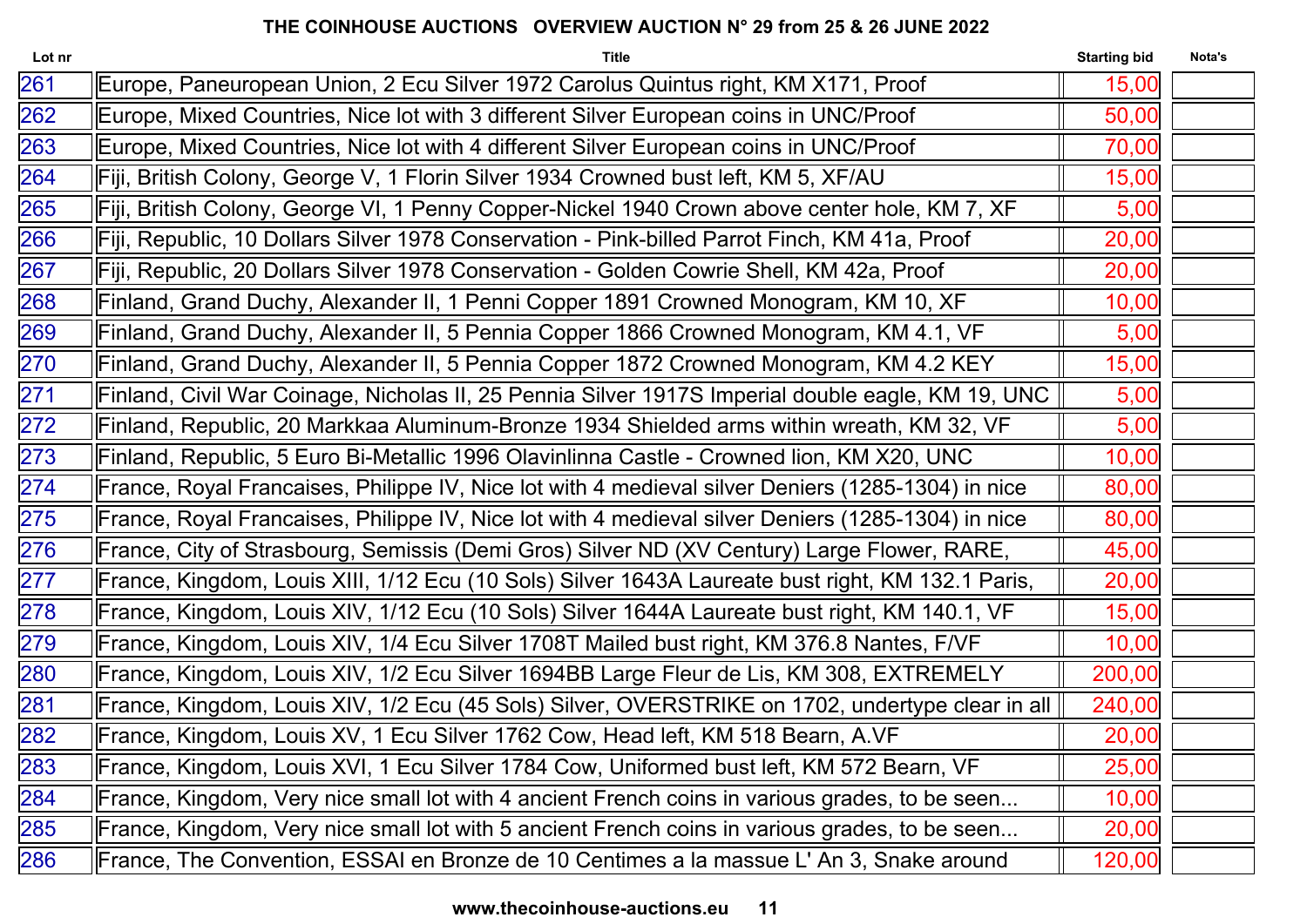| <b>Title</b>                                                                                       | <b>Starting bid</b> | Nota's                                                                                            |
|----------------------------------------------------------------------------------------------------|---------------------|---------------------------------------------------------------------------------------------------|
| France, First Republic, Louis XVI, 2 Sols Bronze 1792W Bust left, KM 603.16 Lille, A.VF            | 10,00               |                                                                                                   |
| France, First Republic, 5 Centimes Bronze LAN 8/7A Liberty head left, KM 640.1, RARE ERROR         | 45,00               |                                                                                                   |
| France, First Republic, Token Coinage, Monneron Freres, 5 Sols Bronze 1792 Allegiance Scene,       | 15,00               |                                                                                                   |
| France, Second Republic, 5 Francs Silver 1849A Liberty head left, KM 761.1, VF                     | 20,00               |                                                                                                   |
| France, Second Empire, Napoleon III, 10 Centimes Bronze 1853 Royal visit to the Bourse, KM M24     | 5,00                |                                                                                                   |
| France, Second Empire, Napoleon III, 50 Centimes Silver 1864A Laureate head left, KM 814.1         | 5,00                |                                                                                                   |
|                                                                                                    | 15,00               |                                                                                                   |
| France, Second Empire, Napoleon III, Sedan - Satirical 5 Centimes Brass 1870 Napoleon III with     | 10,00               |                                                                                                   |
| France, Second Empire, Napoleon III, Sedan - Satirical 5 Centimes Copper 1870 Napoleon III with    | 15,00               |                                                                                                   |
| France, Second Empire, Napoleon III, Sedan - Satirical 5 Centimes Copper 1870 Napoleon III with    | 15,00               |                                                                                                   |
| France, Second Empire, Napoleon III, Sedan - Satirical 10 Centimes Copper 1870 Napoleon III with   | 15,00               |                                                                                                   |
| France, Second Empire, Napoleon III, Sedan - Satirical 10 Centimes Copper 1870 Napoleon III with   | 15,00               |                                                                                                   |
| France, Second Empire, Napoleon III, Sedan - Satirical 10 Centimes Copper 1870 Napoleon III with   | 15,00               |                                                                                                   |
| France, Republic, Very nice lot with 6 older silver French coins 1849-1895 in various grades       | 45,00               |                                                                                                   |
| France, Republic, Timbre-Monnaie, 25 Centimes Blue in capsel from Societe Generale, XF             | 15,00               |                                                                                                   |
| France, Mixed Reigns, Very nice lot with 37 different older French coins, all VARIETIES in various | 35,00               |                                                                                                   |
| France, Republic, 1 Centime Stainless Steel 1970 Grain Sprig VARIETY ' REBORD', KM 928,            | 30,00               |                                                                                                   |
| France, Republic, 10 Centimes Aluminum 1909 ESSAI Rude en aluminum, Gad. 278, A.UNC                | 45,00               |                                                                                                   |
| France, Republic, 1 Franc Silver 1919 Figure sowing seed, KM 844.1, UNC                            | 5,00                |                                                                                                   |
| France, Republic, 1 Franc Aluminum-Bronze 1931 Laureate head left, KM 885 COUNTERMARK              | 20,00               |                                                                                                   |
| France, Republic, 1 Franc Aluminum-Bronze 1941 Laureate heaf left, KM 885 COUNTERMARK              | 20,00               |                                                                                                   |
| France, Republic, 1 Franc Silver 2001 The Last Franc !, KM 1290, Proof in original blister         | 45,00               |                                                                                                   |
| France, Republic, 2 Francs Silver 1871K Laureate head left, KM 817.2 Bordeaux, A.VF                | 10,00               |                                                                                                   |
| France, Republic, 2 Francs Silver 1873A Laureate head left, KM 817.1, KEY DATE, A.VF               | 15,00               |                                                                                                   |
| France, Republic, 2 Francs Silver 1919 Figure sowing seed, KM 845.1, VF/XF                         | 5,00                |                                                                                                   |
| France, Republic, 2 Francs Nickel 1997 Georges Guynemer, KM 1187 ESSAI, SCARCE, UNC                | 20,00               |                                                                                                   |
|                                                                                                    |                     | France, Second Empire, Napoleon III, 5 Francs Silver 1870A Laureate head left, KM 799.1 Paris, VF |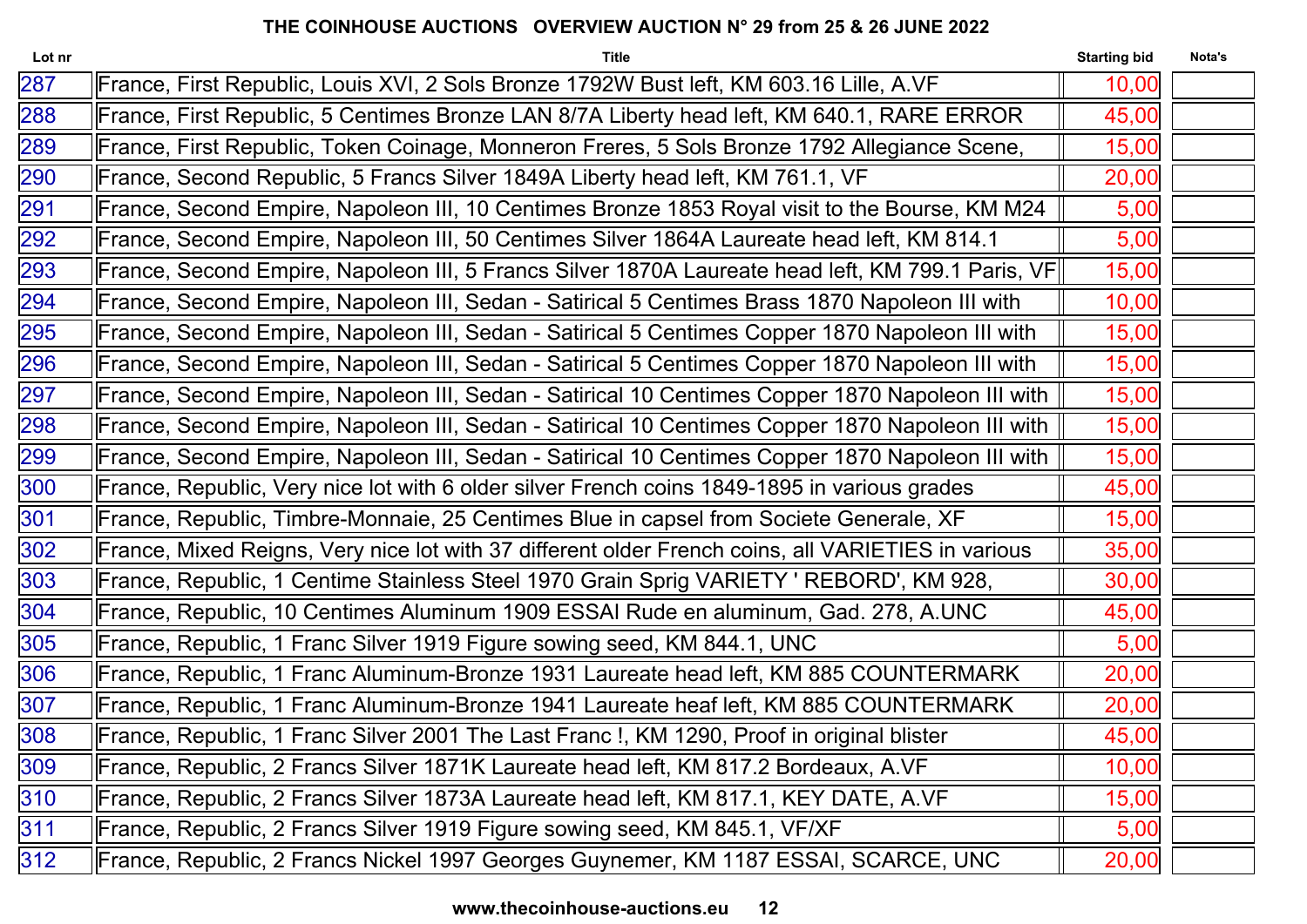| 313<br>France, Republic, 5 Francs Silver 1870A Laureate head left, KM 819, VF<br>25,00<br>France, Republic, 5 Francs Silver 1870A Laureate head left, KM 819, VF+<br>30,00<br>France, Republic, 5 Francs Silver 1870A Laureate head of Marianne left, KM 819, VF<br>25,00<br>France, Republic, 5 Francs Silver 1870A Hercules Group, KM 820.1 Paris, VF<br>20,00<br>France, Republic, 5 Francs Silver 1873A Hercules Group, KM 820.1 Paris, UNC<br>25,00<br>France, Republic, 5 Francs Aluminum 1948B Laureate head left, KM 888b.2, Scarce, VF/XF<br>20,00<br>France, Republic, 5 Francs Aluminum 1952 Laureate head left, KM 888b.1, Scarce, VF/XF<br>15,00<br>France, Republic, 10 Francs Nickel 1941 ESSAI : Marechal Petain left, KM E80, A.UNC<br>80,00<br>France, Republic, 10 Francs Copper-Nickel 1946 Laureate head right (LL), KM 908.1, VERY RARE,<br>80,00<br>France, Republic, 10 Francs Nickel-Brass 1974 Stylized Map, KM E115 ESSAI, A.UNC<br>20,00<br>France, Republic, 10 Francs Nickel 1986 Madam Republique, KM 959 VERY RARE VARIETY : MAP<br>40,00<br>France, Republic, 10 Francs Silver 1988 Birth of Roland Garros, KM 965b, Proof<br>15,00<br>France, Republic, 50 Francs Silver 1978 Hercules Group, KM 941.1, UNC<br>20,00<br>France, Republic, Very nice lot with 5 modern French SILVER 50 Francs coins 1978 in uncirculated<br>70,00 | Nota's |
|---------------------------------------------------------------------------------------------------------------------------------------------------------------------------------------------------------------------------------------------------------------------------------------------------------------------------------------------------------------------------------------------------------------------------------------------------------------------------------------------------------------------------------------------------------------------------------------------------------------------------------------------------------------------------------------------------------------------------------------------------------------------------------------------------------------------------------------------------------------------------------------------------------------------------------------------------------------------------------------------------------------------------------------------------------------------------------------------------------------------------------------------------------------------------------------------------------------------------------------------------------------------------------------------------------------------------------------------------------------------|--------|
| 314<br>315<br>316<br>317<br>318<br>319<br>320<br>321<br>322<br>323<br>324<br>325<br>326                                                                                                                                                                                                                                                                                                                                                                                                                                                                                                                                                                                                                                                                                                                                                                                                                                                                                                                                                                                                                                                                                                                                                                                                                                                                             |        |
|                                                                                                                                                                                                                                                                                                                                                                                                                                                                                                                                                                                                                                                                                                                                                                                                                                                                                                                                                                                                                                                                                                                                                                                                                                                                                                                                                                     |        |
|                                                                                                                                                                                                                                                                                                                                                                                                                                                                                                                                                                                                                                                                                                                                                                                                                                                                                                                                                                                                                                                                                                                                                                                                                                                                                                                                                                     |        |
|                                                                                                                                                                                                                                                                                                                                                                                                                                                                                                                                                                                                                                                                                                                                                                                                                                                                                                                                                                                                                                                                                                                                                                                                                                                                                                                                                                     |        |
|                                                                                                                                                                                                                                                                                                                                                                                                                                                                                                                                                                                                                                                                                                                                                                                                                                                                                                                                                                                                                                                                                                                                                                                                                                                                                                                                                                     |        |
|                                                                                                                                                                                                                                                                                                                                                                                                                                                                                                                                                                                                                                                                                                                                                                                                                                                                                                                                                                                                                                                                                                                                                                                                                                                                                                                                                                     |        |
|                                                                                                                                                                                                                                                                                                                                                                                                                                                                                                                                                                                                                                                                                                                                                                                                                                                                                                                                                                                                                                                                                                                                                                                                                                                                                                                                                                     |        |
|                                                                                                                                                                                                                                                                                                                                                                                                                                                                                                                                                                                                                                                                                                                                                                                                                                                                                                                                                                                                                                                                                                                                                                                                                                                                                                                                                                     |        |
|                                                                                                                                                                                                                                                                                                                                                                                                                                                                                                                                                                                                                                                                                                                                                                                                                                                                                                                                                                                                                                                                                                                                                                                                                                                                                                                                                                     |        |
|                                                                                                                                                                                                                                                                                                                                                                                                                                                                                                                                                                                                                                                                                                                                                                                                                                                                                                                                                                                                                                                                                                                                                                                                                                                                                                                                                                     |        |
|                                                                                                                                                                                                                                                                                                                                                                                                                                                                                                                                                                                                                                                                                                                                                                                                                                                                                                                                                                                                                                                                                                                                                                                                                                                                                                                                                                     |        |
|                                                                                                                                                                                                                                                                                                                                                                                                                                                                                                                                                                                                                                                                                                                                                                                                                                                                                                                                                                                                                                                                                                                                                                                                                                                                                                                                                                     |        |
|                                                                                                                                                                                                                                                                                                                                                                                                                                                                                                                                                                                                                                                                                                                                                                                                                                                                                                                                                                                                                                                                                                                                                                                                                                                                                                                                                                     |        |
|                                                                                                                                                                                                                                                                                                                                                                                                                                                                                                                                                                                                                                                                                                                                                                                                                                                                                                                                                                                                                                                                                                                                                                                                                                                                                                                                                                     |        |
| 327<br>France, Republic, Very nice lot with 5 modern French SILVER 50 Francs coins 1978 in uncirculated<br>70,00                                                                                                                                                                                                                                                                                                                                                                                                                                                                                                                                                                                                                                                                                                                                                                                                                                                                                                                                                                                                                                                                                                                                                                                                                                                    |        |
| 328<br>60,00<br>France, Republic, Very nice lot with 7 modern commemorative Silver French coins in original boxes,                                                                                                                                                                                                                                                                                                                                                                                                                                                                                                                                                                                                                                                                                                                                                                                                                                                                                                                                                                                                                                                                                                                                                                                                                                                  |        |
| 329<br>France, Republic, Official Annual FDC Coin Set 1988 (13) in original box and certificate, KM SS26,<br>60,00                                                                                                                                                                                                                                                                                                                                                                                                                                                                                                                                                                                                                                                                                                                                                                                                                                                                                                                                                                                                                                                                                                                                                                                                                                                  |        |
| 330<br>France, Republic, Small colllection with 6 different circulation type coins in very nice condition<br>10,00                                                                                                                                                                                                                                                                                                                                                                                                                                                                                                                                                                                                                                                                                                                                                                                                                                                                                                                                                                                                                                                                                                                                                                                                                                                  |        |
| 331<br>10,00<br>France, Republic, Small colllection with 7 different circulation type coins in very nice condition                                                                                                                                                                                                                                                                                                                                                                                                                                                                                                                                                                                                                                                                                                                                                                                                                                                                                                                                                                                                                                                                                                                                                                                                                                                  |        |
| 332<br>60,00<br>France, Republic, Very nice lot with 5 modern French SILVER coins in uncirculated condition                                                                                                                                                                                                                                                                                                                                                                                                                                                                                                                                                                                                                                                                                                                                                                                                                                                                                                                                                                                                                                                                                                                                                                                                                                                         |        |
| 333<br>French Colonies, Charles X, 5 Centimes Bronze 1829A Laureate head left, KM 10.1, KEY DATE, VF <br>10,00                                                                                                                                                                                                                                                                                                                                                                                                                                                                                                                                                                                                                                                                                                                                                                                                                                                                                                                                                                                                                                                                                                                                                                                                                                                      |        |
| 334<br>10,00<br>French Colonies, Louis Philippe I, 5 Centimes Bronze 1843A Laureate head left, KM 12, VF                                                                                                                                                                                                                                                                                                                                                                                                                                                                                                                                                                                                                                                                                                                                                                                                                                                                                                                                                                                                                                                                                                                                                                                                                                                            |        |
| 335<br>French States, Bouillon & Sedan (Duchy), Henri de la Tour, 2 Liards Copper 1614 Bust right, KM<br>25,00                                                                                                                                                                                                                                                                                                                                                                                                                                                                                                                                                                                                                                                                                                                                                                                                                                                                                                                                                                                                                                                                                                                                                                                                                                                      |        |
| 336<br>French States, Orange (Principality), Frederick Henry of Nassau, Double Tournois Copper 1637<br>25,00                                                                                                                                                                                                                                                                                                                                                                                                                                                                                                                                                                                                                                                                                                                                                                                                                                                                                                                                                                                                                                                                                                                                                                                                                                                        |        |
| 337<br>French Indo-China, French Colony, 2 Sapeque Bronze 1892A Hole at center, KM 6 RARE KEY<br>45,00                                                                                                                                                                                                                                                                                                                                                                                                                                                                                                                                                                                                                                                                                                                                                                                                                                                                                                                                                                                                                                                                                                                                                                                                                                                              |        |
| Gabon, Republic, Superb lot with 25 x 4500 CFA Bi-Metallic 2007 Pope John Paul II, SCARCE, UNC<br>338<br>40,00                                                                                                                                                                                                                                                                                                                                                                                                                                                                                                                                                                                                                                                                                                                                                                                                                                                                                                                                                                                                                                                                                                                                                                                                                                                      |        |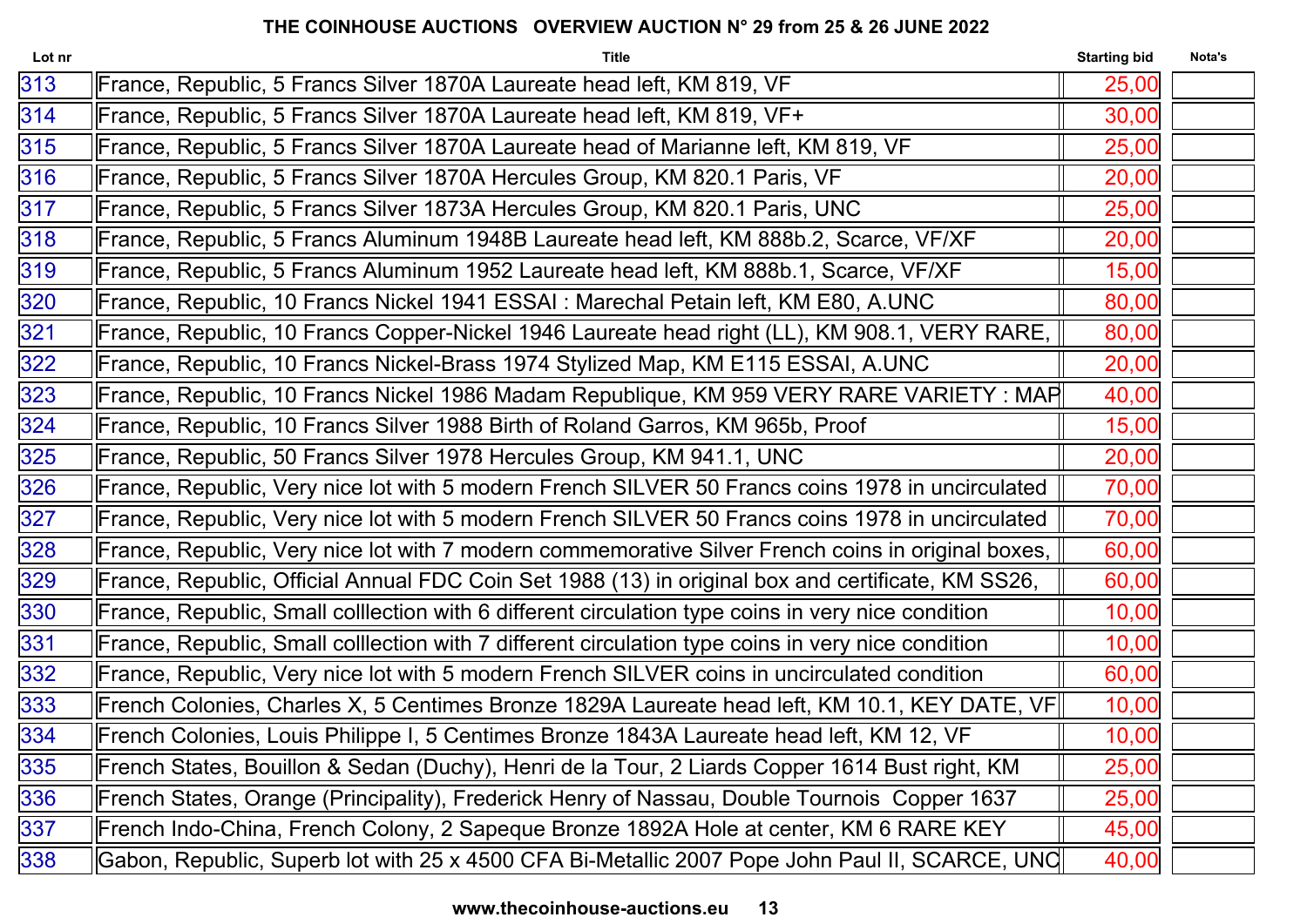| Lot nr | <b>Title</b>                                                                                      | <b>Starting bid</b> | Nota's |
|--------|---------------------------------------------------------------------------------------------------|---------------------|--------|
| 339    | Gambia, British Colony, Collection with 6 different circulation type coins 1966 in uncirculated   | 10,00               |        |
| 340    | Gambia, British Colony, 8 Shillings Copper-Nickel 1970 Hippopotamus, KM 7, UNC                    | 10,00               |        |
| 341    | German East Africa, Colony, Wilhelm II, 1/4 Rupee Silver 1901 Armored bust left, KM 3, A.VF       | 15,00               |        |
| 342    | German East Africa, Colony, Wilhelm II, 1/4 Rupie Silver 1914J Armored bust left, KM 8, VF/XF     | 15,00               |        |
| 343    | German East Africa, Colony, Wilhelm II, 1 Rupie Silver 1911J Armored bust left, KM 10, VF         | 20,00               |        |
| 344    | German New Guinea, Protectorate, 2 Mark Silver 1894A Bird of Paradise, KM 6, RARE, XF/AU          | 200,00              |        |
| 345    | German States, Alsace (Landgraviate), Ferdinand I von Habsburg, 3 Kreuzer Silver ND (1590-1619)   | 35,00               |        |
| 346    | German States, Baden, Friedrich I, 2 Mark Silver 1906 Golden Wedding Anniversary, KM 276,         | 15,00               |        |
| 347    | German States, Bavaria, Otto, 2 Mark Silver 1911D Birthday of Prince Regent Luitpold, KM 997,     | 15,00               |        |
| 348    | German States, Bavaria, Otto, 3 Mark Silver 1911D Head left, KM 996, VF/XF                        | 15,00               |        |
| 349    | German States, Bavaria, Otto, 3 Mark Silver 1911D Head left, KM 996, A.UNC                        | 15,00               |        |
| 350    | German States, Berg & Cleve, Grand Duchy, Joachim Murat, 3 Stuber Silver 1806S Crowned            | 20,00               |        |
| 351    | German States, Boldixum, 50 Pfennig Porcelain ND Fish left, KM NL, UNC                            | 5,00                |        |
| 352    | German States, Bremen, Free City, 1 Groten Silver 1747 Key in shield, KM 202, VF                  | 15,00               |        |
| 353    | German States, Bremen, Free City, 2-1/2 Schwaren Copper 1797 Key divides date, KM 220, A.VF       | 10,00               |        |
| 354    | German States, Bremen, Free City, 2 Mark Silver 1904J Key on crowned shield, KM 250, XF           | 35,00               |        |
| 355    | German States, Brunswick-Wolfenbuttel, Karl I, 2/3 Thaler Silver 1765 E/IDB Armored draped bust   | 60,00               |        |
| 356    | German States, Brunswick-Wolfenbuttel (Duchy), Karl Wilhelm Ferdinand, 1/12 Thaler Silver         | 30,00               |        |
| 357    | German States, Cologne (Archbishopric), Josef Clemens, 1/6 Thaler Silver 1715FW Bust right, KM    | 45,00               |        |
| 358    | German States, Cologne (Archbishopric), Clemens August, 1/4 Stuber Copper 1745 Crowned            | 5,00                |        |
| 359    | German States, Corvey (Benedictine Abbey), Theodor, 4 Pfennig Copper 1787 Crowned Spanish         | 15,00               |        |
| 360    | German States, Frankfurt am Main, Free City, 1 Thaler Silver 1862 Laureate bust right, KM 370, VF | 20,00               |        |
| 361    | German States, Hamburg, Free City, 2 Schilling Silver 1727 IHL City arms between branches, KM     | 5,00                |        |
| 362    | German States, Hamm (City), 3 Pfennig Copper 1729 Shield of Town Arms, KM 75, Fine                | 5,00                |        |
| 363    | German States, Mainz - Mayence, French Occupation, 2 Sols Copper 1793 Capped fasces within        | 40,00               |        |
| 364    | German States, Nassau, Duchy, Wilhelm, 6 Kreuzer Silver 1835 Crowned Arms, KM 53, UNC (some       | 10,00               |        |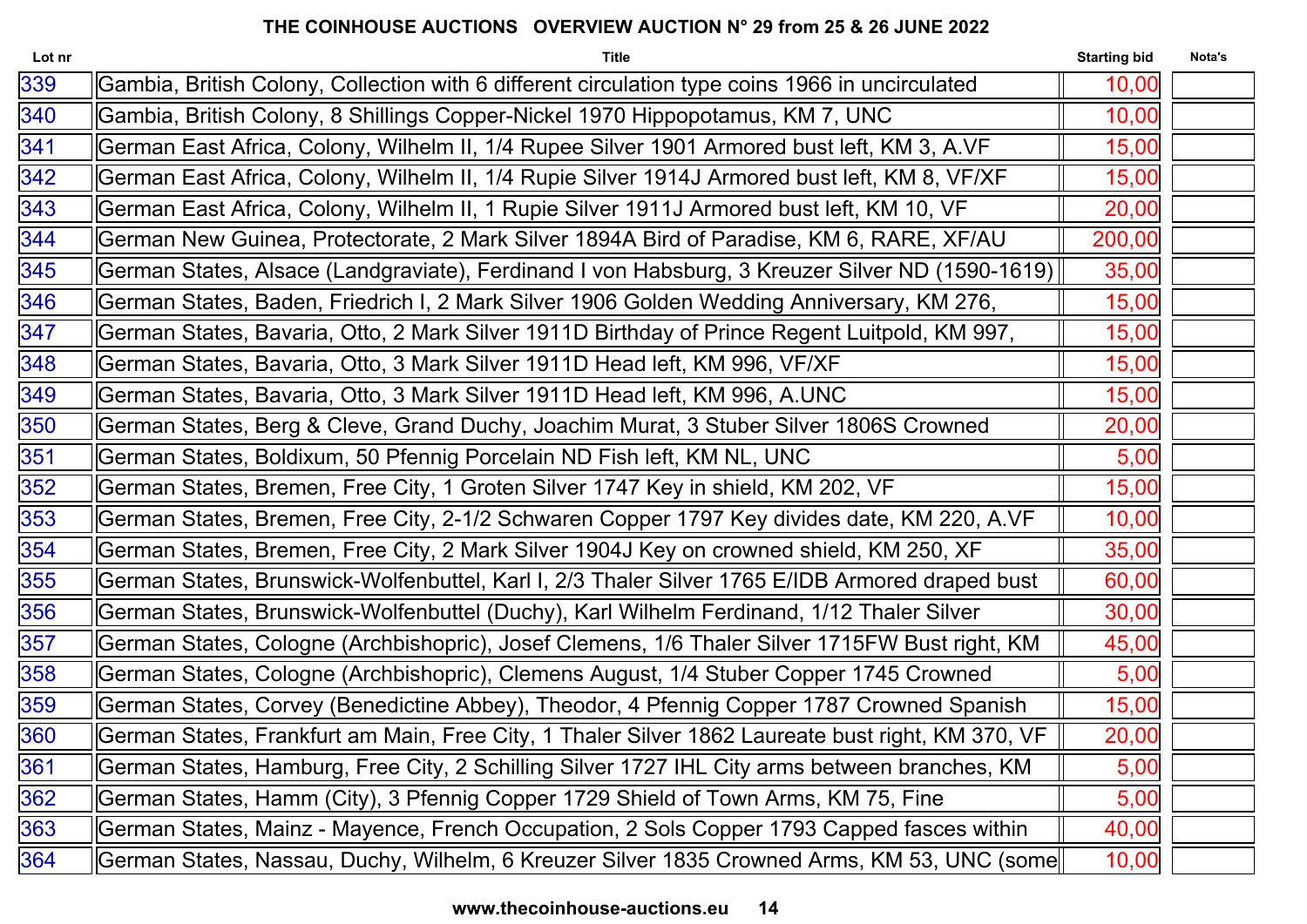| Lot nr | <b>Title</b>                                                                                       | <b>Starting bid</b> | Nota's |
|--------|----------------------------------------------------------------------------------------------------|---------------------|--------|
| 365    | German States, Prussia, Friedrich Wilhelm IV, 1 Thaler Silver 1859 Mansfelder Mining Thaler, KM    | 20,00               |        |
| 366    | German States, Prussia, Wilhelm II, 2 Mark Silver 1908A Head right, KM 522, VF                     | 10,00               |        |
| 367    | German States, Prussia, Wilhelm II, 3 Mark Silver 1913A Anniversary of Reign, KM 535, A.UNC        | 15,00               |        |
| 368    | German States, Prussia, Wilhelm II, 3 Mark Silver 1914A Uniformed bust right, KM 538, A.UNC        | 15,00               |        |
| 369    | German States, Saxony-Albertine, Friedrich August III, 3 Mark Silver 1913E Battle of Leipzig       | 15,00               |        |
| 370    | German States, Saxony-Albertine, Friedrich August III, 5 Mark Silver 1909 - 500th Anniversary      | 80,00               |        |
| 371    | German States, Saxony-Albertine, Friedrich August III, 10 Mark Gold 1909E Head right, KM 1264,     | 240,00              |        |
| 372    | German States, Soest (Provincial Town), 3 Pfennig Copper 1726 Key in oval cartouche, KM 60,        | 15,00               |        |
| 373    | German States, Soest (Provincial Town), 3 Pfennig Copper 1739 Key in oval cartouche, KM 68, Fine   | 5,00                |        |
| 374    | German States, Westphalia (Kingdom), Jerome, 20 Centimes Silver 1808C Crowned Monogram,            | 15,00               |        |
| 375    | German States, Wurttemberg, Wilhelm II, 2 Mark Silver 1908F Head right, KM 631, VF                 | 20,00               |        |
| 376    | German States, Wurttemberg, Wilhelm II, 3 Mark Silver 1909F Head right, KM 635, A.UNC              | 15,00               |        |
| 377    | German States, Mixed States, Nice collection with 12 older German silver circulation type coins in | 20,00               |        |
| 378    | German States, Mixed States, Nice lot with 6 different older German States coins in various grades | 10,00               |        |
| 379    | German States, Mixed States, Nice lot with 6 different older German States coins in various grades | 10,00               |        |
| 380    | German States, Mixed States, Nice lot with 6 different older German States coins in various grades | 10,00               |        |
| 381    | German States, Mixed States, Nice lot with 6 different older German States coins in various grades | 10,00               |        |
| 382    | German States, Mixed States, Nice lot with 6 different older German States coins in various grades | 10,00               |        |
| 383    | German States, Mixed States, Nice lot with 6 different older German States coins in various grades | 10,00               |        |
| 384    | Germany, Album with a very nice collection of 100 mostly different German coins in higher grades   | 180,00              |        |
| 385    | Germany, Empire, Wilhelm I, 1 Pfennig Copper 1877A Crowned imperial eagle, KM 1 RARE DATE,         | 20,00               |        |
| 386    | Germany, Empire, Wilhelm I, 20 Pfennig Silver 1873G Crowned imperial eagle, KM 5, VF               | 10,00               |        |
| 387    | Germany, Empire, Wilhelm I, 20 Pfennig Silver 1875E Large Crowned eagle, KM 5, Fine                | 10,00               |        |
| 388    | Germany, Empire, Wilhelm I, 20 Pfennig Copper-Nickel 1887J Crowned Eagle, KM 9.1, VF               | 10,00               |        |
| 389    | Germany, Empire, Wilhelm I, 20 Pfennig Copper-Nickel 1887J Crowned Eagle, KM 9.1, A.UNC !          | 20,00               |        |
| 390    | Germany, Empire, Wilhelm I, 25 Pfennig Nickel 1911E Crowned imperial eagle, KM 18, VF/XF           | 5,00                |        |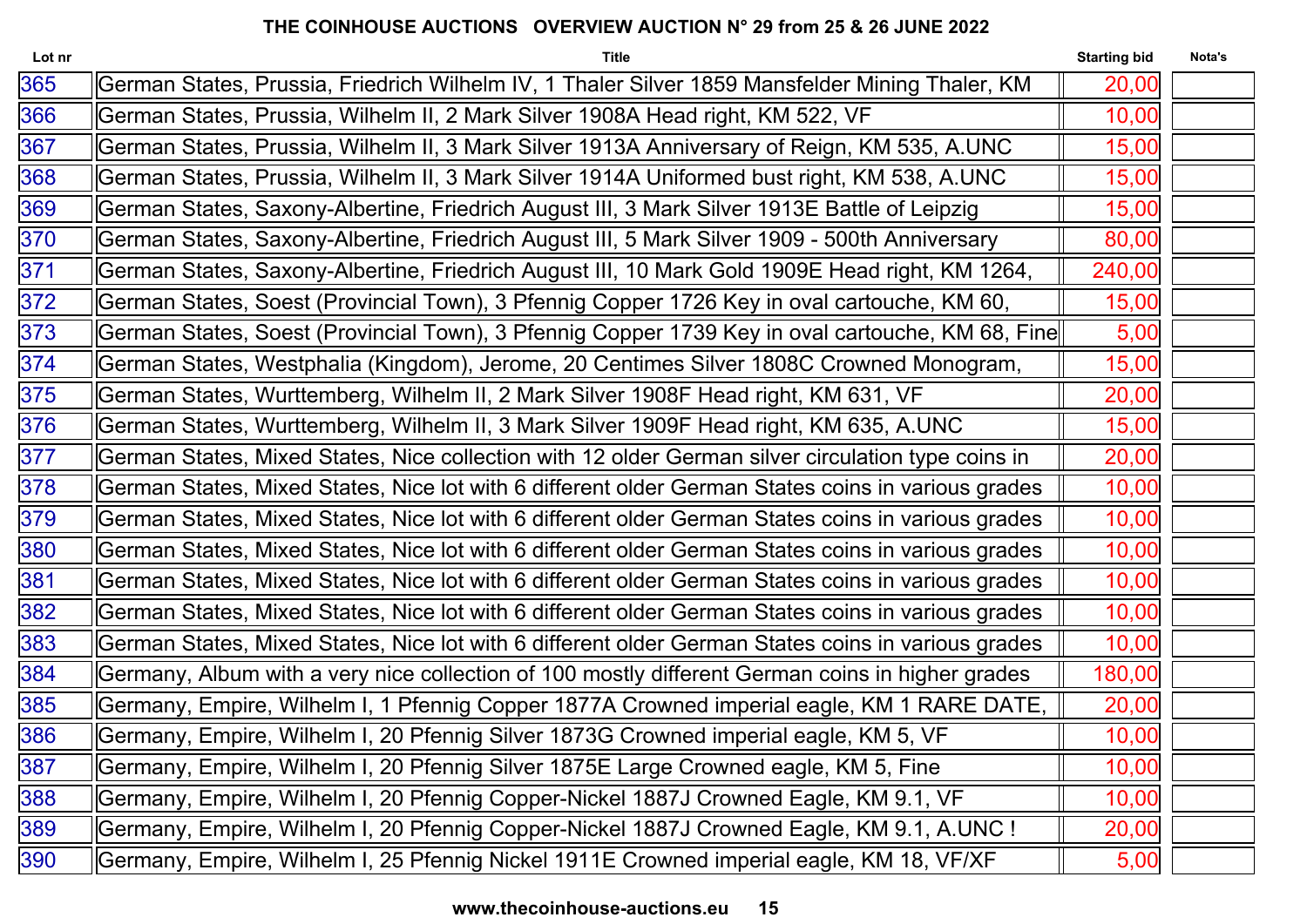| Lot nr | <b>Title</b>                                                                                         | <b>Starting bid</b> | Nota's |
|--------|------------------------------------------------------------------------------------------------------|---------------------|--------|
| 391    | Germany, Empire, Wilhelm I, 50 Pfennig Silver 1877C Large crowned eagle, KM 6, VF                    | 10,00               |        |
| 392    | Germany, Empire, Wilhelm I, 50 Pfennig Silver 1877B Small crowned eagle, KM 8, VF                    | 15,00               |        |
| 393    | Germany, Empire, Wilhelm I, 1 Mark Silver 1887A Crowned imperial eagle, KM 7, UNC !!                 | 15,00               |        |
| 394    | Germany, Empire, Wilhelm I, Small lot with 6 older German coins in nice grades including better      | 15,00               |        |
| 395    | Germany, Empire, Wilhelm I & II, Very nice lot with 6 different older German coins in various grades | 15,00               |        |
| 396    | Germany, Empire, WWI Military Coinage, Wilhelm II, 3 Kopeks Iron 1916A Inscription within cross,     | 5,00                |        |
| 397    | Germany, Weimar Republic, 4 Reichspfennig Bronze 1932G Eagle with wings spread, KM 75, XF            | 10,00               |        |
| 398    | Germany, Weimar Republic, 5 Reichspfennig Aluminum-Bronze 1926E Six grains sprigs, KM 39, VF         | 10,00               |        |
| 399    | Germany, Weimar Republlic, 5 Reichspfennig Nickel 1936J Eagle within circle, KM 49, SCARCE, XF       | 15,00               |        |
| 400    | Germany, Weimar Republic, 10 Reichspfennig Aluminum-Bronze 1934F Six grains sprigs, KM 40,           | 10,00               |        |
| 401    | Germany, Weimar Republic, 50 Reichspfennig Nickel 1936G Eagle within circle, KM 49, VF/XF            | 5,00                |        |
| 402    | Germany, Weimar Republic, 50 Reichspfennig Nickel 1938G Eagle within circle, KM 49, XF               | 5,00                |        |
| 403    | Germany, Weimar Republlic, 3 Reichsmark Silver 1924G Large Eagle, KM 43, VF                          | 20,00               |        |
| 404    | Germany, Weimar Republic, 5 Reichsmark Silver 1932A Oak Tree, KM 56, VF                              | 45,00               |        |
| 405    | Germany, Weimar Republic, Prenzlau, 1/2 Mark Porcelain 1921 Swan to left, UNC                        | 5,00                |        |
| 406    | Germany, Westphalen, Emergency Coinage, 10 Mark Tombac 1921 Minister Vom Stein, KM NL, XF            | 10,00               |        |
| 407    | Germany, Westphalen, Emergency Coinage, 10.000 Mark Tombac 1923 Minister Vom Stein, KM               | 15,00               |        |
| 408    | Germany, Third Reich, 2 Reichspfennig Bronze 1937J Eagle with wings spread, KM 90, VF                | 5,00                |        |
| 409    | Germany, Third Reich, 5 Reichspfennig Zinc 1942E Eagle with wings spread, KM 100, VF                 | 5,00                |        |
| 410    | Germany, Third Reich, 10 Reichspfennig Zinc 1943J Eagle with wings spread, KM 101, VF                | 10,00               |        |
| 411    | Germany, Third Reich, 10 Reichspfennig Zinc 1945A Eagle with wings spread, KM 101, VF                | 5,00                |        |
| 412    | Germany, Third Reich, 10 Reichspfennig Zinc 1945F Eagle with wings spread, KM A104, VF               | 5,00                |        |
| 413    | Germany, Third Reich, 50 Reichspfennig Nickel 1939J Eagle within circle, KM 95, VF/XF                | 15,00               |        |
| 414    | Germany, Third Reich, 1 Reichsmark Nickel 1933A Large eagle, KM 78, UNC                              | 5,00                |        |
| 415    | Germany, Third Reich, 1 Reichsmark Nickel 1936F Large eagle, KM 78, VF                               | 15,00               |        |
| 416    | Germany, Mixed Cities, Nice lot with 8 different older German Emergency coins in various grades      | 10,00               |        |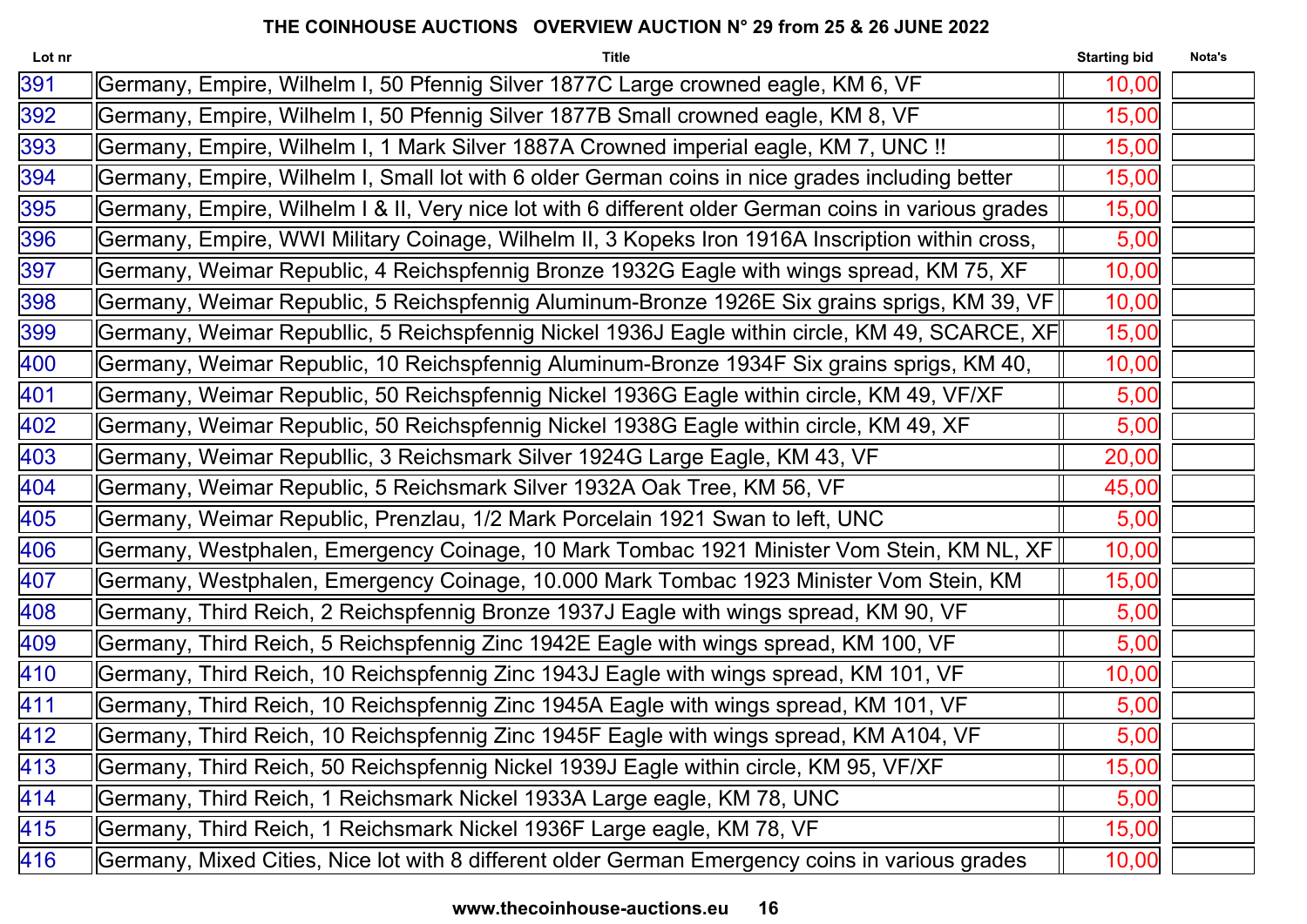| Lot nr | <b>Title</b>                                                                                             | <b>Starting bid</b> | Nota's |
|--------|----------------------------------------------------------------------------------------------------------|---------------------|--------|
| 417    | Germany, Federal Republic, 50 Pfennig Copper-Nickel 1949F Woman planting Oak, KM 104,                    | 5,00                |        |
| 418    | Ghana, Republic, 10 Shillings Silver 1958 Independence Anniversary, KM 7, Proof                          | 25,00               |        |
| 419    | Gibraltar, British Colony, 1/10 Crown Gold 2015 Black Penny Anniversary + Stamp, KM New, Proof           | 350,00              |        |
| 420    | Gibraltar, British Colony, 1/2 Crown Copper-Nickel 2018 Soldier on a grave, KM New, Proof                | 5,00                |        |
| 421    | Gibraltar, British Colony, 1 Crown Silver & Gold Plated 2018 Christmas Seacefire on the Western          | 15,00               |        |
| 422    | Gibraltar, British Colony, 1 Crown Silver & Gold Plated 2018 Farewell at the Train, KM New, Proof        | 15,00               |        |
| 423    | Gibraltar, British Colony, BIG SIZE 10 Crowns Gold Plated 2018 Perhaps some day the sun will             | 25,00               |        |
| 424    | Great Britain, Kingdom, Album with a very nice collection of 310 mostly different British coins starting | 300,00              |        |
| 425    | Great Britain, Kingdom, William III, 4 Pence Silver 1700 Laureate bust right, KM 495, Fine               | 15,00               |        |
| 426    | Great Britain, Kingdom, George I, 1 Farthing Copper 1724 Laureate bust right, KM 556, F/VF               | 15,00               |        |
| 427    | Great Britain, Kingdom, George I, 1/2 Penny Copper 1717 Laureate bust right, KM 549, VG/F                | 5,00                |        |
| 428    | Great Britain, Kingdom, George II, 1 Farthing Copper 1754 Laureate head left, KM 581.2, F/VF             | 10,00               |        |
| 429    | Great Britain, Kingdom, George II, 1/2 Penny Copper 1729 Laureate bust left, KM 566, Fine                | 5,00                |        |
| 430    | Great Britain, Kingdom, George II, 6 Pence Silver 1758 Older laureate head left, KM 582.2, VF/XF         | 15,00               |        |
| 431    | Great Britain, Kingdom, George II, 1 Shilling Silver 1758 Older laureate head left, KM 583.3, VF         | 25,00               |        |
| 432    | Great Britain, Kingdom, George III, 1/2 Penny Copper 1775 Laureate bust right, KM 601, Fine              | 20,00               |        |
| 433    | Great Britain, Kingdom, George III, 1 Penny Copper 1806 Laureate bust right, KM 663, A.VF                | 5,00                |        |
| 434    | Great Britain, Kingdom, George III, 2 Pence Copper 1797 Laureate head right, KM 619, VF                  | 80,00               |        |
| 435    | Great Britain, Kingdom, George III, 3 Pence Silver 1762 Laureate bust right, KM 591, VF/XF               | 15,00               |        |
| 436    | Great Britain, Kingdom, George III, 6 Pence Silver 1787 Laureate bust right, KM 606.1, VF/XF             | 15,00               |        |
| 437    | Great Britain, Kingdom, George III, 6 Pence Silver 1787 Laureate bust right, KM 606.2, VF/XF             | 20,00               |        |
| 438    | Great Britain, Kingdom, George III, 1 Shilling Silver 1816 Laureate head right, KM 666, F/VF             | 10,00               |        |
| 439    | Great Britain, Kingdom, George III, Maundy Set 1, 2, 3 & 4 Pence Silver 1800 Bust right, KM MDS62        | 200,00              |        |
| 440    | Great Britain, Kingdom, George IV, 1 Shilling Silver 1825 Head left, KM 694, VF                          | 15,00               |        |
| 441    | Great Britain, Kingdom, William IV, 4 Pence Silver 1836 Laureate head right, KM 711, XF                  | 30,00               |        |
| 442    | Great Britain, Kingdom, William IV, 6 Pence Silver 1834 Head right, KM 712, F/VF                         | 10,00               |        |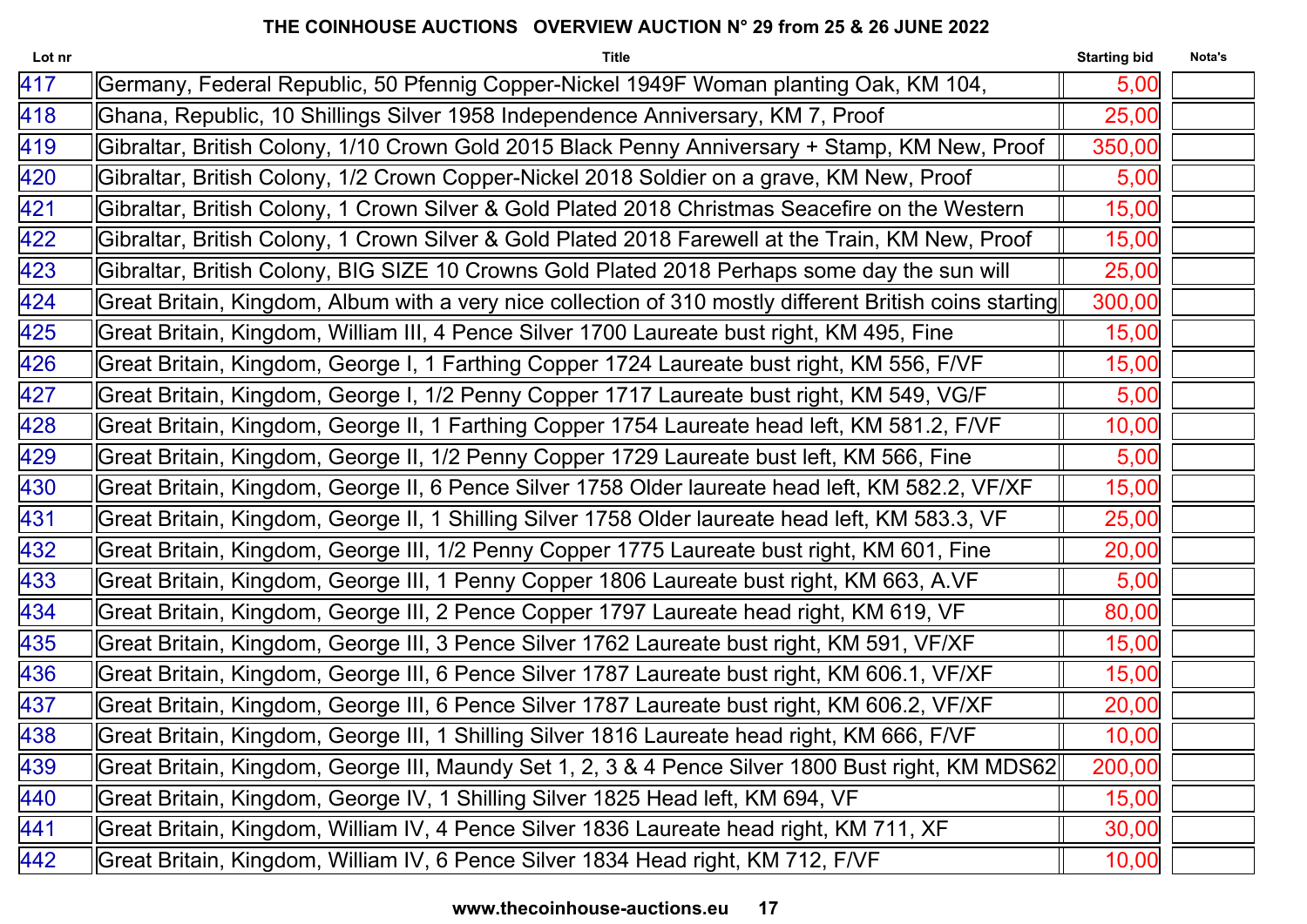| Lot nr | <b>Title</b>                                                                                              | <b>Starting bid</b> | Nota's |
|--------|-----------------------------------------------------------------------------------------------------------|---------------------|--------|
| 443    | Great Britain, Kingdom, Victoria, 1/3 Farthing Bronze 1878 Laureate head left, KM 750, XF                 | 10,00               |        |
| 444    | Great Britain, Kingdom, Victoria, 1 Farthing Bronze 1866 Draped bust left, KM 747.2, XF                   | 5,00                |        |
| 445    | Great Britain, Kingdom, Victoria, 1 Shilling Silver 1839WW Head left, KM 734.1, Fine                      | 10,00               |        |
| 446    | Great Britain, Kingdom, Victoria, 1 Shilling Silver 1853 Head left, KM 734.1, A.VF                        | 15,00               |        |
| 447    | Great Britain, Kingdom, Victoria, 2 Pounds Gold 1887 Crowned bust left, KM 768, A.UNC (*)                 | 800,00              |        |
| 448    | Great Britain, Kingdom, Very nice lot with 6 different older British coins in various condition including | 20,00               |        |
| 449    | Great Britain, Kingdom, Edward VII, 1 Farthing Bronze 1910 Head right, KM 792, XF/AU                      | 5,00                |        |
| 450    | Great Britain, Kingdom, Edward VII, 1 Penny Bronze 1902 Head right, KM 794.2, UNC                         | 15,00               |        |
| 451    | Great Britain, Kingdom, George V, 1/2 Penny Bronze 1917 Head left, KM 809, A.UNC                          | 5,00                |        |
| 452    | Great Britain, Kingdom, George V, 1 Penny Bronze 1913 Head left, KM 810, UNC                              | 10,00               |        |
| 453    | Great Britain, Kingdom, George V, 1 Shilling Silver 1916 Head left, KM 816, UNC-                          | 10,00               |        |
| 454    | Great Britain, Kingdom, George V, 1/2 Crown Silver 1918 Head left, KM 818.1, A.UNC                        | 15,00               |        |
| 455    | Great Britain, Kingdom, George V, 1/2 Crown Silver 1923 Head left, KM 818.2, XF/AU                        | 15,00               |        |
| 456    | Great Britain, Kingdom, George V, 1/2 Crown Silver 1928 Head left, KM 835, A.UNC                          | 10,00               |        |
| 457    | Great Britain, Kingdom, Mixed Reigns, Nice small lot with 4 different older British coins in various      | 20,00               |        |
| 458    | Great Britain, Kingdom, Mixed Reigns, Nice small lot with 5 different older British coins in various      | 15,00               |        |
| 459    | Great Britain, Kingdom, Trade Coinage, 1 Dollar Silver 1899B Britannia standing, KM T5, VF/XF             | 40,00               |        |
| 460    | Great Britain, Kingdom, Elizabeth II, 50 Pence Silver 1994 D-DAY, KM 966a, Proof                          | 15,00               |        |
| 461    | Great Britain, Kingdom, Elizabeth II, 2 Pounds Silver Bi-Metallic 2008 London Olympic Centenary,          | 20,00               |        |
| 462    | Great Britain, Kingdom, Elizabeth II, Official Annual Coin Set 1977 (7) in original case, KM NL, UNC      | 5,00                |        |
| 463    | Great Britain, Trade Coinage, 1 Dollar Silver 1912 Britannia standing & Chinese characters, KM T5,        | 25,00               |        |
| 464    | Great Britain, Token Coinage, Birmingham & Neath, 1 Penny Copper 1811 Large Crown in circle,              | 10,00               |        |
| 465    | Great Britain, Token Coinage, Cheshire Macclesfield, 1/2 Penny Copper 1790 Charles Roe, KM NL,            | 5,00                |        |
| 466    | Great Britain, Token Coinage, Little Tower Hill, Francis Bulfell, His Halfe Penny Copper 1666 FBA,        | 20,00               |        |
| 467    | Great Britain, Token Coinage, Middlesex, 1/2 Penny Copper 1794 J.H. Tooke Esq. Tried for high             | 15,00               |        |
| 468    | Great Britain, Token Coinage, Norwich Town (Norfolk), 1 Farthing Copper 1667 Town coat of arms,           | 5,00                |        |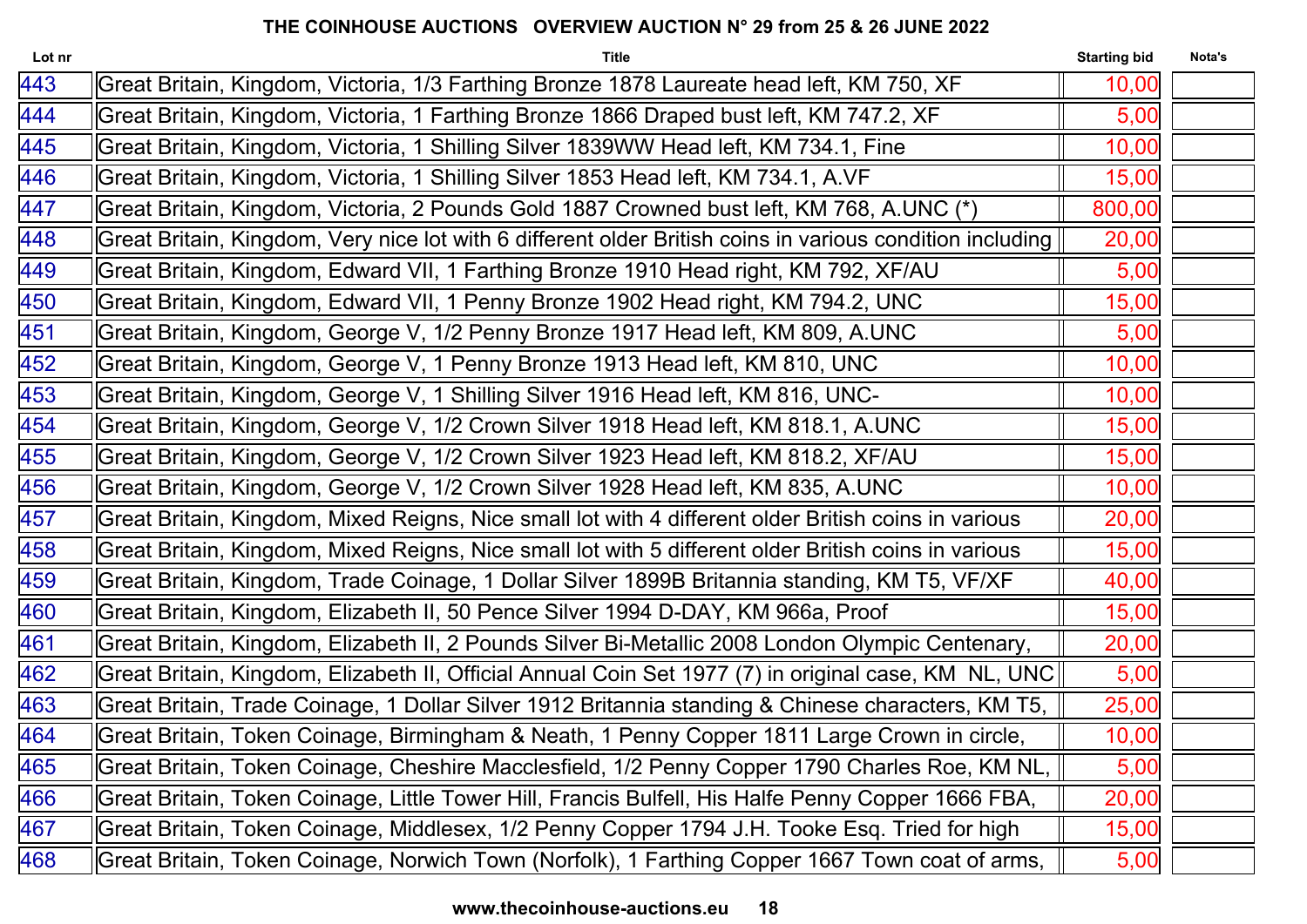| Lot nr | <b>Title</b>                                                                                      | <b>Starting bid</b> | Nota's |
|--------|---------------------------------------------------------------------------------------------------|---------------------|--------|
| 469    | Great Britain, Token Coinage, Redruth Scorrier House, 1 Cornish Penny Copper 1811 Fish, KM NL,    | 10,00               |        |
| 470    | Great Britain, Token Coinage, Walshampton Essex, 1/2 Penny Copper 1811 Laureate head right,       | 10,00               |        |
| 471    | Great Britain, Token Coinage, Walthamstow Essex, 1/2 Penny Copper 1813 Lion left, KM NL, VF       | 10,00               |        |
| 472    | Great Britain, Token Coinage, Warwickshire, 1/2 Penny Copper 1790 William Shakespeare, KM NL,     | 5,00                |        |
| 473    | Greece, Kingdom, Othon & George I, Nice small lot with 5 different older Greek coins in various   | 25,00               |        |
| 474    | Greece, Kingdom, George I, 10 Lepta Copper 1879A Old head left, KM 55, RARE KEY DATE, VF          | 25,00               |        |
| 475    | Greece, Kingdom, George I, 50 Lepta Silver 1883A Head left, KM 37, SCARCE DATE, VF                | 25,00               |        |
| 476    | Greece, Kingdom, George I, 1 Drachma Silver 1868A Head left, KM 38, RARE, XF                      | 50,00               |        |
| 477    | Greece, Kingdom, George I, 1 Drachma Silver 1883 Head left, KM 38, VF                             | 15,00               |        |
| 478    | Greece, Kingdom, George I, 1 Drachma Silver 1911 Head left - Seahorse, KM 60, VF                  | 10,00               |        |
| 479    | Greece, Kingdom, George I, 2 Drachmai Silver 1911 Head left - Seahorse, KM 61, VF                 | 15,00               |        |
| 480    | Greece, Kingdom, George I, 5 Drachmai Silver 1875A Old head left, KM 46, SCARCE DATE, VF/XF       | 40,00               |        |
| 481    | Greece, Kingdom, George I, 5 Drachmai Silver 1876A Old head left, KM 46, F/VF                     | 20,00               |        |
| 482    | Greece, Kingdom, George I & II, Nice small lot with 4 different older Greek coins 1912-1922 in    | 5,00                |        |
| 483    | Greece, Kingdom, Paul I, 10 Drachmai Nickel 1965 Head left, KM 84 In sets only, UNC               | 5,00                |        |
| 484    | Greece, Kingdom, Paul I, 20 Drachmai Silver 1965 Head left, KM 85 In sets only, UNC               | 10,00               |        |
| 485    | Greece, Republic, Nice small lot with 4 different older Greek coins 1926 in various grades        | 5,00                |        |
| 486    | Greece, Republic, Nice collection with 10 modern circulation type coins in uncirculated condition | 5,00                |        |
| 487    | Guatemala, Republic, 50 Centavos Silver 1963 Whitenun Orchid, KM 264, UNC                         | 10,00               |        |
| 488    | Guernsey, British Colony, 1 Double Bronze 1885H National Arms, KM 10, UNC                         | 5,00                |        |
| 489    | Guernsey, British Colony, 4 Doubles Bronze 1910H National Arms, KM 5, A.UNC                       | 5,00                |        |
| 490    | Guernsey, British Colony, 8 Doubles Copper 1858 National Arms, KM 3, VF                           | 10,00               |        |
| 491    | Guernsey, British Colony, 8 Doubles Bronze 1864 National Arms, KM 7, VF                           | 5,00                |        |
| 492    | Guinea, Republic, 50 Cauris Aluminum 1971 Cowrie Shell, KM 42, UNC                                | 5,00                |        |
| 493    | Guinea, Republic, 5 Francs Aluminum-Bronze 1959 Head of Ahmed Sekou Toure right, KM 1, XF         | 5,00                |        |
| 494    | Guinea, Republic, Nice set with 4 modern circulation type coins 1985-1994, KM div, UNC            | 5,00                |        |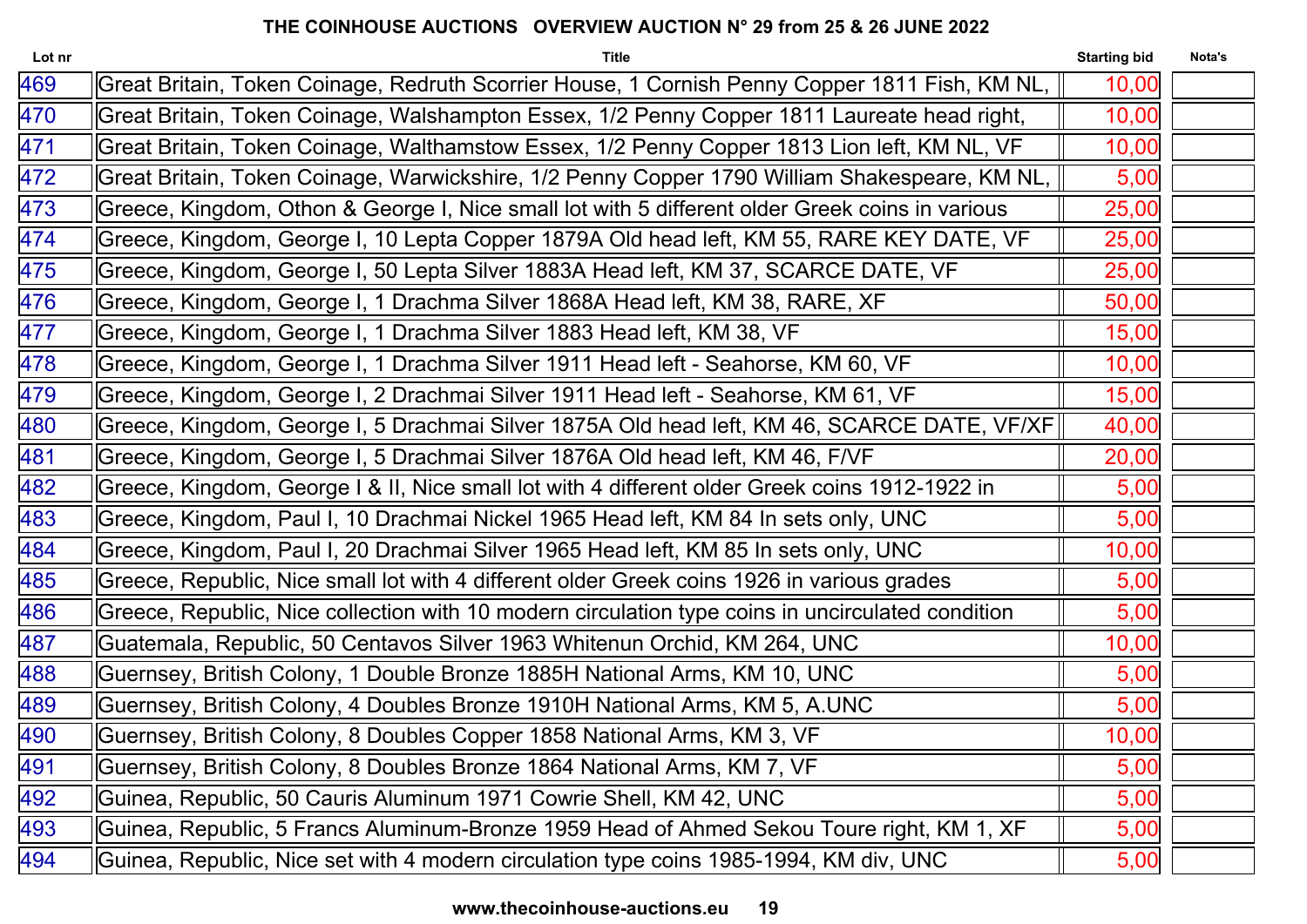| Guinea, Republic, Superb lot with 25 x 25.000 Francs Copper-Nickel 2013 Snail right, SCARCE,<br>40,00<br>Haiti, Republic, 5 Centimes Copper-Nickel 1904 President Pierre Nord Alexis left, KM 53, UNC<br>5,00<br>Haiti, Republic, 25 Gourdes Silver 1973 World Cup Soccer Games, KM 103, Proof<br>10,00<br>Haiti, Republic, Nice small lot with 3 different older Haitian coins in various grades including better<br>10,00<br>Honduras, Republic, 1/4 Real Copper-Nickel 1869A Flags below mountain scene, KM 31, UNC !<br>10,00<br>Honduras, Republic, 20 Centavos Silver 1958 Chief Lempira left, KM 73, UNC<br>5,00<br>Hong Kong, British Colony, Victoria, 5 Cents Silver 1899 Crowned head left, KM 5, A.UNC<br>10,00<br>Hong Kong, British Colony, Victoria, 5 Cents Silver 1900 Crowned head left, KM 5, A.UNC<br>10,00<br>Hong Kong, British Colony, Victoria, 10 Cents Silver 1899 Crowned bust left, KM 6.3, A.UNC<br>10,00<br>Hong Kong, British Colony, Victoria, 20 Cents Silver 1894 Crowned head left, KM 7, SCARCE, VF<br>15,00<br>5,00<br>Hungary, Kingdom, Franz Joseph I, 1 Korona Silver 1915 Laureate head right, KM 492, UNC<br>Hungary, Kingdom, Franz Joseph I, 5 Korona Silver 1900KB Laureate head right, KM 488, VF<br>15,00<br>Hungary, Kingdom, Franz Joseph I, 5 Korona Silver 1900KB Laureate head right, KM 488, VF+<br>20,00<br>20,00<br>Hungary, Kingdom, Franz Joseph I, 5 Korona Silver 1900KB Laureate head right, KM 488, A.XF<br>Hungary, Peoples Republic, 50 Forint Silver 1969 Republic of Councils Anniversary, KM 589, A.UNC<br>10,00<br>Hungary, Peoples Republic, 100 Forint Silver 1969 Republic of Councils Anniversary, KM 590, UNC<br>15,00<br>Hungary, Peoples Republic, 100 Forint Silver 1972 Buda & Pest Union Centennial, KM 598, UNC<br>15,00<br>Hungary, Peoples Republic, 100 Forint Copper-Nickel 1981 Statehood Anniversary, KM 622, Proof<br>5,00<br>15,00<br>  India British, East India Company, Victoria, 1 Rupee Silver 1840 Head left, KM 458, VF/XF<br>India British, Madras Presidency, Colony, 1/8 Rupee Silver AH1172/6 Inscriptions, KM 412, XF<br>20,00<br>India British, Madras Presidency, East India Company, 10 Cash Copper 1808 Arms with supporters,<br>10,00<br>25,00<br>  India British, Colony, Victoria, 1 Rupee Silver 1882 Head left with COUNTERMARK, KM 492, VF<br>India British, Colony, Edward VII, 1 Rupee Silver 1907 Head right, KM 508, VF/XF<br>10,00<br>India British, Colony, George V, 1 Rupee Silver 1912 Crowned bust left, KM 524, XF<br>15,00<br>India British, Colony, George V, Nice small lot with 10 older SILVER PLATED 1/12 Anna circulation<br>15,00<br>India British, Colony, George V, Nice small lot with 10 older SILVER PLATED 1/12 Anna circulation<br>15,00 | Lot nr | <b>Title</b> | <b>Starting bid</b> | Nota's |
|--------------------------------------------------------------------------------------------------------------------------------------------------------------------------------------------------------------------------------------------------------------------------------------------------------------------------------------------------------------------------------------------------------------------------------------------------------------------------------------------------------------------------------------------------------------------------------------------------------------------------------------------------------------------------------------------------------------------------------------------------------------------------------------------------------------------------------------------------------------------------------------------------------------------------------------------------------------------------------------------------------------------------------------------------------------------------------------------------------------------------------------------------------------------------------------------------------------------------------------------------------------------------------------------------------------------------------------------------------------------------------------------------------------------------------------------------------------------------------------------------------------------------------------------------------------------------------------------------------------------------------------------------------------------------------------------------------------------------------------------------------------------------------------------------------------------------------------------------------------------------------------------------------------------------------------------------------------------------------------------------------------------------------------------------------------------------------------------------------------------------------------------------------------------------------------------------------------------------------------------------------------------------------------------------------------------------------------------------------------------------------------------------------------------------------------------------------------------------------------------------------------------------------------------------------------------------------------------------------------------------------------------------------------------------------------------------------------------------------------------------------------------------------|--------|--------------|---------------------|--------|
|                                                                                                                                                                                                                                                                                                                                                                                                                                                                                                                                                                                                                                                                                                                                                                                                                                                                                                                                                                                                                                                                                                                                                                                                                                                                                                                                                                                                                                                                                                                                                                                                                                                                                                                                                                                                                                                                                                                                                                                                                                                                                                                                                                                                                                                                                                                                                                                                                                                                                                                                                                                                                                                                                                                                                                                | 495    |              |                     |        |
|                                                                                                                                                                                                                                                                                                                                                                                                                                                                                                                                                                                                                                                                                                                                                                                                                                                                                                                                                                                                                                                                                                                                                                                                                                                                                                                                                                                                                                                                                                                                                                                                                                                                                                                                                                                                                                                                                                                                                                                                                                                                                                                                                                                                                                                                                                                                                                                                                                                                                                                                                                                                                                                                                                                                                                                | 496    |              |                     |        |
|                                                                                                                                                                                                                                                                                                                                                                                                                                                                                                                                                                                                                                                                                                                                                                                                                                                                                                                                                                                                                                                                                                                                                                                                                                                                                                                                                                                                                                                                                                                                                                                                                                                                                                                                                                                                                                                                                                                                                                                                                                                                                                                                                                                                                                                                                                                                                                                                                                                                                                                                                                                                                                                                                                                                                                                | 497    |              |                     |        |
|                                                                                                                                                                                                                                                                                                                                                                                                                                                                                                                                                                                                                                                                                                                                                                                                                                                                                                                                                                                                                                                                                                                                                                                                                                                                                                                                                                                                                                                                                                                                                                                                                                                                                                                                                                                                                                                                                                                                                                                                                                                                                                                                                                                                                                                                                                                                                                                                                                                                                                                                                                                                                                                                                                                                                                                | 498    |              |                     |        |
|                                                                                                                                                                                                                                                                                                                                                                                                                                                                                                                                                                                                                                                                                                                                                                                                                                                                                                                                                                                                                                                                                                                                                                                                                                                                                                                                                                                                                                                                                                                                                                                                                                                                                                                                                                                                                                                                                                                                                                                                                                                                                                                                                                                                                                                                                                                                                                                                                                                                                                                                                                                                                                                                                                                                                                                | 499    |              |                     |        |
|                                                                                                                                                                                                                                                                                                                                                                                                                                                                                                                                                                                                                                                                                                                                                                                                                                                                                                                                                                                                                                                                                                                                                                                                                                                                                                                                                                                                                                                                                                                                                                                                                                                                                                                                                                                                                                                                                                                                                                                                                                                                                                                                                                                                                                                                                                                                                                                                                                                                                                                                                                                                                                                                                                                                                                                | 500    |              |                     |        |
|                                                                                                                                                                                                                                                                                                                                                                                                                                                                                                                                                                                                                                                                                                                                                                                                                                                                                                                                                                                                                                                                                                                                                                                                                                                                                                                                                                                                                                                                                                                                                                                                                                                                                                                                                                                                                                                                                                                                                                                                                                                                                                                                                                                                                                                                                                                                                                                                                                                                                                                                                                                                                                                                                                                                                                                | 501    |              |                     |        |
|                                                                                                                                                                                                                                                                                                                                                                                                                                                                                                                                                                                                                                                                                                                                                                                                                                                                                                                                                                                                                                                                                                                                                                                                                                                                                                                                                                                                                                                                                                                                                                                                                                                                                                                                                                                                                                                                                                                                                                                                                                                                                                                                                                                                                                                                                                                                                                                                                                                                                                                                                                                                                                                                                                                                                                                | 502    |              |                     |        |
|                                                                                                                                                                                                                                                                                                                                                                                                                                                                                                                                                                                                                                                                                                                                                                                                                                                                                                                                                                                                                                                                                                                                                                                                                                                                                                                                                                                                                                                                                                                                                                                                                                                                                                                                                                                                                                                                                                                                                                                                                                                                                                                                                                                                                                                                                                                                                                                                                                                                                                                                                                                                                                                                                                                                                                                | 503    |              |                     |        |
|                                                                                                                                                                                                                                                                                                                                                                                                                                                                                                                                                                                                                                                                                                                                                                                                                                                                                                                                                                                                                                                                                                                                                                                                                                                                                                                                                                                                                                                                                                                                                                                                                                                                                                                                                                                                                                                                                                                                                                                                                                                                                                                                                                                                                                                                                                                                                                                                                                                                                                                                                                                                                                                                                                                                                                                | 504    |              |                     |        |
|                                                                                                                                                                                                                                                                                                                                                                                                                                                                                                                                                                                                                                                                                                                                                                                                                                                                                                                                                                                                                                                                                                                                                                                                                                                                                                                                                                                                                                                                                                                                                                                                                                                                                                                                                                                                                                                                                                                                                                                                                                                                                                                                                                                                                                                                                                                                                                                                                                                                                                                                                                                                                                                                                                                                                                                | 505    |              |                     |        |
|                                                                                                                                                                                                                                                                                                                                                                                                                                                                                                                                                                                                                                                                                                                                                                                                                                                                                                                                                                                                                                                                                                                                                                                                                                                                                                                                                                                                                                                                                                                                                                                                                                                                                                                                                                                                                                                                                                                                                                                                                                                                                                                                                                                                                                                                                                                                                                                                                                                                                                                                                                                                                                                                                                                                                                                | 506    |              |                     |        |
|                                                                                                                                                                                                                                                                                                                                                                                                                                                                                                                                                                                                                                                                                                                                                                                                                                                                                                                                                                                                                                                                                                                                                                                                                                                                                                                                                                                                                                                                                                                                                                                                                                                                                                                                                                                                                                                                                                                                                                                                                                                                                                                                                                                                                                                                                                                                                                                                                                                                                                                                                                                                                                                                                                                                                                                | 507    |              |                     |        |
|                                                                                                                                                                                                                                                                                                                                                                                                                                                                                                                                                                                                                                                                                                                                                                                                                                                                                                                                                                                                                                                                                                                                                                                                                                                                                                                                                                                                                                                                                                                                                                                                                                                                                                                                                                                                                                                                                                                                                                                                                                                                                                                                                                                                                                                                                                                                                                                                                                                                                                                                                                                                                                                                                                                                                                                | 508    |              |                     |        |
|                                                                                                                                                                                                                                                                                                                                                                                                                                                                                                                                                                                                                                                                                                                                                                                                                                                                                                                                                                                                                                                                                                                                                                                                                                                                                                                                                                                                                                                                                                                                                                                                                                                                                                                                                                                                                                                                                                                                                                                                                                                                                                                                                                                                                                                                                                                                                                                                                                                                                                                                                                                                                                                                                                                                                                                | 509    |              |                     |        |
|                                                                                                                                                                                                                                                                                                                                                                                                                                                                                                                                                                                                                                                                                                                                                                                                                                                                                                                                                                                                                                                                                                                                                                                                                                                                                                                                                                                                                                                                                                                                                                                                                                                                                                                                                                                                                                                                                                                                                                                                                                                                                                                                                                                                                                                                                                                                                                                                                                                                                                                                                                                                                                                                                                                                                                                | 510    |              |                     |        |
|                                                                                                                                                                                                                                                                                                                                                                                                                                                                                                                                                                                                                                                                                                                                                                                                                                                                                                                                                                                                                                                                                                                                                                                                                                                                                                                                                                                                                                                                                                                                                                                                                                                                                                                                                                                                                                                                                                                                                                                                                                                                                                                                                                                                                                                                                                                                                                                                                                                                                                                                                                                                                                                                                                                                                                                | 511    |              |                     |        |
|                                                                                                                                                                                                                                                                                                                                                                                                                                                                                                                                                                                                                                                                                                                                                                                                                                                                                                                                                                                                                                                                                                                                                                                                                                                                                                                                                                                                                                                                                                                                                                                                                                                                                                                                                                                                                                                                                                                                                                                                                                                                                                                                                                                                                                                                                                                                                                                                                                                                                                                                                                                                                                                                                                                                                                                | 512    |              |                     |        |
|                                                                                                                                                                                                                                                                                                                                                                                                                                                                                                                                                                                                                                                                                                                                                                                                                                                                                                                                                                                                                                                                                                                                                                                                                                                                                                                                                                                                                                                                                                                                                                                                                                                                                                                                                                                                                                                                                                                                                                                                                                                                                                                                                                                                                                                                                                                                                                                                                                                                                                                                                                                                                                                                                                                                                                                | 513    |              |                     |        |
|                                                                                                                                                                                                                                                                                                                                                                                                                                                                                                                                                                                                                                                                                                                                                                                                                                                                                                                                                                                                                                                                                                                                                                                                                                                                                                                                                                                                                                                                                                                                                                                                                                                                                                                                                                                                                                                                                                                                                                                                                                                                                                                                                                                                                                                                                                                                                                                                                                                                                                                                                                                                                                                                                                                                                                                | 514    |              |                     |        |
|                                                                                                                                                                                                                                                                                                                                                                                                                                                                                                                                                                                                                                                                                                                                                                                                                                                                                                                                                                                                                                                                                                                                                                                                                                                                                                                                                                                                                                                                                                                                                                                                                                                                                                                                                                                                                                                                                                                                                                                                                                                                                                                                                                                                                                                                                                                                                                                                                                                                                                                                                                                                                                                                                                                                                                                | 515    |              |                     |        |
|                                                                                                                                                                                                                                                                                                                                                                                                                                                                                                                                                                                                                                                                                                                                                                                                                                                                                                                                                                                                                                                                                                                                                                                                                                                                                                                                                                                                                                                                                                                                                                                                                                                                                                                                                                                                                                                                                                                                                                                                                                                                                                                                                                                                                                                                                                                                                                                                                                                                                                                                                                                                                                                                                                                                                                                | 516    |              |                     |        |
|                                                                                                                                                                                                                                                                                                                                                                                                                                                                                                                                                                                                                                                                                                                                                                                                                                                                                                                                                                                                                                                                                                                                                                                                                                                                                                                                                                                                                                                                                                                                                                                                                                                                                                                                                                                                                                                                                                                                                                                                                                                                                                                                                                                                                                                                                                                                                                                                                                                                                                                                                                                                                                                                                                                                                                                | 517    |              |                     |        |
|                                                                                                                                                                                                                                                                                                                                                                                                                                                                                                                                                                                                                                                                                                                                                                                                                                                                                                                                                                                                                                                                                                                                                                                                                                                                                                                                                                                                                                                                                                                                                                                                                                                                                                                                                                                                                                                                                                                                                                                                                                                                                                                                                                                                                                                                                                                                                                                                                                                                                                                                                                                                                                                                                                                                                                                | 518    |              |                     |        |
|                                                                                                                                                                                                                                                                                                                                                                                                                                                                                                                                                                                                                                                                                                                                                                                                                                                                                                                                                                                                                                                                                                                                                                                                                                                                                                                                                                                                                                                                                                                                                                                                                                                                                                                                                                                                                                                                                                                                                                                                                                                                                                                                                                                                                                                                                                                                                                                                                                                                                                                                                                                                                                                                                                                                                                                | 519    |              |                     |        |
|                                                                                                                                                                                                                                                                                                                                                                                                                                                                                                                                                                                                                                                                                                                                                                                                                                                                                                                                                                                                                                                                                                                                                                                                                                                                                                                                                                                                                                                                                                                                                                                                                                                                                                                                                                                                                                                                                                                                                                                                                                                                                                                                                                                                                                                                                                                                                                                                                                                                                                                                                                                                                                                                                                                                                                                | 520    |              |                     |        |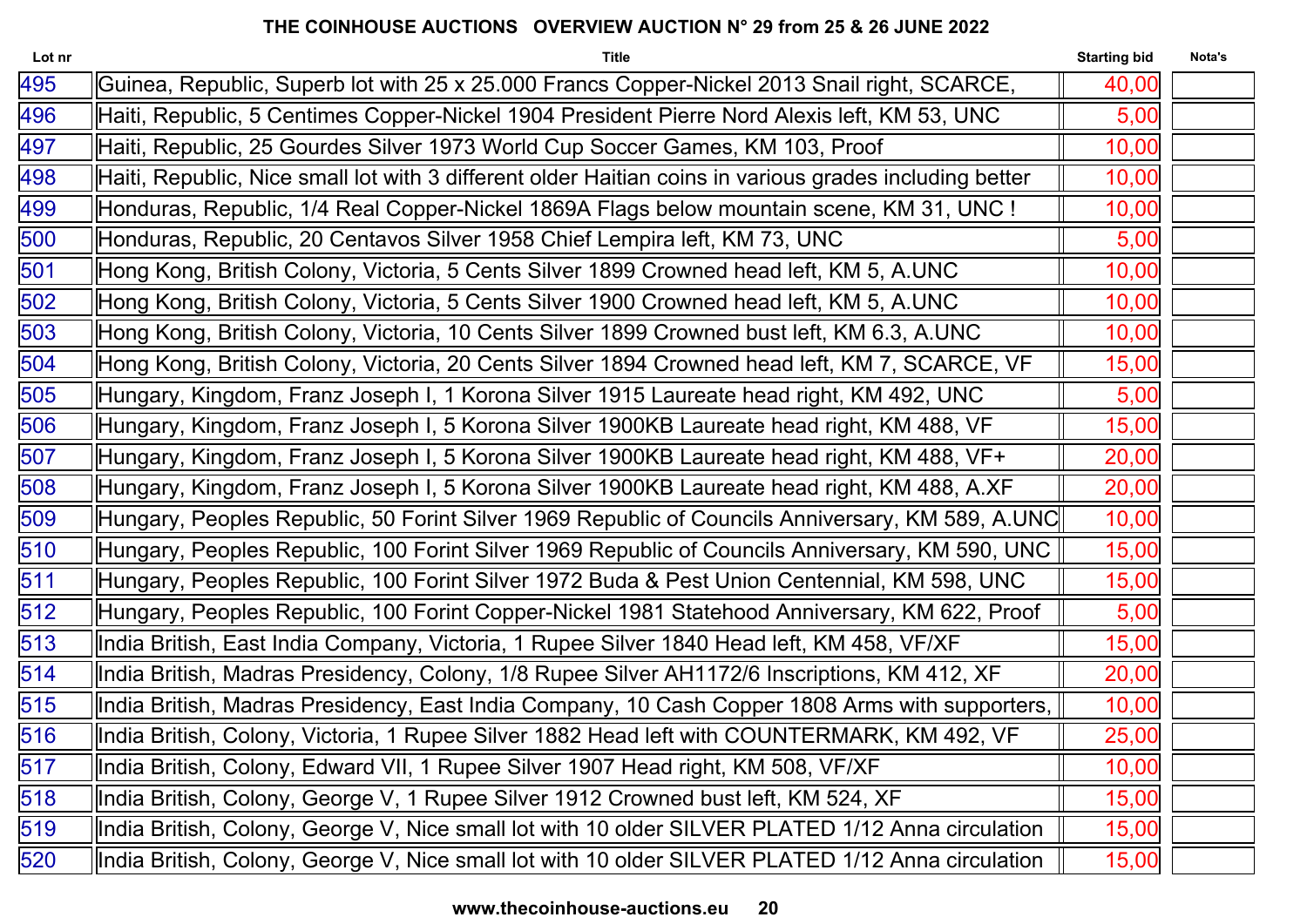| India British, Colony, George V, Nice small lot with 10 older SILVER PLATED 1/12 Anna circulation<br>15,00<br>India British, Colony, Mixed Reigns, Nice small lot with 6 older Indian circulation type coins in nice<br>10,00<br>India, Mixed States & Reigns, Very nice lot with 4 older Indian coins in various grades including<br>15,00<br>India, Mixed States & Reigns, Very nice lot with 4 older Indian coins in various grades including<br>15,00<br>15,00<br>India Princely States, Abassides, Kalif Al Manum 1 Dirham Silver (813-833) Inscriptions, KM NL,<br>India Princely States, Abassides, Kalif Mutarid 1 Dirham Silver (ca 870) Inscriptions, KM NL, VF<br>15,00<br>lndia Princely States, Abassides - Mysore, Sultan Tipa, 1 Rupee Silver (1787-1789) Inscriptions, KM <br>60,00<br>60,00<br>lndia Princely States, Abassides - Mysore, Sultan Tipa, 1 Rupee Silver (1787-1789) Inscriptions, KM  <br>India Princely States, Bikanir, Victoria, 1 Rupee Silver 1892 Crowned bust left, KM 72, VF<br>45,00<br>India Princely States, Bukhara, Muzaffar al-Din, 1 Tenga Silver ca 1880, Inscriptions, KM 70, VF<br>20,00<br>India Princely States, Kutch, George V, 1 Dokdo Copper 1920/VS1976 Inscriptions, KM 47, A.UNC<br>5,00<br>India Princely States, Kutch, Victoria, 5 Kori Silver 1884 Inscription within circle, KM 37.4, VF<br>20,00<br>lndia Princely States, Kutch, George V, 5 Kori Silver 1922 Inscription within circle, KM 53, XF/AU<br>15,00<br>India Princely States, Mewar, 1 Rupee Silver ND (1858-1920) Friendship with London, KM 11, XF<br>25,00<br> India Princely States, Mysore, Krishna Raja Wodeyar, 20 Cash Copper 1835 Mythical Lion, KM 193,   <br>15,00<br>India Princely States, Very good small lot with 3 ancient silver unidentified Rupee coins in nice<br>45,00<br>India Princely States, Mixed States, Nice lot with 3 different ancient Indian States coins in various<br>15,00<br>India Princely States, Mixed States, Nice lot with 4 different ancient Indian States coins in various<br>15,00<br>India Portuguese, Colony, Carlos I, 1/2 Tanga (30 Reis) Bronze 1903 Head right, KM 16, VF<br>10,00<br>India, Republic, 10 Paise Aluminum 1982B IX Asian Games - Sun above symbol, KM 37, PROOF<br>5,00<br>India, Republic, 25 Paise Copper-Nickel 1982B IX Asian Games - Sun above symbol, KM 52,<br>5,00<br>10,00<br>India, Republic, 50 Paise Copper-Nickel 1972 Independence Anniversary, KM 60, Prooflike<br>India, Republic, 5 Rupees Copper-Nickel 2007 Lokmanya Bal Gangadhar Tilak, KM 356, VERY<br>35,00<br>India, Republic, 10 Rupees Silver 1973 F.A.O. - Grow More Food, KM 188, UNC<br>15,00<br>India, Republic, 10 Rupees Copper-Nickel 1982B IX Asian Games - Sun above symbol, KM 197,<br>25,00<br>India, Republic, 20 Rupees Silver 1973 F.A.O. - Grow More Food, KM 240, UNC<br>25,00 | Lot nr | <b>Title</b> | <b>Starting bid</b> | Nota's |
|------------------------------------------------------------------------------------------------------------------------------------------------------------------------------------------------------------------------------------------------------------------------------------------------------------------------------------------------------------------------------------------------------------------------------------------------------------------------------------------------------------------------------------------------------------------------------------------------------------------------------------------------------------------------------------------------------------------------------------------------------------------------------------------------------------------------------------------------------------------------------------------------------------------------------------------------------------------------------------------------------------------------------------------------------------------------------------------------------------------------------------------------------------------------------------------------------------------------------------------------------------------------------------------------------------------------------------------------------------------------------------------------------------------------------------------------------------------------------------------------------------------------------------------------------------------------------------------------------------------------------------------------------------------------------------------------------------------------------------------------------------------------------------------------------------------------------------------------------------------------------------------------------------------------------------------------------------------------------------------------------------------------------------------------------------------------------------------------------------------------------------------------------------------------------------------------------------------------------------------------------------------------------------------------------------------------------------------------------------------------------------------------------------------------------------------------------------------------------------------------------------------------------------------------------------------------------------------------------------------------------------------------------------------------------------------------------------------------------------------------------------------------------------------------------------------------------------------------------------------------|--------|--------------|---------------------|--------|
|                                                                                                                                                                                                                                                                                                                                                                                                                                                                                                                                                                                                                                                                                                                                                                                                                                                                                                                                                                                                                                                                                                                                                                                                                                                                                                                                                                                                                                                                                                                                                                                                                                                                                                                                                                                                                                                                                                                                                                                                                                                                                                                                                                                                                                                                                                                                                                                                                                                                                                                                                                                                                                                                                                                                                                                                                                                                        | 521    |              |                     |        |
|                                                                                                                                                                                                                                                                                                                                                                                                                                                                                                                                                                                                                                                                                                                                                                                                                                                                                                                                                                                                                                                                                                                                                                                                                                                                                                                                                                                                                                                                                                                                                                                                                                                                                                                                                                                                                                                                                                                                                                                                                                                                                                                                                                                                                                                                                                                                                                                                                                                                                                                                                                                                                                                                                                                                                                                                                                                                        | 522    |              |                     |        |
|                                                                                                                                                                                                                                                                                                                                                                                                                                                                                                                                                                                                                                                                                                                                                                                                                                                                                                                                                                                                                                                                                                                                                                                                                                                                                                                                                                                                                                                                                                                                                                                                                                                                                                                                                                                                                                                                                                                                                                                                                                                                                                                                                                                                                                                                                                                                                                                                                                                                                                                                                                                                                                                                                                                                                                                                                                                                        | 523    |              |                     |        |
|                                                                                                                                                                                                                                                                                                                                                                                                                                                                                                                                                                                                                                                                                                                                                                                                                                                                                                                                                                                                                                                                                                                                                                                                                                                                                                                                                                                                                                                                                                                                                                                                                                                                                                                                                                                                                                                                                                                                                                                                                                                                                                                                                                                                                                                                                                                                                                                                                                                                                                                                                                                                                                                                                                                                                                                                                                                                        | 524    |              |                     |        |
|                                                                                                                                                                                                                                                                                                                                                                                                                                                                                                                                                                                                                                                                                                                                                                                                                                                                                                                                                                                                                                                                                                                                                                                                                                                                                                                                                                                                                                                                                                                                                                                                                                                                                                                                                                                                                                                                                                                                                                                                                                                                                                                                                                                                                                                                                                                                                                                                                                                                                                                                                                                                                                                                                                                                                                                                                                                                        | 525    |              |                     |        |
|                                                                                                                                                                                                                                                                                                                                                                                                                                                                                                                                                                                                                                                                                                                                                                                                                                                                                                                                                                                                                                                                                                                                                                                                                                                                                                                                                                                                                                                                                                                                                                                                                                                                                                                                                                                                                                                                                                                                                                                                                                                                                                                                                                                                                                                                                                                                                                                                                                                                                                                                                                                                                                                                                                                                                                                                                                                                        | 526    |              |                     |        |
|                                                                                                                                                                                                                                                                                                                                                                                                                                                                                                                                                                                                                                                                                                                                                                                                                                                                                                                                                                                                                                                                                                                                                                                                                                                                                                                                                                                                                                                                                                                                                                                                                                                                                                                                                                                                                                                                                                                                                                                                                                                                                                                                                                                                                                                                                                                                                                                                                                                                                                                                                                                                                                                                                                                                                                                                                                                                        | 527    |              |                     |        |
|                                                                                                                                                                                                                                                                                                                                                                                                                                                                                                                                                                                                                                                                                                                                                                                                                                                                                                                                                                                                                                                                                                                                                                                                                                                                                                                                                                                                                                                                                                                                                                                                                                                                                                                                                                                                                                                                                                                                                                                                                                                                                                                                                                                                                                                                                                                                                                                                                                                                                                                                                                                                                                                                                                                                                                                                                                                                        | 528    |              |                     |        |
|                                                                                                                                                                                                                                                                                                                                                                                                                                                                                                                                                                                                                                                                                                                                                                                                                                                                                                                                                                                                                                                                                                                                                                                                                                                                                                                                                                                                                                                                                                                                                                                                                                                                                                                                                                                                                                                                                                                                                                                                                                                                                                                                                                                                                                                                                                                                                                                                                                                                                                                                                                                                                                                                                                                                                                                                                                                                        | 529    |              |                     |        |
|                                                                                                                                                                                                                                                                                                                                                                                                                                                                                                                                                                                                                                                                                                                                                                                                                                                                                                                                                                                                                                                                                                                                                                                                                                                                                                                                                                                                                                                                                                                                                                                                                                                                                                                                                                                                                                                                                                                                                                                                                                                                                                                                                                                                                                                                                                                                                                                                                                                                                                                                                                                                                                                                                                                                                                                                                                                                        | 530    |              |                     |        |
|                                                                                                                                                                                                                                                                                                                                                                                                                                                                                                                                                                                                                                                                                                                                                                                                                                                                                                                                                                                                                                                                                                                                                                                                                                                                                                                                                                                                                                                                                                                                                                                                                                                                                                                                                                                                                                                                                                                                                                                                                                                                                                                                                                                                                                                                                                                                                                                                                                                                                                                                                                                                                                                                                                                                                                                                                                                                        | 531    |              |                     |        |
|                                                                                                                                                                                                                                                                                                                                                                                                                                                                                                                                                                                                                                                                                                                                                                                                                                                                                                                                                                                                                                                                                                                                                                                                                                                                                                                                                                                                                                                                                                                                                                                                                                                                                                                                                                                                                                                                                                                                                                                                                                                                                                                                                                                                                                                                                                                                                                                                                                                                                                                                                                                                                                                                                                                                                                                                                                                                        | 532    |              |                     |        |
|                                                                                                                                                                                                                                                                                                                                                                                                                                                                                                                                                                                                                                                                                                                                                                                                                                                                                                                                                                                                                                                                                                                                                                                                                                                                                                                                                                                                                                                                                                                                                                                                                                                                                                                                                                                                                                                                                                                                                                                                                                                                                                                                                                                                                                                                                                                                                                                                                                                                                                                                                                                                                                                                                                                                                                                                                                                                        | 533    |              |                     |        |
|                                                                                                                                                                                                                                                                                                                                                                                                                                                                                                                                                                                                                                                                                                                                                                                                                                                                                                                                                                                                                                                                                                                                                                                                                                                                                                                                                                                                                                                                                                                                                                                                                                                                                                                                                                                                                                                                                                                                                                                                                                                                                                                                                                                                                                                                                                                                                                                                                                                                                                                                                                                                                                                                                                                                                                                                                                                                        | 534    |              |                     |        |
|                                                                                                                                                                                                                                                                                                                                                                                                                                                                                                                                                                                                                                                                                                                                                                                                                                                                                                                                                                                                                                                                                                                                                                                                                                                                                                                                                                                                                                                                                                                                                                                                                                                                                                                                                                                                                                                                                                                                                                                                                                                                                                                                                                                                                                                                                                                                                                                                                                                                                                                                                                                                                                                                                                                                                                                                                                                                        | 535    |              |                     |        |
|                                                                                                                                                                                                                                                                                                                                                                                                                                                                                                                                                                                                                                                                                                                                                                                                                                                                                                                                                                                                                                                                                                                                                                                                                                                                                                                                                                                                                                                                                                                                                                                                                                                                                                                                                                                                                                                                                                                                                                                                                                                                                                                                                                                                                                                                                                                                                                                                                                                                                                                                                                                                                                                                                                                                                                                                                                                                        | 536    |              |                     |        |
|                                                                                                                                                                                                                                                                                                                                                                                                                                                                                                                                                                                                                                                                                                                                                                                                                                                                                                                                                                                                                                                                                                                                                                                                                                                                                                                                                                                                                                                                                                                                                                                                                                                                                                                                                                                                                                                                                                                                                                                                                                                                                                                                                                                                                                                                                                                                                                                                                                                                                                                                                                                                                                                                                                                                                                                                                                                                        | 537    |              |                     |        |
|                                                                                                                                                                                                                                                                                                                                                                                                                                                                                                                                                                                                                                                                                                                                                                                                                                                                                                                                                                                                                                                                                                                                                                                                                                                                                                                                                                                                                                                                                                                                                                                                                                                                                                                                                                                                                                                                                                                                                                                                                                                                                                                                                                                                                                                                                                                                                                                                                                                                                                                                                                                                                                                                                                                                                                                                                                                                        | 538    |              |                     |        |
|                                                                                                                                                                                                                                                                                                                                                                                                                                                                                                                                                                                                                                                                                                                                                                                                                                                                                                                                                                                                                                                                                                                                                                                                                                                                                                                                                                                                                                                                                                                                                                                                                                                                                                                                                                                                                                                                                                                                                                                                                                                                                                                                                                                                                                                                                                                                                                                                                                                                                                                                                                                                                                                                                                                                                                                                                                                                        | 539    |              |                     |        |
|                                                                                                                                                                                                                                                                                                                                                                                                                                                                                                                                                                                                                                                                                                                                                                                                                                                                                                                                                                                                                                                                                                                                                                                                                                                                                                                                                                                                                                                                                                                                                                                                                                                                                                                                                                                                                                                                                                                                                                                                                                                                                                                                                                                                                                                                                                                                                                                                                                                                                                                                                                                                                                                                                                                                                                                                                                                                        | 540    |              |                     |        |
|                                                                                                                                                                                                                                                                                                                                                                                                                                                                                                                                                                                                                                                                                                                                                                                                                                                                                                                                                                                                                                                                                                                                                                                                                                                                                                                                                                                                                                                                                                                                                                                                                                                                                                                                                                                                                                                                                                                                                                                                                                                                                                                                                                                                                                                                                                                                                                                                                                                                                                                                                                                                                                                                                                                                                                                                                                                                        | 541    |              |                     |        |
|                                                                                                                                                                                                                                                                                                                                                                                                                                                                                                                                                                                                                                                                                                                                                                                                                                                                                                                                                                                                                                                                                                                                                                                                                                                                                                                                                                                                                                                                                                                                                                                                                                                                                                                                                                                                                                                                                                                                                                                                                                                                                                                                                                                                                                                                                                                                                                                                                                                                                                                                                                                                                                                                                                                                                                                                                                                                        | 542    |              |                     |        |
|                                                                                                                                                                                                                                                                                                                                                                                                                                                                                                                                                                                                                                                                                                                                                                                                                                                                                                                                                                                                                                                                                                                                                                                                                                                                                                                                                                                                                                                                                                                                                                                                                                                                                                                                                                                                                                                                                                                                                                                                                                                                                                                                                                                                                                                                                                                                                                                                                                                                                                                                                                                                                                                                                                                                                                                                                                                                        | 543    |              |                     |        |
|                                                                                                                                                                                                                                                                                                                                                                                                                                                                                                                                                                                                                                                                                                                                                                                                                                                                                                                                                                                                                                                                                                                                                                                                                                                                                                                                                                                                                                                                                                                                                                                                                                                                                                                                                                                                                                                                                                                                                                                                                                                                                                                                                                                                                                                                                                                                                                                                                                                                                                                                                                                                                                                                                                                                                                                                                                                                        | 544    |              |                     |        |
|                                                                                                                                                                                                                                                                                                                                                                                                                                                                                                                                                                                                                                                                                                                                                                                                                                                                                                                                                                                                                                                                                                                                                                                                                                                                                                                                                                                                                                                                                                                                                                                                                                                                                                                                                                                                                                                                                                                                                                                                                                                                                                                                                                                                                                                                                                                                                                                                                                                                                                                                                                                                                                                                                                                                                                                                                                                                        | 545    |              |                     |        |
|                                                                                                                                                                                                                                                                                                                                                                                                                                                                                                                                                                                                                                                                                                                                                                                                                                                                                                                                                                                                                                                                                                                                                                                                                                                                                                                                                                                                                                                                                                                                                                                                                                                                                                                                                                                                                                                                                                                                                                                                                                                                                                                                                                                                                                                                                                                                                                                                                                                                                                                                                                                                                                                                                                                                                                                                                                                                        | 546    |              |                     |        |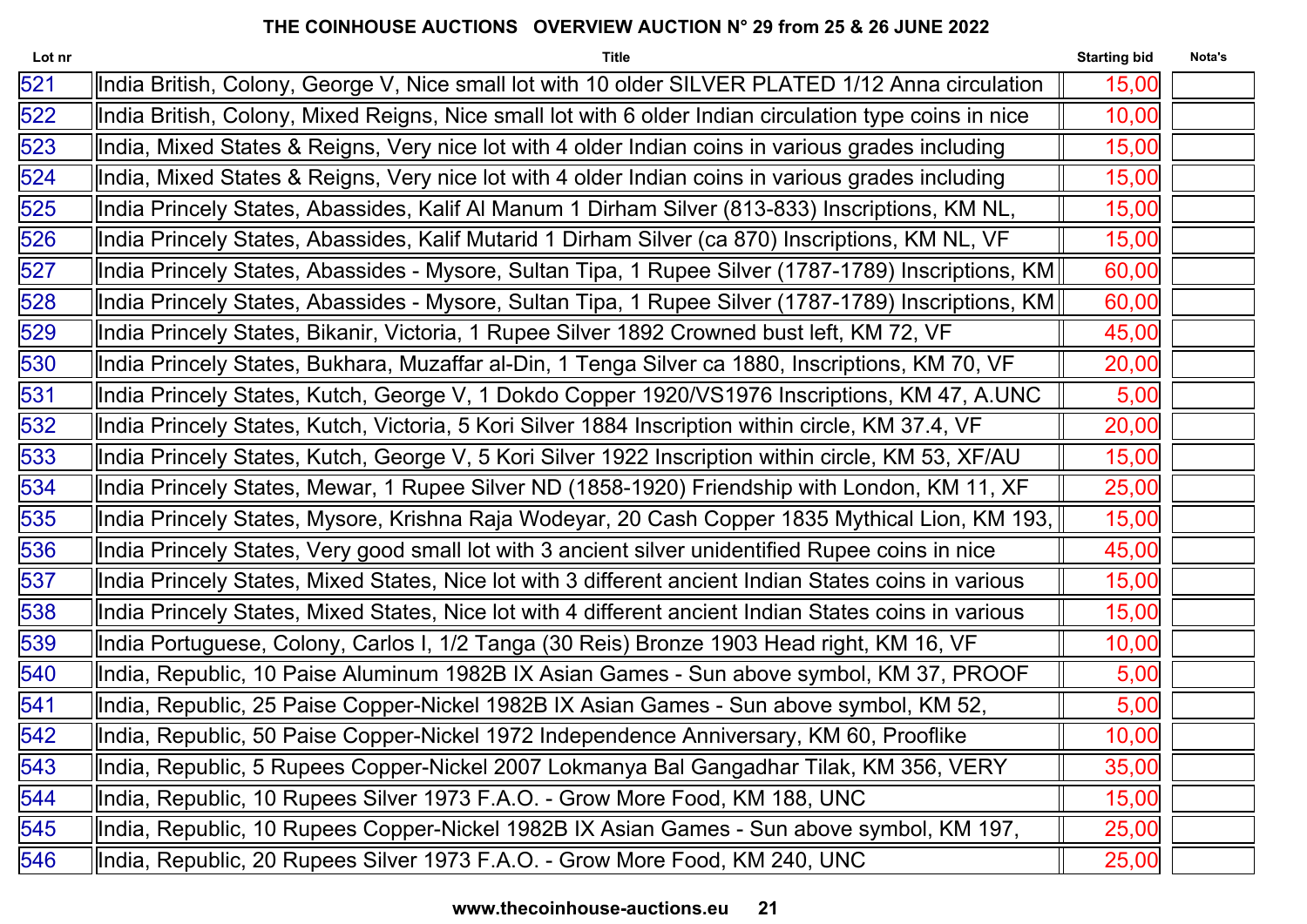| Lot nr | <b>Title</b>                                                                                       | <b>Starting bid</b> | Nota's |
|--------|----------------------------------------------------------------------------------------------------|---------------------|--------|
| 547    | India, Republic, 100 Rupees Silver 1982B IX Asian Games - Sun above symbol, KM 278, PROOF          | 45,00               |        |
| 548    | lonian Islands, British Administration, 2 Lepta Copper 1819 Winged Lion - Seated Britannia, KM 31, | 15,00               |        |
| 549    | Ionian Islands, British Administration, 2 Oboli Copper 1819 Winged Lion - Seated Britannia, KM 33  | 40,00               |        |
| 550    | Iran, Kingdom, Muzaffar al-Din Shah, 2000 Dinars Silver AH1319 Radiant Lion, KM 974, VF            | 15,00               |        |
| 551    | Iran, Kingdom, Sahib-Al-Zaman, 1 Shahi Sefid (White Shahi) Silver ND Legend within circle, RARE,   | 45,00               |        |
| 552    | Iran, Kingdom, Sultan Ahmad Shah, 1000 Dinars Silver AH1330 Radiant Lion, KM 1038, VF/XF           | 15,00               |        |
| 553    | Iran, Kingdom, Sultan Ahmad Shah, 5000 Dinars (5 Kran) Silver AH1344/34 Uniformed bust left, KM    | 30,00               |        |
| 554    | llran, Kingdom, Reza Shah, 5000 Dinars (5 Kran) Silver SH1306L Uniformed bust right, KM 1106, XF   | 30,00               |        |
| 555    | Iran, Kingdom, Muhammad Reza Pahlavi Shah, 10 Rials Silver SH1323 Radiant Lion with Sword,         | 10,00               |        |
| 556    | Iraq, Kingdom, Ghazi I, 10 Fils Bronze 1938 Head left, KM 103b, XF !                               | 10,00               |        |
| 557    | Iraq, Kingdom, Faisal II, 1 Fils Bronze 1953 Head right, KM 109, XF                                | 5,00                |        |
| 558    | Iraq, Kingdom, Faisal II, 10 Fils Copper-Nickel 1953 Head right, KM 112, XF                        | 5,00                |        |
| 559    | Iraq, Republic, 100 Fils Copper-Nickel 1972 Three Palm Trees, KM 129, UNC                          | 5,00                |        |
| 560    | Iraq, Republic, 250 Fils Nickel 1970 F.A.O. - Agrarian Reform Day, KM 130, B.UNC                   | 10,00               |        |
| 561    | llraq, Republic, 250 Fils Nickel 1971 First year of peace with the Kurds, KM 131, PROOF !!         | 10,00               |        |
| 562    | Ilraq, Republic, 250 Fils Nickel 1973 Oil Nationalization, KM 138, UNC                             | 10,00               |        |
| 563    | llraq, Republic, 250 Fils Copper-Nickel 1980 First Anniversary Hussein as President, KM 146, VF/XF | 10,00               |        |
| 564    | Iraq, Republic, 250 Fils Copper-Nickel 1981 Three Palm Trees, KM 147, UNC                          | 5,00                |        |
| 565    | Ilraq, Republic, 250 Fils Copper-Nickel 1981 F.A.O. - World Food Day, KM 152, VF/XF                | 5,00                |        |
| 566    | Iraq, Republic, 500 Fils Nickel 1971 - 50th Anniversary of Iraqi Army, KM 132, XF                  | 10,00               |        |
| 567    | Iraq, Republic, 500 Fils Nickel 1973 Oil Nationalization, KM 139, UNC                              | 10,00               |        |
| 568    | Iraq, Republic, 500 Fils Nickel 1982 Lion of Babylon on Statue, KM 168, UNC                        | 5,00                |        |
| 569    | Iraq, Republic, 1 Dinar Silver 1971 - 50th Anniversary of Iraqi Army, KM 133, A.UNC                | 35,00               |        |
| 570    | Ireland, British Colony, George III, 1/2 Penny Copper 1805 Laureate bust right, KM 147.1, F/VF     | 5,00                |        |
| 571    | Ireland, Irish Free State, 1 Shilling Silver 1928 Bull walking right, KM 6, XF/AU                  | 15,00               |        |
| 572    | Ireland, Irish Free State, 1 Shilling Silver 1937 Bull right, KM 6 KEY DATE, Fine                  | 10,00               |        |
|        |                                                                                                    |                     |        |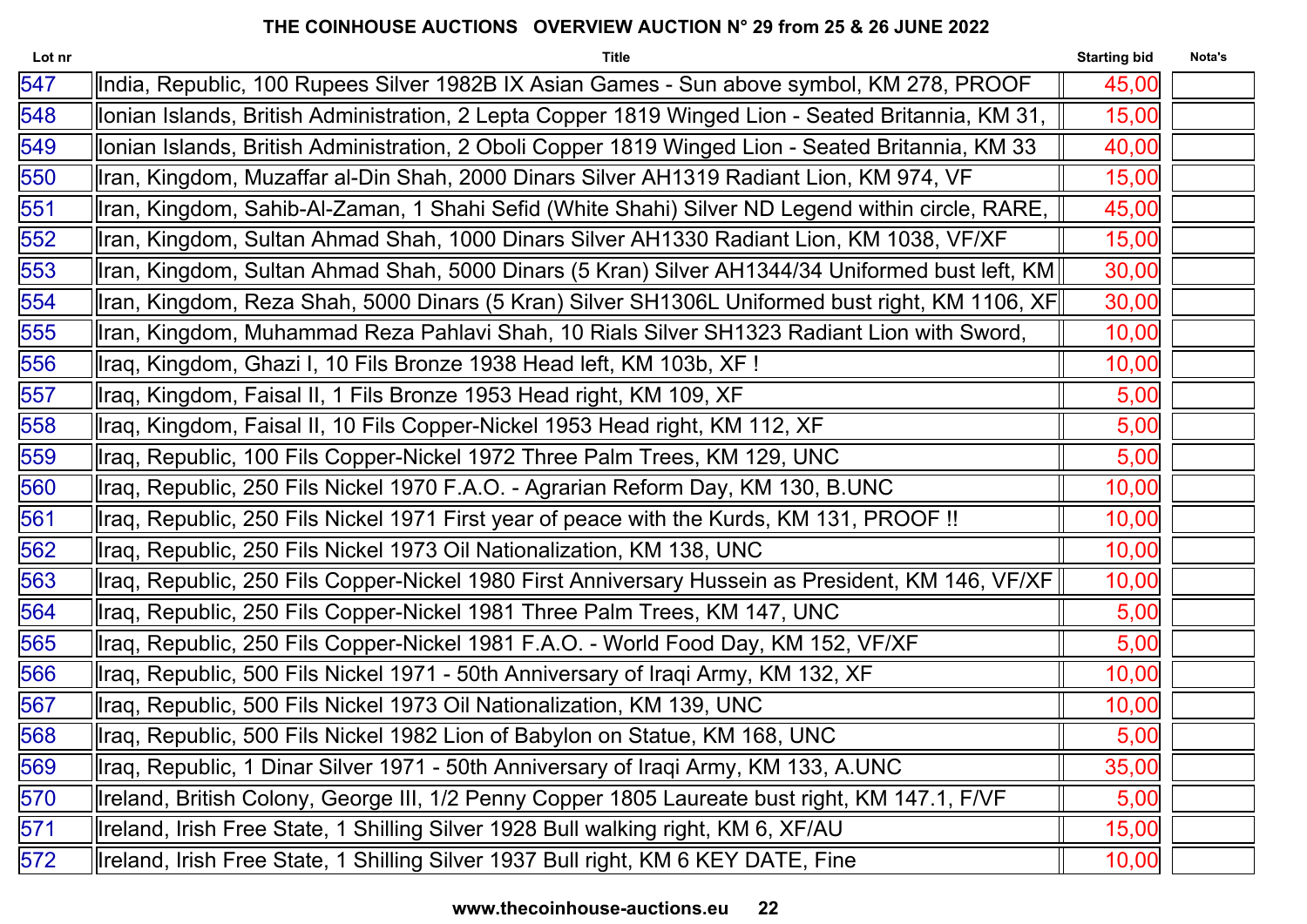| Lot nr           | <b>Title</b>                                                                                             | <b>Starting bid</b> | Nota's |
|------------------|----------------------------------------------------------------------------------------------------------|---------------------|--------|
| 573              | Ireland, Irish Free State, 1 Florin Silver 1928 Salmon swimming right, KM 7, XF/AU                       | 20,00               |        |
| $\overline{574}$ | Ireland, Irish Free State, 1/2 Crown Silver 1928 Standing Horse to left, KM 8, XF/AU                     | 25,00               |        |
| 575              | Ireland, Republic, 10 Shilling Silver 1966 Irish Uprising of Easter Anniversary, KM 18, UNC              | 10,00               |        |
| 576              | Ireland, Token Coinage, Crosbane, 1/2 Penny Copper 1789 Associated Irish Mine Company - Bust             | 15,00               |        |
| 577              | Ireland, Token Coinage, Dublin, 1 Penny Copper 1816 Laureate bust of Edw. Stephens, KM NL, VF            | 15,00               |        |
| 578              | Ireland, Token Coinage, Dublin, 1/2 Penny Copper 1792 Seated Hibernia with harp and wiskey still,        | 10,00               |        |
| 579              | Ireland, United Kingdom, George III, Silver Plated Copper 1/2 Penny 1766 used as broche, VG              | 5,00                |        |
| 580              | Isle of Man, British Colony, James Murray (Duke of Atholl), 1/2 Penny Copper 1758 Crowned DA             | 45,00               |        |
| 581              | Isle of Man, British Colony, George III, 1/2 Penny Copper 1798 Laureate bust right, KM 10, VF            | 15,00               |        |
| 582              | Israel, Republic, 10 Lirot Silver JE5728-1968 Reunification of Jerusalem, KM 51, UNC                     | 15,00               |        |
| 583              | Italian States, Ancona, Bolognino Silver Denaro vecchio/nuovo, comune libero (1100-1392), VF             | 15,00               |        |
| 584              | Italian States, Kingdom of Napoleon, 10 Centesimi Billon 1813M Crown above N, KM 4, Fine                 | 5,00                |        |
| 585              | Italian States, Kingdom of Napoleon, 5 Soldi Silver 1811M Head right, KM 5.1, VF                         | 10,00               |        |
| 586              | Italian States, Kingdom of Napoleon, 5 Lire Silver 1812M Head right, KM 10, F/VF                         | 45,00               |        |
| 587              | lltalian States, Lucca Republic, Felix & Elisa, 5 Franchi Silver 1805 Conjoined heads right, KM 24, VF   | 30,00               |        |
| 588              | Italian States, Papal States, Pius VII, 1 Baiocco Copper 1801R Papal Arms, KM 1263, F/VF                 | 20,00               |        |
| 589              | Italian States, Parma, Maria Luigia, 5 Soldi Silver 1815 Crowned head left, KM 26, A.UNC                 | 25,00               |        |
| 590              | Italian States, Sardinia, Carlo Emanuele III, 1 Soldo Billon 1769 Plain Cross with 4 small heads to      | 15,00               |        |
| 591              | Italian States, Sardinia, Carlo Felice, 5 Lire Silver 1829 (b) Head right, KM 116.2, VF                  | 45,00               |        |
| 592              | Italian States, Sardinia, Vittorio Emanuele II, 5 Lire Silver 1852 (b) Head right, KM 144.2, Fine        | 45,00               |        |
| 593              | Italian States, Mixed States, Very nice small lot with 3 different older Italian States coins in various | 10,00               |        |
| 594              | lltaly, Kingdom, Mixed Reigns, Very good lot with 15 different older Italian coins, some scarcer, some   | 15,00               |        |
| 595              | Italy, Kingdom, Very good lot with 5 different ancient brass coin weights in various grades              | 30,00               |        |
| 596              | Italy, Kingdom, Vittorio Emanuele II, 50 Centesimi Silver 1863M BN Head right, KM 14.1, XF               | 10,00               |        |
| 597              | Italy, Kingdom, Vittorio Emanuele II, Very good small lot with 4 different older Italian coins in very   | 10,00               |        |
| 598              | Italy, Kingdom, Vittorio Emanuele II, Superb Complete set (7) 5 Lire Silver 1869M-1875M, KM 8.3,         | 120,00              |        |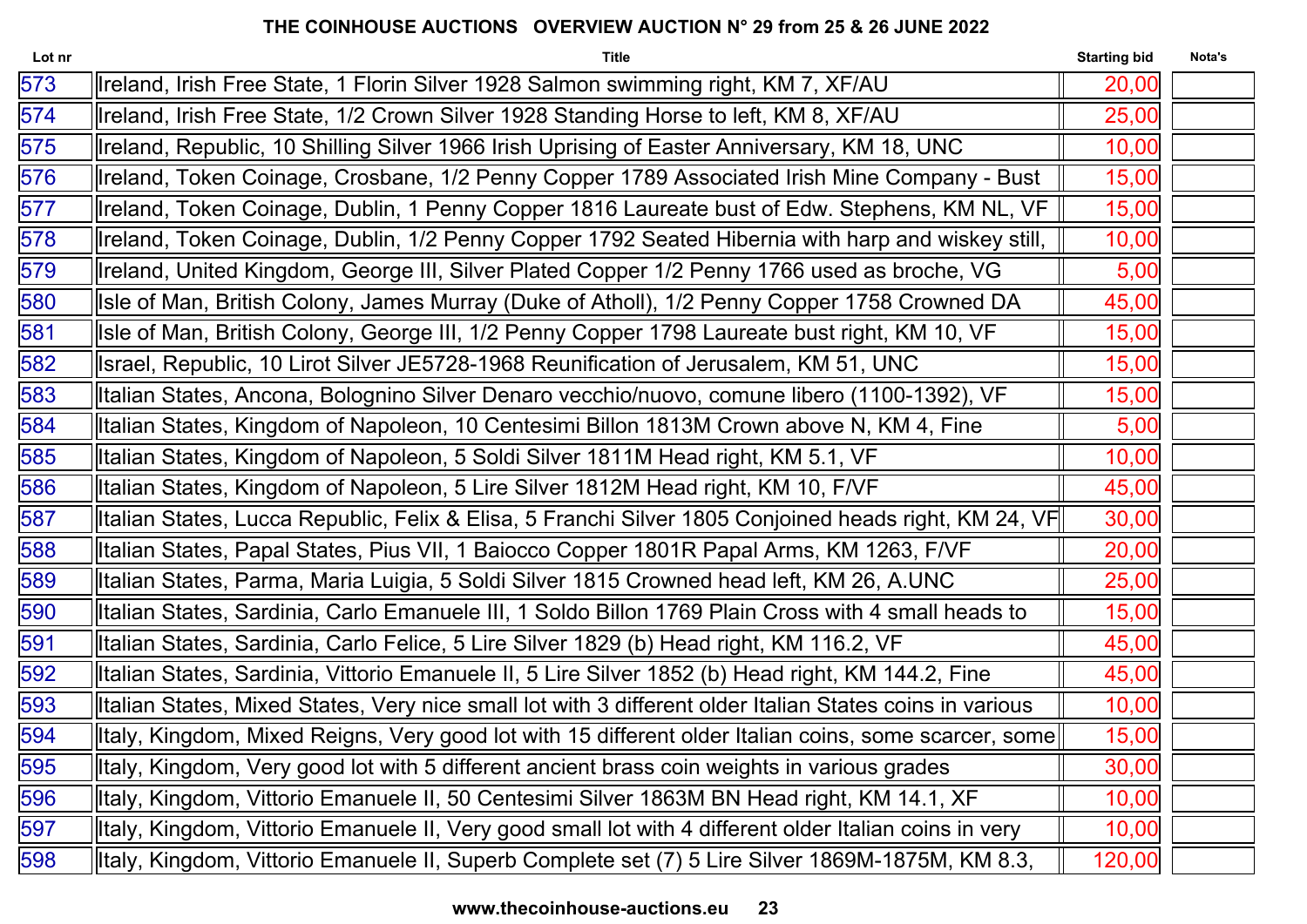| Lot nr | <b>Title</b>                                                                                              | <b>Starting bid</b> | Nota's |
|--------|-----------------------------------------------------------------------------------------------------------|---------------------|--------|
| 599    | Italy, Kingdom, Umberto I, 5 Lire Silver 1879R Head right, KM 20, A.XF                                    | 25,00               |        |
| 600    | Italy, Kingdom, Vittorio Emanuele III, 1 Lira Silver 1906R Head right, KM 32, XF                          | 10,00               |        |
| 601    | Italy, Kingdom, Vittorio Emanuele III, 1 Lira Nickel 1928R Female seated left, KM 62, VF                  | 5,00                |        |
| 602    | lltaly, Kingdom, Vittorio Emanuele III, 2 Lire Silver 1914R Bust right - Quadriga, KM 55, A.UNC !         | 10,00               |        |
| 603    | lltaly, Kingdom, Vittorio Emanuele III, 2 Lire Silver 1915R Bust right - Quadriga, KM 55, A.UNC !         | 10,00               |        |
| 604    | ltaly, Kingdom, Vittorio Emanuele III, 20 Lire Silver 1927R Bust right - Seated Italia, KM 69, VF/XF      | 45,00               |        |
| 605    | Italy, Republic, 500 Lire Silver 1961 Italian Unification Centennial, KM 99, UNC                          | 10,00               |        |
| 606    | Italy, Republic, 500 Lire Silver 1965 Birth of Dante Alighieri, KM 100, UNC                               | 10,00               |        |
| 607    | Italy, Republic, 500 Lire Silver 1958 Columbus - Three Sailing Ships, KM 98, A.UNC                        | 10,00               |        |
| 608    | Italy, Republic, 500 Lire Silver 1970 Columbus - Three Sailing Ships, KM 98, UNC                          | 10,00               |        |
| 609    | Italy, Republic, 500 Lire Silver 1994 Columbus - Three Sailing Ships, KM 98, UNC                          | 10,00               |        |
| 610    | Italy, Republic, Superb lot with 32 x 500 Lire Silver 1958-2001 Various types and many different          | 180,00              |        |
| 611    | Italy, Republic, 1000 Lire Silver 1970 Centennial of Rome as Italian Capital, KM 101, UNC                 | 10,00               |        |
| 612    | Italy, Republic, Superb lot with 11 x 1000 Lire Silver 1970 Rome Centennial, KM 101, ALL XF to            | 70,00               |        |
| 613    | Italy, Republic, Superb small collection with 5 commemorative SILVER coins 1961 - 1982, Different         | 40,00               |        |
| 614    | Italy, Republic, Album including 10 Official Coin Sets in original blister (1970-1979) including 6 silver | 100,00              |        |
| 615    | Jamaica, Commonwealth, Victoria, 1/2 Penny Copper-Nickel 1897 Crowned head left, KM 16, VF                | 5,00                |        |
| 616    | Japan, Shogunate, 100 Mon (Tempo Tsuho) Bronze ND (1835-1870) Japanese characters - Vertical              | 10,00               |        |
| 617    | Japan, Empire, Mutsuhito, 1 Shu (Isshu Gin) Silver ND (1868-1869) Japanese Inscriptions, KM 12a,          | 20,00               |        |
| 618    | Japan, Empire, Mutsuhito, 10 Sen Silver Yr26 (1893) Dragon within beaded circle, KM 23, A.UNC             | 10,00               |        |
| 619    | Japan, Empire, Mutsuhito, 50 Sen Silver Yr.37 (1904) Dragon within beaded circle, KM 25, VF/XF            | 15,00               |        |
| 620    | Japan, Interesting lot with 15 older Japanese coins, mostly in higher grades including some scarcer       | 25,00               |        |
| 621    | Japan, Interesting lot with 8 older Silver Japanese coins, mostly in higher grades including some         | 30,00               |        |
| 622    | Japan, Empire, Official Annual BU Euro Coin Set 2020 World Money Fair - Guest of Honor in original        | 30,00               |        |
| 623    | Jersey, British Colony, Victoria, 1/12 Shilling Bronze 1881 Crowned head left, KM 8 KEY DATE,             | 10,00               |        |
| 624    | Jersey, British Colony, Nice set with 3 different older circulation type coins 1851-1870 in various       | 5,00                |        |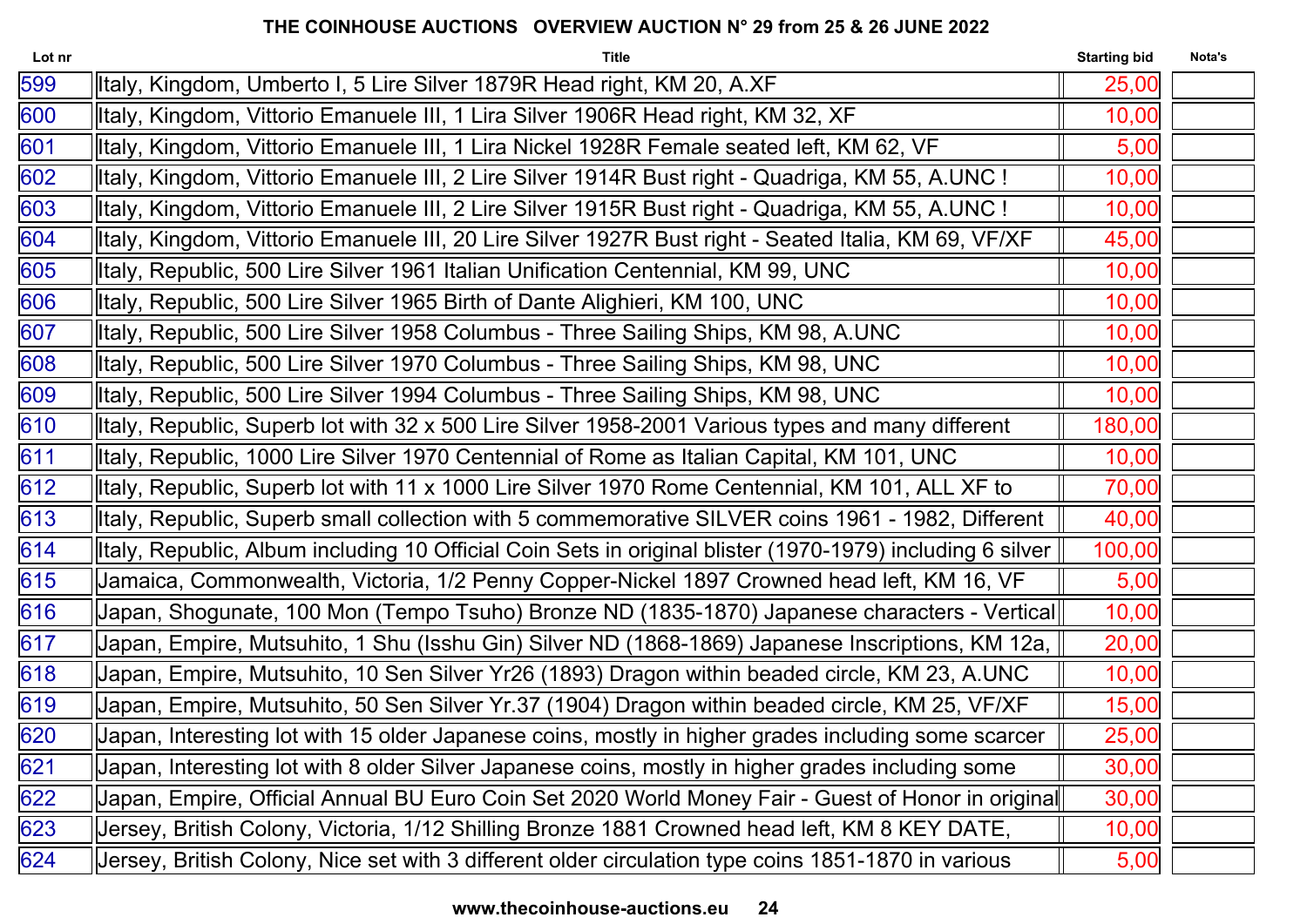| Lot nr | <b>Title</b>                                                                                            | <b>Starting bid</b> | Nota's |
|--------|---------------------------------------------------------------------------------------------------------|---------------------|--------|
| 625    | Jordan, Kingdom, Abdullah, 1 Fil Bronze AH1368-1949 Value within circle, KM 1, SCARCE, XF/AU            | 10,00               |        |
| 626    | Jordan, Kingdom, Hussein, 10 Fils Bronze AH1387-1968 Head right, KM 16, XF                              | 5,00                |        |
| 627    | Jordan, Kingdom, Hussein, 100 Fils (Dirham) Copper-Nickel AH1374/1955 Value within circle, KM           | 40,00               |        |
| 628    | Korea North, Peoples Republic, 100 Won Silver 1995 Multicolor Penguins, KM 70 ERROR Missing             | 15,00               |        |
| 629    | Latvia, Riga, Very nice lot with 4 different older Riga silver coins (1587-1680) in various grades      | 20,00               |        |
| 630    | Latvia, Republic, Small colllection with 4 different circulation type coins 1922 in very nice condition | 15,00               |        |
| 631    | Latvia, Republic, 2 Santimi Bronze 1926 National arms above ribbon, KM 2, UNC                           | 5,00                |        |
| 632    | Latvia, Republic, 1 Lats Silver 1924 National arms with supporters, KM 7, UNC                           | 5,00                |        |
| 633    | Latvia, Republic, 1 Lats Copper-Nickel 2008 Woman walking holding weath, KM 93, Proof                   | 5,00                |        |
| 634    | Latvia, Republic, 2 Lati Silver 1925 Arms with supporters, KM 8, UNC                                    | 10,00               |        |
| 635    | Latvia, Republic, 2 Lati Silver 1926 Arms with supporters, KM 8, SCARCE DATE, UNC                       | 15,00               |        |
| 636    | Latvia, Republic, 2 Lati Copper-Nickel 1993 Independence Anniversary, KM 18, Proof                      | 5,00                |        |
| 637    | Latvia, Republic, 5 Lati Silver 1929 Crowned head right, KM 9, VF                                       | 15,00               |        |
| 638    | Lebanon, French Protectorate, 1 Piastre Copper-Nickel 1925 Center hole flanked by lion heads, KM        | 15,00               |        |
| 639    | Liberia, Republic, Token Coinage, 1 Cent Copper 1833 Man holding Tree - Small ship in                   | 60,00               |        |
| 640    | Liberia, Republic, 1 Dollar Silver 1962 Head with headdress left, KM 18, UNC                            | 15,00               |        |
| 641    | Liechtenstein, Principality, Prince John II, 1 Frank Silver 1924 Head left, KM 8, A.VF                  | 20,00               |        |
| 642    | Lundy, British Administration, Token Coinage, 1/2 Puffin Bronze 1929 Martin Coles Harman, KM            | 5,00                |        |
| 643    | Luxembourg, Grand Duchy, Charlotte, 20 Francs Silver 1946 John the Blind Anniversary, KM 47,            | 10,00               |        |
| 644    | Luxembourg, Grand Duchy, Charlotte, 50 Francs Silver 1946 John the Blind Anniversary, KM 48,            | 15,00               |        |
| 645    | Luxembourg, Grand Duchy, Charlotte, Nice Set 20, 50 & 100 Francs Silver ND-1946 John the Blind,         | 45,00               |        |
| 646    | Luxembourg, Grand Duchy, Charlotte, 100 Francs Silver 1963 Head right, KM 52, UNC                       | 15,00               |        |
| 647    | Luxembourg, Grand Duchy, Charlotte, 100 Francs Silver 1964 Head left, KM 54, UNC                        | 15,00               |        |
| 648    | Luxembourg, Grand Duchy, Charlotte, 250 Francs Silver ND-1963 Millennium of Luxembourg City,            | 25,00               |        |
| 649    | Luxembourg, Grand Duchy, Jean, 20 Euro Silver 1998 Echternach Anniversary, KM XNL, Proof                | 15,00               |        |
| 650    | Luxembourg, Grand Duchy, Stockbook with 429 older Luxembourg coins 1854-1987 in various                 | 30,00               |        |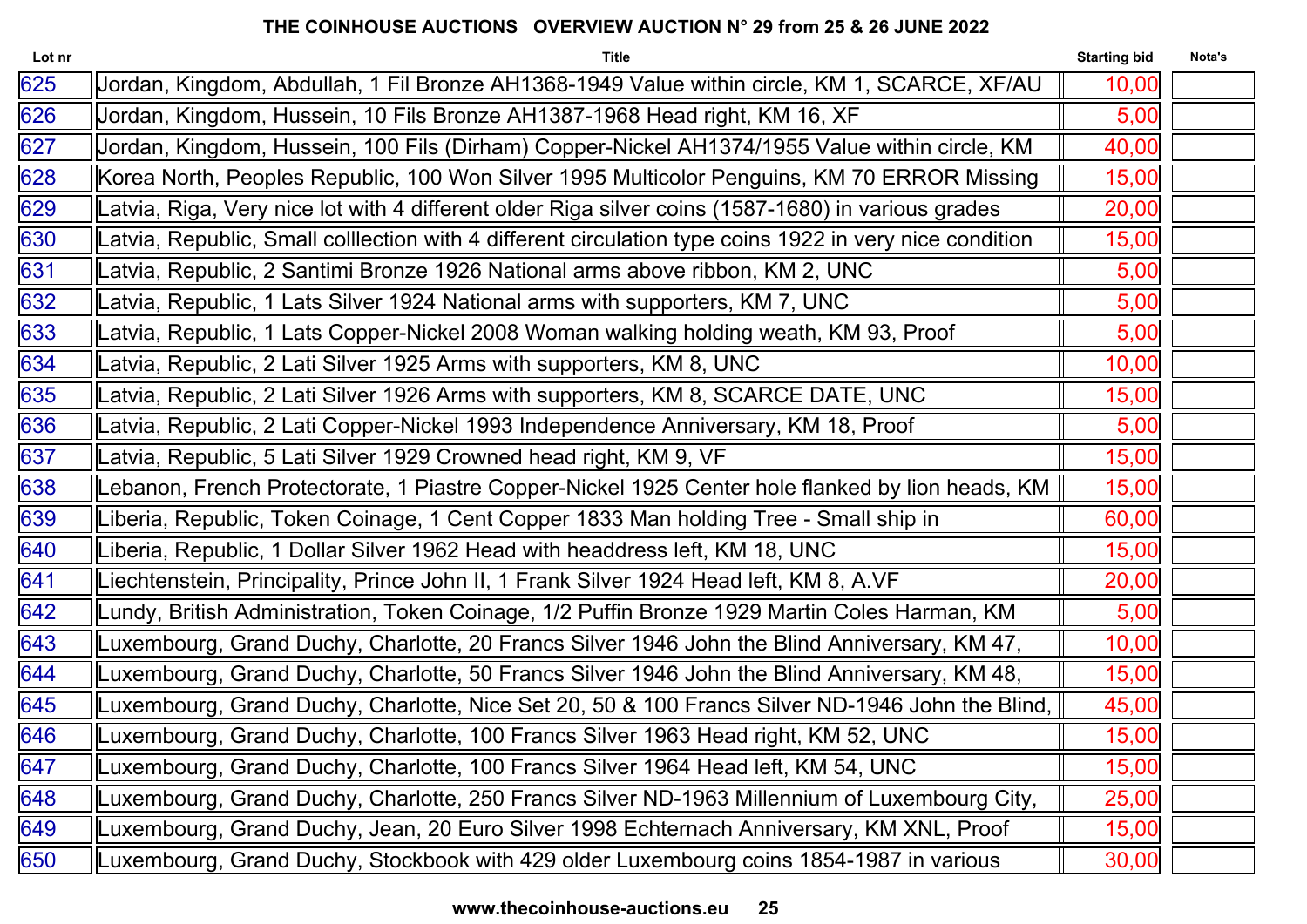| Lot nr | <b>Title</b>                                                                                        | <b>Starting bid</b> | Nota's |
|--------|-----------------------------------------------------------------------------------------------------|---------------------|--------|
| 651    | Macua, Portuguese Colony, 5 Patacas Silver 1952 National Arms, KM 5, A.UNC                          | 10,00               |        |
| 652    | Madagascar, L'Andavakoera Goldmines, 1 Franc Aluminum 1920 Parrot right, KM Tn3, VF                 | 30,00               |        |
| 653    | Malta, Republic, Official Annual Proof Coin Set 1972 (8) in original plastic case, KM PS1, Proof    | 25,00               |        |
| 654    | Marie Byrd Land, South Pole, Superb lot with 25 x 10 Dollars Tri-Metallic 2011 Pope John Paul II,   | 40,00               |        |
| 655    | Mauritius, Crown Colony, George IV, 50 Sous Silver ND-1822 Trees within inner circle, KM 2,         | 80,00               |        |
| 656    | Mexico, Spanish Colony, Ferdinand VII, 8 Reales Silver 1821 Mo/JJ Head right, KM 111, VF            | 45,00               |        |
| 657    | Mexico, Spanish Colony, Ferdinand VII, Zacatecas, 8 Reales Silver 1820 ZS/AG Head right, KM         | 40,00               |        |
| 658    | Mexico, Estados Unidos, 1 Peso Silver 1932 (open 9) National Arms, KM 455, UNC                      | 10,00               |        |
| 659    | Mexico, Estados Unidos, 1 Peso Silver 1933 National Arms, KM 455, UNC                               | 10,00               |        |
| 660    | Mexico, Estados Unidos, 1 Peso Silver 1947 Head of Morelos right, KM 456, A.UNC                     | 5,00                |        |
| 661    | Mexico, Estados Unidos, 10 Pesos Silver 1957 Constitution Anniversary, KM 475, UNC                  | 25,00               |        |
| 662    | Mexico, Estados Unidos, 2 x 20 Pesos Bi-Metallic 2015-2016 Various types, KM New, UNC               | 5,00                |        |
| 663    | Mexico, Estados Unidos, 25 Pesos Silver 1968 Summer Olympics, KM 479.1, UNC                         | 15,00               |        |
| 664    | Mexico, Estados Unidos, 25 Pesos Silver 1985 World Cup Soccer Games, KM 503, Proof                  | 5,00                |        |
| 665    | Mexico, Estados Unidos, 25 Pesos Silver 1985 World Cup Soccer Games, KM 514, Proof                  | 10,00               |        |
| 666    | Mexico, Estados Unidos, 50 Pesos Silver 1985 World Cup Soccer Games, KM 498, UNC                    | 10,00               |        |
| 667    | Mexico, Estados Unidos, 50 Pesos Silver 1985 World Cup Soccer Games, KM 504, Proof                  | 10,00               |        |
| 668    | Mexico, Estados Unidos, 100 Pesos Silver 1985 World Cup Soccer Games, KM 499, UNC                   | 15,00               |        |
| 669    | Mexico, Estados Unidos, 100 Pesos Silver 1985 World Cup Soccer Games, KM 505, Proof                 | 20,00               |        |
| 670    | Mexico, Estados Unidos, 100 Pesos Silver 1986 World Cup Soccer Games, KM 524, Proof                 | 25,00               |        |
| 671    | Mexico, Estados Unidos, Good lot with 3 different older SILVER Mexican coins in very nice grades    | 35,00               |        |
| 672    | Mexico, Estados Unidos, Good lot with 3 different older SILVER Mexican coins in very nice grades    | 35,00               |        |
| 673    | Mexico, Estados Unidos, 1 Unza Silver 1987 Opening of the Southern Railroad, KM NL, Proof           | 20,00               |        |
| 674    | Mexico, Estados Unidos, 1 Kilo (32.12 Oz) Silver 2016 Libertad, KM 677, RARE, Prooflike in original | 600,00              |        |
| 675    | Micronesia, Republic, Superb lot with 25 x 1 Dollars Bi-Metallic 2011 Pope John Paul II - NO        | 40,00               |        |
| 676    | Mombasa, British Colony, Victoria, 1/4 Rupee Silver 1890H Crown above radiant sun, KM 3, RARE,      | 40,00               |        |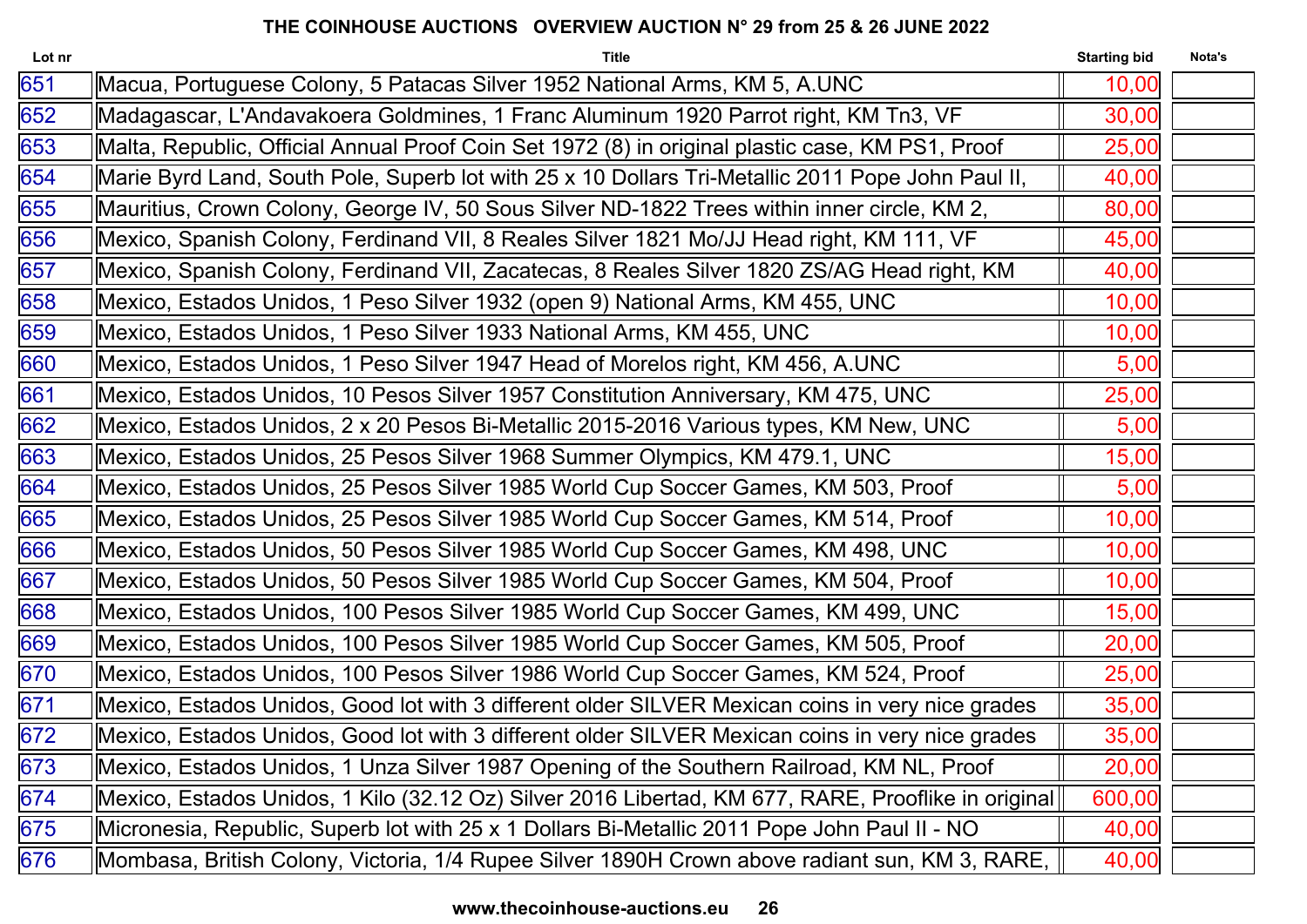| Lot nr | <b>Title</b>                                                                                        | <b>Starting bid</b> | Nota's |
|--------|-----------------------------------------------------------------------------------------------------|---------------------|--------|
| 677    | Mombasa, British Colony, Victoria, 1 Rupee Silver 1888H Crown above radiant sun, KM 5, VF           | 45,00               |        |
| 678    | Monaco, Principality, Louis II, Nice lot with 5 x 2 Francs Aluminum-Bronze 1945, KM 121a in HIGH    | 10,00               |        |
| 679    | Monaco, Principality, Louis II, Nice lot with 5 x 2 Francs Aluminum-Bronze 1945, KM 121a in HIGH    | 10,00               |        |
| 680    | Monaco, Principality, Rainier III, 10 Francs Silver 1966 Wedding Anniversary, KM X M1, UNC          | 15,00               |        |
| 681    | Monaco, Principality, Rainier III, 10 Francs Aluminum-Bronze 1989 Prince Pierre Foundation, KM      | 5,00                |        |
| 682    | Mongolia, Peoples Republic, 20 & 50 Mongo Silver AH15-1925 Soembo Arms, KM 6/7, XF                  | 20,00               |        |
| 683    | Mongolia, Peoples Republic, 1 Tugrik Silver AH15-1925 Soembo Arms, KM 8, UNC                        | 30,00               |        |
| 684    | Morocco, Kingdom, Abd al-Hafiz, 1 Rial (10 Dirhams) AH1329 Star above inscription, KM 25, VF/XF     | 25,00               |        |
| 685    | Morocco, Kingdom, Yusuf, 1 Rial (10 Dirhams) AH1331 Inscription within the Star of David, KM 33,    | 30,00               |        |
| 686    | Morocco, Kingdom, al-Hassan II, 5 Dirhams Silver AH1384/1965 Head left, KM 57, UNC                  | 10,00               |        |
| 687    | Morocco, French Protectorate, 1 Franc Nickel ND (1921) Star within circle, KM 36.1, UNC             | 15,00               |        |
| 688    | Morocco, French Protectorate, Mohammed V, 500 Francs Silver AH1376/1956 Bust left within circle,    | 15,00               |        |
| 689    | Mozambique, Republic, 5 Centimos Bronze 1975 Purple Dissotis Flower Sprig, KM 92, SCARCE,           | 20,00               |        |
| 690    | Myanmar, Union of Burma, 4 Pe Nickel 1949 Chinze facing left, KM 30, UNC                            | 5,00                |        |
| 691    | Myanmar, Union of Burma, Collection of 4 different circulation type coins in uncirculated condition | 10,00               |        |
| 692    | Myanmar, Union of Myanmar, Collection of 5 different circulation type coins 1999 in uncirculated    | 5,00                |        |
| 693    | Namibia, Republic, 10 Dollars Silver & GILT 2009 Great Monarchs - Kaiser Friedrich III, KM 34,      | 60,00               |        |
| 694    | Nepal, Kingdom, Mahendra Bir Bikram, 10 Rupee Silver 1968 F.A.O. - Food For All, KM 794, UNC        | 15,00               |        |
| 695    | Netherlands Antilles, Dutch Colony, 10 Gulden Silver 1978 Bank Anniversary, KM 20, UNC              | 15,00               |        |
| 696    | Netherlands, Batenburg (Free Barony), Maximilian von Bronckhorst, 1 Duit Copper ND (1616-1622)      | 15,00               |        |
| 697    | Netherlands, Deventer Province, 1 Duit Copper 1663 Crowned arms in sprays, KM 66, VF                | 20,00               |        |
| 698    | Netherlands, Gelderland Province, 1 Duit Copper 1626 Provincial Arms, KM 30, A.VG                   | 10,00               |        |
| 699    | Netherlands, Holland Province, 1/4 Gulden Silver 1759 Crowned Arms, KM 100, VF                      | 20,00               |        |
| 700    | Netherlands, Kampen Province, 1 Duit Copper 1660 City Arms in wreath, KM 51, A.VG                   | 5,00                |        |
| 701    | Netherlands, Kampen Province, Mathias I, 6 Stuivers (Arendschelling) Silver ND (1612-1619)          | 45,00               |        |
| 702    | Netherlands, Kampen Province, Lot with 7 x 1 Duit Copper (mixed dates) City Arms in wreath, KM      | 20,00               |        |
|        |                                                                                                     |                     |        |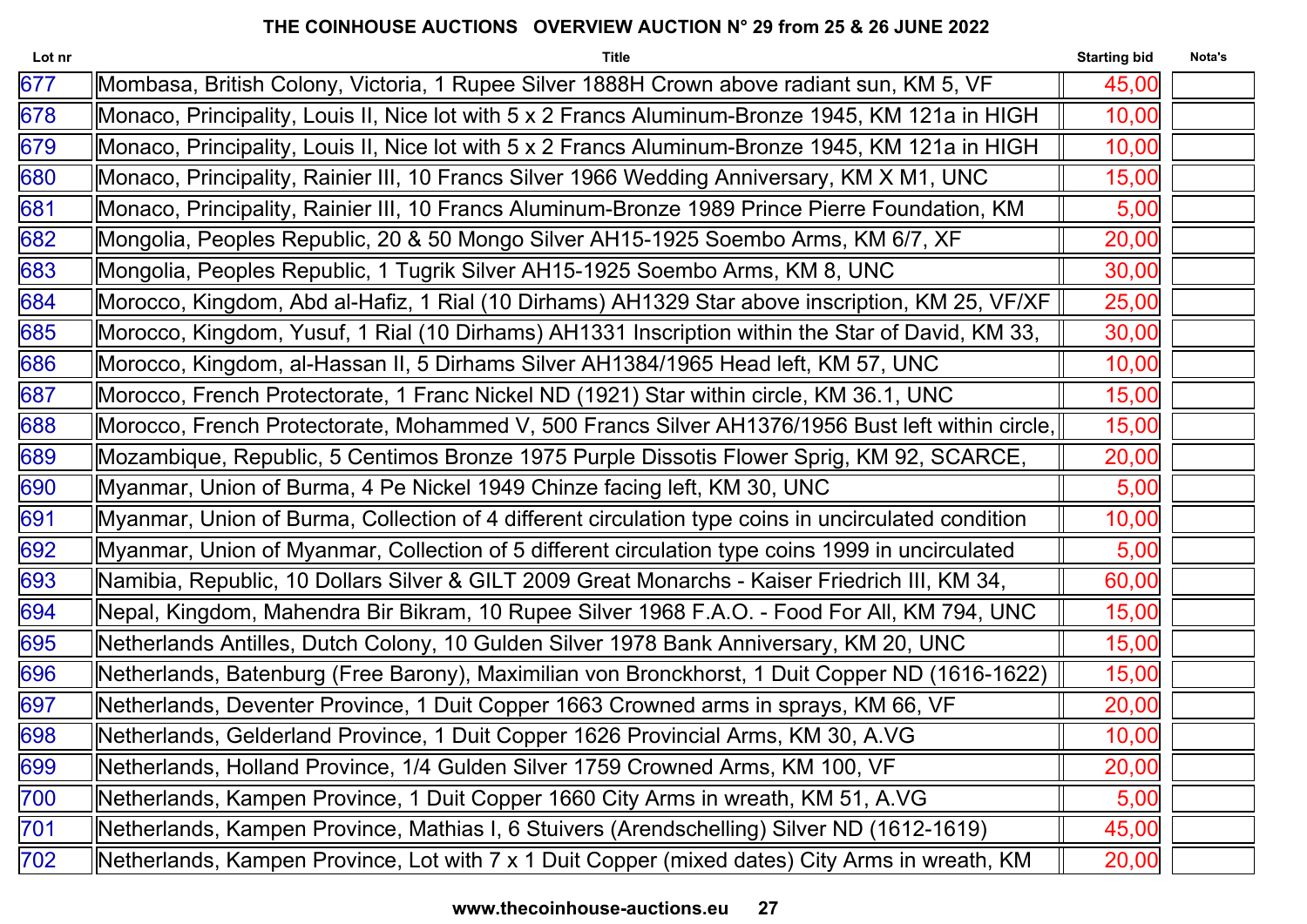| Lot nr | <b>Title</b>                                                                                          | <b>Starting bid</b> | Nota's |
|--------|-------------------------------------------------------------------------------------------------------|---------------------|--------|
| 703    | Netherlands, Utrecht City, 1 Duit Copper 1625 Shield of Arms, KM 22, A.VG                             | 5,00                |        |
| 704    | Netherlands, Utrecht Province, 1/2 Ducaton (1/2 Silver Rider) Silver 1790 Armored Knight on Horse,    | 120,00              |        |
| 705    | Netherlands, Utrecht Province, 1 Ducaton Silver 1694 Armored Knight with Sword & Shield, KM 65,       | 120,00              |        |
| 706    | Netherlands, Utrecht Province, 1 Ducaton (Silver Rider) Silver 1780 Armored Knight on Horse, KM       | 180,00              |        |
| 707    | Netherlands, West Friesland Province, 1 Duit Copper 1658 Arms of Enkhuizen, Hoorn & Medemblik,        | 10,00               |        |
| 708    | Netherlands, Zeeland Province, Prince Maurice, 1 Oord Copper 1657 Bust right, KM 15.2, A.VG           | 15,00               |        |
| 709    | Netherlands, Zeeland Province, Prince Maurice, 1 Oord Copper 1663 Bust right, KM 15.1, F/VF           | 20,00               |        |
| 710    | Netherlands, Zwolle (Commune), 1 Duit Copper 1639 Shield of Zwolle arms, KM 37, A.VG                  | 5,00                |        |
| 711    | Netherlands, Zwolle (Commune), 4 x 1 Duit Copper 1639 Shield of Zwolle arms, KM 37, A.VG              | 15,00               |        |
| 712    | Netherlands, Kingdom, William I, 1/2 Cent Copper 1823 Crowned W, KM 51, VF                            | 10,00               |        |
| 713    | Netherlands, Kingdom, William I, 1/2 Cent Copper 1832 Crowned W, KM 51, A.XF                          | 10,00               |        |
| 714    | Netherlands, Kingdom, William I, 1/2 Cent Copper 1837 Crowned W, KM 51, A.XF                          | 10,00               |        |
| 715    | Netherlands, Kingdom, William II, 25 Cents Silver 1849 Head left, KM 76, VF                           | 10,00               |        |
| 716    | Netherlands, Kingdom, William II, 2-1/2 Gulden Silver 1847 Head left, KM 69.2, VF/XF                  | 25,00               |        |
| 717    | Netherlands, Kingdom, William III, 1/2 Cent Copper 1861 Crowned W, KM 90, VF                          | 10,00               |        |
| 718    | Netherlands, Kingdom, William III, 1/2 Cent Bronze 1883 Crowned rampant lion, KM 109.1, KEY           | 10,00               |        |
| 719    | Netherlands, Kingdom, William III, Very nice lot with 3 different scarcer 10 Cent coins 1849, 1856 &  | 15,00               |        |
| 720    | Netherlands, Kingdom, Mixed Reigns, Very nice lot with 4 different scarcer 5 Cent coins 1850, 1909,   | 20,00               |        |
| 721    | [Netherlands, Kingdom, Nice lot with 6 different older Dutch circulation type coins 1877-1906 in HIGH | 10,00               |        |
| 722    | Netherlands, Kingdom, Wilhelmina I, 1/2 Cent Bronze 1898 Crowned rampant lion, KM 109.2, KEY          | 10,00               |        |
| 723    | Netherlands, Kingdom, Wilhelmina I, Very nice lot with 4 different scarcer 1 Cent coins 1896, 1907,   | 20,00               |        |
| 724    | Netherlands, Kingdom, Wilhelmina I, Very nice lot with 3 different scarcer 2-1/2 Cent coins 1881,     | 15,00               |        |
| 725    | [Netherlands, Kingdom, Wilhelmina, Very nice lot with 3 different scarcer 10 Cent coins 1893, 1897 &  | 15,00               |        |
| 726    | Netherlands, Kingdom, Wilhelmina I, 25 Cents Silver 1897 Young head left, KM 115, VF                  | 10,00               |        |
| 727    | Netherlands, Kingdom, Wilhelmina I, 25 Cents Silver 1904 Head left, KM 120.2, XF                      | 15,00               |        |
| 728    | Netherlands, Kingdom, Wilhelmina, Very nice lot with 4 different scarcer coins 25 Cents 1895, 1903,   | 25,00               |        |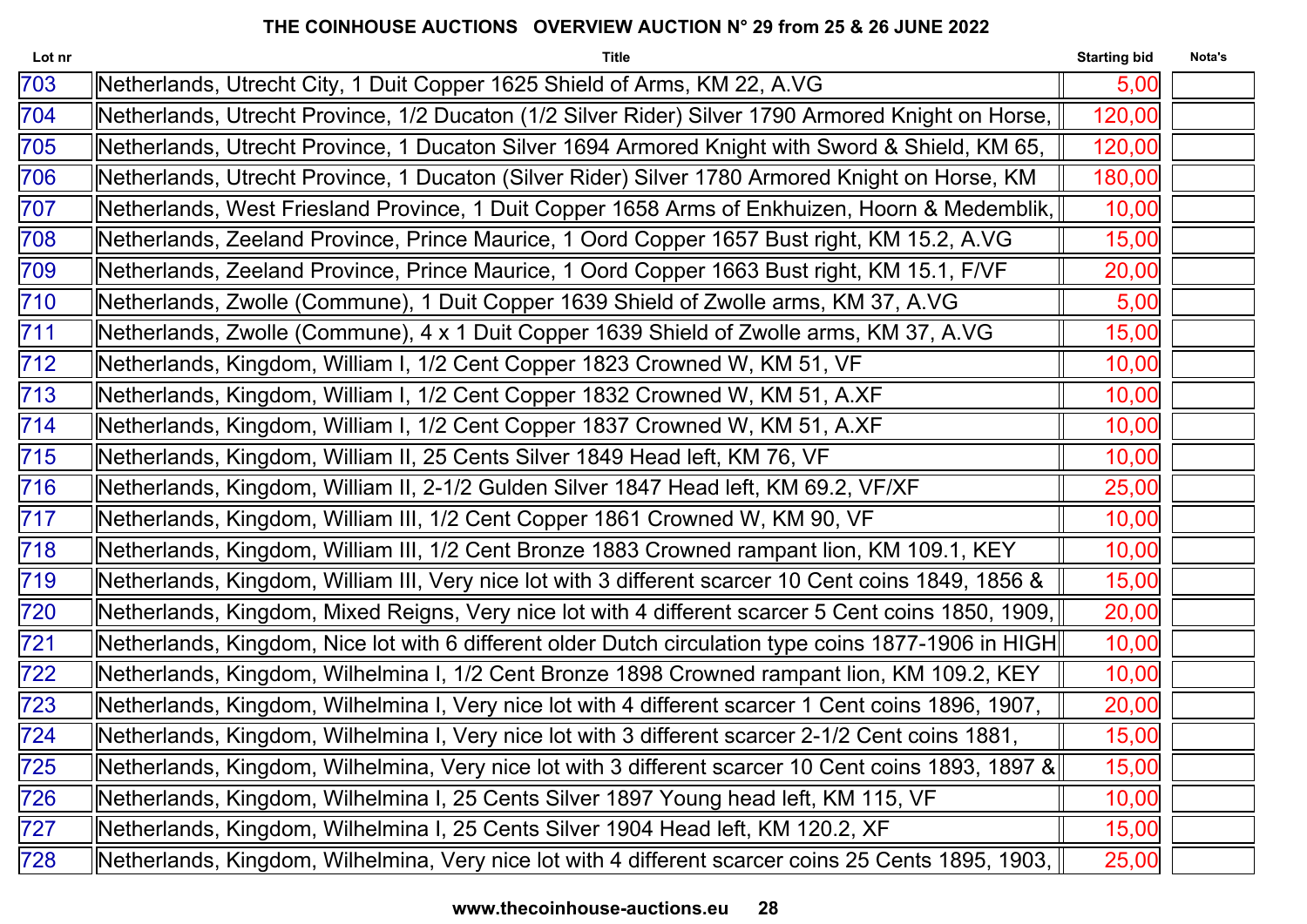| Lot nr | <b>Title</b>                                                                                     | <b>Starting bid</b> | Nota's |
|--------|--------------------------------------------------------------------------------------------------|---------------------|--------|
| 729    | Netherlands, Kingdom, Wilhelmina I, Set (5) 1-25 Cents 1941-1943 in nickel, KM NL, UNC           | 5,00                |        |
| 730    | Netherlands, Kingdom, Wilhelmina I, 10 Gulden Gold 1898 Crowned head right, KM 124, UNC (*)      | 320,00              |        |
| 731    | Netherlands, Kingdom, Album with a nice collection of 138 modern Dutch coins in HIGH grades,     | 20,00               |        |
| 732    | Netherlands, Kingdom, Album with a nice collection of 210 Dutch coins in nice grades, mostly     | 30,00               |        |
| 733    | Netherlands East Indies, JAVA, Nice lot with 3 different copper coins, various types, VG/VF      | 15,00               |        |
| 734    | Netherlands East Indies, VOC, 1 Duit Copper 1737 Crowned Holland Arms, KM 70, VF                 | 5,00                |        |
| 735    | Netherlands East Indies, VOC, 1 Duit Copper 1794 Crowned Zeeland Arms, KM 159, VF                | 5,00                |        |
| 736    | Netherlands East Indies, VOC, 1 Duit Silver 1748 Crowned Holland Arms, KM 70a, VF                | 15,00               |        |
| 737    | Netherlands East Indies, VOC, Nice lot with 8 different copper coins, various types, F/VF        | 15,00               |        |
| 738    | Netherlands East Indies & VOC, Album with a very nice collection of 110 mostly different coins   | 180,00              |        |
| 739    | Netherlands East Indies, Hammered Coinage, 1 Stuiver Copper 1818 Called Bonk, KM 235, A.VF       | 15,00               |        |
| 740    | Netherlands East Indies, Dutch Colony, Nice set with 5 different older circulation type coins in | 5,00                |        |
| 741    | Netherlands East Indies, Dutch Colony, 2-1/2 Cents Copper 1902 Crowned Dutch Arms, KM 308.2,     | 10,00               |        |
| 742    | Netherlands East Indies, Dutch Colony, 1/10 Gulden Silver 1908 Crowned Dutch Arms, KM 309,       | 5,00                |        |
| 743    | New Hebrides, French/British Condominium, Nice lot with 5 uncirculated circulation type coins    | 10,00               |        |
| 744    | New Zealand, State, Token Coinage, Auckland, 1 Penny Copper 1864 B. Gittos - Leather Merchant,   | 40,00               |        |
| 745    | Nicaragua, Republic, 50 Cordobas Silver 1988 Olympics - Skier, KM 61, Proof                      | 15,00               |        |
| 746    | Niger, Republic, 500 Francs Silver ND-1960 Independence Anniversary, KM E5 ESSAI, Proof          | 20,00               |        |
| 747    | Niger, Republic, Superb lot with 25 x 6000 CFA Bi-Metallic 2005 Stop Malaria, SCARCE, UNC        | 40,00               |        |
| 748    | Nightingale Island, Tristan Da Cunha, 1 Crown Copper-Nickel 2011 Sea Lion, KM New, UNC           | 5,00                |        |
| 749    | Niue, NZ Dependency, 6 Dollars Silver Puzzle 2017 Census of Bethlehem by Pieter Breughel the     | 120,00              |        |
| 750    | Norway, Kingdom, Oscar I, 12 Skilling Silver 1845 Head right, KM 314.1, VF                       | 15,00               |        |
| 751    | Norway, Kingdom, Oscar I, 24 Skilling Silver 1852 Head right, KM 315.2, VF                       | 30,00               |        |
| 752    | Norway, Kingdom, Haakon VII, 5 Ore Iron 1919 Crowned Monogram, KM 368a, A.VF                     | 5,00                |        |
| 753    | Norway, Kingdom, Haakon VII, 1 Krone Silver 1908 Head right, KM 369, XF                          | 35,00               |        |
| 754    | Norway, Kingdom, Olav V, 25 Kroner Silver 1970 Liberation Anniversary, KM 414, UNC               | 15,00               |        |
|        |                                                                                                  |                     |        |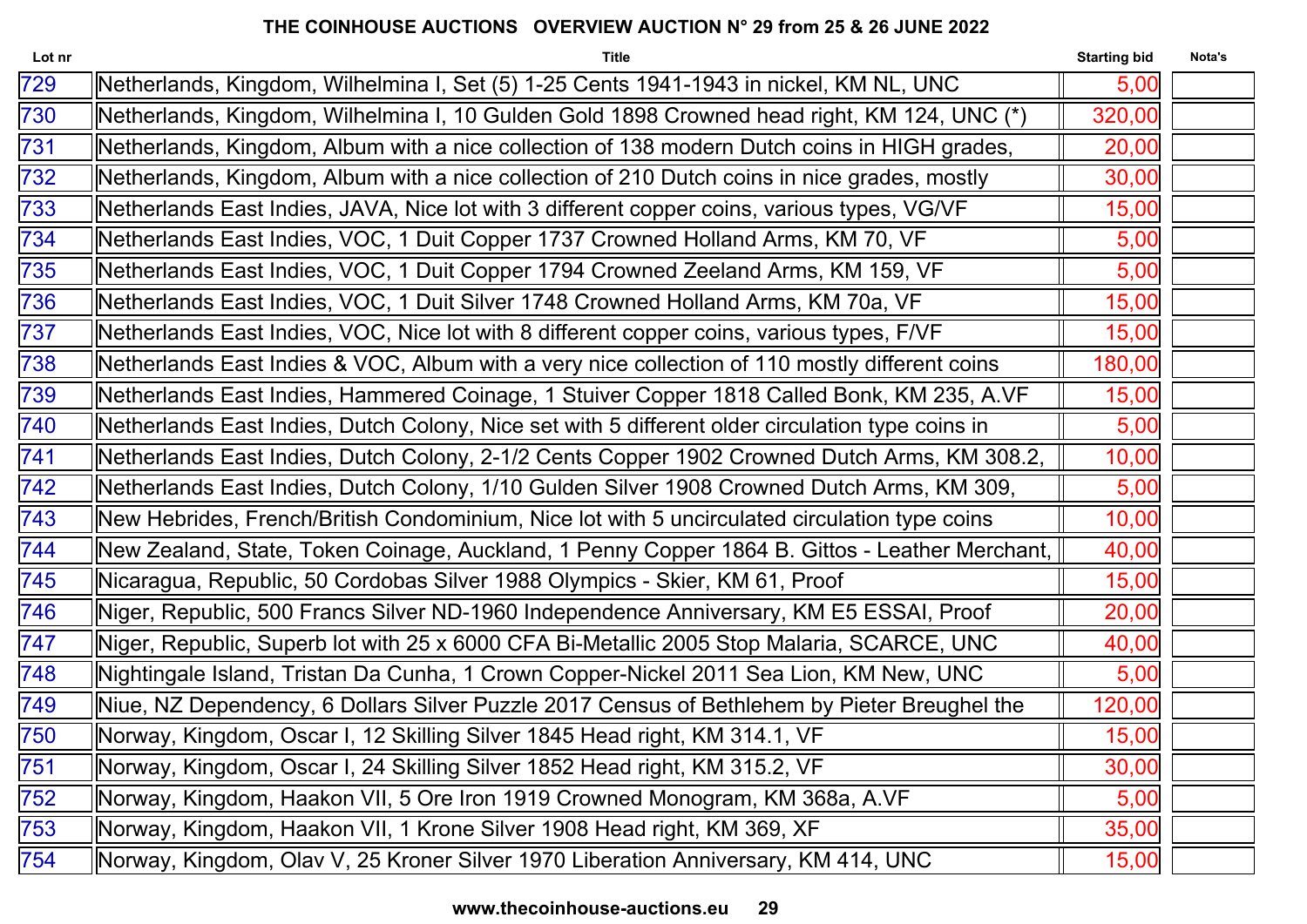| Order of Malta, Sovereign Order, Antonio Manoel de Vilhena, 5 Grani Copper 1726 Two clasped<br>15,00<br>Order of Malta, Sovereign Order, Emmanuel de Rohan, 1 Tari Copper 1786 Head of John the<br>35,00<br>Palau, Republic, 1 Dollar Gold ND Colored Four Leaf Clover - Good Luck, KM New, Proof in original   <br>45,00<br>Palestine, British Administration, 100 Mils Silver 1939 Plant flanked by dates, KM 7, A.UNC<br>35,00<br>Panama, Republic, 2-1/2 Centesimos Silver 1904 Uniformed bust left, KM 1, A.UNC<br>15,00<br>Panama, Republic, 2-1/2 Centesimos Copper-Nickel 1907 National coat of arms, KM 7.1, A.XF<br>10,00<br>Panama, Republic, 1 Balboa Silver 1947 Vasco Nunez de Balboa, KM 13, UNC<br>20,00<br>Panama, Republic, 5 Balboas Silver 1972 F.A.O. - Hand holding leafy plant, KM 30, UNC<br>20,00<br>Paraguay, Republic, 300 Guaranies Silver 1973 - 4th Term of President Stroessner, KM 29, A.UNC<br>15,00<br>Peru, Spanish Colony, Charles II, 1 Real Silver 1682 Cross of Jerusalem, KM -, Fine<br>25,00<br>Peru, Spanish Colony, Ferdinand VII, 4 Reales Silver 1813 Draped laureate bust right, KM 116, F/VF<br>45,00<br>Peru, Republic, 1 Centavo Copper-Nickel 1864 Radiant Flower, KM 187.1, XF<br>5,00<br>Peru, Republic, 2 Centavos Copper 1941 Radiant Star, KM 212.2, A.UNC<br>5,00<br>Peru, Republic, 1 Sol Silver 1870 YJ Seated Liberty with shield, KM 196.3, VF/XF<br>20,00<br>Peru, Republic, 1 Sol Silver 1875 YJ Seated Liberty with shield, KM 196.3, A.UNC<br>30,00<br>Peru, Republic, 1 Sol Silver 1930 Liberty seated with shield, KM 218.2, UNC<br>15,00<br>Peru, Republic, 1 Sol Silver 1930 Liberty seated with shield, KM 218.2, UNC<br>20,00<br>Peru, Hacienda Puente Santa, 5 Centavos Copper-Nickel 1878 Dionisio Derteano, KM NL (token),<br>5,00<br>Peru, Provisional Coinage, 20 Centavos Copper-Nickel 1879 Radiant Sun Face, KM 199, XF<br>10,00<br>Peru, Republic, 1/2 Inti Silver 1989 Head of Pachacutec left, KM 301, UNC<br>15,00<br>Philippines, United States Administration, 1 Centavo Bronze 1936M Blacksmith seated, KM 163, XF  <br>5,00<br>10,00<br>Philippines, United States Administration, 5 Centavos Copper-Nickel 1917S Seated man, KM 164,<br>Philippines, United States Administration, 20 Centavos Silver 1921 Standing woman, KM 170,<br>10,00<br>Philippines, United States Administration, 50 Centavos Silver 1945S Standing Female, KM 183,<br>10,00<br>Philippines, Republic, 1 Piso Nickel 1970 Visit of Pope Paul VI, KM 202, UNC<br>5,00<br>Philippines, Republic, 1 Piso Copper-Nickel 1981 & 1989 Various types, KM 209.2 & 251, UNC<br>5,00 | Lot nr | <b>Title</b> | <b>Starting bid</b> | Nota's |
|-------------------------------------------------------------------------------------------------------------------------------------------------------------------------------------------------------------------------------------------------------------------------------------------------------------------------------------------------------------------------------------------------------------------------------------------------------------------------------------------------------------------------------------------------------------------------------------------------------------------------------------------------------------------------------------------------------------------------------------------------------------------------------------------------------------------------------------------------------------------------------------------------------------------------------------------------------------------------------------------------------------------------------------------------------------------------------------------------------------------------------------------------------------------------------------------------------------------------------------------------------------------------------------------------------------------------------------------------------------------------------------------------------------------------------------------------------------------------------------------------------------------------------------------------------------------------------------------------------------------------------------------------------------------------------------------------------------------------------------------------------------------------------------------------------------------------------------------------------------------------------------------------------------------------------------------------------------------------------------------------------------------------------------------------------------------------------------------------------------------------------------------------------------------------------------------------------------------------------------------------------------------------------------------------------------------------------------------------------------------------------------------------------------------------------------------------------------------------------------------------------------------------------------------------------------------------------------------------------------------------------------------|--------|--------------|---------------------|--------|
|                                                                                                                                                                                                                                                                                                                                                                                                                                                                                                                                                                                                                                                                                                                                                                                                                                                                                                                                                                                                                                                                                                                                                                                                                                                                                                                                                                                                                                                                                                                                                                                                                                                                                                                                                                                                                                                                                                                                                                                                                                                                                                                                                                                                                                                                                                                                                                                                                                                                                                                                                                                                                                           | 755    |              |                     |        |
|                                                                                                                                                                                                                                                                                                                                                                                                                                                                                                                                                                                                                                                                                                                                                                                                                                                                                                                                                                                                                                                                                                                                                                                                                                                                                                                                                                                                                                                                                                                                                                                                                                                                                                                                                                                                                                                                                                                                                                                                                                                                                                                                                                                                                                                                                                                                                                                                                                                                                                                                                                                                                                           | 756    |              |                     |        |
|                                                                                                                                                                                                                                                                                                                                                                                                                                                                                                                                                                                                                                                                                                                                                                                                                                                                                                                                                                                                                                                                                                                                                                                                                                                                                                                                                                                                                                                                                                                                                                                                                                                                                                                                                                                                                                                                                                                                                                                                                                                                                                                                                                                                                                                                                                                                                                                                                                                                                                                                                                                                                                           | 757    |              |                     |        |
|                                                                                                                                                                                                                                                                                                                                                                                                                                                                                                                                                                                                                                                                                                                                                                                                                                                                                                                                                                                                                                                                                                                                                                                                                                                                                                                                                                                                                                                                                                                                                                                                                                                                                                                                                                                                                                                                                                                                                                                                                                                                                                                                                                                                                                                                                                                                                                                                                                                                                                                                                                                                                                           | 758    |              |                     |        |
|                                                                                                                                                                                                                                                                                                                                                                                                                                                                                                                                                                                                                                                                                                                                                                                                                                                                                                                                                                                                                                                                                                                                                                                                                                                                                                                                                                                                                                                                                                                                                                                                                                                                                                                                                                                                                                                                                                                                                                                                                                                                                                                                                                                                                                                                                                                                                                                                                                                                                                                                                                                                                                           | 759    |              |                     |        |
|                                                                                                                                                                                                                                                                                                                                                                                                                                                                                                                                                                                                                                                                                                                                                                                                                                                                                                                                                                                                                                                                                                                                                                                                                                                                                                                                                                                                                                                                                                                                                                                                                                                                                                                                                                                                                                                                                                                                                                                                                                                                                                                                                                                                                                                                                                                                                                                                                                                                                                                                                                                                                                           | 760    |              |                     |        |
|                                                                                                                                                                                                                                                                                                                                                                                                                                                                                                                                                                                                                                                                                                                                                                                                                                                                                                                                                                                                                                                                                                                                                                                                                                                                                                                                                                                                                                                                                                                                                                                                                                                                                                                                                                                                                                                                                                                                                                                                                                                                                                                                                                                                                                                                                                                                                                                                                                                                                                                                                                                                                                           | 761    |              |                     |        |
|                                                                                                                                                                                                                                                                                                                                                                                                                                                                                                                                                                                                                                                                                                                                                                                                                                                                                                                                                                                                                                                                                                                                                                                                                                                                                                                                                                                                                                                                                                                                                                                                                                                                                                                                                                                                                                                                                                                                                                                                                                                                                                                                                                                                                                                                                                                                                                                                                                                                                                                                                                                                                                           | 762    |              |                     |        |
|                                                                                                                                                                                                                                                                                                                                                                                                                                                                                                                                                                                                                                                                                                                                                                                                                                                                                                                                                                                                                                                                                                                                                                                                                                                                                                                                                                                                                                                                                                                                                                                                                                                                                                                                                                                                                                                                                                                                                                                                                                                                                                                                                                                                                                                                                                                                                                                                                                                                                                                                                                                                                                           | 763    |              |                     |        |
|                                                                                                                                                                                                                                                                                                                                                                                                                                                                                                                                                                                                                                                                                                                                                                                                                                                                                                                                                                                                                                                                                                                                                                                                                                                                                                                                                                                                                                                                                                                                                                                                                                                                                                                                                                                                                                                                                                                                                                                                                                                                                                                                                                                                                                                                                                                                                                                                                                                                                                                                                                                                                                           | 764    |              |                     |        |
|                                                                                                                                                                                                                                                                                                                                                                                                                                                                                                                                                                                                                                                                                                                                                                                                                                                                                                                                                                                                                                                                                                                                                                                                                                                                                                                                                                                                                                                                                                                                                                                                                                                                                                                                                                                                                                                                                                                                                                                                                                                                                                                                                                                                                                                                                                                                                                                                                                                                                                                                                                                                                                           | 765    |              |                     |        |
|                                                                                                                                                                                                                                                                                                                                                                                                                                                                                                                                                                                                                                                                                                                                                                                                                                                                                                                                                                                                                                                                                                                                                                                                                                                                                                                                                                                                                                                                                                                                                                                                                                                                                                                                                                                                                                                                                                                                                                                                                                                                                                                                                                                                                                                                                                                                                                                                                                                                                                                                                                                                                                           | 766    |              |                     |        |
|                                                                                                                                                                                                                                                                                                                                                                                                                                                                                                                                                                                                                                                                                                                                                                                                                                                                                                                                                                                                                                                                                                                                                                                                                                                                                                                                                                                                                                                                                                                                                                                                                                                                                                                                                                                                                                                                                                                                                                                                                                                                                                                                                                                                                                                                                                                                                                                                                                                                                                                                                                                                                                           | 767    |              |                     |        |
|                                                                                                                                                                                                                                                                                                                                                                                                                                                                                                                                                                                                                                                                                                                                                                                                                                                                                                                                                                                                                                                                                                                                                                                                                                                                                                                                                                                                                                                                                                                                                                                                                                                                                                                                                                                                                                                                                                                                                                                                                                                                                                                                                                                                                                                                                                                                                                                                                                                                                                                                                                                                                                           | 768    |              |                     |        |
|                                                                                                                                                                                                                                                                                                                                                                                                                                                                                                                                                                                                                                                                                                                                                                                                                                                                                                                                                                                                                                                                                                                                                                                                                                                                                                                                                                                                                                                                                                                                                                                                                                                                                                                                                                                                                                                                                                                                                                                                                                                                                                                                                                                                                                                                                                                                                                                                                                                                                                                                                                                                                                           | 769    |              |                     |        |
|                                                                                                                                                                                                                                                                                                                                                                                                                                                                                                                                                                                                                                                                                                                                                                                                                                                                                                                                                                                                                                                                                                                                                                                                                                                                                                                                                                                                                                                                                                                                                                                                                                                                                                                                                                                                                                                                                                                                                                                                                                                                                                                                                                                                                                                                                                                                                                                                                                                                                                                                                                                                                                           | 770    |              |                     |        |
|                                                                                                                                                                                                                                                                                                                                                                                                                                                                                                                                                                                                                                                                                                                                                                                                                                                                                                                                                                                                                                                                                                                                                                                                                                                                                                                                                                                                                                                                                                                                                                                                                                                                                                                                                                                                                                                                                                                                                                                                                                                                                                                                                                                                                                                                                                                                                                                                                                                                                                                                                                                                                                           | 771    |              |                     |        |
|                                                                                                                                                                                                                                                                                                                                                                                                                                                                                                                                                                                                                                                                                                                                                                                                                                                                                                                                                                                                                                                                                                                                                                                                                                                                                                                                                                                                                                                                                                                                                                                                                                                                                                                                                                                                                                                                                                                                                                                                                                                                                                                                                                                                                                                                                                                                                                                                                                                                                                                                                                                                                                           | 772    |              |                     |        |
|                                                                                                                                                                                                                                                                                                                                                                                                                                                                                                                                                                                                                                                                                                                                                                                                                                                                                                                                                                                                                                                                                                                                                                                                                                                                                                                                                                                                                                                                                                                                                                                                                                                                                                                                                                                                                                                                                                                                                                                                                                                                                                                                                                                                                                                                                                                                                                                                                                                                                                                                                                                                                                           | 773    |              |                     |        |
|                                                                                                                                                                                                                                                                                                                                                                                                                                                                                                                                                                                                                                                                                                                                                                                                                                                                                                                                                                                                                                                                                                                                                                                                                                                                                                                                                                                                                                                                                                                                                                                                                                                                                                                                                                                                                                                                                                                                                                                                                                                                                                                                                                                                                                                                                                                                                                                                                                                                                                                                                                                                                                           | 774    |              |                     |        |
|                                                                                                                                                                                                                                                                                                                                                                                                                                                                                                                                                                                                                                                                                                                                                                                                                                                                                                                                                                                                                                                                                                                                                                                                                                                                                                                                                                                                                                                                                                                                                                                                                                                                                                                                                                                                                                                                                                                                                                                                                                                                                                                                                                                                                                                                                                                                                                                                                                                                                                                                                                                                                                           | 775    |              |                     |        |
|                                                                                                                                                                                                                                                                                                                                                                                                                                                                                                                                                                                                                                                                                                                                                                                                                                                                                                                                                                                                                                                                                                                                                                                                                                                                                                                                                                                                                                                                                                                                                                                                                                                                                                                                                                                                                                                                                                                                                                                                                                                                                                                                                                                                                                                                                                                                                                                                                                                                                                                                                                                                                                           | 776    |              |                     |        |
|                                                                                                                                                                                                                                                                                                                                                                                                                                                                                                                                                                                                                                                                                                                                                                                                                                                                                                                                                                                                                                                                                                                                                                                                                                                                                                                                                                                                                                                                                                                                                                                                                                                                                                                                                                                                                                                                                                                                                                                                                                                                                                                                                                                                                                                                                                                                                                                                                                                                                                                                                                                                                                           | 777    |              |                     |        |
|                                                                                                                                                                                                                                                                                                                                                                                                                                                                                                                                                                                                                                                                                                                                                                                                                                                                                                                                                                                                                                                                                                                                                                                                                                                                                                                                                                                                                                                                                                                                                                                                                                                                                                                                                                                                                                                                                                                                                                                                                                                                                                                                                                                                                                                                                                                                                                                                                                                                                                                                                                                                                                           | 778    |              |                     |        |
|                                                                                                                                                                                                                                                                                                                                                                                                                                                                                                                                                                                                                                                                                                                                                                                                                                                                                                                                                                                                                                                                                                                                                                                                                                                                                                                                                                                                                                                                                                                                                                                                                                                                                                                                                                                                                                                                                                                                                                                                                                                                                                                                                                                                                                                                                                                                                                                                                                                                                                                                                                                                                                           | 779    |              |                     |        |
|                                                                                                                                                                                                                                                                                                                                                                                                                                                                                                                                                                                                                                                                                                                                                                                                                                                                                                                                                                                                                                                                                                                                                                                                                                                                                                                                                                                                                                                                                                                                                                                                                                                                                                                                                                                                                                                                                                                                                                                                                                                                                                                                                                                                                                                                                                                                                                                                                                                                                                                                                                                                                                           | 780    |              |                     |        |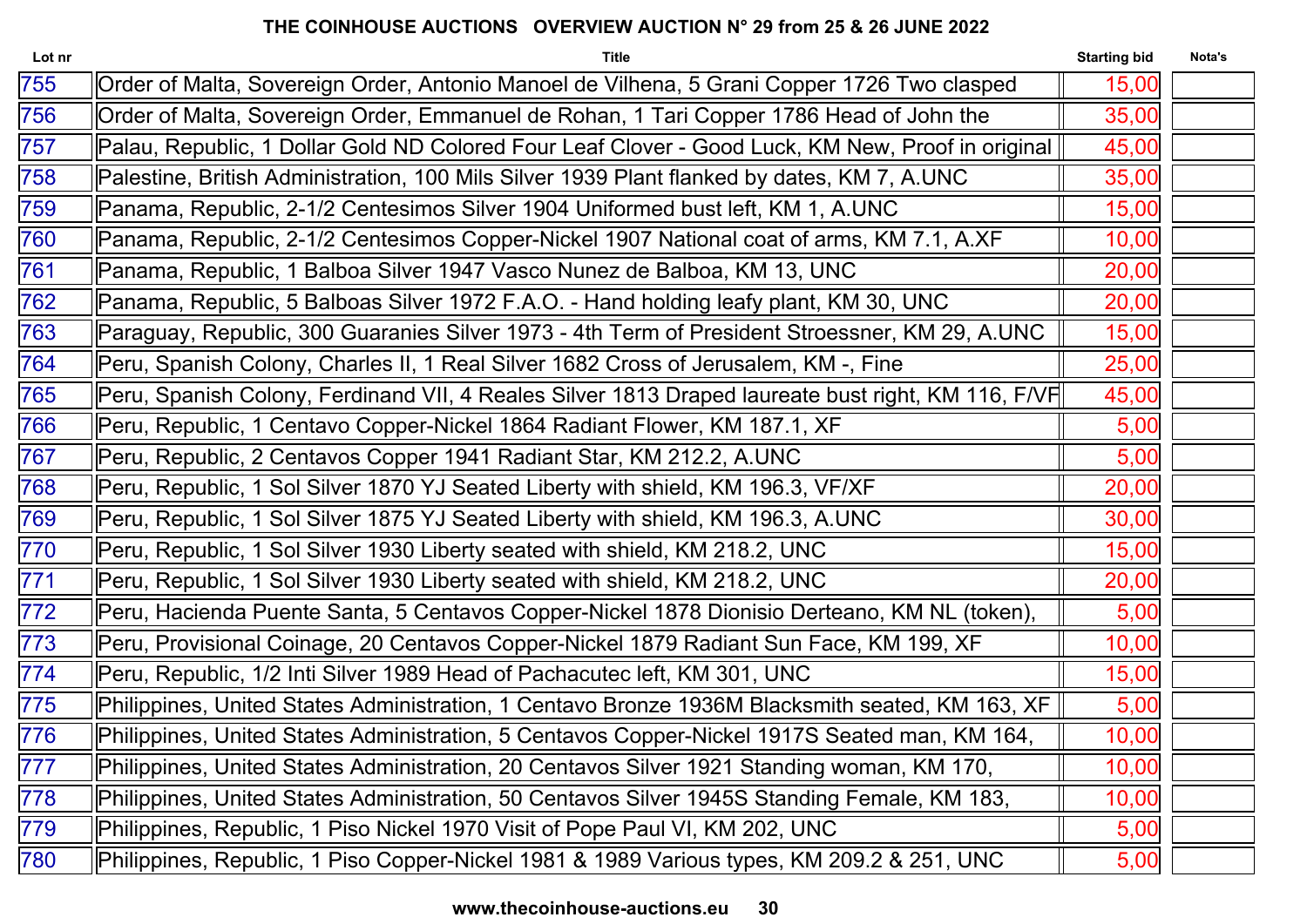| Lot nr | <b>Title</b>                                                                                         | <b>Starting bid</b> | Nota's |
|--------|------------------------------------------------------------------------------------------------------|---------------------|--------|
| 781    | Philippines, Republic, 3 x 1 Piso & 1 x 10 Piso 2011-2016 Various types, KM div, UNC                 | 5,00                |        |
| 782    | Philippines, Republic, 2 x 5 Piso Aluminum-Bronze 2014 Various types, KM div, UNC                    | 5,00                |        |
| 783    | Philippines, Republic, 10 Piso Nickel 1988 People Power Revolution, KM 250, UNC                      | 5,00                |        |
| 784    | Philippines, Republic, 2 x 10 Piso Bi-Metallic 2014-2015 Various types, KM div, UNC                  | 10,00               |        |
| 785    | Philippines, Republic, 25 Piso Silver 1975 Head of Emilio Aguinaldo, KM 211, Proof                   | 15,00               |        |
| 786    | Philippines, Republic, 25 Piso Silver 1976 F.A.O. - Woman holding grain, KM 214, A.UNC               | 15,00               |        |
| 787    | Philippines, Republic, 25 Piso Silver 1981 World Food Day, KM 232, A.UNC                             | 15,00               |        |
| 788    | Philippines, Republic, Collection with 32 different circulation type coins in uncirculated condition | 10,00               |        |
| 789    | Poland, Kingdom, Nicholas I, 1 Zloty-15 Kopeks Silver 1838HP Shield within wreath, KM 129, A.VF      | 15,00               |        |
| 790    | Poland, Peoples Republic, 10 Groszy Aluminum 1979 Eagle with open wings, KM AA47, Proof              | 5,00                |        |
| 791    | Poland, Peoples Republic, 20 Groszy Aluminum 1979 Eagle with open wings, KM A47, Proof               | 5,00                |        |
| 792    | Poland, Peoples Republic, 1 Zloty Silver 1925 Bust left, KM 15 struck in London, VF/XF               | 10,00               |        |
| 793    | Poland, Peoples Republic, 2 Zlote Silver 1925 Crowned eagle with open wings, KM 16 Philadelphia,     | 10,00               |        |
| 794    | Poland, Peoples Republic, 2 Zlote Silver 1936 Gdynia Seaport Anniversary, KM 30, XF                  | 10,00               |        |
| 795    | Poland, Peoples Republic, 200 Zlotych Silver 1982 Championship Soccer, KM 130, Proof                 | 10,00               |        |
| 796    | Poland, Peoples Republic, 200 Zlotych Silver 1984 Winter Olympics, KM 149, Proof                     | 10,00               |        |
| 797    | Poland, Peoples Republic, 500 Zlotych Silver 1987 Olympics Icehockey, KM 172, Proof                  | 10,00               |        |
| 798    | Poland, Peoples Republic, 1000 Zlotych Silver 1983 Visit of Pope John Paul II, KM 144, Proof         | 10,00               |        |
| 799    | Poland, Peoples Republic, 10.000 Zlotych Silver 1987 Papal Visit, KM 164, UNC                        | 15,00               |        |
| 800    | Poland, Peoples Republic, 50.000 Zlotych Copper-Nickel 1992 Order Virtuti Militari, KM 229, Proof    | 5,00                |        |
| 801    | Poland, Peoples Republic, 100.000 Zlotych Silver 1990 Solidarity Anniversary, KM 196.1, UNC          | 25,00               |        |
| 802    | Poland, Peoples Republic, 100.000 Zlotych Silver 1994 Warsaw Uprising, KM 268, Proof                 | 15,00               |        |
| 803    | Poland, Peoples Republic, Very nice lot with 3 different silver Polish coins in high grades and in   | 25,00               |        |
| 804    | Poland, Peoples Republic, Very nice lot with 3 different silver Polish coins in high grades and in   | 25,00               |        |
| 805    | Portugal, Interesting lot with 12 older Portuguese coins in various grades including some scarcer    | 25,00               |        |
| 806    | Portugal, Mixed Reigns, Joao III - IV, Very good lot with 5 different older SCARCER coins in various | 45,00               |        |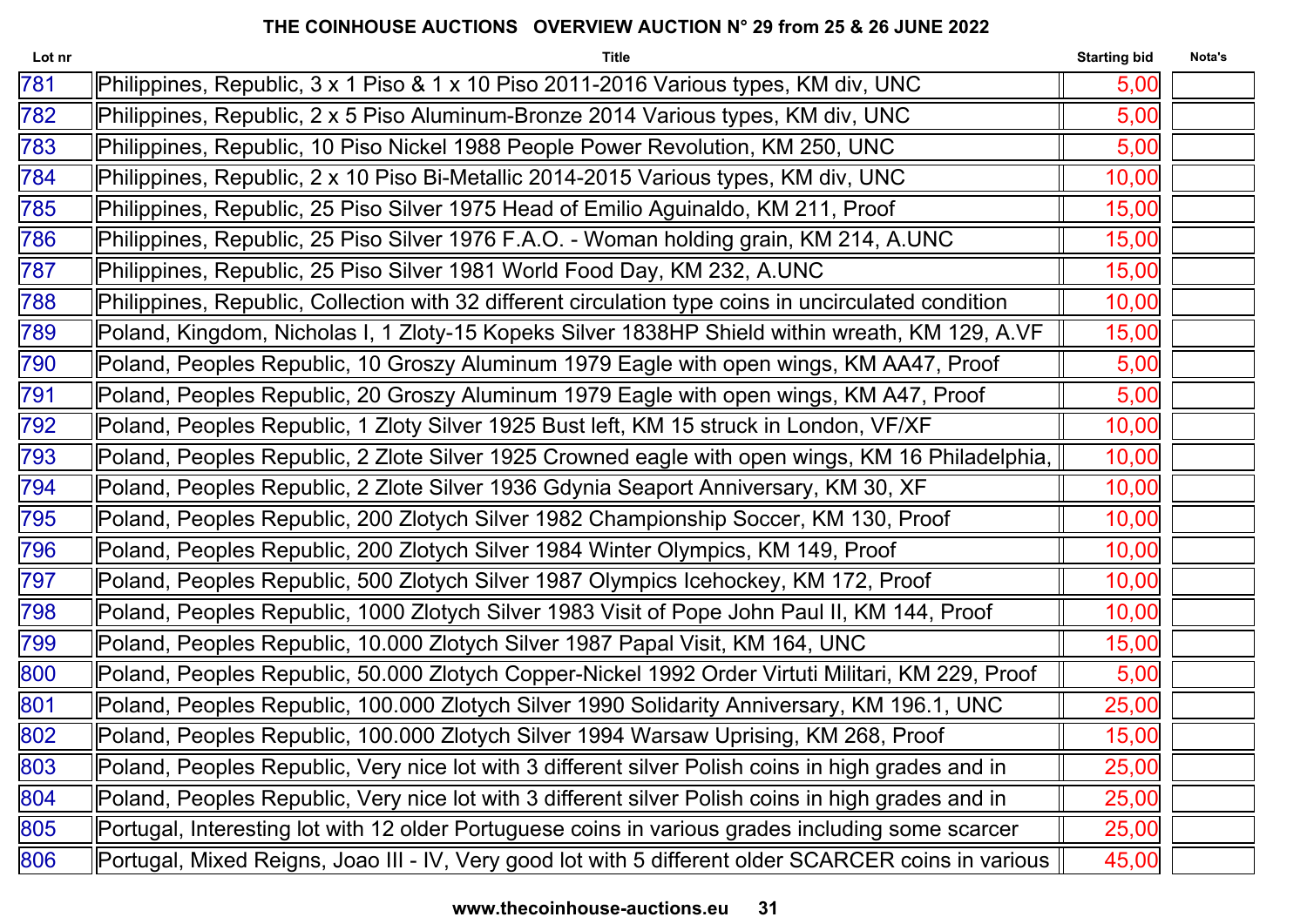| Lot nr | <b>Title</b>                                                                                           | <b>Starting bid</b> | Nota's |
|--------|--------------------------------------------------------------------------------------------------------|---------------------|--------|
| 807    | Portugal, Mixed Reigns, Pedro II, Very good lot with 4 different older SCARCER coins in various        | 30,00               |        |
| 808    | Portugal, Mixed Reigns, Joao V & Josephus I, Very good lot with 6 different older SCARCER coins        | 40,00               |        |
| 809    | Portugal, Mixed Reigns, Maria II & Pedro V, Very good lot with 3 different older SCARCER coins in      | 35,00               |        |
| 810    | Portugal, Kingdom, Peter II, 10 Reis Copper 1703 Crowned PII, KM 168, SCARCE, Fine                     | 30,00               |        |
| 811    | Portugal, Kingdom, Maria II, 10 Reis Copper 1836 Crowned Arms, KM 406, VF/XF                           | 20,00               |        |
| 812    | Portugal, Kingdom, Maria II, 10 Reis Copper 1839 Small Crowned Arms, KM 409, VF/XF                     | 20,00               |        |
| 813    | Portugal, Kingdom, Maria II, 10 Reis Copper 1843 Crowned Ornate Arms, KM 481, VF/XF                    | 10,00               |        |
| 814    | Portugal, Kingdom, Maria II, 10 Reis Copper 1847 Crowned Ornate Arms, KM 481, SCARCE KEY               | 35,00               |        |
| 815    | Portugal, Kingdom, Pedro V, 500 Reis Silver 1855 Young head right, KM 494, A.XF                        | 30,00               |        |
| 816    | Portugal, Kingdom, Luiz I, 500 Reis Silver 1886 Head left, KM 509, VF                                  | 10,00               |        |
| 817    | Portugal, Kingdom, Carlos I, 100 Reis Silver 1891 Head right, KM 531, XF                               | 15,00               |        |
| 818    | Portugal, Kingdom, Carlos I, 500 Reis Silver 1898 Discovery of India Anniversary, KM 538, XF           | 15,00               |        |
| 819    | Portugal, Kingdom, Carlos I, 1000 Reis Silver 1898 Discovery of India Anniversary, KM 539, A.XF        | 25,00               |        |
| 820    | Portugal, Kingdom, Manuel II, 500 Reis Silver 1908 Head left, KM 547, XF                               | 15,00               |        |
| 821    | Portugal, Republic, 20 Centavos Bronze 1924 Liberty head left, KM 574, UNC !                           | 10,00               |        |
| 822    | Portugal, Republic, 50 Centavos Silver 1916 Liberty head left, KM 561, A.UNC                           | 10,00               |        |
| 823    | Portugal, Republic, 50 Centavos Copper-Nickel 1947 Liberty head right, KM 577, A.UNC                   | 5,00                |        |
| 824    | Portugal, Republic, 2-1/2 Escudos Silver 1937 Early Sailing Ship, KM 580, KEY DATE, A.VF               | 15,00               |        |
| 825    | Portugal, Republic, 5 Escudos Silver 1960 Death of Prince Henry the Navigator, KM 587, UNC             | 5,00                |        |
| 826    | Portugal, Republic, Good lot with 5 different Portuguese circulation type coins in various grades, all | 15,00               |        |
| 827    | Qatar & Dubai, British Protectorate, 1 Dirhem Bronze 1966 Goitered Gazelle, KM 1, XF                   | 10,00               |        |
| 828    | Qatar & Dubai, British Protectorate, 5 Dirhems Bronze 1969 Goitered Gazelle, KM 2, VF                  | 5,00                |        |
| 829    | Qatar & Dubai, British Protectorate, 10 Dirhems Bronze 1966 Goitered Gazelle, KM 3, A.VF               | 5,00                |        |
| 830    | Qatar & Dubai, British Protectorate, 25 Dirhems Copper-Nickel 1969 Goitered Gazelle, KM 4, A.XF        | 5,00                |        |
| 831    | Qatar & Dubai, British Protectorate, 50 Dirhems Copper-Nickel 1966 Goitered Gazelle, KM 5, A.XF        | 10,00               |        |
| 832    | Ragusa, Republic, 1 Tallero Silver 1733 Bust of St. Blaze right, KM 16 (RESTRIKE 1971), UNC            | 30,00               |        |
|        |                                                                                                        |                     |        |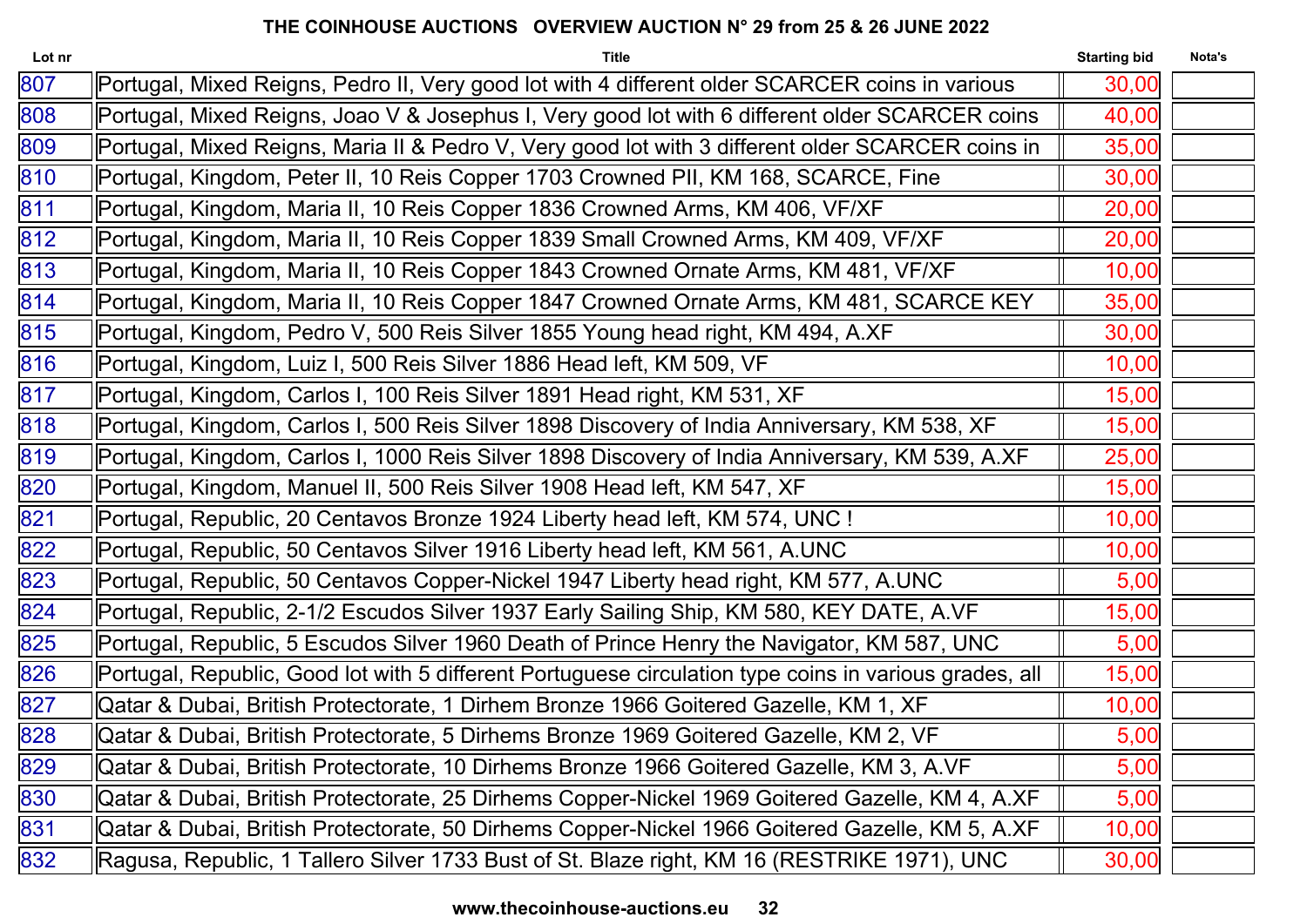| Lot nr | <b>Title</b>                                                                                         | <b>Starting bid</b> | Nota's |
|--------|------------------------------------------------------------------------------------------------------|---------------------|--------|
| 833    | Rhodesia, British Colony, Nice lot with 3 different circulation type coins 1964-1968 in High grades  | 5,00                |        |
| 834    | Rhodesia & Nyasaland, Federation, Nice lot with 4 different circulation type coins 1957-1962 in      | 5,00                |        |
| 835    | Rhodesia & Nyasaland, Federation, Elizabeth II, 1/2 Crown Copper-Nickel 1955 Bust right, KM 7, VF    | 5,00                |        |
| 836    | Romania, Kingdom, Carol I, 1 Leu Silver 1906 Anniversary of Reign, KM 34, A.VF                       | 5,00                |        |
| 837    | Romania, Kingdom, Carol I, 2 Lei Silver 1873 Crowned arms with supporters, KM 8, VF                  | 15,00               |        |
| 838    | Russia, Empire, Nicholas I, 1 Poltina (1/2 Rouble) Silver 1828 Crowned double imperial eagle, KM     | 60,00               |        |
| 839    | Russia, Empire, Nicholas II, 1/4 Kopek Copper 1910 Crowned Monogram, KM 47.1, SCARCE,                | 30,00               |        |
| 840    | Russia, Empire, Nicholas II, 3 Kopeks Copper 1903 Crowned double imperial eagle, KM 11.2,            | 10,00               |        |
| 841    | Russia, Empire, Nicholas II, 50 Kopeks Silver 1912 Head left, KM 58.2, VF/XF                         | 15,00               |        |
| 842    | Russia, Empire, Beautiful small lot with 3 older copper restrike circulation type coins 1796-1805 in | 20,00               |        |
| 843    | Russia, Empire, Good lot with 5 different older Russian circulation type coins in various grades     | 10,00               |        |
| 844    | Russia, Empire, Mixed Reigns, Small lot with 3 different older copper Russian coins 1811-1900 in     | 5,00                |        |
| 845    | Russia, Mixed Reigns, Nice small lot with 19 older mostly silver Russian coins in various grades     | 15,00               |        |
| 846    | Russia, R.S.F.S.R., 50 Kopeks Silver 1921 Value in center of Star, KM 83, KEY DATE, XF               | 10,00               |        |
| 847    | Russia, U.S.S.R., 1/2 Kopek Copper 1928 ! Value and date, KM 75, RARE, VF                            | 20,00               |        |
| 848    | Russia, U.S.S.R., 15 Kopeks Silver 1927 National arms within circle, KM 87, A.UNC                    | 5,00                |        |
| 849    | Russia, U.S.S.R., 5 Roubles Bi-Metallic 1991 Wildlife - Owl facing, KM 280, UNC                      | 5,00                |        |
| 850    | Russia, U.S.S.R., 5 Roubles Bi-Metallic 1991 Wildlife - Mountain Goat, KM 281, UNC                   | 5,00                |        |
| 851    | Russia, Federation, 10 Roubles Bi-Metallic 1992 Wildlife - Red breasted Kazarka, KM 307, UNC         | 10,00               |        |
| 852    | Russia, Federation, 10 Roubles Bi-Metallic 1992 Wildlife - Tiger, KM 308, UNC                        | 10,00               |        |
| 853    | Russia, Federation, 10 Roubles Bi-Metallic 1992 Wildlife - Central Asia Cobra, KM 309, UNC           | 10,00               |        |
| 854    | Russia, Federation, 50 Roubles Bi-Metallic 1994 Wildlife - Blind Mole Rat, KM 367, A.UNC             | 10,00               |        |
| 855    | Russia, Federation, 50 Roubles Bi-Metallic 1994 Wildlife - Bison, KM 368, A.UNC                      | 10,00               |        |
| 856    | Russia, Federation, 50 Roubles Bi-Metallic 1994 Wildlife - Mongolian Gazelle, KM 369, A.UNC          | 10,00               |        |
| 857    | Russia, Federation, 50 Roubles Bi-Metallic 1994 Wildlife - Peregrine Falcon, KM 370, A.UNC           | 10,00               |        |
| 858    | Russia, Federation, 50 Roubles Bi-Metallic 1994 Wildlife - Two Flamingos, KM 371, A.UNC              | 10,00               |        |
|        |                                                                                                      |                     |        |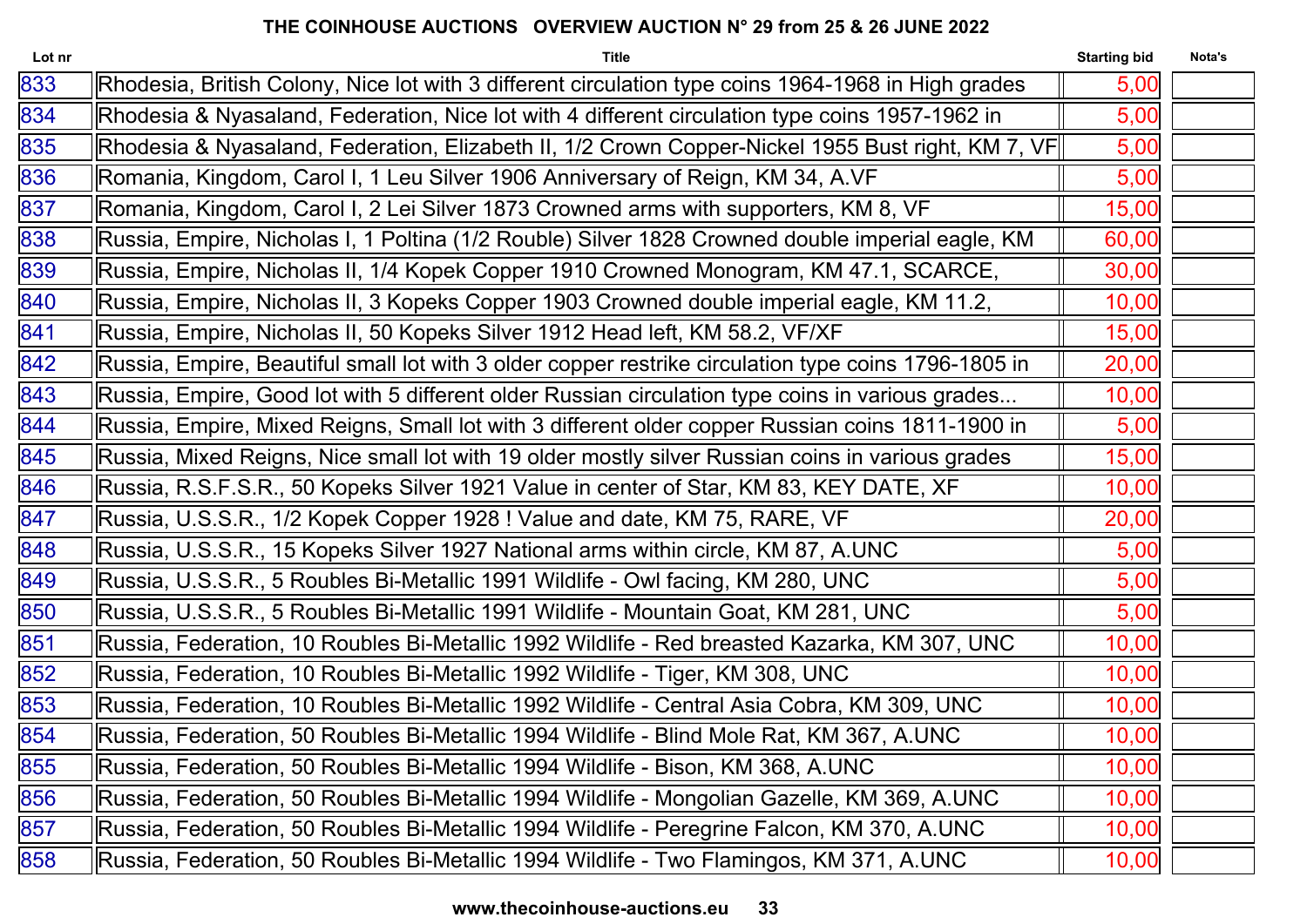| Lot nr | <b>Title</b>                                                                                      | <b>Starting bid</b> | Nota's |
|--------|---------------------------------------------------------------------------------------------------|---------------------|--------|
| 859    | Rwanda, Republic, 10 Francs Copper-Nickel 1974 & 1985 Coffee tree branch, KM 14.1 & 14.2, UNC     | 5,00                |        |
| 860    | Saharawi Arab Democratic Republic, 5 & 50 Pesetas Copper-Nickel 1990/92 Arab & Camel, KM 1 &      | 5,00                |        |
| 861    | Saharawi Arab Democratic Republic, Superb lot with 25 x 500 Pesetas Bi-Metallic 2010 Arab         | 40,00               |        |
| 862    | Saharawi Arab Democratic Republic, Superb lot with 25 x 500 Pesetas Bi-Metallic 2010 Pope John    | 40,00               |        |
| 863    | Saint Helena & Ascension, British East India Company, 1/2 Penny Copper 1821 Arms with             | 15,00               |        |
| 864    | Saint Thomas & Prince Island, Portuguese Colony, Nice set with 3 different circulation type coins | 10,00               |        |
| 865    | Saint Thomas & Prince Island, Portuguese Colony, 5 Escudos Silver 1962 National Arms, KM 20,      | 5,00                |        |
| 866    | Saint Thomas & Prince Island, Portuguese Colony, Nice set with 5 different circulation type coins | 15,00               |        |
| 867    | Samoa, Constitutional Monarchy, 5 Dollars Silver 2017 Multicolor Shades of Space, KM New,         | 20,00               |        |
| 868    | San Marino, Republic, 1 Lira Silver 1898R Crowned arms within wreath, KM 4, UNC-                  | 30,00               |        |
| 869    | San Marino, Republic, 1 Lira Silver 1906R Crowned arms within wreath, KM 4, UNC-                  | 20,00               |        |
| 870    | San Marino, Republic, 1000 Lire Silver 1980 Birth of Saint Benedict, KM 112, UNC                  | 10,00               |        |
| 871    | Scotland, Kingdom, Charles II, 2 Pence Copper ND (1642-1650) Crowned CR in inner circle, KM 69,   | 15,00               |        |
| 872    | Scotland, Kingdom, Charles II, 2 Pence Copper 1677 Crown above crossed sword and scepter, KM      | 80,00               |        |
| 873    | Scotland, Kingdom, William & Mary, 2 Pence (Bodle) Copper 1692 Crowned script WM Monogram,        | 5,00                |        |
| 874    | Senegal, Republic, Superb lot with 25 x 6000 CFA Bi-Metallic 2007 President Abdoulaye Wade,       | 50,00               |        |
| 875    | Seychelles, British Crown Colony, George VI, 1 Rupee Silver 1939 Crowned head left, KM 4, XF      | 20,00               |        |
| 876    | Sierra Leone, Republic, BIG SIZE 1.250.000 Leones Silver Plated 2015 Stop Ebola - Bat, KM NL,     | 20,00               |        |
| 877    | Singapore, Republic, 1 Cent Silver 1986 Vanda Miss Joaquim flower, KM 49a, Proof                  | 5,00                |        |
| 878    | Singapore, Republic, 5 Dollars Copper-Nickel 1983 - 12th SEA Games, KM 25, UNC                    | 5,00                |        |
| 879    | Singapore, Republic, 5 Dollars Copper-Nickel 1984 - 25 Years of Nation Building, KM 32, UNC       | 5,00                |        |
| 880    | Slovakia, Republic, 10 Korun Silver 1944 Standing figures facing, KM 9.1, A.UNC                   | 5,00                |        |
| 881    | Slovakia, Republic, 20 Korun Silver 1941 St. Kyrill & St. Methodius, KM 7.1, UNC                  | 10,00               |        |
| 882    | Slovakia, Republic, 50 Korun Silver 1944 Independence Anniversary, KM 10, A.UNC                   | 15,00               |        |
| 883    | Slovenia, Republic, Token Coinage, 0.02 Lipe Brass 1992 Corn Crib, KM XTn5, A.UNC                 | 5,00                |        |
| 884    | Slovenia, Republic, Token Coinage, 0.10 Lipe Brass 1991 Bee, KM XTn7, A.UNC                       | 5,00                |        |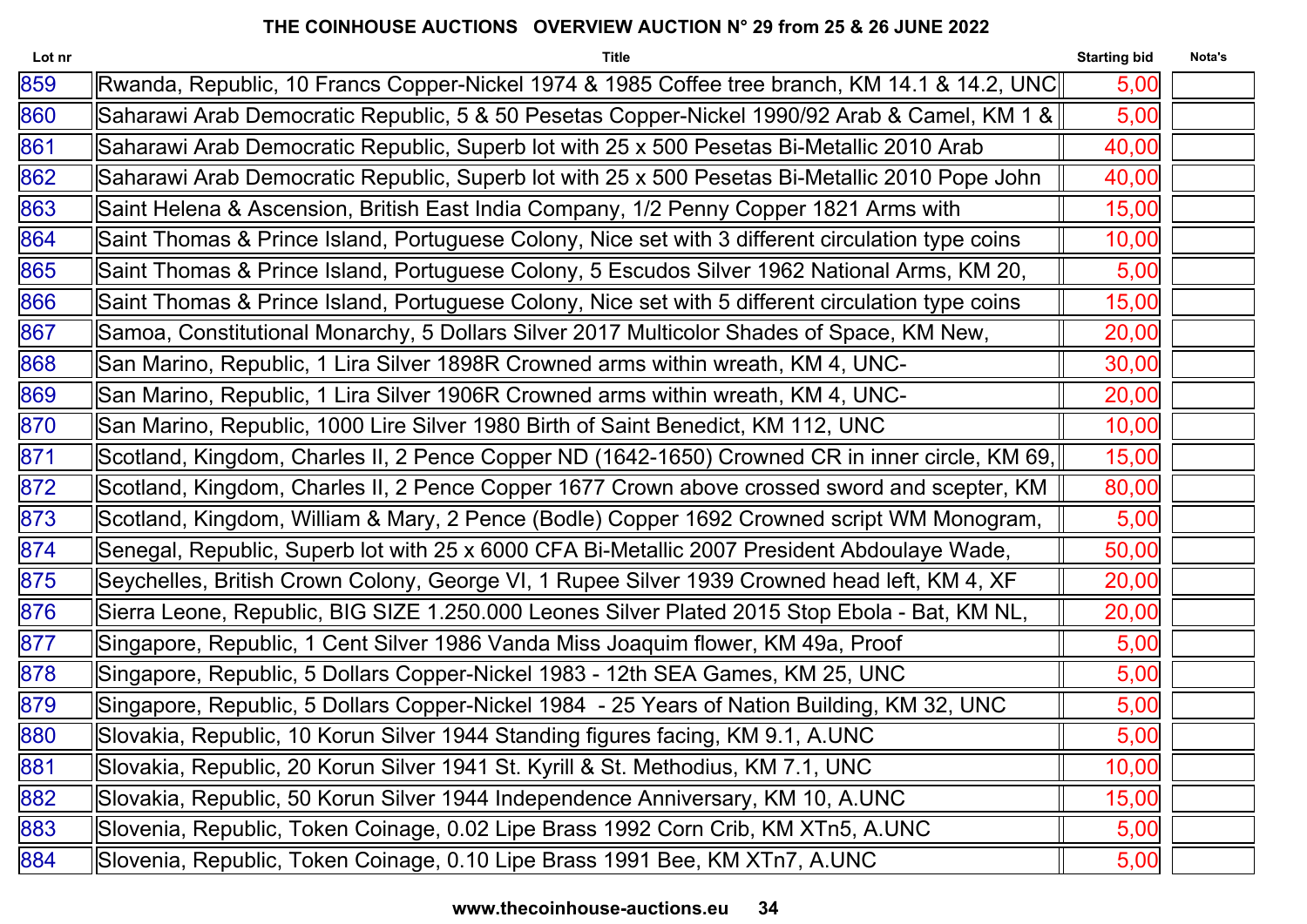| Lot nr | <b>Title</b>                                                                                          | <b>Starting bid</b> | Nota's |
|--------|-------------------------------------------------------------------------------------------------------|---------------------|--------|
| 885    | Solomon Islands, Commonwealth, 1 Dollar Copper-Nickel 1977 Nusu-Nusu head, KM 6, UNC                  | 5,00                |        |
| 886    | Solomon Islands, Commonwealth, 1 Dollar Gold 2013 Colosseum in Rome, KM 266, Proof (*)                | 20,00               |        |
| 887    | Solomon Islands, Commonwealth, 1 Dollar Gold 2013 Chichen Itza in Mexico, KM 269, Proof (*)           | 20,00               |        |
| 888    | Solomon Islands, Commonwealth, 1 Dollar Gold 2013 Great Wall of China, KM 270, Proof (*)              | 20,00               |        |
| 889    | Solomon Islands, Commonwealth, 1 Dollar Gold 2013 Christ the Redeemer in Brazil, KM 271, Proof        | 20,00               |        |
| 890    | Solomon Islands, Commonwealth, 1 Dollar Gold 2013 Machu Picchu in Peru, KM 273, Proof (*)             | 20,00               |        |
| 891    | Solomon Islands, Commonwealth, 1 Dollar Gold 2013 Petra in Jordan, KM 274, Proof (*)                  | 20,00               |        |
| 892    | Solomon Islands, Commonwealth, 1 Dollar Gold 2013 Tai Mahal in India, KM 275, Proof (*)               | 20,00               |        |
| 893    | Solomon Islands, Commonwealth, 5 Dollars Multicolor Silver 2016 With 8 Precious metals (see           | 60,00               |        |
| 894    | South Africa, Union, George V, 5 Shillings Silver 1947 Royal Visit - Springbok, KM 31, UNC            | 20,00               |        |
| 895    | South Sudan, Republic, Superb lot with 25 x 20 Pounds Bi-Metallic 2011 President Salva Kiir           | 40,00               |        |
| 896    | South Sudan, Republic, Superb lot with 25 x 20 Pounds Bi-Metallic 2011 President Salva Kiir           | 40,00               |        |
| 897    | Southern Rhodesia, British Colony, George V, 1 Shilling Silver 1932 Crowned bust left, KM 3, A.XF     | 10,00               |        |
| 898    | Southern Rhodesia, British Colony, George VI, 1 Penny Bronze 1942 Crowned flower design, KM           | 5,00                |        |
| 899    | Southern Rhodesia, British Colony, George VI, 1 Shilling Silver 1937 Crowned head left, KM 11, XF     | 15,00               |        |
| 900    | Spain, Castille et Leon, Enrique III el Doliente, Billon Blanca ND (1390-1406) Rampant Lion - Castle, | 15,00               |        |
| 901    | Spain, Castille et Leon, Enrique III el Doliente, Billon Blanca ND (1390-1406) Rampant Lion - Castle, | 15,00               |        |
| 902    | Spain, Catalonia, French Occupation, Louis XIII as Count of Barcelona, Very nice lot with 3 different | 35,00               |        |
| 903    | Spain, Catalonia, Province, Isabel II, 6 Quartos Copper 1837 Crowned Arms, KM 128, Fine               | 10,00               |        |
| 904    | Spain or Portugal, Kingdom, Very nice Coin Weight Copper ND with a Cross and Crowned                  | 5,00                |        |
| 905    | Spain, Kingdom, Philip IV, 16 Maradevis Copper 1663 Small bust within circle, KM 172, Fine            | 5,00                |        |
| 906    | Spain, Kingdom, Philip V, 4 Maradevis Copper 1720 Reclining Lion holding globe & sword, KM 303        | 15,00               |        |
| 907    | Spain, Kingdom, Philip V, 2 Reales Silver 1721A Crowned Arms, KM 296, VF                              | 15,00               |        |
| 908    | Spain, Kingdom, Charles III, 2 Reales Silver 1711 Crowned CAROLUS, KM NL, Fine                        | 10,00               |        |
| 909    | Spain, Kingdom, Ferdinand VI, 1 Maradevi Copper 1747 Crowned lion with scepter & sword, KM            | 30,00               |        |
| 910    | Spain, Kingdom, Charles IV, 2 Reales Silver 1808AI Bust right, KM 430.1, A.VF                         | 15,00               |        |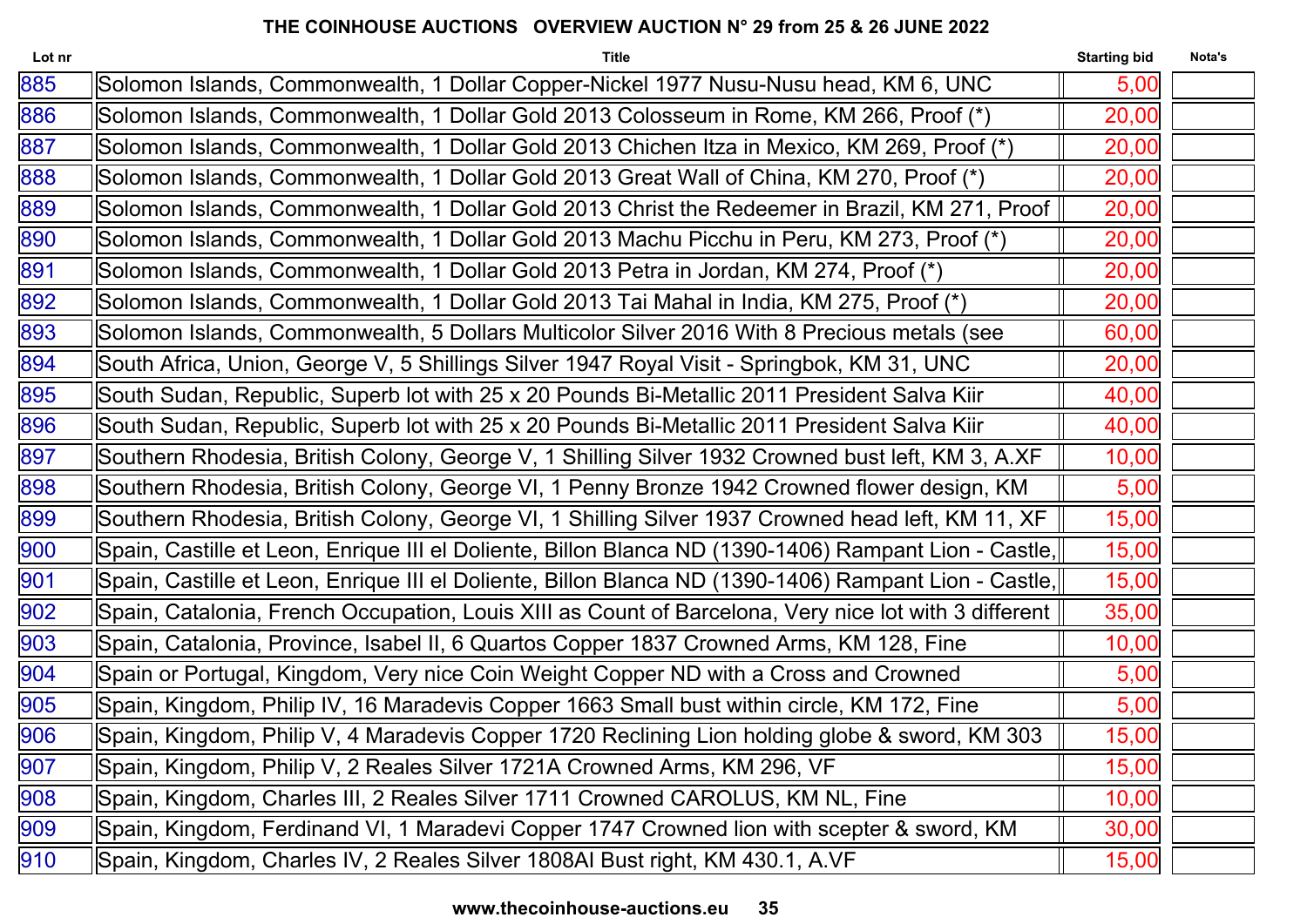| Lot nr | <b>Title</b>                                                                                     | <b>Starting bid</b> | Nota's |
|--------|--------------------------------------------------------------------------------------------------|---------------------|--------|
| 911    | Spain, Kingdom, Ferdinand VII, 2 Maradevis Copper 1833 Laureate head right, KM 487.1, XF !       | 10,00               |        |
| 912    | Spain, Kingdom, Mixed Reigns, Nice lot with 6 older Spanish coins in various grades              | 15,00               |        |
| 913    | Spain, Provisional Government, 5 Pesetas Silver 1870 (70) Seated Liberty, KM 655, VF             | 20,00               |        |
| 914    | Spain, Kingdom, Alfonso XII, 5 Pesetas Silver 1875 (75) Head left, KM 671, XF                    | 30,00               |        |
| 915    | Spain, Kingdom, Alfonso XII, 5 Pesetas Silver 1877 (77) Head left, KM 676, VF                    | 20,00               |        |
| 916    | Spain, Kingdom, Alfonso XII, 5 Pesetas Silver 1885 (87) Head left, KM 688, VF                    | 20,00               |        |
| 917    | Spain, Kingdom, Alfonso XIII, 5 Pesetas Silver 1891 (91) Toddlers head left, KM 689, VF          | 20,00               |        |
| 918    | Spain, Civil War - Santander, Palencia & Burgos, 50 Centimos Copper-Nickel 1937 Blacksmith, KM   | 15,00               |        |
| 919    | Spain, Kingdom, Franco, 100 Pesetas Silver 1966 (68) Head right, KM 797, UNC                     | 10,00               |        |
| 920    | Spain, Kingdom, Juan Carlos I, 5 Euro Silver 1997 Airplanes, KM NL, Proof                        | 20,00               |        |
| 921    | Spain, Kingdom, Juan Carlos I, Original Coin Set 1980 (7) Mundial Espana 1982, UNC               | 5,00                |        |
| 922    | Spitzbergen, Norwegian Territory, 10 Kopeks Aluminum-Bronze 1946 Star below date, KM Tn1,        | 30,00               |        |
| 923    | Spitzbergen, Norwegian Territory, 10 Chervontsev Copper-Nickel 2013 Stalin in Cameo, KM XNew,    | 10,00               |        |
| 924    | Spitzbergen, Norwegian Territory, 10 Chervontsev Aluminum PIEDFORT 2013 Stalin in Cameo, KM      | 10,00               |        |
| 925    | Spitzbergen, Norwegian Territory, 10 Chervontsev Copper 2013 Stalin in Cameo, KM XNew,           | 10,00               |        |
| 926    | Spitzbergen, Norwegian Territory, 10 Chervontsev Bi-Metallic ND Man facing & Emblem, KM XNew,    | 10,00               |        |
| 927    | Spitzbergen, Norwegian Territory, 10 Chervontsev Copper-Nickel 2013 Liberation of Voronezh, KM   | 10,00               |        |
| 928    | Spitzbergen, Norwegian Territory, 10 Chervontsev Copper-Nickel 2013 Soldiers marching left, KM   | 10,00               |        |
| 929    | Spitzbergen, Norwegian Territory, 10 Chervontsev Copper-Nickel 2013 Tanks & Tower, KM XNew,      | 10,00               |        |
| 930    | Spitzbergen, Norwegian Territory, 10 Chervontsev Copper-Nickel 2013 Stalin facing left, KM XNew, | 10,00               |        |
| 931    | Spitzbergen, Norwegian Territory, 10 Chervontsev Copper-Nickel 2013 Mao Zedong facing right, KM  | 10,00               |        |
| 932    | Spitzbergen, Norwegian Territory, 10 Chervontsev Copper-Nickel 2013 Mao Zedong & Stalin facing   | 10,00               |        |
| 933    | Spitzbergen, Norwegian Territory, 10 Chervontsev Copper-Nickel 2013 Battle of Stalingrad, KM     | 10,00               |        |
| 934    | Spitzbergen, Norwegian Territory, 25 Roubles Copper-Nickel 2013 Polar Bear, KM XNew, Prooflike   | 10,00               |        |
| 935    | Spitzbergen, Norwegian Territory, 50 Rubles Brass 2013 Emperor Nicholas II, KM XNew, Prooflike   | 15,00               |        |
| 936    | Spitzbergen, Norwegian Territory, 50 Rubles Brass 2013 Emperor Peter I, KM XNew, Prooflike       | 15,00               |        |
|        |                                                                                                  |                     |        |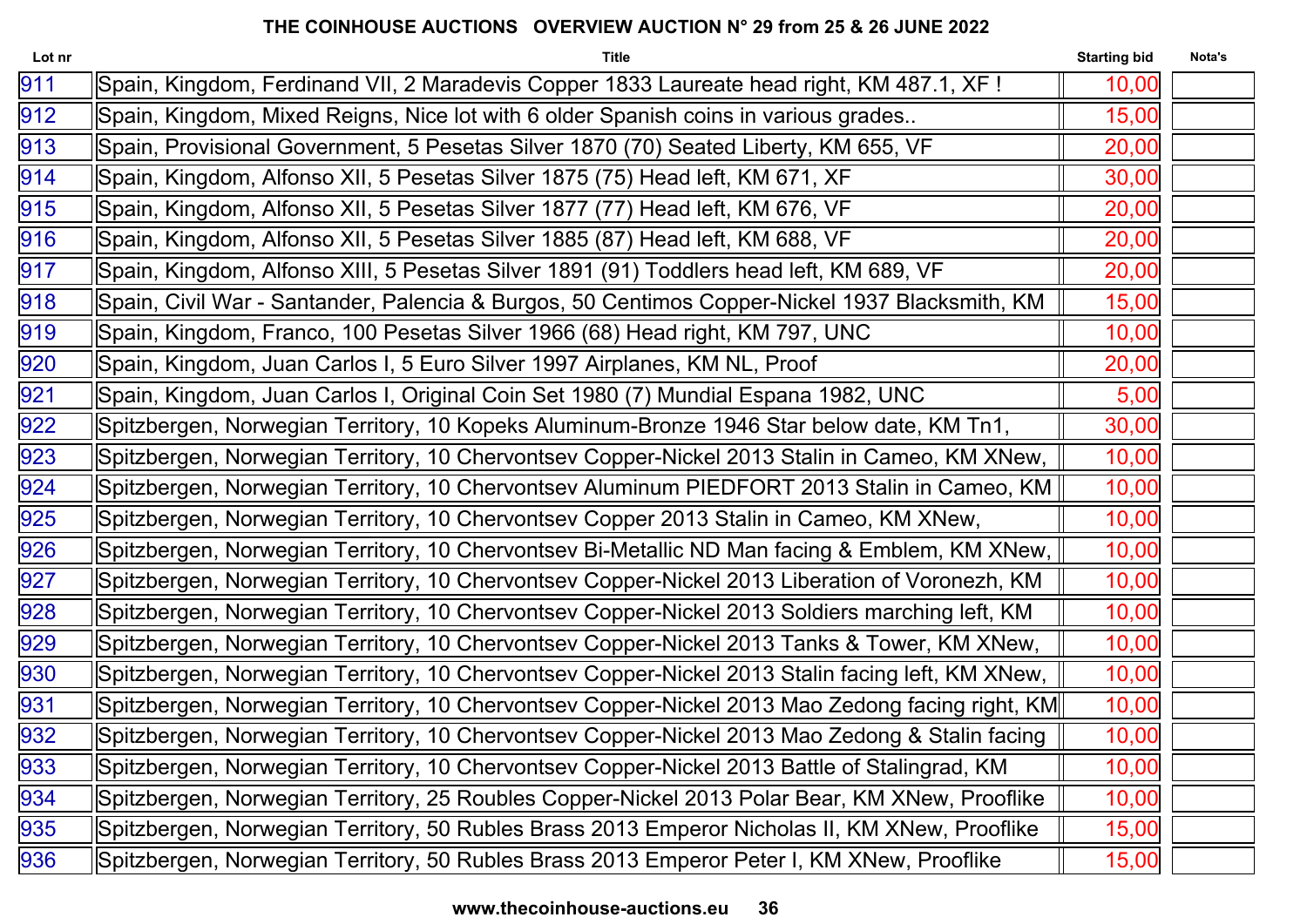| Lot nr | <b>Title</b>                                                                                             | <b>Starting bid</b> | Nota's |
|--------|----------------------------------------------------------------------------------------------------------|---------------------|--------|
| 937    | Straits Settlements, British Colony, Victoria, 5 Cents Silver 1900 Crowned head left, KM 10, VF          | 5,00                |        |
| 938    | Straits Settlements, British Colony, Victoria, 20 Cents Silver 1889 Crowned head left, KM 12, VF         | 10,00               |        |
| 939    | Straits Settlements, British Colony, Nice set with 3 different older circulation type coins 1871-1889 in | 10,00               |        |
| 940    | Straits Settlements, British Colony, Edward VII, 1 Cent Bronze 1903 Crowned bust right, KM 19, VF        | 5,00                |        |
| 941    | Straits Settlements, British Colony, George V, 1/2 Cent Bronze 1932 Crowned bust left, KM 37, XF         | 5,00                |        |
| 942    | Sudan, Republic, 50 Ghirsh Copper-Nickel 1972 F.A.O. - Farmer with Oxes, KM 56.1, UNC                    | 5,00                |        |
| 943    | Sweden, Kingdom, Christina, 1/4 Ore Copper 1634 Three crowns and C.R.S, KM 152.1 Nykoping                | 30,00               |        |
| 944    | Sweden, Kingdom, Mixed Reigns, 1 Ore Copper 1739 & 1763 Crowned Monogram, KM 416 & 460,                  | 5,00                |        |
| 945    | Sweden, Kingdom, Mixed Reigns, Nice lot with 4 different older Swedish coins in various grades           | 15,00               |        |
| 946    | Sweden, Kingdom, Oscar I, 2 Ore Bronze 1857 Head left, KM 688, VF/XF                                     | 5,00                |        |
| 947    | Sweden, Kingdom, Oscar I, 5 Ore Bronze 1857 Head of Oscar I left, KM 690, VF                             | 5,00                |        |
| 948    | Sweden, Kingdom, Gustaf V, 2 Kronor Silver 1932 Death of Gustaf II Adolf, KM 805, XF                     | 10,00               |        |
| 949    | Sweden, Kingdom, Gustaf V, 5 Kronor Silver 1935 Riksdag Anniversary, KM 806, UNC                         | 15,00               |        |
| 950    | Sweden, Kingdom, Gustaf VI, 5 Kronor Silver 1966 Constitution Reform, KM 839, UNC                        | 5,00                |        |
| 951    | Sweden, Kingdom, Emergency Coinage, Carl XII, 1 Daler Copper 1715 Crown above date, KM 352,              | 10,00               |        |
| 952    | Sweden, Kingdom, Emergency Coinage, Carl XII, 1 Daler Copper 1718 Agile & Ready - Warrior with           | 15,00               |        |
| 953    | Sweden, Kingdom, Emergency Coinage, Carl XII, 1 Daler Copper 1718 Jupiter with eagle, KM 357,            | 5,00                |        |
| 954    | Sweden, Kingdom, Emergency Coinage, Carl XII, 1 Daler Copper? 1718 Mars - War God, KM 360,               | 10,00               |        |
| 955    | Sweden, Kingdom, Emergency Coinage, Carl XII, Nice lot with 6 different 1 Daler Copper coins             | 20,00               |        |
| 956    | Swiss Cantons, Bern, 1/2 Batzen Billon 1777 Arms of Bern within circle, KM 91, VF/XF                     | 10,00               |        |
| 957    | Swiss Cantons, Neuchatel, 1/2 Batzen Billon 1789 Crowned arms, KM 47, A.VF                               | 5,00                |        |
| 958    | Swiss Cantons, Interesting lot with 12 older Swiss Canton coins in various grades including some         | 45,00               |        |
| 959    | Switzerland, Confederation, 1 Rappen Bronze 1850A Shield within sprigs, KM 3.1, Fine                     | 10,00               |        |
| 960    | Switzerland, Confederation, 1 Rappen Bronze 1875B Shield within sprigs, KM 3.1, VF                       | 10,00               |        |
| 961    | Switzerland, Confederation, 1 Rappen Bronze 1876B Shield within sprigs, KM 3.1, VF                       | 10,00               |        |
| 962    | Switzerland, Confederation, 1 Rappen Bronze 1877B Shield within sprigs, KM 3.1, VF                       | 10,00               |        |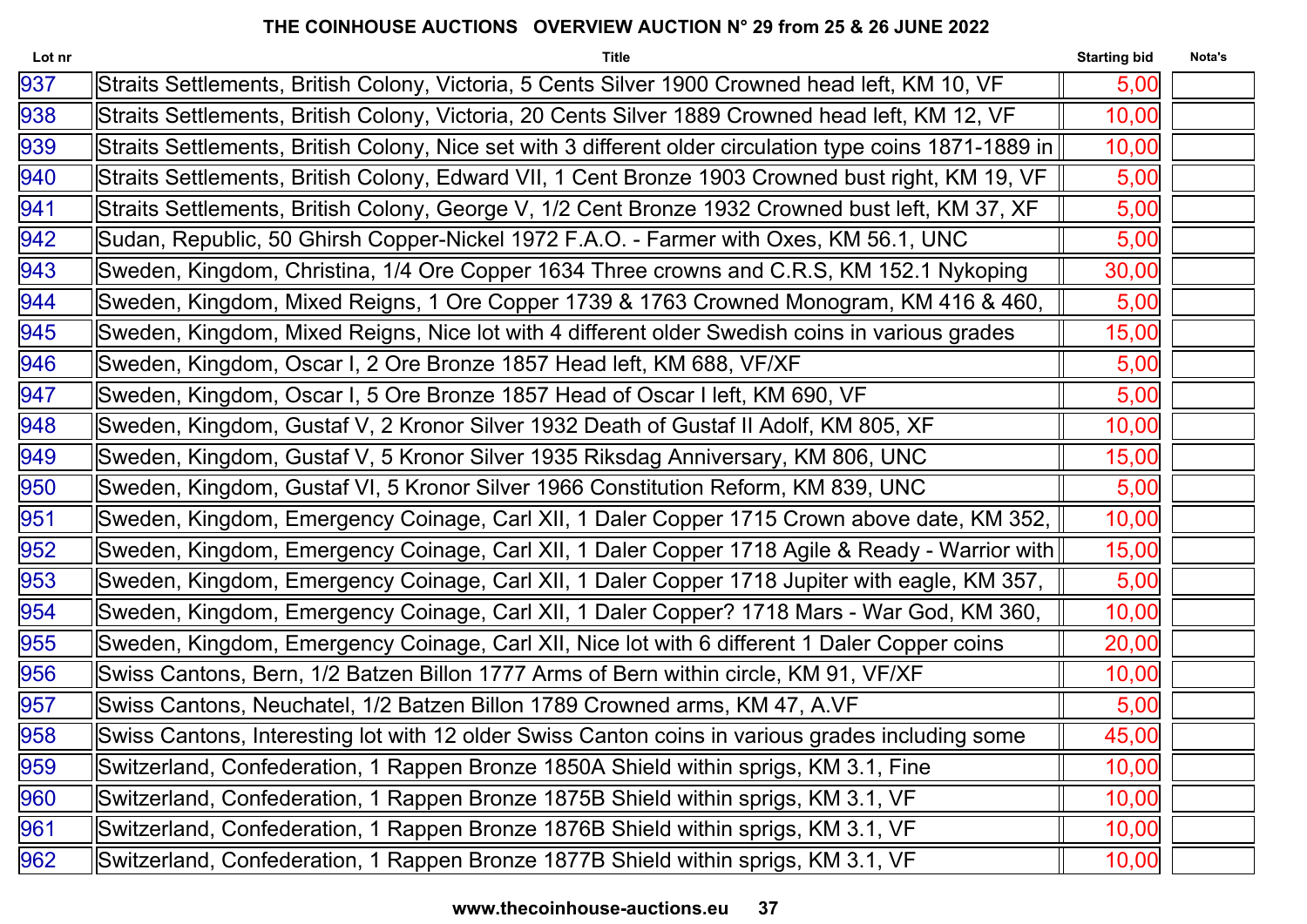| Lot nr | <b>Title</b>                                                                                      | <b>Starting bid</b> | Nota's |
|--------|---------------------------------------------------------------------------------------------------|---------------------|--------|
| 963    | Switzerland, Confederation, 1 Rappen Bronze 1880B Shield within sprigs, KM 3.1, VF                | 10,00               |        |
| 964    | Switzerland, Confederation, 1 Rappen Bronze 1889B Shield within sprigs, KM 3.1, VF                | 20,00               |        |
| 965    | Switzerland, Confederation, 10 Rappen Billon 1876B Shield within sprigs, KM 6, XF                 | 10,00               |        |
| 966    | Switzerland, Confederation, 10 Rappen Brass 1918B Crowned head right, KM 27a, A.UNC               | 5,00                |        |
| 967    | Switzerland, Confederation, 1/2 Franc Silver 1901B Standing Helvetia, KM 23, KEY DATE, A.VF       | 20,00               |        |
| 968    | Switzerland, Confederation, 1/2 Franc Silver 1920B Standing Helvetia, KM 23, A.UNC                | 5,00                |        |
| 969    | Switzerland, Confederation, Booklet with 26 older Swiss coins in various grades including some    | 10,00               |        |
| 970    | Switzerland, Confederation, 5 Francs Silver 1941B Confederation Anniversary, KM 44, UNC           | 15,00               |        |
| 971    | Switzerland, Confederation, 5 Francs Silver 1948 Constitution Centennial, KM 48, UNC              | 10,00               |        |
| 972    | Switzerland, Confederation, 5 Francs Silver 1952 William Tell right, KM 40, RARE KEY DATE,        | 30,00               |        |
| 973    | Switzerland, Confederation, 5 Francs Bi-Metallic 2001 Zurcher Sechselaute, KM 92, UNC             | 5,00                |        |
| 974    | Switzerland, Confederation, 5 Francs Bi-Metallic 2003 Chalandamarz, KM 103, UNC                   | 5,00                |        |
| 975    | Switzerland, Confederation, 10 Francs Bi-Metallic 2006 Piz Bernina Mountain, KM 114, UNC          | 10,00               |        |
| 976    | Switzerland, Confederation, 10 Francs Bi-Metallic 2009 National Park - Red Deer, KM 130, UNC in   | 10,00               |        |
| 977    | Switzerland, Confederation, 10 Francs Bi-Metallic 2010 National Park - Marmot, KM 134, UNC in     | 10,00               |        |
| 978    | Switzerland, Confederation, 10 Francs Bi-Metallic 2011 Bern Onion Market, KM 138, UNC in original | 10,00               |        |
| 979    | Switzerland, Confederation, 10 Francs Bi-Metallic 2012 Bull Fighting, KM 142, UNC in original     | 10,00               |        |
| 980    | Switzerland, Confederation, 10 Francs Bi-Metallic 2013 Silvesterchlausen, KM 146, UNC in original | 10,00               |        |
| 981    | Switzerland, Confederation, 10 Francs Bi-Metallic 2014 Gansabhauet Sursee, KM 150, UNC in         | 10,00               |        |
| 982    | Switzerland, Confederation, 10 Francs Bi-Metallic 2015 Cattle descent from Alpine Pastures, KM    | 10,00               |        |
| 983    | Switzerland, Confederation, 10 Francs Bi-Metallic 2016 Alpine Edelweiss, KM 159, UNC in original  | 10,00               |        |
| 984    | Switzerland, Confederation, 10 Francs Bi-Metallic 2017 Alpine Gentian, KM 164, UNC in original    | 10,00               |        |
| 985    | Switzerland, Confederation, 20 Francs Silver 2006 Post Bus from 1906, KM 115, UNC                 | 20,00               |        |
| 986    | Switzerland, Confederation, 20 Francs Silver 2010 Bernina Railway, KM 135, UNC in original        | 20,00               |        |
| 987    | Switzerland, Confederation, 20 Francs Silver 2010 Death of Henri Dunant, KM 136, UNC in original  | 20,00               |        |
| 988    | Switzerland, Confederation, 20 Francs Silver 2011 Birth of Max Frisch, KM 139, UNC in original    | 20,00               |        |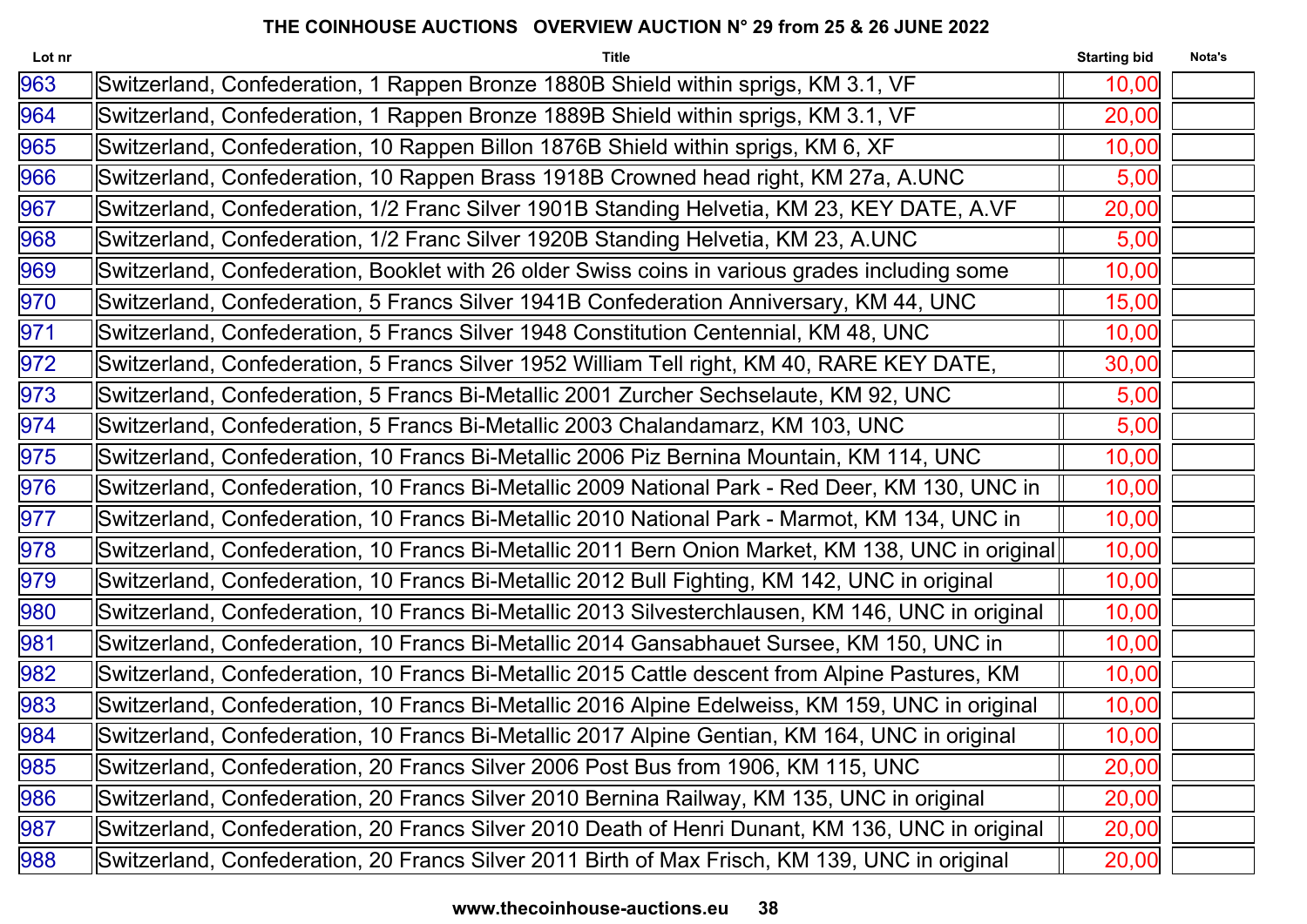| Switzerland, Confederation, 20 Francs Silver 2011 Pilatus Railway, KM 140, UNC in original<br>20,00<br>Switzerland, Confederation, 20 Francs Silver 2012 Jungfrau Railway, KM 143, UNC in original<br>20,00<br>Switzerland, Confederation, 20 Francs Silver 2012 Comic character Globi, KM 144, UNC in original<br>20,00<br>Switzerland, Confederation, 20 Francs Silver 2013 First complete flight over the Alps, KM 147, UNC<br>20,00<br>Switzerland, Confederation, 20 Francs Silver 2013 Swiss Wrestling, KM 148, UNC in original<br>20,00<br>Switzerland, Confederation, 20 Francs Silver 2014 Acrobatic Air Show, KM 151, UNC in original<br>20,00<br>Switzerland, Confederation, 20 Francs Silver 2014 Jassen Card Game, KM 152, UNC in original<br>20,00<br>Switzerland, Confederation, 20 Francs Silver 2015 Solar Impulse, KM 155, UNC in original<br>20,00<br>Switzerland, Confederation, 20 Francs Silver 2015 Hornussen Batter, KM 157, UNC in original<br>20,00<br>Switzerland, Confederation, 20 Francs Silver 2016 Red Cross Anniversary, KM 160, UNC in original<br>20,00<br>Switzerland, Confederation, 20 Francs Silver 2016 Opening Gotthard Base Tunnel, KM 161, UNC in   <br>20,00<br>Switzerland, Confederation, 20 Francs Silver 2016 Brass Bands Fanfare, KM 162, UNC in original<br>20,00<br>Switzerland, Confederation, 20 Francs Silver 2017 Reformation Anniversary, KM 165, UNC in<br>20,00<br>Switzerland, Confederation, 20 Francs Silver 2017 Yodeling, KM 166, UNC in original Swissmint<br>20,00<br>Switzerland, Confederation, 20 Francs Silver 2017 Steamboat Uri, KM 167, UNC in original<br>20,00<br>Syria, French Protectorate, 10 Piastres Silver 1929 Star in center of flower design, KM 72, RARE XF <br>30,00<br>75,00<br>Syria, French Protectorate, 25 Piastres Silver 1933 Star in center of flower design, KM 73, RARE<br>Syria, Republic, 1 Lira Silver AH1369/1950 Falcon of Qureish, KM 85, VF/XF<br>10,00<br>Tanzania, Republic, 1 Shilling Copper-Nickel 1966 President Nyerere left, KM 4, UNC<br>5,00<br>Thailand, Kingdom, Rama V, 1 Att Bronze RS115 (1896) Uniformed bust left, KM 22, XF<br>15,00<br>Thailand, Kingdom, Rama V, 2 Att Bronze RS109 (1890) Uniformed bust left, KM 23, VF/XF<br>15,00<br>Thailand, Kingdom, Rama V, 4 Att Copper CS1238(1876) Crowned Monogram, KM 20, A.VF<br>35,00<br>Thailand, Kingdom, Rama V, 1 Baht Silver ND (1876-1900) Uniformed bust left, KM 34, VF/XF<br>25,00<br>Thailand, Kingdom, Rama IX, 50 Baht Silver 1971 Buddhist Fellowship, KM 95, UNC<br>20,00<br>Tibet, Tibetan Authority, 5 Skar Copper 1918-1925 Lion standing left, KM 19, VF/XF<br>10,00<br>Tibet, Tibetan Authority, Ga-Den, 1 Tangka Silver ND (ca 1904) Lotus Flower within circle, KM<br>60,00 | Lot nr | <b>Title</b> | <b>Starting bid</b> | Nota's |
|---------------------------------------------------------------------------------------------------------------------------------------------------------------------------------------------------------------------------------------------------------------------------------------------------------------------------------------------------------------------------------------------------------------------------------------------------------------------------------------------------------------------------------------------------------------------------------------------------------------------------------------------------------------------------------------------------------------------------------------------------------------------------------------------------------------------------------------------------------------------------------------------------------------------------------------------------------------------------------------------------------------------------------------------------------------------------------------------------------------------------------------------------------------------------------------------------------------------------------------------------------------------------------------------------------------------------------------------------------------------------------------------------------------------------------------------------------------------------------------------------------------------------------------------------------------------------------------------------------------------------------------------------------------------------------------------------------------------------------------------------------------------------------------------------------------------------------------------------------------------------------------------------------------------------------------------------------------------------------------------------------------------------------------------------------------------------------------------------------------------------------------------------------------------------------------------------------------------------------------------------------------------------------------------------------------------------------------------------------------------------------------------------------------------------------------------------------------------------------------------------------------------------------------------------------------------------------------------------------------------------------------------------------------------------------------------------------------------------------------------------------------------------|--------|--------------|---------------------|--------|
|                                                                                                                                                                                                                                                                                                                                                                                                                                                                                                                                                                                                                                                                                                                                                                                                                                                                                                                                                                                                                                                                                                                                                                                                                                                                                                                                                                                                                                                                                                                                                                                                                                                                                                                                                                                                                                                                                                                                                                                                                                                                                                                                                                                                                                                                                                                                                                                                                                                                                                                                                                                                                                                                                                                                                                           | 989    |              |                     |        |
|                                                                                                                                                                                                                                                                                                                                                                                                                                                                                                                                                                                                                                                                                                                                                                                                                                                                                                                                                                                                                                                                                                                                                                                                                                                                                                                                                                                                                                                                                                                                                                                                                                                                                                                                                                                                                                                                                                                                                                                                                                                                                                                                                                                                                                                                                                                                                                                                                                                                                                                                                                                                                                                                                                                                                                           | 990    |              |                     |        |
|                                                                                                                                                                                                                                                                                                                                                                                                                                                                                                                                                                                                                                                                                                                                                                                                                                                                                                                                                                                                                                                                                                                                                                                                                                                                                                                                                                                                                                                                                                                                                                                                                                                                                                                                                                                                                                                                                                                                                                                                                                                                                                                                                                                                                                                                                                                                                                                                                                                                                                                                                                                                                                                                                                                                                                           | 991    |              |                     |        |
|                                                                                                                                                                                                                                                                                                                                                                                                                                                                                                                                                                                                                                                                                                                                                                                                                                                                                                                                                                                                                                                                                                                                                                                                                                                                                                                                                                                                                                                                                                                                                                                                                                                                                                                                                                                                                                                                                                                                                                                                                                                                                                                                                                                                                                                                                                                                                                                                                                                                                                                                                                                                                                                                                                                                                                           | 992    |              |                     |        |
|                                                                                                                                                                                                                                                                                                                                                                                                                                                                                                                                                                                                                                                                                                                                                                                                                                                                                                                                                                                                                                                                                                                                                                                                                                                                                                                                                                                                                                                                                                                                                                                                                                                                                                                                                                                                                                                                                                                                                                                                                                                                                                                                                                                                                                                                                                                                                                                                                                                                                                                                                                                                                                                                                                                                                                           | 993    |              |                     |        |
|                                                                                                                                                                                                                                                                                                                                                                                                                                                                                                                                                                                                                                                                                                                                                                                                                                                                                                                                                                                                                                                                                                                                                                                                                                                                                                                                                                                                                                                                                                                                                                                                                                                                                                                                                                                                                                                                                                                                                                                                                                                                                                                                                                                                                                                                                                                                                                                                                                                                                                                                                                                                                                                                                                                                                                           | 994    |              |                     |        |
|                                                                                                                                                                                                                                                                                                                                                                                                                                                                                                                                                                                                                                                                                                                                                                                                                                                                                                                                                                                                                                                                                                                                                                                                                                                                                                                                                                                                                                                                                                                                                                                                                                                                                                                                                                                                                                                                                                                                                                                                                                                                                                                                                                                                                                                                                                                                                                                                                                                                                                                                                                                                                                                                                                                                                                           | 995    |              |                     |        |
|                                                                                                                                                                                                                                                                                                                                                                                                                                                                                                                                                                                                                                                                                                                                                                                                                                                                                                                                                                                                                                                                                                                                                                                                                                                                                                                                                                                                                                                                                                                                                                                                                                                                                                                                                                                                                                                                                                                                                                                                                                                                                                                                                                                                                                                                                                                                                                                                                                                                                                                                                                                                                                                                                                                                                                           | 996    |              |                     |        |
|                                                                                                                                                                                                                                                                                                                                                                                                                                                                                                                                                                                                                                                                                                                                                                                                                                                                                                                                                                                                                                                                                                                                                                                                                                                                                                                                                                                                                                                                                                                                                                                                                                                                                                                                                                                                                                                                                                                                                                                                                                                                                                                                                                                                                                                                                                                                                                                                                                                                                                                                                                                                                                                                                                                                                                           | 997    |              |                     |        |
|                                                                                                                                                                                                                                                                                                                                                                                                                                                                                                                                                                                                                                                                                                                                                                                                                                                                                                                                                                                                                                                                                                                                                                                                                                                                                                                                                                                                                                                                                                                                                                                                                                                                                                                                                                                                                                                                                                                                                                                                                                                                                                                                                                                                                                                                                                                                                                                                                                                                                                                                                                                                                                                                                                                                                                           | 998    |              |                     |        |
|                                                                                                                                                                                                                                                                                                                                                                                                                                                                                                                                                                                                                                                                                                                                                                                                                                                                                                                                                                                                                                                                                                                                                                                                                                                                                                                                                                                                                                                                                                                                                                                                                                                                                                                                                                                                                                                                                                                                                                                                                                                                                                                                                                                                                                                                                                                                                                                                                                                                                                                                                                                                                                                                                                                                                                           | 999    |              |                     |        |
|                                                                                                                                                                                                                                                                                                                                                                                                                                                                                                                                                                                                                                                                                                                                                                                                                                                                                                                                                                                                                                                                                                                                                                                                                                                                                                                                                                                                                                                                                                                                                                                                                                                                                                                                                                                                                                                                                                                                                                                                                                                                                                                                                                                                                                                                                                                                                                                                                                                                                                                                                                                                                                                                                                                                                                           | 1000   |              |                     |        |
|                                                                                                                                                                                                                                                                                                                                                                                                                                                                                                                                                                                                                                                                                                                                                                                                                                                                                                                                                                                                                                                                                                                                                                                                                                                                                                                                                                                                                                                                                                                                                                                                                                                                                                                                                                                                                                                                                                                                                                                                                                                                                                                                                                                                                                                                                                                                                                                                                                                                                                                                                                                                                                                                                                                                                                           | 1001   |              |                     |        |
|                                                                                                                                                                                                                                                                                                                                                                                                                                                                                                                                                                                                                                                                                                                                                                                                                                                                                                                                                                                                                                                                                                                                                                                                                                                                                                                                                                                                                                                                                                                                                                                                                                                                                                                                                                                                                                                                                                                                                                                                                                                                                                                                                                                                                                                                                                                                                                                                                                                                                                                                                                                                                                                                                                                                                                           | 1002   |              |                     |        |
|                                                                                                                                                                                                                                                                                                                                                                                                                                                                                                                                                                                                                                                                                                                                                                                                                                                                                                                                                                                                                                                                                                                                                                                                                                                                                                                                                                                                                                                                                                                                                                                                                                                                                                                                                                                                                                                                                                                                                                                                                                                                                                                                                                                                                                                                                                                                                                                                                                                                                                                                                                                                                                                                                                                                                                           | 1003   |              |                     |        |
|                                                                                                                                                                                                                                                                                                                                                                                                                                                                                                                                                                                                                                                                                                                                                                                                                                                                                                                                                                                                                                                                                                                                                                                                                                                                                                                                                                                                                                                                                                                                                                                                                                                                                                                                                                                                                                                                                                                                                                                                                                                                                                                                                                                                                                                                                                                                                                                                                                                                                                                                                                                                                                                                                                                                                                           | 1004   |              |                     |        |
|                                                                                                                                                                                                                                                                                                                                                                                                                                                                                                                                                                                                                                                                                                                                                                                                                                                                                                                                                                                                                                                                                                                                                                                                                                                                                                                                                                                                                                                                                                                                                                                                                                                                                                                                                                                                                                                                                                                                                                                                                                                                                                                                                                                                                                                                                                                                                                                                                                                                                                                                                                                                                                                                                                                                                                           | 1005   |              |                     |        |
|                                                                                                                                                                                                                                                                                                                                                                                                                                                                                                                                                                                                                                                                                                                                                                                                                                                                                                                                                                                                                                                                                                                                                                                                                                                                                                                                                                                                                                                                                                                                                                                                                                                                                                                                                                                                                                                                                                                                                                                                                                                                                                                                                                                                                                                                                                                                                                                                                                                                                                                                                                                                                                                                                                                                                                           | 1006   |              |                     |        |
|                                                                                                                                                                                                                                                                                                                                                                                                                                                                                                                                                                                                                                                                                                                                                                                                                                                                                                                                                                                                                                                                                                                                                                                                                                                                                                                                                                                                                                                                                                                                                                                                                                                                                                                                                                                                                                                                                                                                                                                                                                                                                                                                                                                                                                                                                                                                                                                                                                                                                                                                                                                                                                                                                                                                                                           | 1007   |              |                     |        |
|                                                                                                                                                                                                                                                                                                                                                                                                                                                                                                                                                                                                                                                                                                                                                                                                                                                                                                                                                                                                                                                                                                                                                                                                                                                                                                                                                                                                                                                                                                                                                                                                                                                                                                                                                                                                                                                                                                                                                                                                                                                                                                                                                                                                                                                                                                                                                                                                                                                                                                                                                                                                                                                                                                                                                                           | 1008   |              |                     |        |
|                                                                                                                                                                                                                                                                                                                                                                                                                                                                                                                                                                                                                                                                                                                                                                                                                                                                                                                                                                                                                                                                                                                                                                                                                                                                                                                                                                                                                                                                                                                                                                                                                                                                                                                                                                                                                                                                                                                                                                                                                                                                                                                                                                                                                                                                                                                                                                                                                                                                                                                                                                                                                                                                                                                                                                           | 1009   |              |                     |        |
|                                                                                                                                                                                                                                                                                                                                                                                                                                                                                                                                                                                                                                                                                                                                                                                                                                                                                                                                                                                                                                                                                                                                                                                                                                                                                                                                                                                                                                                                                                                                                                                                                                                                                                                                                                                                                                                                                                                                                                                                                                                                                                                                                                                                                                                                                                                                                                                                                                                                                                                                                                                                                                                                                                                                                                           | 1010   |              |                     |        |
|                                                                                                                                                                                                                                                                                                                                                                                                                                                                                                                                                                                                                                                                                                                                                                                                                                                                                                                                                                                                                                                                                                                                                                                                                                                                                                                                                                                                                                                                                                                                                                                                                                                                                                                                                                                                                                                                                                                                                                                                                                                                                                                                                                                                                                                                                                                                                                                                                                                                                                                                                                                                                                                                                                                                                                           | 1011   |              |                     |        |
|                                                                                                                                                                                                                                                                                                                                                                                                                                                                                                                                                                                                                                                                                                                                                                                                                                                                                                                                                                                                                                                                                                                                                                                                                                                                                                                                                                                                                                                                                                                                                                                                                                                                                                                                                                                                                                                                                                                                                                                                                                                                                                                                                                                                                                                                                                                                                                                                                                                                                                                                                                                                                                                                                                                                                                           | 1012   |              |                     |        |
|                                                                                                                                                                                                                                                                                                                                                                                                                                                                                                                                                                                                                                                                                                                                                                                                                                                                                                                                                                                                                                                                                                                                                                                                                                                                                                                                                                                                                                                                                                                                                                                                                                                                                                                                                                                                                                                                                                                                                                                                                                                                                                                                                                                                                                                                                                                                                                                                                                                                                                                                                                                                                                                                                                                                                                           | 1013   |              |                     |        |
|                                                                                                                                                                                                                                                                                                                                                                                                                                                                                                                                                                                                                                                                                                                                                                                                                                                                                                                                                                                                                                                                                                                                                                                                                                                                                                                                                                                                                                                                                                                                                                                                                                                                                                                                                                                                                                                                                                                                                                                                                                                                                                                                                                                                                                                                                                                                                                                                                                                                                                                                                                                                                                                                                                                                                                           | 1014   |              |                     |        |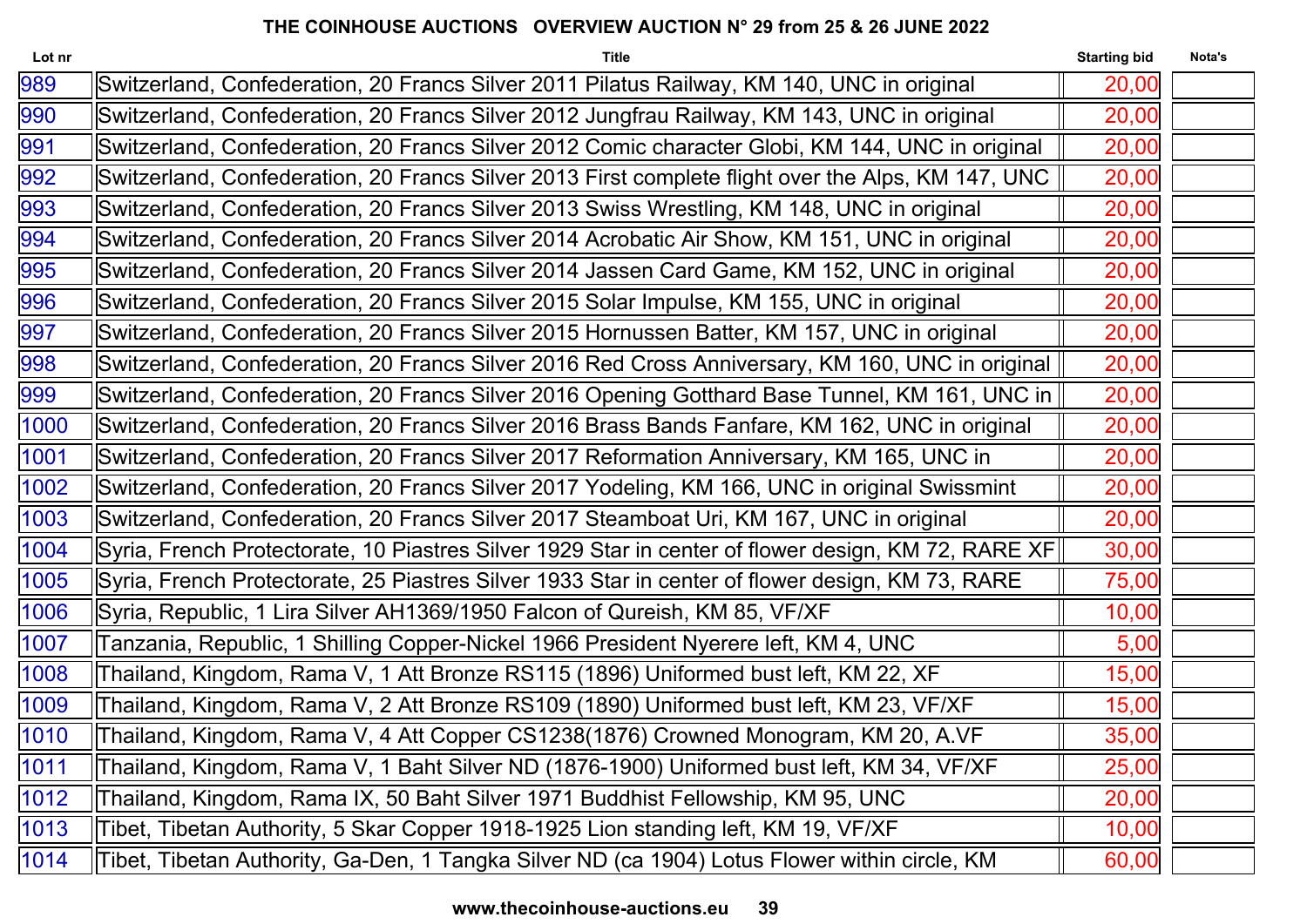| Lot nr | <b>Title</b>                                                                                     | <b>Starting bid</b> | Nota's |
|--------|--------------------------------------------------------------------------------------------------|---------------------|--------|
| 1015   | Timor, Portuguese Colony, 3 Escudos Silver 1958 National Arms, KM 14, UNC                        | 10,00               |        |
| 1016   | Timor, Portuguese Colony, 6 Escudos Silver 1958 National Arms, KM 15, UNC                        | 10,00               |        |
| 1017   | Togo, Republic, Superb lot with 25 x 6000 CFA Bi-Metallic 2003 President Gnassingbe Eyadema,     | 40,00               |        |
| 1018   | Tokelau Islands, NZ Dependency, 5 Tala Silver 1989 Captain John Byron and HMS Dolphin, KM 9,     | 15,00               |        |
| 1019   | Tokelau Islands, NZ Dependency, 5 Tala Silver 2003 Olympics - Various Sports, KM 48, Proof       | 15,00               |        |
| 1020   | Tokelau Islands, NZ Dependency, 2 Dollars Silver 2015 Multicolor Black Madonna of Czestochowa,   | 45,00               |        |
| 1021   | Transnistria, Republic, Superb lot with 25 x 100 Rubles Bi-Metallic 2011 Pope John Paul II,      | 40,00               |        |
| 1022   | Transnistria, Republic, Superb lot with 25 x 100 Rubles Bi-Metallic 2011 Pope John Paul II,      | 40,00               |        |
| 1023   | Tristan Da Cunha, St. Helena Dependency, Nice collection with 6 different circulation type coins | 10,00               |        |
| 1024   | Tunisia, French Protectorate, 1 Franc Silver AH1337/1918A Inscription within sprigs, KM 238, UNC | 10,00               |        |
| 1025   | Tunisia, French Protectorate, Muhammad al-Habib Bey, 10 Centimes Nickel-Bronze AH1345/1926       | 10,00               |        |
| 1026   | Turkey, Ottoman Empire, Mustafa III, 2 Zolota Billon AH1171/9 Arab inscriptions, KM 324.1, XF/AU | 40,00               |        |
| 1027   | Turkey, Ottoman Empire, Abdul Hamid I, 1 Zolota Billon AH1187/2 Arab inscriptions, KM 391, XF    | 35,00               |        |
| 1028   | Turkey, Ottoman Empire, Abdul Hamid I, 2 Zolota Billon AH1187/15 Arab inscriptions, KM 403,      | 30,00               |        |
| 1029   | Turkey, Ottoman Empire, Mahmud II, 1 Akce Silver AH1223/25 Toughra within circle, KM 593,        | 15,00               |        |
| 1030   | Turkey, Ottoman Empire, Mahmud II, 100 Para Silver AH1223/25 Toughra within 3/4 chain wreath,    | 10,00               |        |
| 1031   | Turkey, Ottoman Empire, Mahmud II, 1-1/2 Kurush Silver AH1223/29 Toughra & flowers within        | 15,00               |        |
| 1032   | Turkey, Ottoman Empire, Mahmud II, 5 Kurush Silver AH1223/25 Toughra within 3/4 chain wreath,    | 15,00               |        |
| 1033   | Turkey, Ottoman Empire, Mahmud II, 6 Kurush Silver AH1223/30 Toughra & flowers within beaded     | 15,00               |        |
| 1034   | Tunisia, Ottoman Empire, Sultan Abdul Aziz, 8 Kharub Copper AH1281 Arab inscriptions, KM 159,    | 15,00               |        |
| 1035   | Turkey, Ottoman Empire, Mixed Reigns, Set of 9 ancient coins and a cross handmade to a juwelry,  | 5,00                |        |
| 1036   | Turkey, Sultanate, Abdul Hamid II, 5 Kurush Silver AH1293/32 Toughra and stars, KM 737, XF/AU    | 10,00               |        |
| 1037   | Turkey, Sultanate, Abdul Hamid II, 10 Kurush Silver AH1293/33 Toughra el-Ghazi to right, KM 738, | 15,00               |        |
| 1038   | Turkey, Sultanate, Abdul Hamid II, 20 Kurush Silver AH1293/2 Toughra within circle of stars, KM  | 25,00               |        |
| 1039   | Turkey, Sultanate, Muhammad V, 2 Kurush Silver AH1327/1 Toughra and stars, KM 749, A.UNC         | 5,00                |        |
| 1040   | Turkey, Sultanate, Muhammad V, 5 Kurush Silver AH1327/3 Toughra 'Reshat' to right, KM 750, UNC   | 10,00               |        |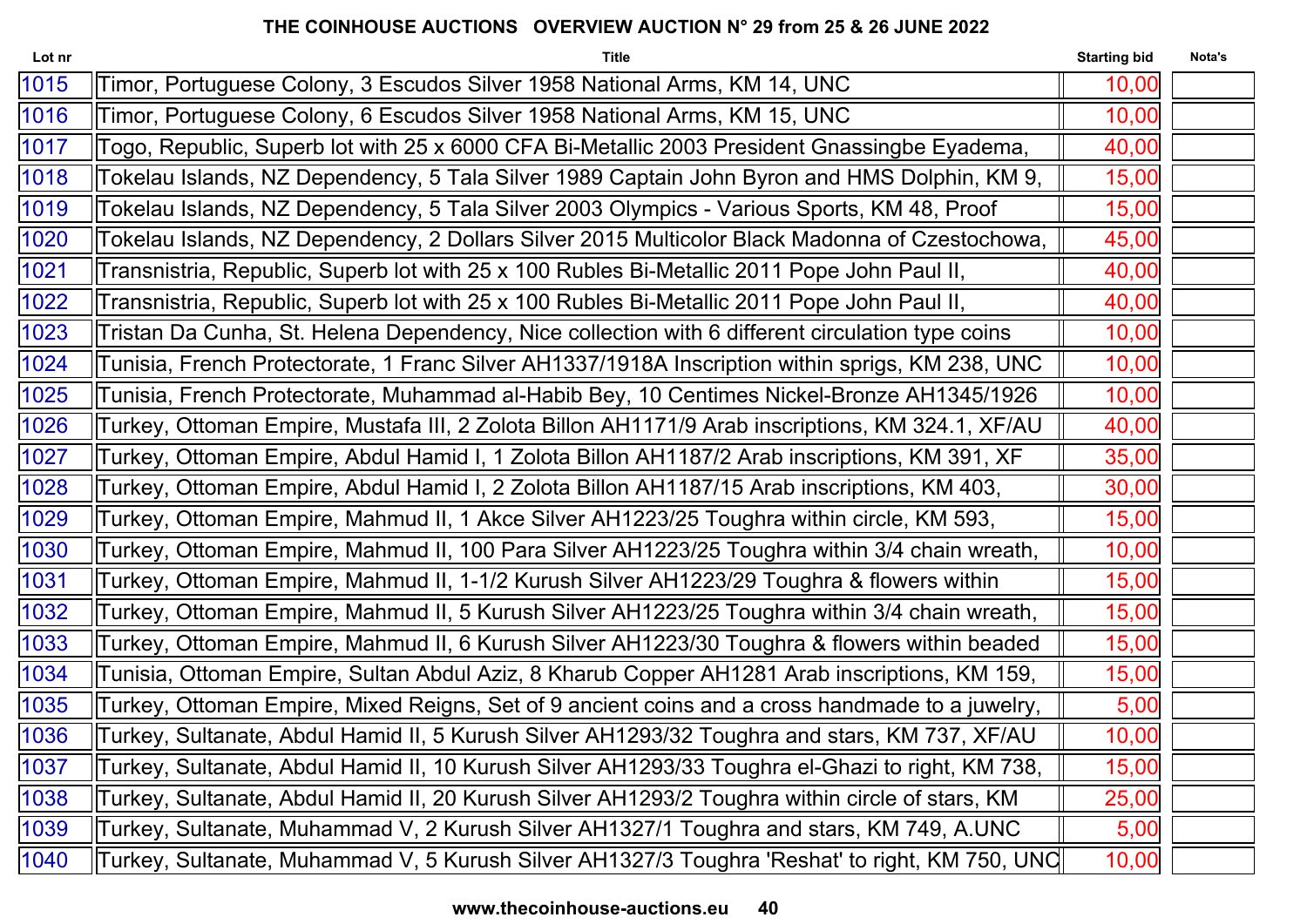| Lot nr | <b>Title</b>                                                                                      | <b>Starting bid</b> | Nota's |
|--------|---------------------------------------------------------------------------------------------------|---------------------|--------|
| 1041   | Turkey, Sultanate, Muhammad V, 10 Kurush Silver AH1327/4 Toughra Reshat to right, KM 751,         | 20,00               |        |
| 1042   | Turkey, Sultanate, Muhammad V, 20 Kurush Silver AH1327/9 Toughra within star border, KM 780,      | 25,00               |        |
| 1043   | Turkey, Republic, 5 Kurus Aluminum-Bronze AH1340 Oat Sprig right, KM 831, A.UNC                   | 5,00                |        |
| 1044   | Turkey, Republic, 25 Kurus Nickel-Bronze 1945 Crescent and Star, KM 880, A.UNC                    | 5,00                |        |
| 1045   | Turkey, Republic, 1 Lira Silver 1937 Head of Kemal Ataturk left, KM 866, VF+                      | 15,00               |        |
| 1046   | Turkey, Republic, 1 Lira Silver 1948 Crescent and Star, KM 883, UNC                               | 10,00               |        |
| 1047   | Turkey, Republic, 50 Lira Silver 1972 Kemal Ataturks Entry into Smyrna, KM 901, UNC               | 15,00               |        |
| 1048   | Turkey, Republic, 50 Lira Silver 1973 Republic Anniversary, KM 902, UNC                           | 15,00               |        |
| 1049   | Turkey, Republic, 150 Lira Silver 1979 F.A.O. - Anatolic bride's head left, KM 929.1, UNC         | 15,00               |        |
| 1050   | Turkey, Republic, 500 Lira Copper-Nickel 1984 World Fisheries Conference, KM 968, RARE, UNC       | 25,00               |        |
| 1051   | Ukraine, Republic, 50 Kopiyok Aluminum-Bronze 2003 National Arms, KM 3.3b, VERY RARE DATE,        | 80,00               |        |
| 1052   | United Arab Emirates, Collection of 4 different circulation type coins 1973-1996 in uncirculated  | 5,00                |        |
| 1053   | United States of America, Civil War Token 1863, Edward Schulze's Restaurant in New York, RARE,    | 60,00               |        |
| 1054   | United States of America, Republic, 1 Cent Copper-Nickel 1859 Indian head left, KM 87, VF         | 25,00               |        |
| 1055   | United States of America, Republic, 1 Cent Bronze 1929S Bust of Lincoln right, KM 132, A.UNC      | 5,00                |        |
| 1056   | United States of America, Republic, 5 Cents Copper-Nickel 1872 Shield Nickel, KM 97, A.VF         | 15,00               |        |
| 1057   | United States of America, Republic, 5 Cents Nickel 1937 Angel reproduction (privatly made), VF    | 5,00                |        |
| 1058   | United States of America, Republic, 1/2 Dollar Silver 1906D Laureate head right, KM 116, Fine     | 15,00               |        |
| 1059   | United States of America, Republic, 1/2 Dollar Silver 1960 Franklin right & Liberty Bell, KM 199, | 15,00               |        |
| 1060   | United States of America, Republic, 1/2 Dollar Silver 1964 Kennedy left, KM 202, UNC in original  | 10,00               |        |
| 1061   | United States of America, Republic, 1/2 Dollar Silver 1970D Kennedy left, KM 202a, UNC            | 15,00               |        |
| 1062   | United States of America, Republic, 1 Dollar Silver 1971S Eisenhower left, KM 203a, XF            | 10,00               |        |
| 1063   | United States of America, Republic, 1 Dollar Copper-Nickel 1979S Susan B. Anthony, KM 207,        | 15,00               |        |
| 1064   | United States of America, Republic, 1 Dollar Silver 2013W Liberty walking left, KM 273, Proof in  | 20,00               |        |
| 1065   | United States of America, Republic, 1 Dollar Silver 2014 Four Seasons - Spring with Hologram      | 20,00               |        |
| 1066   | United States of America, Republic, 1 Dollar Silver 2014 Four Seasons - Summer with Yellow Gold   | 20,00               |        |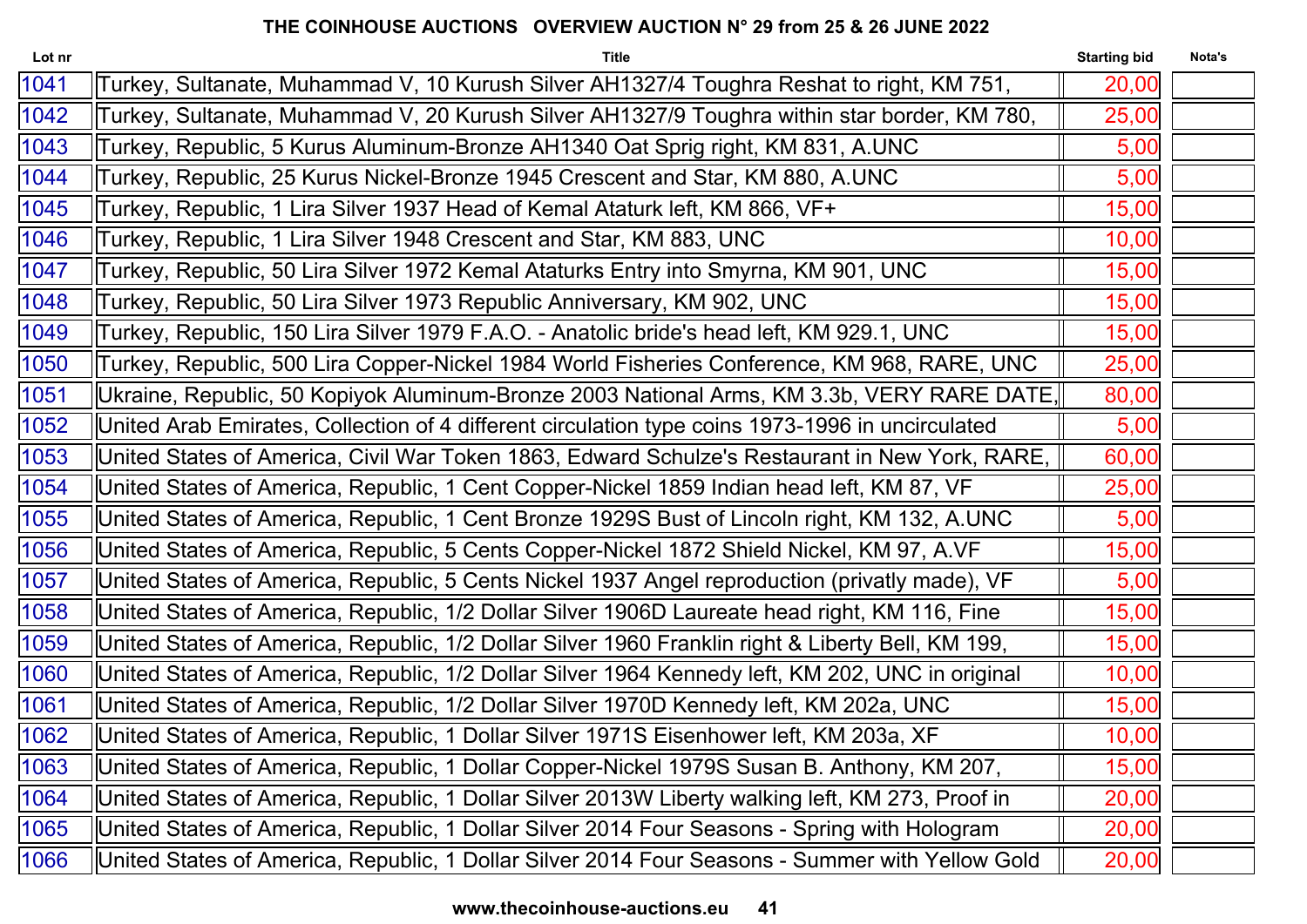| Lot nr | <b>Title</b>                                                                                             | <b>Starting bid</b> | Nota's |
|--------|----------------------------------------------------------------------------------------------------------|---------------------|--------|
| 1067   | United States of America, Republic, 1 Dollar Silver 2014 Four Seasons - Autumn with Red Gold             | 20,00               |        |
| 1068   | United States of America, Republic, 1 Dollar Silver 2014 Four Seasons - Winter with Diamond              | 20,00               |        |
| 1069   | United States of America, Republic, Small lot with 2 Silver Eagles 2010 & Gold Europe Medal 14KT,        | 50,00               |        |
| 1070   | United States of America, Republic, Official Annual Coin Set 1964 in original packaging, UNC             | 15,00               |        |
| 1071   | United States of America, Republic, Official Annual Proof Coin Set 2012S (14) in original box, KM -,     | 80,00               |        |
| 1072   | United States of America, Republic, Album with 46 modern American 1 Dollar coins in various              | 40,00               |        |
| 1073   | Uruguay, Republic, 1 Centesimo Bronze 1869A Radiant Sun Face, KM 11, XF                                  | 5,00                |        |
| 1074   | Uruguay, Republic, 2 Centesimos Bronze 1869A Radiant Sun Face, KM 12, VF/XF                              | 5,00                |        |
| 1075   | Uruguay, Republic, 4 Centesimos Bronze 1869H Radiant Sun Face, KM 13, VF/XF                              | 10,00               |        |
| 1076   | Uruguay, Republic, 4 Centesimos Bronze 1869H Radiant Sun Face, KM 13, SCARCE UNC !                       | 35,00               |        |
| 1077   | Uruguay, Republic, 5 Centesimos Copper 1857D Radiant Sun Face, KM 8, VF/XF                               | 5,00                |        |
| 1078   | Uruguay, Republic, 20 Centesimos Silver 1877A Flagged Arms within sprigs, KM 15, XF                      | 10,00               |        |
| 1079   | Uruguay, Republic, 50 Centesimos Silver 1917 Head of Artigas left, KM 22, VF                             | 10,00               |        |
| 1080   | Uruguay, Republic, 1 Peso Silver 1877A Flagged arms within sprigs, KM 17, RARE, A.XF                     | 60,00               |        |
| 1081   | Uruguay, Republic, 1 Peso Silver 1942So Artigas head right - Puma, KM 30, UNC                            | 15,00               |        |
| 1082   | Uruguay, Republic, Nice set with 3 different older circulation type coins 1901-1909, KM 19/21 in         | 5,00                |        |
| 1083   | Uruguay, Republic, 20 Centimos Silver 1954 Head of Artigas right, KM 36, A.UNC                           | 5,00                |        |
| 1084   | Uruguay, Republic, 10 Pesos Silver 1961 Sesquicentennial of Revolution against Spain, KM 43,             | 15,00               |        |
| 1085   | Vatican City, City State, 500 Lire Silver 1978 Sede Vacante, KM 141, UNC in original blister             | 10,00               |        |
| 1086   | Vatican City, City State, 500 Lire Silver 1992 Evangelization of America, KM 235, UNC in original        | 15,00               |        |
| 1087   | Vatican City, City State, 500 Lire Silver 1994 Veritatis Splendor, KM 251, UNC in original box           | 15,00               |        |
| 1088   | Vatican City, City State, 1000 Lire Silver 1978 Bust left, KM 142 ONE YEAR TYPE, UNC                     | 15,00               |        |
| 1089   | Vatican City, City State, Nice lot with 10 modern mostly silver Vatican coins in original packaging, all | 45,00               |        |
| 1090   | Vatican City, City State, Official Annual Coin Set 1982 (7) in original blister, KM MS87, UNC            | 20,00               |        |
| 1091   | Vatican City, City State, Official Annual Silver Coin Set 1983-84 (2) in original blister, KM MSNL,      | 35,00               |        |
| 1092   | Vatican City, City State, Official Annual Coin Set 1984 (7) in original blister, KM MS89, UNC            | 20,00               |        |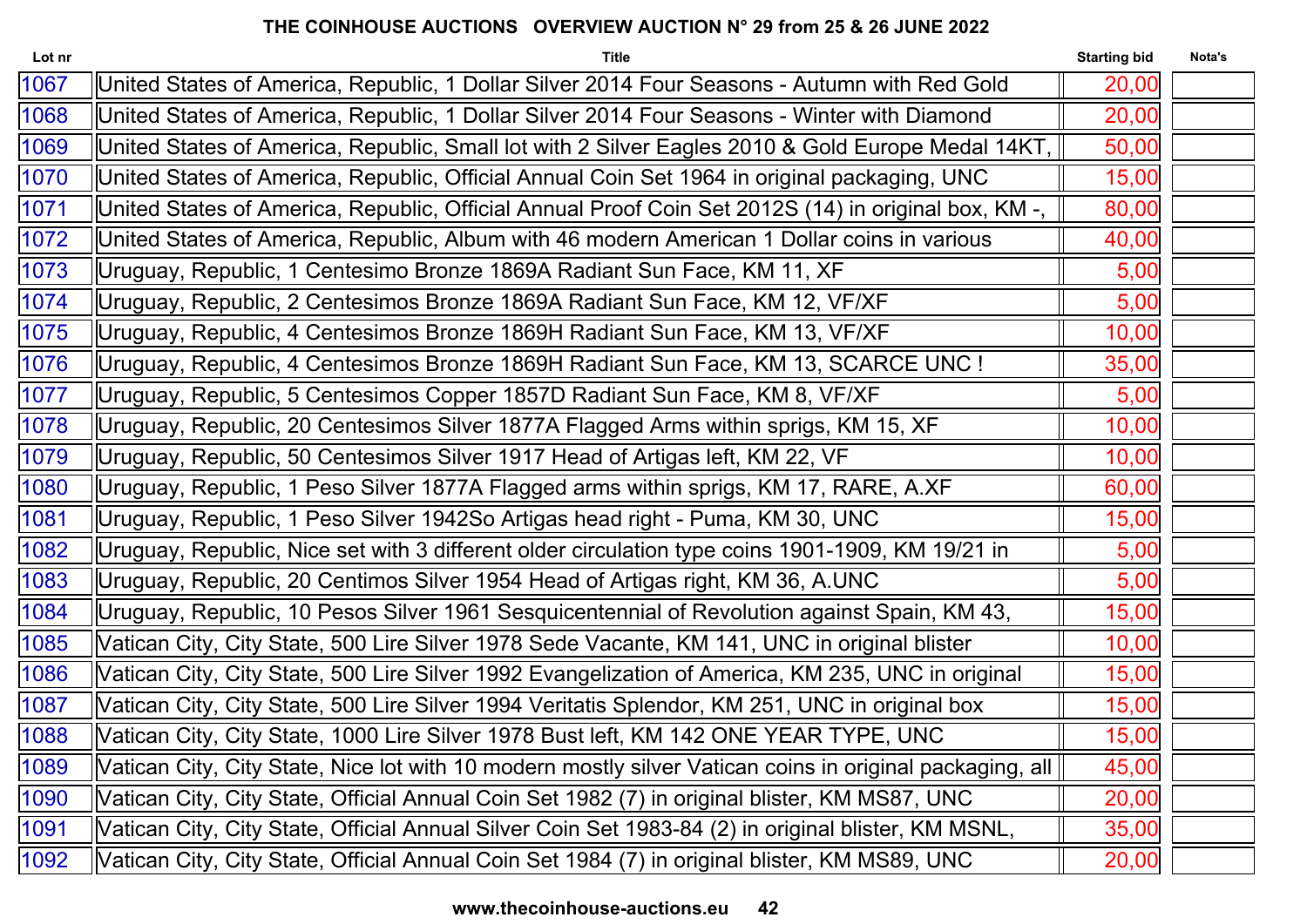| Lot nr | <b>Title</b>                                                                                        | <b>Starting bid</b> | Nota's |
|--------|-----------------------------------------------------------------------------------------------------|---------------------|--------|
| 1093   | Vatican City, City State, Official Annual Coin Set 1985 (7) in original blister, KM MS90, UNC       | 20,00               |        |
| 1094   | Vatican City, City State, Official Annual Coin Set 1986 (7) in original blister, KM MS91, UNC       | 20,00               |        |
| 1095   | Vatican City, City State, Official Annual Coin Set 1987 (7) in original blister, KM MS92, UNC       | 20,00               |        |
| 1096   | Vatican City, City State, Official Annual Coin Set 1988 (7) in original blister, KM MS94, UNC       | 20,00               |        |
| 1097   | Vatican City, City State, Official Annual Coin Set 1989 (7) in original blister, KM MS95, UNC       | 20,00               |        |
| 1098   | Vatican City, City State, Official Annual Coin Set 1992 (7) in original blister, KM MS98, UNC       | 20,00               |        |
| 1099   | Vatican City, City State, Official Annual Coin Set 1993 (7) in original blister, KM MS99, UNC       | 20,00               |        |
| 1100   | Vatican City, City State, Official Annual Coin Set 1995 (7) in original blister, KM MS101, UNC      | 20,00               |        |
| 1101   | Vatican City, City State, Official Annual Coin Set 1997 (8) in original blister, KM MS103, UNC      | 20,00               |        |
| 1102   | Vatican City, City State, Official Annual Coin Set 1998 (8) in original blister, KM MS104, UNC      | 20,00               |        |
| 1103   | Vatican City, City State, Official Annual Coin Set 1999 (8) in original blister, KM MS105, UNC      | 20,00               |        |
| 1104   | Vatican City, City State, Nice lot with 2 Official Coin Sets and 2 special Vatican coins, all UNC   | 40,00               |        |
| 1105   | Venezuela, Republic, 25 Centimos Silver 1912 Head of Bolivar left, KM 20, VF                        | 5,00                |        |
| 1106   | Venezuela, Republic, 2 Bolivares Silver 1945 Head of Bolivar left, KM 23a, A.UNC                    | 10,00               |        |
| 1107   | Venezuela, Republic, 5 Bolivares Silver 1910 Head of Bolivar left, KM 24.2, VF                      | 15,00               |        |
| 1108   | Venezuela, Republic, 10 Bolivares Silver 1973 Head of Bolivar in cameo, KM 45, A.UNC                | 15,00               |        |
| 1109   | Venezuela, Republic, 75 Bolivares Silver 1980 Death of Sucre 50th Anniversary, KM 55, UNC           | 15,00               |        |
| 1110   | Vietnam, Democratic Republic, 1 Dong Aluminum 1946 Head right, KM 3, VF                             | 15,00               |        |
| 1111   | Yemen, Kingdom, Imam Yahya, 1/80 Riyal (1/2 Buqsha) Bronze ND (AH1322) Arab inscriptions, KM        | 45,00               |        |
| 1112   | Yemen, Kingdom, Imam Yahya, 1/10 Imadi Riyal Silver AH1349 Arab inscriptions, KM 5.5, VF/XF         | 15,00               |        |
| 1113   | Yemen, Kingdom, Imam Ahmad, 1/80 Riyal (1/2 Buqsha) Bronze AH1378 Arab inscriptions, KM             | 5,00                |        |
| 1114   | Yemen, Kingdom, Imam Ahmad, 1/40 Riyal (1 Buqsha) Bronze AH1380 Arab inscriptions, KM 12.2,         | 25,00               |        |
| 1115   | Yemen, Kingdom, Imam Ahmad, 1/2 Ahmadi Riyal Silver AH1371 Double Crescent, KM 16.1, XF             | 20,00               |        |
| 1116   | Yemen Arab Republic, Republic, 1 Riyal Silver AH1382/1963 Leafy branch within wreath, KM 31,        | 20,00               |        |
| 1117   | Yemen, Democratic Republic, Nice set with 6 modern circulation type coins 1973-1984, KM div,        | 10,00               |        |
| 1118   | Yugoslavia, Kingdom, Alexander I, Nice lot with 3 circulation type coins 1925 (b) in various grades | 5,00                |        |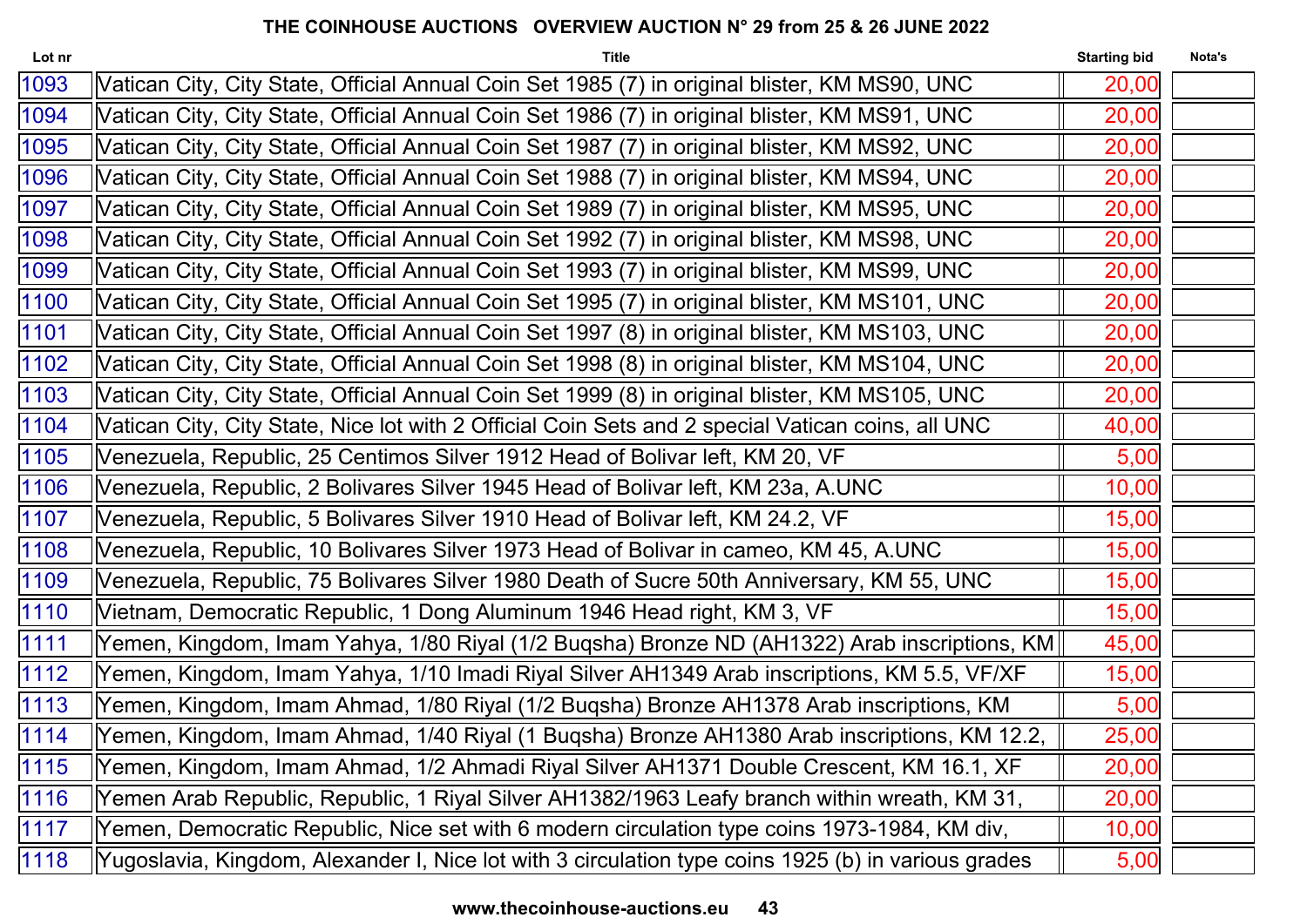| Lot nr | <b>Title</b>                                                                                           | <b>Starting bid</b> | Nota's |
|--------|--------------------------------------------------------------------------------------------------------|---------------------|--------|
| 1119   | Yugoslavia, Kingdom, Alexander I, Nice lot with 3 circulation type coins 1925 (p = Poissy) in various  | 5,00                |        |
| 1120   | Yugoslavia, Kingdom, Alexander I, 10 Dinara Silver 1931 Head left, KM 10, VF                           | 5,00                |        |
| 1121   | Yugoslavia, Kingdom, Petar II, 20 Dinara Silver 1938 Head left, KM 23, VF                              | 5,00                |        |
| 1122   | Yugoslavia, Kingdom, Petar II, 50 Dinara Silver 1938 Head right, KM 24, VF                             | 10,00               |        |
| 1123   | Yugoslavia, Federal Peoples Republic, Nice lot with 7 circulation type coins 1953-1955 in higher       | 5,00                |        |
| 1124   | Yugoslavia, Socialist Federal Republic, 50 Dinara Silver 1968 Republic Anniversary, KM 50,             | 25,00               |        |
| 1125   | Yugoslavia, Socialist Federal Republic, Nice lot with 5 circulation type coins 1963 in uncirculated    | 5,00                |        |
| 1126   | Zaire, Republic, Superb lot with 25 x 10 Zaires Brass 1988 Mobutu facing, UNC                          | 25,00               |        |
| 1127   | Zambia, Republic, 1 Penny Bronze 1966 Date below center hole, KM 5, XF                                 | 5,00                |        |
| 1128   | Zambia, Republic, 5 Shillings Copper-Nickel 1965 Independence Anniversary, KM 4, UNC                   | 5,00                |        |
| 1129   | Zambia, Republic, Nice set with 7 different modern Copper-Nickel coins 1998-1999 with Euro             | 15,00               |        |
| 1130   | Zimbabwe, Republic, Nice lot with 6 different circulation type coins 1980 in high grades               | 5,00                |        |
| 1131   | World, Mixed Countries, Very nice lot with 10 different older silver World coins in various grades     | 40,00               |        |
| 1132   | World, Mixed Countries, Very nice lot with 40 different older World coins in various grades including  | 15,00               |        |
| 1133   | World, Mixed Countries, Nice lot with 12 Silver World Coins in various grades including some better    | 80,00               |        |
| 1134   | World, Mixed Countries, Nice small lot with 30 older World Coins in various grades including some      | 5,00                |        |
| 1135   | World, Mixed Countries, Private Coin Set with 8 Lucky Charms coins in various grades                   | 5,00                |        |
| 1136   | World, Mixed Countries, Private Coin Calendar 2021 with 12 different Lucky coins in various grades     | 5,00                |        |
| 1137   | World, Mixed Countries, Nice mixture of 2 KILO'S of modern World Coins in various grades               | 15,00               |        |
| 1138   | Varia, Album with a nice collection of ca 350 coins from India, Turkey, Bulgaria, Romania & Malta in   | 15,00               |        |
| 1139   | World, Mixed Countries, Very nice small lot with 5 older circulation type coins in various grades, all | 15,00               |        |
| 1140   | World, Mixed Countries, Very nice small lot with 5 older circulation type coins in various grades, all | 15,00               |        |
| 1141   | World, Mixed Countries, Very nice small lot with 5 older circulation type coins in various grades, all | 15,00               |        |
| 1142   | World, Mixed Countries, Very nice small lot with 5 older circulation type coins in various grades, all | 15,00               |        |
| 1143   | World, Mixed Countries, Very nice small lot with 5 older SILVER circulation type coins in various      | 45,00               |        |
| 1144   | World, Mixed Countries, Very nice small lot with 5 older SILVER circulation type coins in various      | 45,00               |        |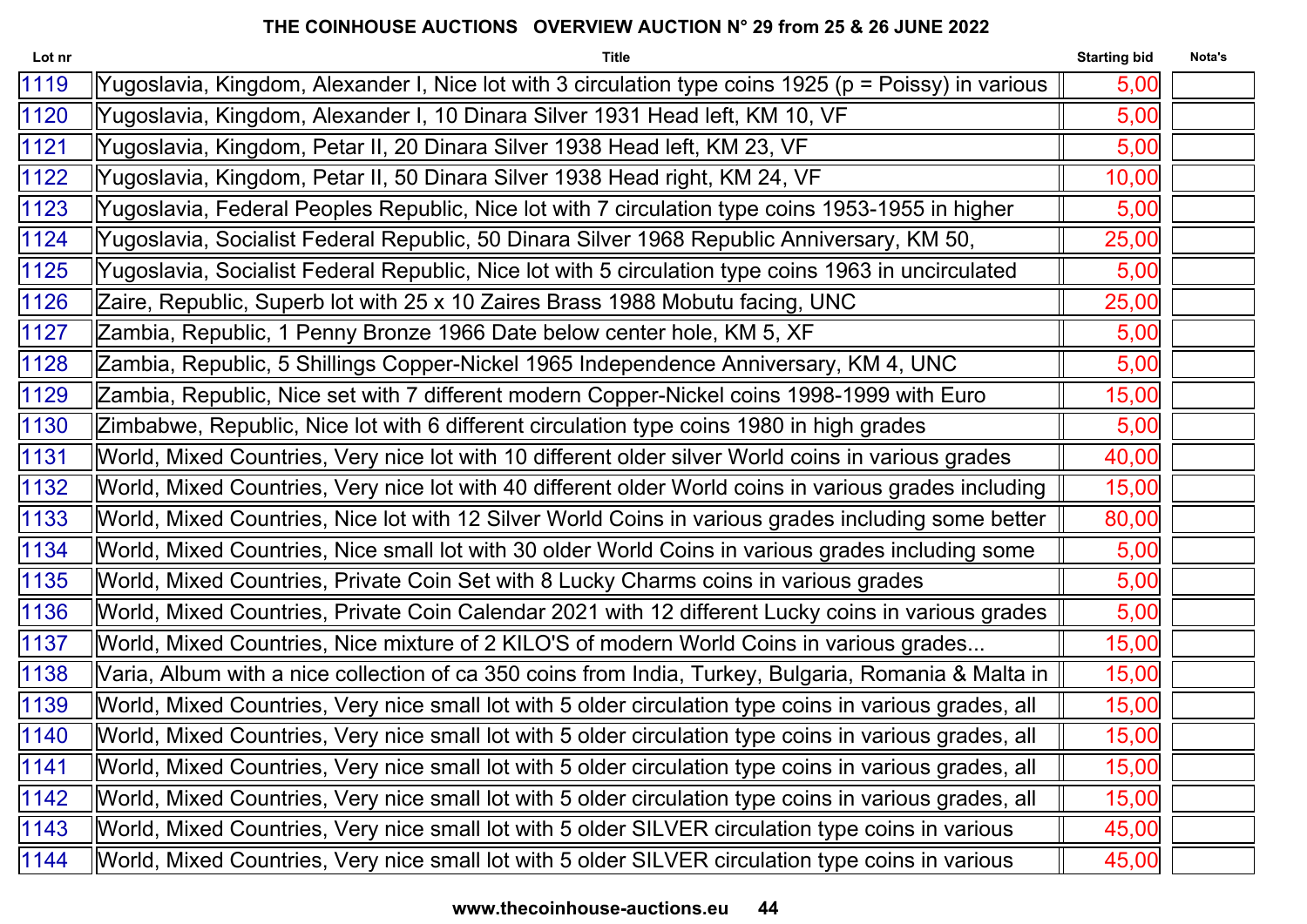| Lot nr | <b>Title</b>                                                                                            | <b>Starting bid</b> | Nota's |
|--------|---------------------------------------------------------------------------------------------------------|---------------------|--------|
| 1145   | World, Mixed Countries, Very nice small lot with 5 older SILVER circulation type coins in various       | 45,00               |        |
| 1146   | World, Mixed Countries, Very nice small lot with 5 older SILVER circulation type coins in various       | 45,00               |        |
| 1147   | World, Mixed Countries, Very good mixture of 60 modern circulation type coins, almost all in UNC        | 10,00               |        |
| 1148   | [World, Mixed Countries, Very good mixture with ca 350 older copper circulation type coins in various   | 40,00               |        |
| 1149   | World, Mixed Countries, Good mixture of 454 grams of Silver World coins in various grades               | 200,00              |        |
| 1150   | World, Mixed Countries, Good mixture of 430 grams of Silver World coins in various grades               | 190,00              |        |
| 1151   | World, Mixed Countries, Good mixture of 440 grams of modern Silver World coins in various               | 200,00              |        |
| 1152   | World, Mixed Countries, Good mixture of 210 grams of older Silver World coins in various grades         | 100,00              |        |
| 1153   | World, Mixed Countries, Good mixture of 1,2 KILO of older World coins in various grades including       | 80,00               |        |
| 1154   | World, Mixed Countries, Good mixture of 1,1 KILO of older World coins in various grades including       | 80,00               |        |
| 1155   | World, Mixed Countries, Good mixture of 0,75 KILO of modern World coins in various grades               | 50,00               |        |
| 1156   | World, Mixed Reigns, Nice small lot with 4 older better Silver World coins in nice grades               | 15,00               |        |
| 1157   | World, Mixed Reigns, Nice small lot with 4 older better Silver World coins in nice grades               | 25,00               |        |
| 1158   | World, Mixed Countries, Very good small lot with 5 different World coins in nice grades including       | 20,00               |        |
| 1159   | World, Varia, Nice lot with 18 different older coins and medals in various grades                       | 5,00                |        |
| 1160   | World, Varia, Interesting lot with 5 different older crown size Silver World coins in various grades    | 80,00               |        |
| 1161   | World, Varia, Interesting lot with 5 different older crown size Silver World coins in various grades    | 80,00               |        |
| 1162   | World, Various Countries, Very nice lot with 10 different World Coin Sets in original blisters, all UNC | 20,00               |        |
| 1163   | World, Various Countries, Very nice lot with 10 different World Coin Sets in original blisters, all UNC | 20,00               |        |
| 1164   | World, Various Countries, Very nice lot with 7 different World Coin Sets in original blisters, all UNC  | 15,00               |        |
| 1165   | World, Various Countries, Very nice lot with 5 different World Coin Sets in original blisters, all UNC  | 10,00               |        |
| 1166   | World, Mixed Countries, Small lot with 11 different world coins including some silver items in various  | 10,00               |        |
| 1167   | Varia, Jetons - Medals - Coins, Small lot with 30 different older World jetons and coins in various     | 30,00               |        |
| 1168   | Antarctic Territories, New, Superb lot with 25 x 10 Dollars Tri-Metallic 2011 Pope John Paul II,        | 40,00               |        |
| 1169   | Arctic Territories, New, Superb lot with 25 x 10 Dollars Tri-Metallic 2011 Pope John Paul II,           | 40,00               |        |
| 1170   | Benin, Republic, Superb lot with 25 x 6000 CFA Bi-Metallic 2005 Olympics Beijing, SCARCE, UNC           | 40,00               |        |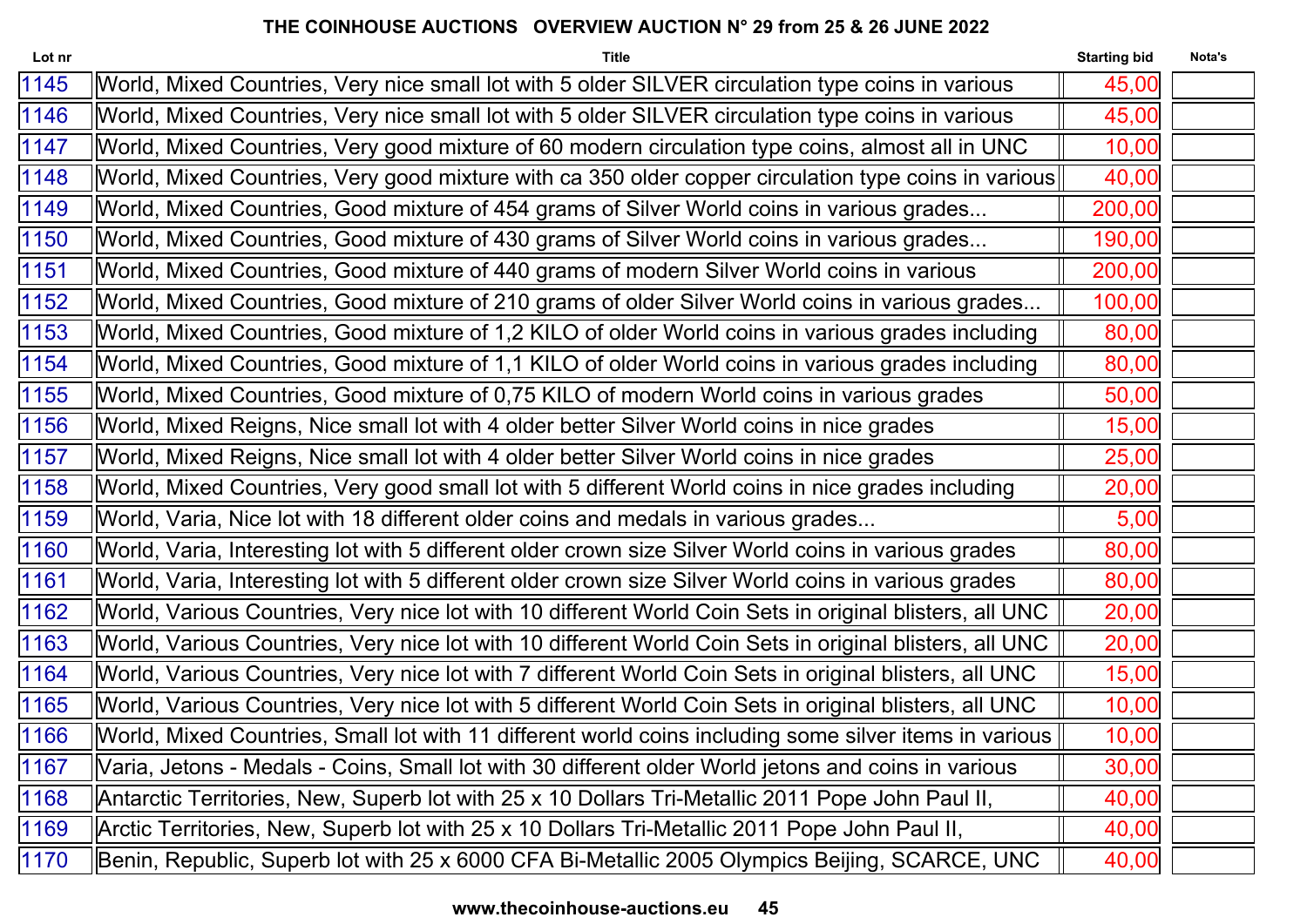| Lot nr | <b>Title</b>                                                                                      | <b>Starting bid</b> | Nota's |
|--------|---------------------------------------------------------------------------------------------------|---------------------|--------|
| 1171   | Cameroun, Republic, Superb lot with 25 x 4500 CFA Bi-Metallic 2007 Pope John Paul II, SCARCE,     | 40,00               |        |
| 1172   | Cameroun, Republic, Superb lot with 25 x 750 CFA Stainless Steel 2005 Pygmees, SCARCE, UNC        | 30,00               |        |
| 1173   | Cameroun, Republic, Superb lot with 25 x 7500 CFA Silver Plated 2006 Love - Marriage, SCARCE,     | 40,00               |        |
| 1174   | Cameroun, Republic, Superb lot with 25 x 7500 CFA Gold Plated 2006 Love - Marriage, SCARCE,       | 40,00               |        |
| 1175   | Central African Republic, Republic, Superb lot with 25 x 4500 CFA Bi-Metallic 2007 Pope John Paul | 40,00               |        |
| 1176   | Chad, Republic, Superb lot with 25 x 4500 CFA Bi-Metallic 2007 Pope John Paul II, SCARCE, UNC     | 40,00               |        |
| 1177   | Congo Democratic Republic, Superb lot with 25 x 1 Franc Copper-Nickel 2004 African Golden Cat,    | 40,00               |        |
| 1178   | Congo, Republic, Superb lot with 25 x 4500 CFA Bi-Metallic 2007 Pope John Paul II, SCARCE, UNC    | 40,00               |        |
| 1179   | Gabon, Republic, Superb lot with 25 x 4500 CFA Bi-Metallic 2007 Pope John Paul II, SCARCE, UNC    | 40,00               |        |
| 1180   | Guinea, Republic, Superb lot with 25 x 25.000 Francs Copper-Nickel 2013 Snail right, SCARCE,      | 40,00               |        |
| 1181   | Marie Byrd Land, South Pole, Superb lot with 25 x 10 Dollars Tri-Metallic 2011 Pope John Paul II, | 40,00               |        |
| 1182   | Micronesia, Republic, Superb lot with 25 x 1 Dollars Bi-Metallic 2011 Pope John Paul II - NO      | 40,00               |        |
| 1183   | Micronesia, Republic, Superb lot with 25 x 1 Dollars Bi-Metallic 2011 Pope John Paul II - WITH 4  | 40,00               |        |
| 1184   | Niger, Republic, Superb lot with 25 x 6000 CFA Bi-Metallic 2005 Stop Malaria, SCARCE, UNC         | 40,00               |        |
| 1185   | Saharawi Arab Democratic Republic, Superb lot with 25 x 500 Pesetas Bi-Metallic 2010 Arab         | 40,00               |        |
| 1186   | Saharawi Arab Democratic Republic, Superb lot with 25 x 500 Pesetas Bi-Metallic 2010 Pope John    | 40,00               |        |
| 1187   | Senegal, Republic, Superb lot with 25 x 6000 CFA Bi-Metallic 2007 President Abdoulaye Wade,       | 50,00               |        |
| 1188   | South Sudan, Republic, Superb lot with 25 x 20 Pounds Bi-Metallic 2011 President Salva Kiir       | 40,00               |        |
| 1189   | South Sudan, Republic, Superb lot with 25 x 20 Pounds Bi-Metallic 2011 President Salva Kiir       | 40,00               |        |
| 1190   | Togo, Republic, Superb lot with 25 x 6000 CFA Bi-Metallic 2003 President Gnassingbe Eyadema,      | 40,00               |        |
| 1191   | Transnistria, Republic, Superb lot with 25 x 100 Rubles Bi-Metallic 2011 Pope John Paul II,       | 40,00               |        |
| 1192   | Transnistria, Republic, Superb lot with 25 x 100 Rubles Bi-Metallic 2011 Pope John Paul II,       | 40,00               |        |
| 1193   | United States of America, Good mixture of 0,75 KILO of American coins in various grades including | 20,00               |        |
| 1194   | Zaire, Republic, Superb lot with 25 x 10 Zaires Brass 1988 Mobutu facing, UNC                     | 25,00               |        |
| 1195   | Persian Coinage, Achaemenid Empire, Artaxerxes I / Darius III (450-330 BC), Silver Siglos with    | 45,00               |        |
| 1196   | Greek Coinage, Ptolemaen Kingdom - Egypt (304-283 BC), Silver Tetradrachme with Head of           | 60,00               |        |
|        |                                                                                                   |                     |        |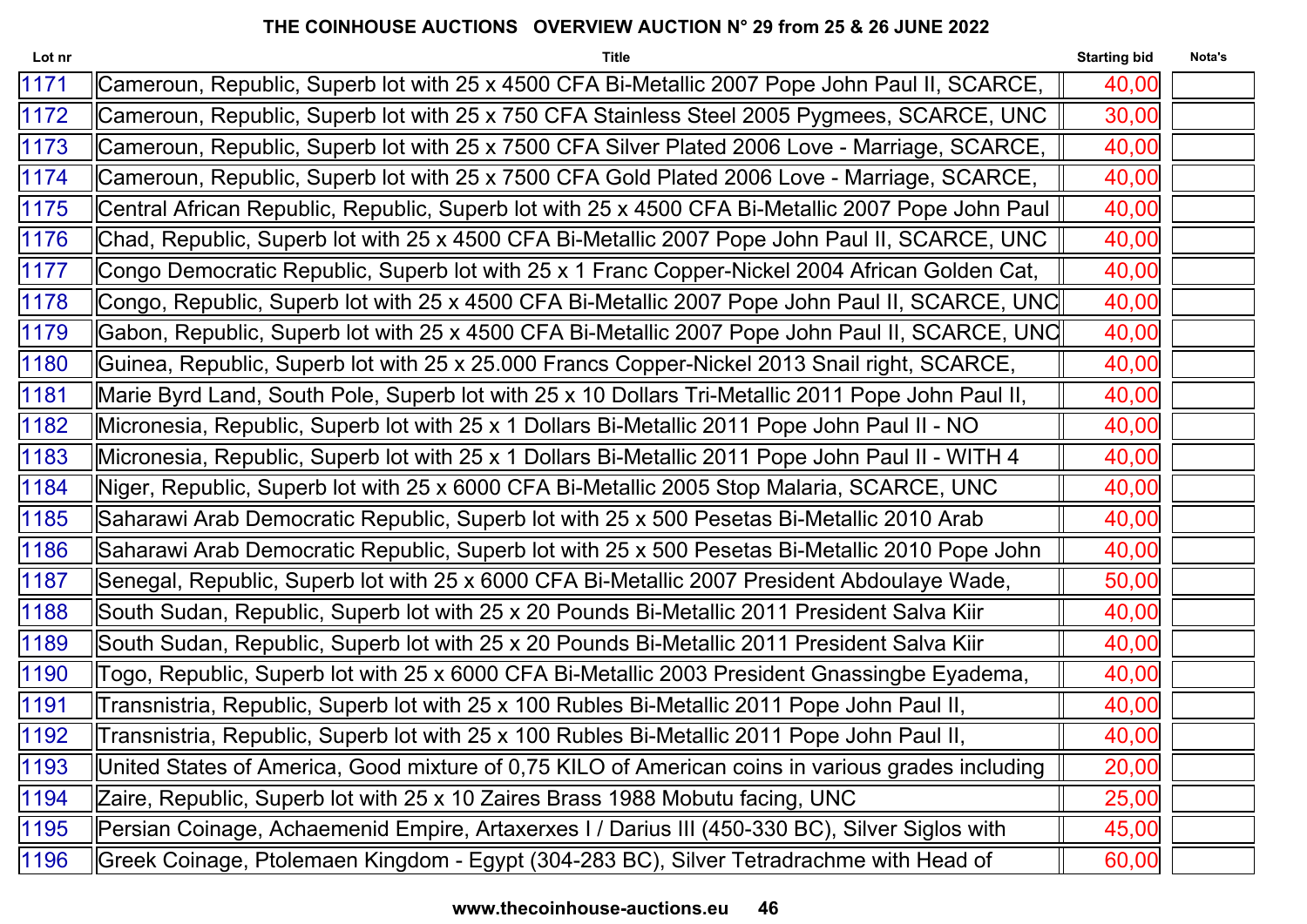| Lot nr | <b>Title</b>                                                                                         | <b>Starting bid</b> | Nota's |
|--------|------------------------------------------------------------------------------------------------------|---------------------|--------|
| 1197   | Celtic region of Danube, Silver Roman Imitation Denarius, to be examined, VF                         | 50,00               |        |
| 1198   | Roman Coinage, Republic, M. Calidius (117-116 BC), Silver Denarius, Winged and helmeted head         | 40,00               |        |
| 1199   | Roman Coinage, Very nice lot with 4 different ancient Roman coins in fine to very fine condition     | 10,00               |        |
| 1200   | Roman Coinage, Very nice lot with 4 different ancient Roman coins in fine to very fine condition     | 10,00               |        |
| 1201   | Roman Coinage, Very nice lot with 4 different ancient Roman coins in fine to very fine condition     | 10,00               |        |
| 1202   | Roman Coinage, Very nice lot with 4 different ancient Roman coins in fine to very fine condition     | 10,00               |        |
| 1203   | Roman Coinage, Very nice lot with 4 different ancient Silver Roman coins in fine to very fine        | 30,00               |        |
| 1204   | Roman Coinage, Album with a nice collection of 260 ancient Roman coins in good to fine condition,    | 260,00              |        |
| 1205   | Antique Coins, Roman Coinage, Nice small lot with 5 different ancient bronze Roman coins in          | 10,00               |        |
| 1206   | Antique Coins, Roman Coinage & others, Nice lot with 5 ancient mostly Roman coins in various         | 20,00               |        |
| 1207   | Antique Coinage, Mixed Reigns, Very nice small lot with 3 ancient coins in various condition,        | 30,00               |        |
| 1208   | Antique Coinage, Mixed Reigns, Very nice small lot with 3 ancient coins in various condition,        | 30,00               |        |
| 1209   | Antique Coinage, Mixed Reigns, Very nice small lot with 3 ancient coins in various condition,        | 30,00               |        |
| 1210   | Antique Coins, Medieval Coinage, Nice small lot with 5 different ancient silver Medieval coins in    | 10,00               |        |
| 1211   | Antique Coins, Islamic Arab Coinage, Nice small lot with 4 different ancient silver Islamic coins in | 25,00               |        |
| 1212   | Hispano Arab Coinage, Very good lot with 3 different medieval copper coins in various grades,        | 15,00               |        |
| 1213   | Hispano Arab Coinage, Very good lot with 3 different medieval copper coins in various grades,        | 15,00               |        |
| 1214   | Hispano Arab Coinage, Very good lot with 3 different medieval silver coins in various grades         | 200,00              |        |
| 1215   | Hispano Arab Coinage, Very good lot with 3 different silver medieval copper coins in various grades, | 25,00               |        |
| 1216   | Hispano Arab Coinage, Very good lot with 5 different silver medieval copper coins in various grades, | 30,00               |        |
| 1217   | Islamic Medieval Coinage, Umayyad Caliphate, Very nice lot with 4 different copper Fals coins ND     | 15,00               |        |
| 1218   | Islamic Medieval Coinage, Umayyad Caliphate, Very nice lot with 4 different copper Fals coins ND     | 15,00               |        |
| 1219   | Islamic Medieval Coinage, Umayyad Caliphate, Very nice lot with 4 different copper Fals coins ND     | 15,00               |        |
| 1220   | Islamic Medieval Coinage, Umayyad Caliphate, Very nice lot with 4 different copper Fals coins ND     | 15,00               |        |
| 1221   | Islamic Medieval Coinage, Umayyad Caliphate, Very nice lot with 4 different copper Fals coins ND     | 15,00               |        |
| 1222   | Islamic Medieval Coinage, Hephthalite Empire - White Huns, Very nice lot with 2 different Silver     | 45,00               |        |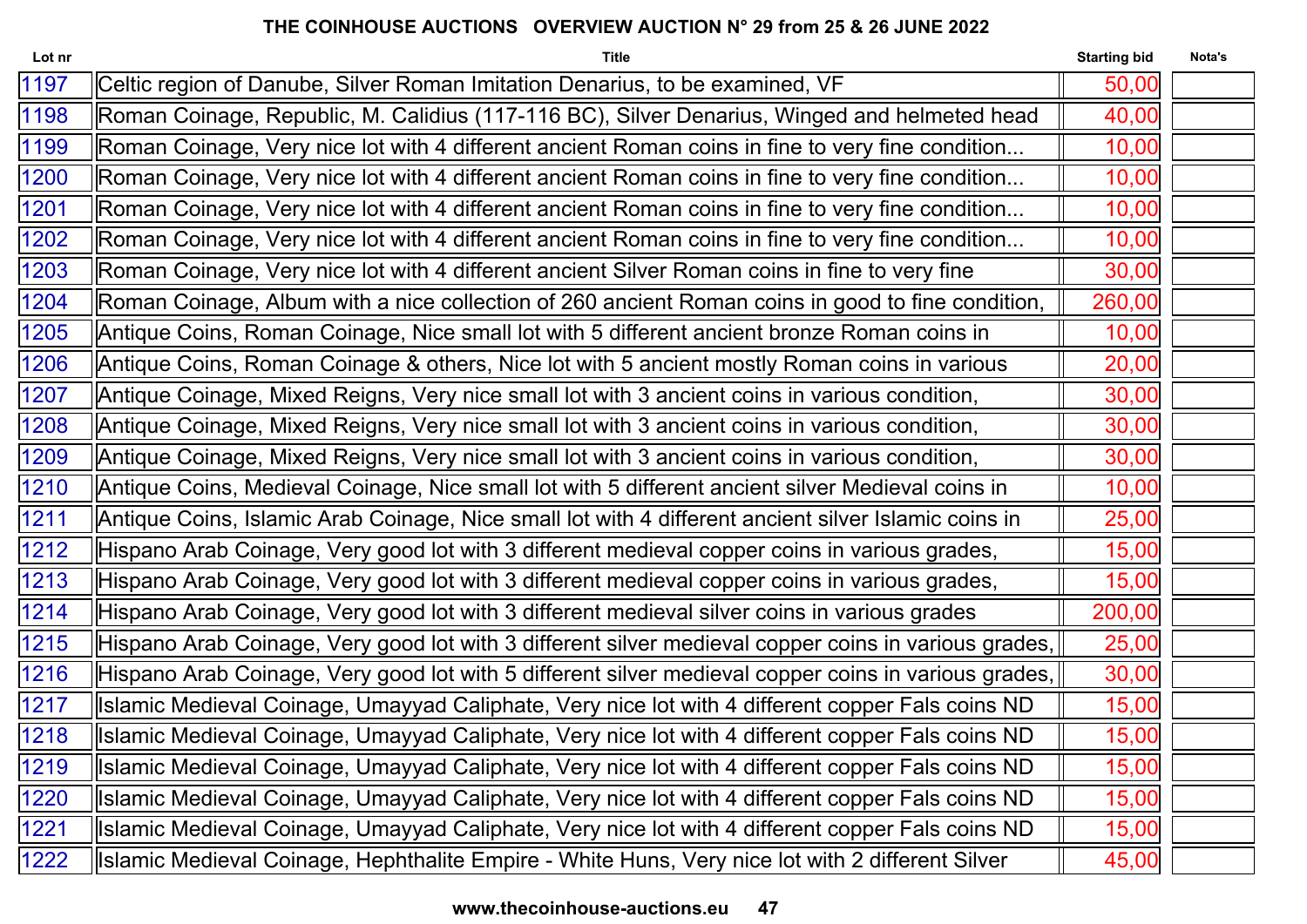| <b>Title</b>                                                                                           | <b>Starting bid</b> | Nota's                                                                                                                                                                                                   |
|--------------------------------------------------------------------------------------------------------|---------------------|----------------------------------------------------------------------------------------------------------------------------------------------------------------------------------------------------------|
| Islamic Medieval Coinage, Ilkhanid Caliphate, Very nice lot with 3 different Silver Dirham coins ND    | 30,00               |                                                                                                                                                                                                          |
| Islamic Medieval Coinage, Ilkhanid Caliphate, Very nice lot with 3 different Silver Dirham coins ND    | 30,00               |                                                                                                                                                                                                          |
| Islamic Medieval Coinage, Abbasids Caliphate, Very nice lot with 4 different copper Fals coins ND      | 15,00               |                                                                                                                                                                                                          |
| Islamic Medieval Coinage, Abbasids Caliphate, Very nice lot with 4 different Silver Dirham coins ND    | 45,00               |                                                                                                                                                                                                          |
| Islamic Medieval Coinage, Abbasids Caliphate, Very nice lot with 4 different Silver Dirham coins ND    | 45,00               |                                                                                                                                                                                                          |
| Islamic Medieval Coinage, Seljouks of Rum - Anatolia, Very nice lot with 3 different Silver Dirham     | 30,00               |                                                                                                                                                                                                          |
| Islamic Medieval Coinage, Seljouks of Rum - Anatolia, Very nice lot with 3 different Silver Dirham     | 30,00               |                                                                                                                                                                                                          |
| Islamic Medieval Coinage, Seljouks of Rum - Anatolia, Very nice lot with 4 different Silver Dirham     | 40,00               |                                                                                                                                                                                                          |
| China, Ancient Bamboo Tally Money (1735-1936) with nice Chinese inscriptions, VF                       | 15,00               |                                                                                                                                                                                                          |
| Thailand / Laos, Ancient Bronze Lat Tiger Tongue Canoe Money in very fine condition                    | 25,00               |                                                                                                                                                                                                          |
| Juwelry, Nice lot with 3 ancient unidentified copper or bronze rings with engravements in various      | 10,00               |                                                                                                                                                                                                          |
|                                                                                                        | 45,00               |                                                                                                                                                                                                          |
| Andorra, Principality, 2 Euro Bi-Metallic 2014 - 20 Years member of the European Council, UNC in       | 25,00               |                                                                                                                                                                                                          |
| Andorra, Principality, 2 Euro Bi-Metallic 2015 - 30 Years Political Rights for 18 years +, UNC in      | 15,00               |                                                                                                                                                                                                          |
| Andorra, Principality, 2 Euro Bi-Metallic 2015 Customs Agreement with the EU, UNC in original          | 15,00               |                                                                                                                                                                                                          |
| Andorra, Principality, 2 Euro Bi-Metallic 2016 - 150 Years New Reform of 1866, UNC in original         | 10,00               |                                                                                                                                                                                                          |
| Andorra, Principality, 2 Euro Bi-Metallic 2016 - 25 Years Radio & Television, UNC in original blister  | 10,00               |                                                                                                                                                                                                          |
| Andorra, Principality, 2 Euro Bi-Metallic 2017 - 100 Years National Hymne, UNC in original blister     | 10,00               |                                                                                                                                                                                                          |
| Andorra, Principality, 2 Euro Bi-Metallic 2018 - 25 Years of Constitution, UNC in original blister     | 10,00               |                                                                                                                                                                                                          |
| Andorra, Principality, 2 Euro Bi-Metallic 2018 - 70 Years of Human Rights, UNC in original blister     | 10,00               |                                                                                                                                                                                                          |
| Andorra, Principality, 2 Euro Bi-Metallic 2019 - 600 Years of Parliament, UNC in original blister      | 20,00               |                                                                                                                                                                                                          |
| Andorra, Principality, 2 Euro Bi-Metallic 2019 World Cup Finale Alpine Skiing, UNC in original blister | 40,00               |                                                                                                                                                                                                          |
|                                                                                                        | 15,00               |                                                                                                                                                                                                          |
| Andorra, Principality, 2 Euro Bi-Metallic 2020 Ibero American Summit, UNC in original blister          | 15,00               |                                                                                                                                                                                                          |
| Andorra, Principality, Lot with 3 x 2 Euro Bi-Metallic 2014, 2015 I & 2015 II, UNC in original blister | 45,00               |                                                                                                                                                                                                          |
| Austria, Republic, Pure Silver & Gold Plated EURO Medal ND with Austrian 50 Euro coin                  | 10,00               |                                                                                                                                                                                                          |
|                                                                                                        |                     | Juwelry : GENUINE ROSE (16 cm), Electroformed and double dipped in Yellow and Rose 24Kt Pure  <br>[Andorra, Principality, 2 Euro Bi-Metallic 2020 - 50 Years of Womens Suffrage, UNC in original blister |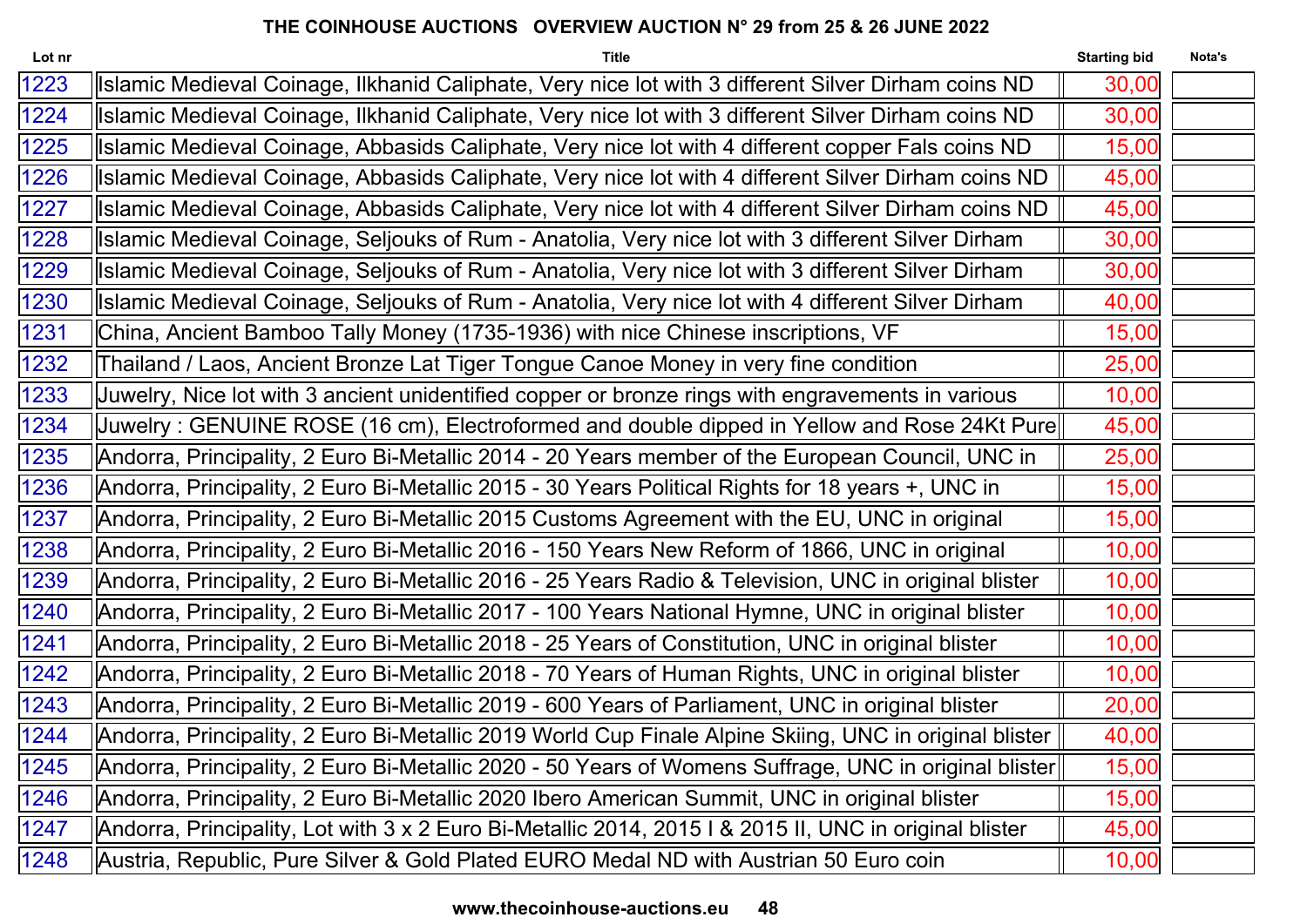| Lot nr | <b>Title</b>                                                                                            | <b>Starting bid</b> | Nota's |
|--------|---------------------------------------------------------------------------------------------------------|---------------------|--------|
| 1249   | Austria, Republic, Pure Silver & Gold Plated EURO Medal ND with Austrian 10 Euro coin                   | 10,00               |        |
| 1250   | Austria, Republic, Pure Silver & Gold Plated EURO Medal ND with Austrian 2 Euro coin represented        | 10,00               |        |
| 1251   | Belgium, Kingdom, Albert II, 2 Euro Bi-Metallic 2006 Atomium in original box with certificate, PROOF    | 20,00               |        |
| 1252   | Belgium, Kingdom, Albert II, 2 Euro Bi-Metallic 2009 Louis Braille in original box with certificate,    | 10,00               |        |
| 1253   | Belgium, Kingdom, Albert II, 2 Euro Bi-Metallic 2010 Presidency of the EU in original box with          | 10,00               |        |
| 1254   | Belgium, Kingdom, Albert II, 2 Euro Bi-Metallic 2011 Womens Day in original box with certificate,       | 10,00               |        |
| 1255   | Belgium, Kingdom, Albert II, 5 Euro Silver 2010 Railway Anniversary, Morin BE54, Proof in original      | 15,00               |        |
| 1256   | Belgium, Kingdom, Albert II, 10 Euro Silver 2002 Jonction Nord-Midi, Morin BE9, Proof                   | 12,00               |        |
| 1257   | Belgium, Kingdom, Albert II, 10 Euro Silver 2002 Jonction Nord-Midi, Morin BE9a, Proof                  | 12,00               |        |
| 1258   | Belgium, Kingdom, Albert II, 10 Euro Silver 2004 - 75 Years TinTin, Morin BE13, Proof                   | 12,00               |        |
| 1259   | Belgium, Kingdom, Albert II, 10 Euro Silver 2005 Heizel Stadion Anniversary, Morin BE18, Proof          | 12,00               |        |
| 1260   | Belgium, Kingdom, Albert II, 10 Euro Silver 2006 Marcinelle Mines, Morin BE23, Proof                    | 12,00               |        |
| 1261   | Belgium, Kingdom, Albert II, 10 Euro Silver 2007 Princess Elisabeth Antarctica, Morin BE32, Proof       | 12,00               |        |
| 1262   | Belgium, Kingdom, Albert II, 10 Euro Silver 2009 Erasmus, Morin BE44, Proof                             | 12,00               |        |
| 1263   | Belgium, Kingdom, Albert II, 20 Euro Silver 2009 Father Damian, Morin BE48, Proof in original           | 25,00               |        |
| 1264   | Belgium, Kingdom, Albert II, 20 Euro Silver 2013 Abdication of Albert II, Morin BE79, Proof in original | 25,00               |        |
| 1265   | Belgium, Kingdom, Filip, 2 Euro Bi-Metallic 2015 European Flag in original box with certificate,        | 10,00               |        |
| 1266   | Belgium, Kingdom, Filip, 5 Euro Silver 2017 First Hart Transplantation, Morin BE120, Proof in           | 15,00               |        |
| 1267   | Belgium, Kingdom, Filip, 10 Euro Silver 2015 Battle of Waterloo, Morin BE92, Proof in original box      | 20,00               |        |
| 1268   | Belgium, Kingdom, Filip, 10 Euro Silver 2017 Central Station Antwerp, Morin BE117, Proof in original    | 20,00               |        |
| 1269   | Belgium, Kingdom, Nice lot with 9 different official Euro coincards, all UNC                            | 45,00               |        |
| 1270   | Belgium, Kingdom, Official Annual EURO Coin Set 1999-2000-2001 in original blister, UNC                 | 60,00               |        |
| 1271   | Belgium, Kingdom, Official Annual EURO Coin Set 2002 in original blister, UNC                           | 5,00                |        |
| 1272   | Belgium, Kingdom, Official Annual EURO Coin Set 2002 Post edition in original blister, UNC              | 5,00                |        |
| 1273   | Belgium, Kingdom, Official Annual EURO Coin Set 2003 Ford in original blister, UNC                      | 10,00               |        |
| 1274   | Belgium, Kingdom, Official Annual EURO Coin Set 2003 in original blister, UNC                           | 5,00                |        |
|        |                                                                                                         |                     |        |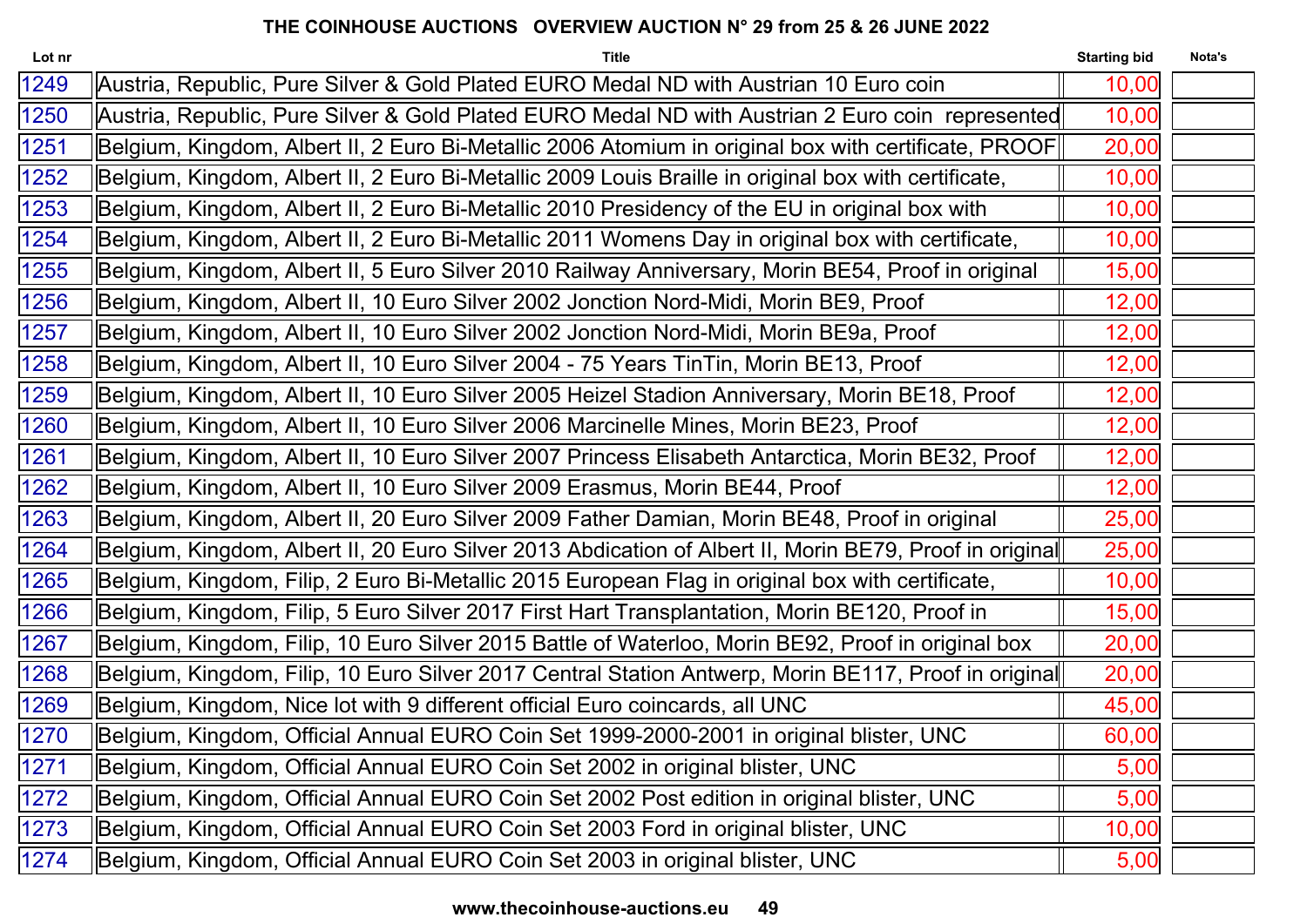| Lot nr | <b>Title</b>                                                                                        | <b>Starting bid</b> | Nota's |
|--------|-----------------------------------------------------------------------------------------------------|---------------------|--------|
| 1275   | Belgium, Kingdom, Official Annual EURO Coin Set 2004 Red Cross in original blister, UNC             | 5,00                |        |
| 1276   | Belgium, Kingdom, Official Annual EURO Coin Set 2005 Brussels in original blister, UNC              | 5,00                |        |
| 1277   | Belgium, Kingdom, Official Annual EURO Coin Set 2005 Brussels in original blister + Colored medal,  | 10,00               |        |
| 1278   | Belgium, Kingdom, Official Annual EURO Coin Set 2006 Beguinages in original blister, UNC            | 5,00                |        |
| 1279   | Belgium, Kingdom, Official Annual EURO Coin Set 2007 Canal in original blister, UNC                 | 5,00                |        |
| 1280   | Belgium, Kingdom, Official Annual EURO Coin Set 2008 Beffrois in original blister, UNC              | 20,00               |        |
| 1281   | Belgium, Kingdom, Official Annual EURO Coin Set 2009 Tournai in original blister, UNC               | 5,00                |        |
| 1282   | Belgium, Kingdom, Official Annual EURO Coin Set 2010 Bruges in original blister, UNC                | 5,00                |        |
| 1283   | Belgium, Kingdom, Official Annual EURO Coin Set 2011 Spiennes in original blister, UNC              | 5,00                |        |
| 1284   | Belgium, Kingdom, Official Annual EURO Coin Set 2012 Plantin Moretus in original blister, UNC       | 5,00                |        |
| 1285   | Belgium, Kingdom, Official Annual EURO Coin Set 2013 Mines de la Wallonie in original blister,      | 10,00               |        |
| 1286   | Belgium, Kingdom, Official Annual EURO Coin Set 2014 King Filip in original blister, UNC            | 5,00                |        |
| 1287   | Belgium, Kingdom, Official Annual EURO Coin Set 2014 Oostduinkerke in original blister, UNC         | 10,00               |        |
| 1288   | Belgium, Kingdom, Official Annual EURO Coin Set 2015 Waterloo in original blister, UNC              | 10,00               |        |
| 1289   | Belgium, Kingdom, Official Annual EURO Coin Set 2016 Olympic Team in original blister, UNC          | 10,00               |        |
| 1290   | Belgium, Kingdom, Official Annual EURO Coin Set 2020 Pommes Frites in original blister, UNC         | 60,00               |        |
| 1291   | Belgium, Kingdom, Very good lot with 7 different official EURO coins sets in original blisters, UNC | 80,00               |        |
| 1292   | Belgium, Kingdom, Very good lot with 7 different official EURO coins sets in original blisters, UNC | 80,00               |        |
| 1293   | Belgium, Kingdom, Very good lot with 7 different official EURO coins sets in original blisters, UNC | 80,00               |        |
| 1294   | Belgium, Kingdom, Very good lot with 7 different official EURO coins sets in original blisters, UNC | 80,00               |        |
| 1295   | Belgium, Kingdom, Very good lot with 7 different official EURO coins sets in original blisters, UNC | 80,00               |        |
| 1296   | Belgium, Kingdom, Official Annual Proof Euro Coin Set 1999 (8) in original box with certificate,    | 30,00               |        |
| 1297   | Belgium, Kingdom, Official Annual Proof Euro Coin Set 2000 (8) in original box with certificate,    | 30,00               |        |
| 1298   | Belgium, Kingdom, Official Annual Proof Euro Coin Set 2001 (8) in original box with certificate,    | 30,00               |        |
| 1299   | Belgium, Kingdom, Official Annual Proof Euro Coin Set 2002 (8) in original box with certificate,    | 15,00               |        |
| 1300   | Belgium, Kingdom, Official Annual Proof Euro Coin Set 2006 (8) in original box with certificate,    | 15,00               |        |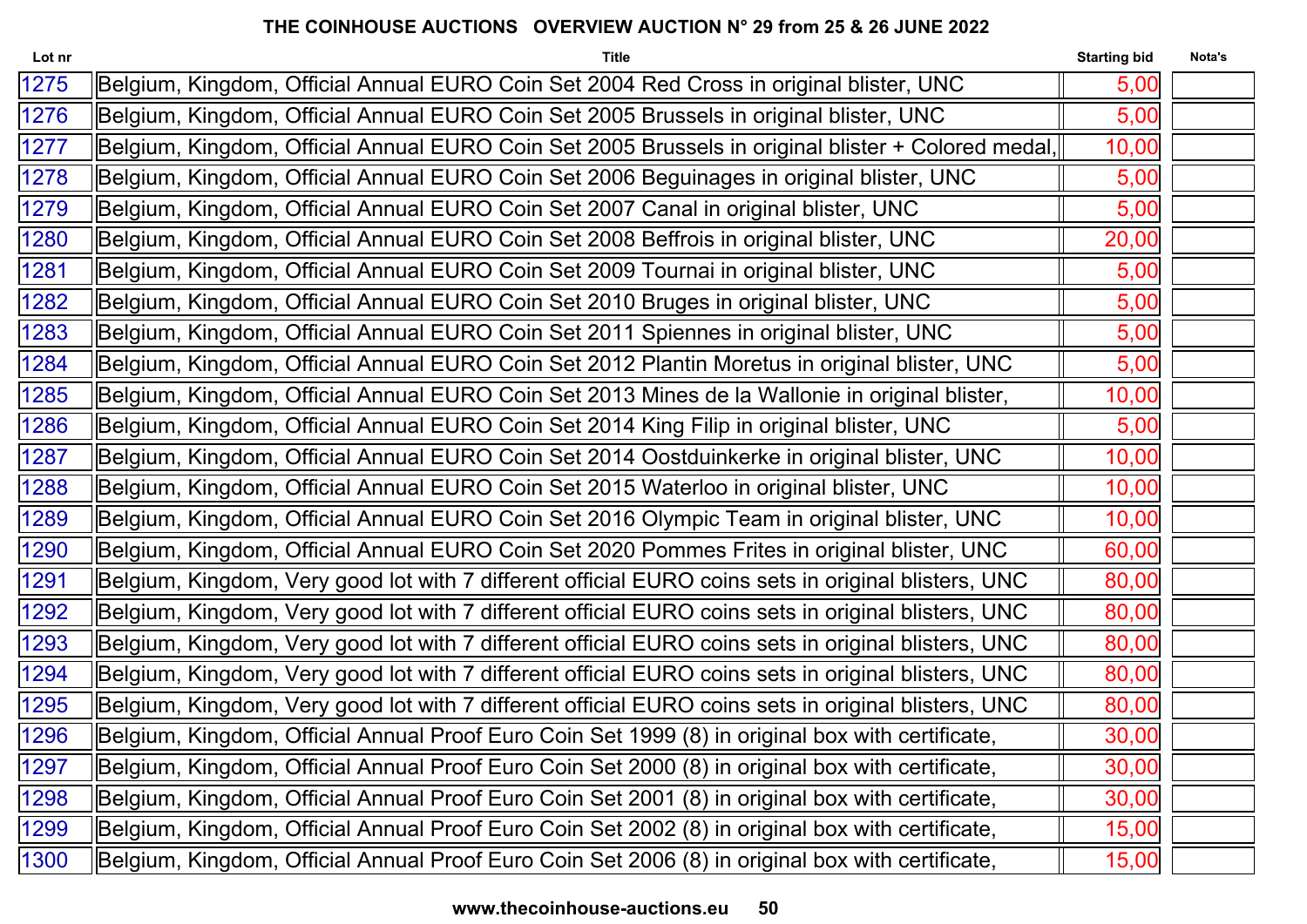| Lot nr | <b>Title</b>                                                                                           | <b>Starting bid</b> | Nota's |
|--------|--------------------------------------------------------------------------------------------------------|---------------------|--------|
| 1301   | Belgium, Kingdom, Official Annual Proof Euro Coin Set 2007 (8) in original box with certificate,       | 15,00               |        |
| 1302   | Belgium, Kingdom, Official Annual Proof Euro Coin Set 2008 (8) in original box with certificate, Proof | 25,00               |        |
| 1303   | Belgium, Kingdom, Official Annual Proof Euro Coin Set 2009 (8) in original box with certificate,       | 15,00               |        |
| 1304   | Belgium, Kingdom, Official Annual Proof Euro Coin Set 2010 (8) in original box with certificate,       | 15,00               |        |
| 1305   | Belgium, Kingdom, Official Annual Proof Euro Coin Set 2011 (8) in original box with certificate,       | 15,00               |        |
| 1306   | Belgium, Kingdom, Pure Silver & Gold Plated EURO Medal ND with Belgian 2 Euro coin                     | 10,00               |        |
| 1307   | Belgium, Kingdom, Pure Silver & Gold Plated EURO Medal ND with Belgian 10 Euro coin                    | 10,00               |        |
| 1308   | Belgium, Kingdom, Pure Silver & Gold Plated EURO Medal ND with Belgian 100 Euro coin                   | 10,00               |        |
| 1309   | Cyprus, Republic, Pure Silver & Gold Plated EURO Medal ND with Cyprian 2 Euro coin represented         | 10,00               |        |
| 1310   | Cyprus, Republic, Pure Silver & Gold Plated EURO Medal ND with Cyprian 10 Euro coin                    | 10,00               |        |
| 1311   | Cyprus, Republic, Pure Silver & Gold Plated EURO Medal ND with Cyprian 20 Euro coin                    | 10,00               |        |
| 1312   | Estonia, Republic, Pure Silver & Gold Plated EURO Medal ND with Estonian 2 Euro coin                   | 10,00               |        |
| 1313   | Estonia, Republic, Pure Silver & Gold Plated EURO Medal ND with Estonian 10 Euro coin                  | 10,00               |        |
| 1314   | Estonia, Republic, Pure Silver & Gold Plated EURO Medal ND with Estonian 20 Euro coin                  | 10,00               |        |
| 1315   | Finland, Republic, Pure Silver & Gold Plated EURO Medal ND with Finnish 2 Euro coin represented        | 10,00               |        |
| 1316   | Finland, Republic, Pure Silver & Gold Plated EURO Medal ND with Finnish 10 Euro coin                   | 10,00               |        |
| 1317   | Finland, Republic, Pure Silver & Gold Plated EURO Medal ND with Finnish 100 Euro coin                  | 10,00               |        |
| 1318   | France, Republic, Very nice lot with 4 modern French Silver Euro coins 2012-13 in uncirculated         | 25,00               |        |
| 1319   | France, Republic, 50 Euro Gold 2019 History of mankind - D-DAY Anniversary, KM New, Proof in           | 380,00              |        |
| 1320   | France, Republic, Pure Silver & Gold Plated EURO Medal ND with French 1-1/2 Euro coin                  | 10,00               |        |
| 1321   | France, Republic, Pure Silver & Gold Plated EURO Medal ND with French 2 Euro coin represented          | 10,00               |        |
| 1322   | France, Republic, Pure Silver & Gold Plated EURO Medal ND with French 100 Euro coin                    | 10,00               |        |
| 1323   | Germany, Federal Republic, 10 Euro Silver 2009G Youth Hostels, KM 283, UNC                             | 5,00                |        |
| 1324   | Germany, Federal Republic, Pure Silver & Gold Plated EURO Medal ND with German 2 Euro coin             | 10,00               |        |
| 1325   | Germany, Federal Republic, Pure Silver & Gold Plated EURO Medal ND with German 10 Euro coin            | 10,00               |        |
| 1326   | Germany, Federal Republic, Pure Silver & Gold Plated EURO Medal ND with German 100 Euro coin           | 10,00               |        |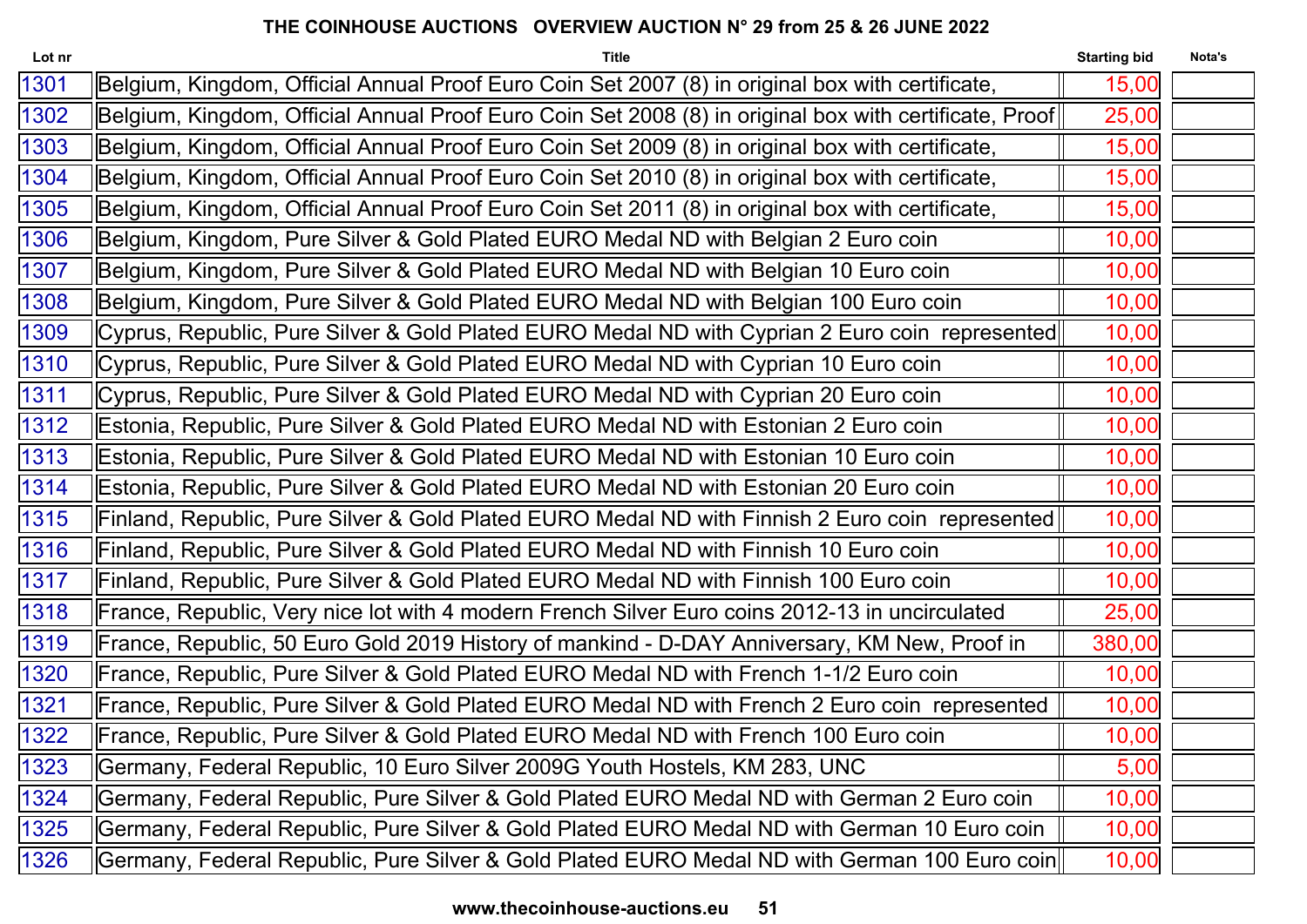| Lot nr | <b>Title</b>                                                                                        | <b>Starting bid</b> | Nota's |
|--------|-----------------------------------------------------------------------------------------------------|---------------------|--------|
| 1327   | Greece, Republic, Pure Silver & Gold Plated EURO Medal ND with Greek 2 Euro coin represented        | 10,00               |        |
| 1328   | Greece, Republic, Pure Silver & Gold Plated EURO Medal ND with Greek 10 Euro coin represented       | 10,00               |        |
| 1329   | Greece, Republic, Pure Silver & Gold Plated EURO Medal ND with Greek 100 Euro coin                  | 10,00               |        |
| 1330   | Ireland, Republic, Pure Silver & Gold Plated EURO Medal ND with Irish 2 Euro coin represented in    | 10,00               |        |
| 1331   | Ireland, Republic, Pure Silver & Gold Plated EURO Medal ND with Irish 10 Euro coin represented in   | 10,00               |        |
| 1332   | Ireland, Republic, Pure Silver & Gold Plated EURO Medal ND with Irish 20 Euro coin represented in   | 10,00               |        |
| 1333   | Italy, Republic, Pure Silver & Gold Plated EURO Medal ND with Italian 2 Euro coin represented in    | 10,00               |        |
| 1334   | Italy, Republic, Pure Silver & Gold Plated EURO Medal ND with Italian 10 Euro coin represented in   | 10,00               |        |
| 1335   | Italy, Republic, Pure Silver & Gold Plated EURO Medal ND with Italian 20 Euro coin represented in   | 10,00               |        |
| 1336   | Latvia, Republic, Pure Silver & Gold Plated EURO Medal ND with Latvian 2 Euro coin represented      | 10,00               |        |
| 1337   | Latvia, Republic, Pure Silver & Gold Plated EURO Medal ND with Latvian 5 Euro coin represented      | 10,00               |        |
| 1338   | Latvia, Republic, Pure Silver & Gold Plated EURO Medal ND with Latvian 5 Euro coin represented      | 10,00               |        |
| 1339   | Lithuania, Republic, Pure Silver & Gold Plated EURO Medal ND with Lithuanian 2 Euro coin            | 10,00               |        |
| 1340   | Lithuania, Republic, Pure Silver & Gold Plated EURO Medal ND with Lithuanian 20 Euro coin           | 10,00               |        |
| 1341   | Lithuania, Republic, Pure Silver & Gold Plated EURO Medal ND with Lithuanian 50 Euro coin           | 10,00               |        |
| 1342   | Luxembourg, Grand Duchy, Pure Silver & Gold Plated EURO Medal ND with Luxembourg 2 Euro             | 10,00               |        |
| 1343   | Luxembourg, Grand Duchy, Pure Silver & Gold Plated EURO Medal ND with Luxembourg 25 Euro            | 10,00               |        |
| 1344   | Luxembourg, Grand Duchy, Pure Silver & Gold Plated EURO Medal ND with Luxembourg 5 Euro             | 10,00               |        |
| 1345   | Malta, Republic, Official Annual Euro Coin Set 2011 (9) in original box with certificate, UNC       | 15,00               |        |
| 1346   | Malta, Republic, Official Annual Euro Coin Set 2013 (9) in original box with certificate, UNC       | 15,00               |        |
| 1347   | Malta, Republic, Pure Silver & Gold Plated EURO Medal ND with Maltese 2 Euro coin represented       | 10,00               |        |
| 1348   | Malta, Republic, Pure Silver & Gold Plated EURO Medal ND with Maltese 10 Euro coin represented      | 10,00               |        |
| 1349   | Malta, Republic, Pure Silver & Gold Plated EURO Medal ND with Maltese 50 Euro coin represented      | 10,00               |        |
| 1350   | Monaco, Principality, 2 Euro Bi-Metallic 2010 Prince Albert in original box with certificate, Proof | 25,00               |        |
| 1351   | Monaco, Principality, Pure Silver & Gold Plated EURO Medal ND with Monegask 2 Euro coin             | 10,00               |        |
| 1352   | Monaco, Principality, Pure Silver & Gold Plated EURO Medal ND with Monegask 10 Euro coin            | 10,00               |        |
|        |                                                                                                     |                     |        |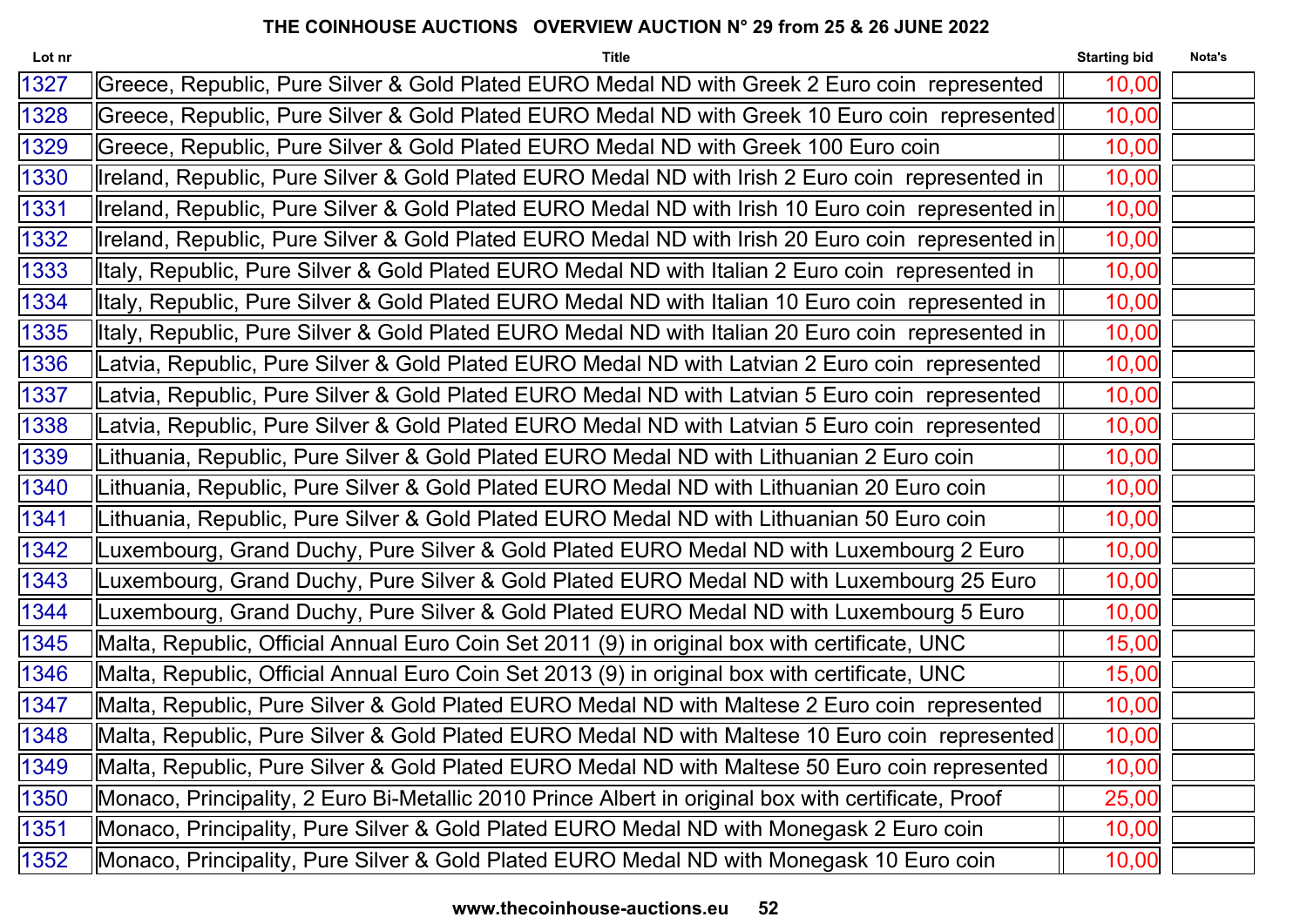| Lot nr | <b>Title</b>                                                                                         | <b>Starting bid</b> | Nota's |
|--------|------------------------------------------------------------------------------------------------------|---------------------|--------|
| 1353   | Monaco, Principality, Pure Silver & Gold Plated EURO Medal ND with Monegask 20 Euro coin             | 10,00               |        |
| 1354   | Netherlands, Kingdom, Pure Silver & Gold Plated EURO Medal ND with Dutch 10 Euro coin                | 10,00               |        |
| 1355   | Netherlands, Kingdom, Pure Silver & Gold Plated EURO Medal ND with Dutch 10 Euro coin                | 10,00               |        |
| 1356   | Portugal, Republic, Pure Silver & Gold Plated EURO Medal ND with Portuguese 2 Euro coin              | 10,00               |        |
| 1357   | Portugal, Republic, Pure Silver & Gold Plated EURO Medal ND with Portuguese 5 Euro coin              | 10,00               |        |
| 1358   | Portugal, Republic, Pure Silver & Gold Plated EURO Medal ND with Portuguese 5 Euro coin              | 10,00               |        |
| 1359   | San Marino, Republic, 2 Euro Bi-Metallic 2010 Sandro Botticelli in original blister, UNC             | 15,00               |        |
| 1360   | San Marino, Republic, 2 Euro Bi-Metallic 2011 Giorgio Vasari in original blister, UNC                | 15,00               |        |
| 1361   | San Marino, Republic, 2 Euro Bi-Metallic 2015 - 25 Years German Reunification, UNC in original       | 15,00               |        |
| 1362   | San Marino, Republic, 2 Euro Bi-Metallic 2016 Donatello, UNC in original blister                     | 15,00               |        |
| 1363   | San Marino, Republic, 2 Euro Bi-Metallic 2016 Wiliam Shakespeare, UNC in original blister            | 15,00               |        |
| 1364   | San Marino, Republic, 2 Euro Bi-Metallic 2017 Birth of Giotto, UNC in original blister               | 15,00               |        |
| 1365   | San Marino, Republic, 2 Euro Bi-Metallic 2017 Sustainable Tourism, UNC in original blister           | 15,00               |        |
| 1366   | San Marino, Republic, 2 Euro Bi-Metallic 2018 Gian Lorenzo Bernini, UNC in original blister          | 30,00               |        |
| 1367   | San Marino, Republic, 2 Euro Bi-Metallic 2019 Filippo Lippi, UNC in original blister                 | 30,00               |        |
| 1368   | San Marino, Republic, 2 Euro Bi-Metallic 2019 Leonardo da Vinci, UNC in original blister             | 30,00               |        |
| 1369   | San Marino, Republic, 4 x 2 Euro Bi-Metallic 2016 (2), 2016 & 2017, UNC in original blister          | 45,00               |        |
| 1370   | San Marino, Republic, Nice lot with 6 different Special Multicolor 2 Euro coins, all in uncirculated | 60,00               |        |
| 1371   | San Marino, Republic, Pure Silver & Gold Plated EURO Medal ND with San Marino 2 Euro coin            | 10,00               |        |
| 1372   | San Marino, Republic, Pure Silver & Gold Plated EURO Medal ND with San Marino 5 Euro coin            | 10,00               |        |
| 1373   | San Marino, Republic, Pure Silver & Gold Plated EURO Medal ND with San Marino 50 Euro coin           | 10,00               |        |
| 1374   | Slovakia, Republic, Pure Silver & Gold Plated EURO Medal ND with Slovakian 2 Euro coin               | 10,00               |        |
| 1375   | Slovakia, Republic, Pure Silver & Gold Plated EURO Medal ND with Slovakian 10 Euro coin              | 10,00               |        |
| 1376   | Slovakia, Republic, Pure Silver & Gold Plated EURO Medal ND with Slovakian 100 Euro coin             | 10,00               |        |
| 1377   | Slovenia, Republic, 30 Euro Silver 2010 Ljubljana - World Book Capital, KM New, Proof in original    | 30,00               |        |
| 1378   | Slovenia, Republic, Pure Silver & Gold Plated EURO Medal ND with Slovenian 2 Euro coin               | 10,00               |        |
|        |                                                                                                      |                     |        |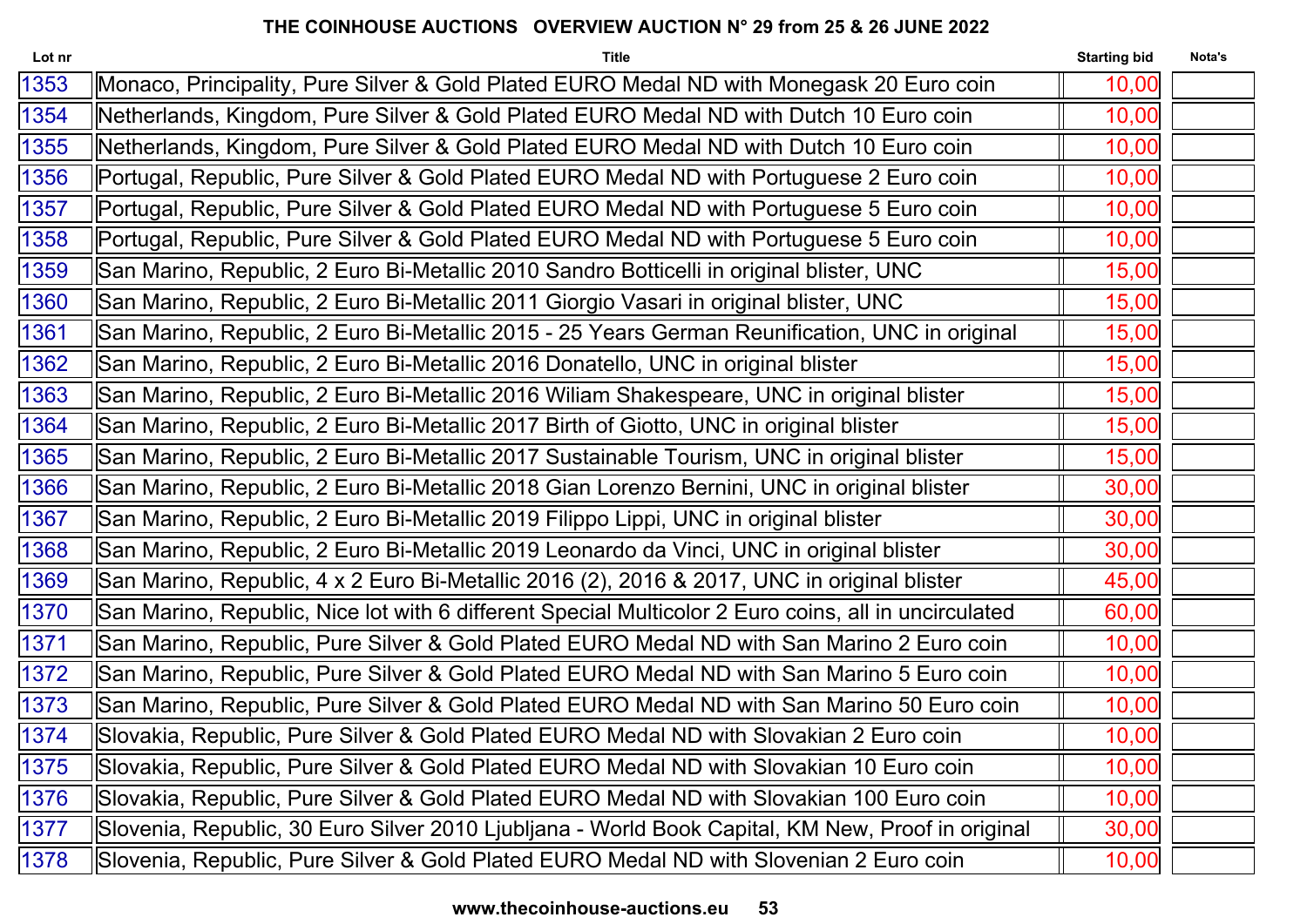| Lot nr        | <b>Title</b>                                                                                             | <b>Starting bid</b> | Nota's |
|---------------|----------------------------------------------------------------------------------------------------------|---------------------|--------|
| 1379          | Slovenia, Republic, Pure Silver & Gold Plated EURO Medal ND with Slovenian 30 Euro coin                  | 10,00               |        |
| 1380          | Slovenia, Republic, Pure Silver & Gold Plated EURO Medal ND with Slovenian 100 Euro coin                 | 10,00               |        |
| 1381          | Spain, Kingdom, 10 Euro Silver 2014 The Three Graces from Peter Paul Rubens, KM New, Proof               | 25,00               |        |
| 1382          | Spain, Kingdom, 300 Euro (1 Kilo) Silver 2017 History of the Dollar, KM New, RARE, Prooflike with        | 600,00              |        |
| 1383          | Spain, Kingdom, Pure Silver & Gold Plated EURO Medal ND with Spanish 2 Euro coin represented             | 10,00               |        |
| 1384          | Spain, Kingdom, Pure Silver & Gold Plated EURO Medal ND with Spanish 10 Euro coin represented            | 10,00               |        |
| 1385          | Spain, Kingdom, Pure Silver & Gold Plated EURO Medal ND with Spanish 400 Euro coin                       | 10,00               |        |
| 1386          | Vatican City, City State, 2 Euro Bi-Metallic 2011 Youth day in Madrid (COLORED), UNC in original         | 25,00               |        |
| 1387          | Vatican City, City State, 2 Euro Bi-Metallic 2013 Sede Vacante, UNC in original blister                  | 20,00               |        |
| 1388          | Vatican City, City State, 2 Euro Bi-Metallic 2014 Fall of the Berlin Wall, UNC in original blister       | 20,00               |        |
| 1389          | Vatican City, City State, 2 Euro Bi-Metallic 2015 World meeting of families, UNC in original blister     | 15,00               |        |
| 1390          | Vatican City, City State, 2 Euro Bi-Metallic 2016 Jubilee of Mercy, UNC in original blister              | 15,00               |        |
| 1391          | Vatican City, City State, 2 Euro Bi-Metallic 2016 Vatican Gendarmerie, UNC in original blister           | 15,00               |        |
| 1392          | Vatican City, City State, 2 Euro Bi-Metallic 2017 Fatima Apparitions, UNC in original blister            | 15,00               |        |
| 1393          | Vatican City, City State, 2 Euro Bi-Metallic 2017 Martyrdom of St. Peter & St. Paul, UNC in original     | 15,00               |        |
| 1394          | Vatican City, City State, 2 Euro Bi-Metallic 2018 Cultural Heritage, UNC in original blister             | 15,00               |        |
| 1395          | Vatican City, City State, 2 Euro Bi-Metallic 2018 Death of Padre Pio, UNC in original blister            | 15,00               |        |
| 1396          | Vatican City, City State, 2 Euro Bi-Metallic 2019 Constitution Anniversary, UNC in original blister      | 15,00               |        |
| 1397          | Vatican City, City State, 2 Euro Bi-Metallic 2019 Restoration of the Sistine Chapel, UNC in original     | 15,00               |        |
| 1398          | Vatican City, City State, 2 Euro Bi-Metallic 2020 Birth of St. John Paul II, UNC in original blister     | 15,00               |        |
| 1399          | Vatican City, City State, 2 Euro Bi-Metallic 2020 Death of Raphael Danzio, UNC in original blister       | 15,00               |        |
| 1400          | Vatican City, City State, Nice lot with 5 different Special Multicolor 2 Euro coins, all in uncirculated | 75,00               |        |
| $\sqrt{1401}$ | Vatican City, City State, Nice lot with 5 different Special Multicolor 2 Euro coins, all in uncirculated | 75,00               |        |
| 1402          | Vatican City, City State, Official Annual Euro Proof Coin Set 2015 (9) with silver 20 Euro, Proof in     | 60,00               |        |
| 1403          | Vatican City, City State, Pure Silver & Gold Plated EURO Medal ND with Vatican 2 Euro coin               | 10,00               |        |
| 1404          | Vatican City, City State, Pure Silver & Gold Plated EURO Medal ND with Vatican 5 Euro coin               | 10,00               |        |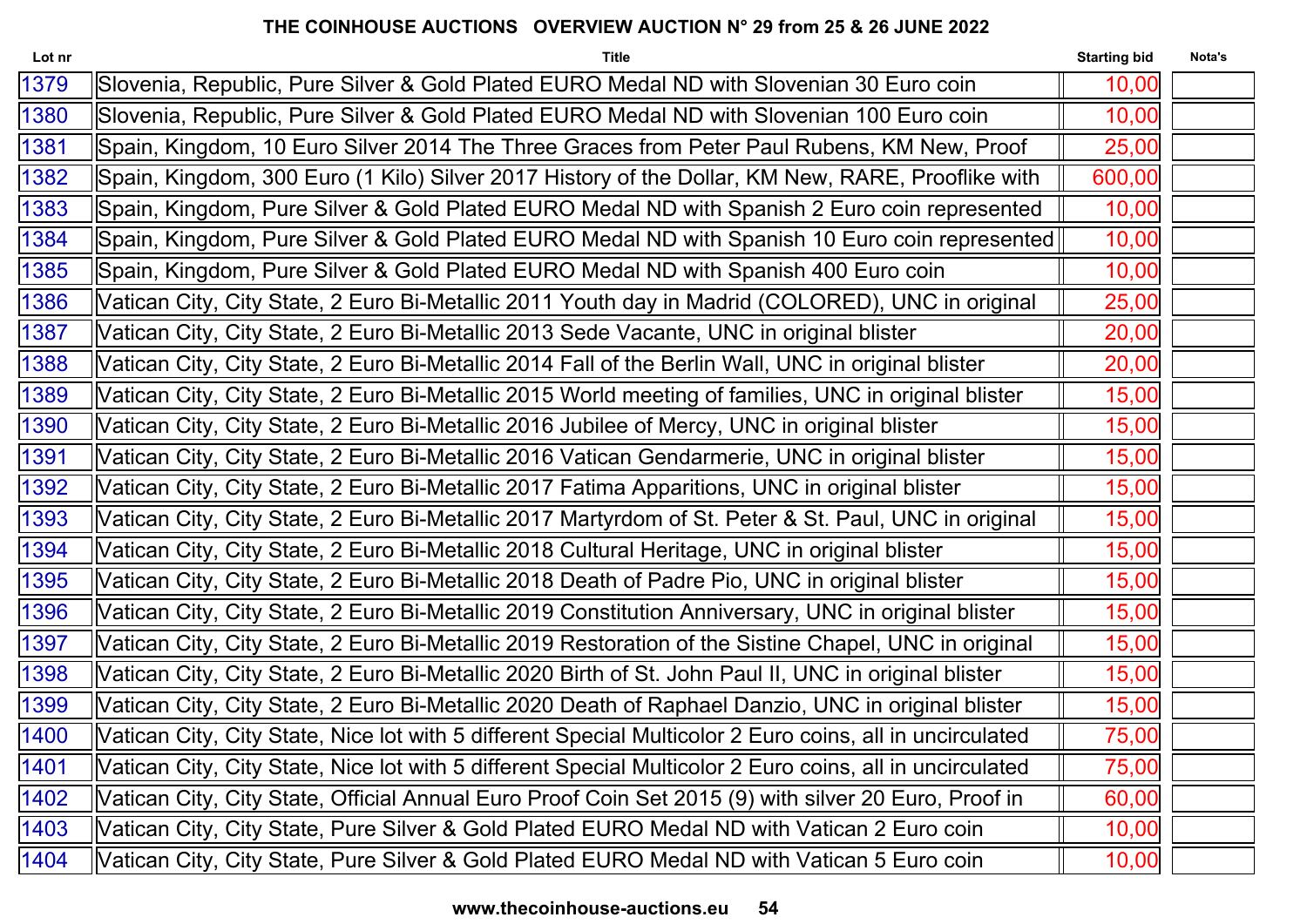| Lot nr | <b>Title</b>                                                                                        | <b>Starting bid</b> | Nota's |
|--------|-----------------------------------------------------------------------------------------------------|---------------------|--------|
| 1405   | Vatican City, City State, Pure Silver & Gold Plated EURO Medal ND with Vatican 50 Euro coin         | 10,00               |        |
| 1406   | Europe, Various Countries, Nice lot with 10 different Special Multicolor 2 Euro coins, all in       | 25,00               |        |
| 1407   | Europe, Various Countries, Nice lot with 10 different Special Multicolor 2 Euro coins, all in       | 25,00               |        |
| 1408   | Europe, Various Countries, Nice lot with 10 different Special Multicolor 2 Euro coins, all in       | 25,00               |        |
| 1409   | Europe, Various Countries, Nice lot with 10 different Special Multicolor 2 Euro coins, all in       | 25,00               |        |
| 1410   | Europe, Various Countries, Nice lot with 10 different Special Multicolor 2 Euro coins, all in       | 25,00               |        |
| 1411   | Europe, Various Countries, Nice lot with 10 different Special Multicolor 2 Euro coins, all in       | 25,00               |        |
| 1412   | Europe, Various Countries, Nice lot with 10 different Special Multicolor 2 Euro coins, all in       | 25,00               |        |
| 1413   | Europe, Various Countries, Nice lot with 5 different Special Multicolor 2 Euro coins, all in        | 25,00               |        |
| 1414   | Europe, Various Countries, Nice lot with 10 different Multicolor commemorative 2 Euro coins, all in | 20,00               |        |
| 1415   | Europe, Various Countries, Nice lot with 10 different Multicolor commemorative 2 Euro coins, all in | 20,00               |        |
| 1416   | Europe, Various Countries, Nice lot with 10 different Multicolor commemorative 2 Euro coins, all in | 20,00               |        |
| 1417   | Europe, Various Countries, Nice lot with 10 different Multicolor commemorative 2 Euro coins, all in | 20,00               |        |
| 1418   | Europe, Various Countries, Nice lot with 10 different Multicolor & Gold Plated commemorative 2      | 25,00               |        |
| 1419   | Europe, Various Countries, Nice lot with 10 different Multicolor & Gold Plated commemorative 2      | 25,00               |        |
| 1420   | Europe, Various Countries, Nice lot with 10 Multicolor & Gold Plated commemorative 2 Euro coins,    | 20,00               |        |
| 1421   | Europe, Various Countries, Nice lot with 10 Multicolor & Gold Plated commemorative 2 Euro coins,    | 20,00               |        |
| 1422   | Europe, Various Countries, Nice lot with 10 Gold Plated commemorative 2 Euro coins, all in          | 20,00               |        |
| 1423   | Europe, Various Countries, Nice lot with 10 Gold Plated commemorative 2 Euro coins, all in          | 20,00               |        |
| 1424   | Europe, Various Countries, Nice lot with 10 different commemorative Pattern 2 Euro coins, all in    | 5,00                |        |
| 1425   | Europe, Various Countries, Nice lot with 10 different commemorative Pattern 2 Euro coins, all in    | 5,00                |        |
| 1426   | Europe, Various Countries, Nice lot with 10 different commemorative Pattern 2 Euro coins, all in    | 5,00                |        |
| 1427   | Europe, Various Countries, Nice lot with 10 different commemorative Pattern 2 Euro coins, all in    | 5,00                |        |
| 1428   | Europe, Various Countries, Nice lot with 24 commemorative 2 Euro coins, all in uncirculated         | 40,00               |        |
| 1429   | Europe, Mixed Countries, Nice lot with 11 different original rolls with 1 Eurocent coins, UNC       | 10,00               |        |
| 1430   | Vatican City & San Marino, Nice lot with 7 commemorative 2 Euro coins in original blisters, UNC     | 80,00               |        |
|        |                                                                                                     |                     |        |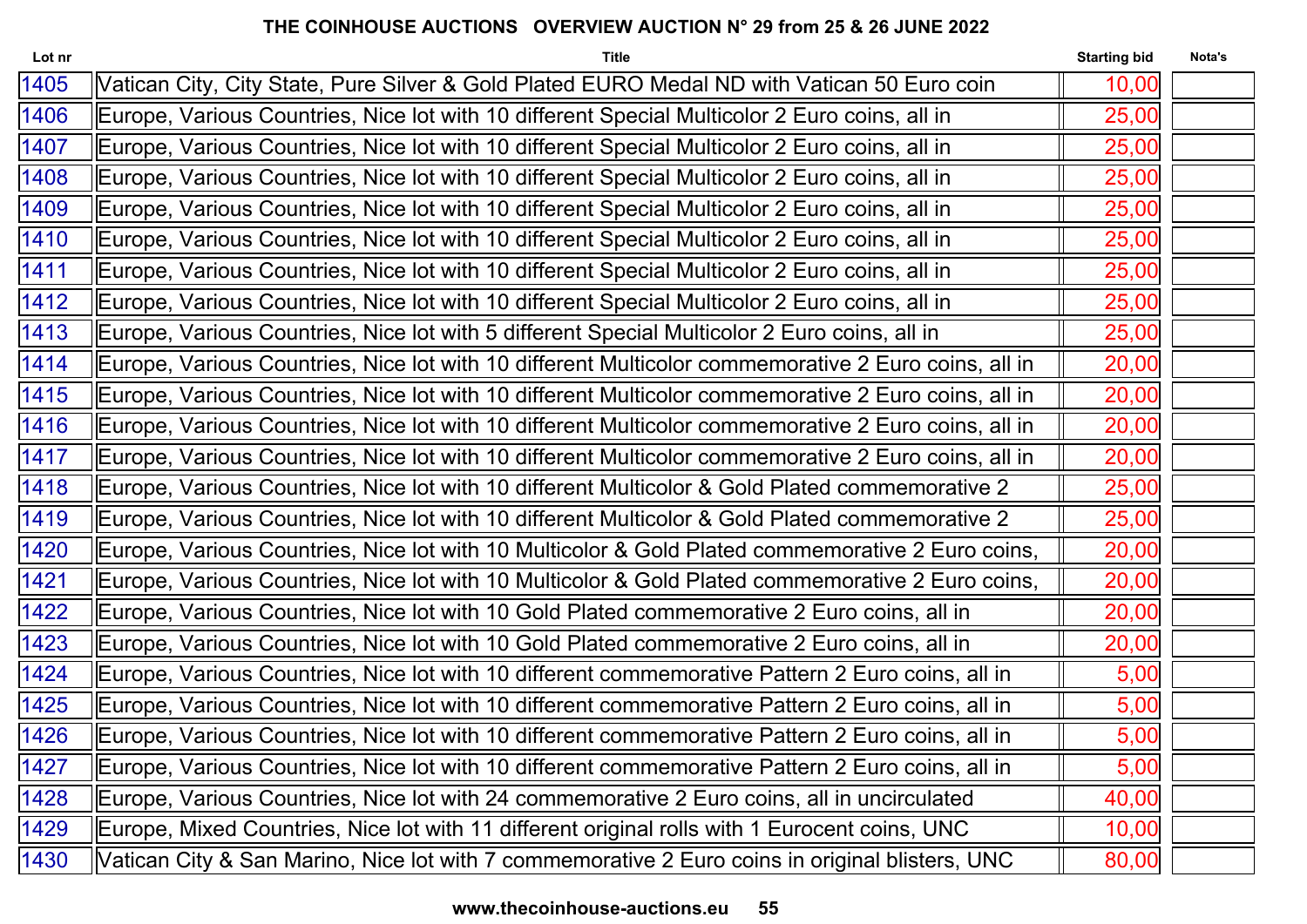| Lot nr | <b>Title</b>                                                                                                      | <b>Starting bid</b> | Nota's |
|--------|-------------------------------------------------------------------------------------------------------------------|---------------------|--------|
| 1431   | Vatican City & Belgium, Nice lot with 6 commemorative 2 Euro coins in original blisters, UNC                      | 45,00               |        |
| 1432   | Europe, Mixed Countries, Very nice lot with 8 different commemorative mostly Silver Euro coins in                 | 40,00               |        |
| 1433   | Europe, Mixed Countries, Very nice lot with 8 different commemorative mostly Silver Euro coins in                 | 40,00               |        |
| 1434   | Spanish Netherlands & others, Very nice lot with 3 older copper historical medals & jetons in various $\parallel$ | 20,00               |        |
| 1435   | Spanish Netherlands & others, Very nice lot with 4 older copper circulation type coins in various                 | 15,00               |        |
| 1436   | Spanish Netherlands & others, Very nice lot with 4 older copper circulation type coins in various                 | 15,00               |        |
| 1437   | Spanish Netherlands & others, Very nice lot with 4 older copper historical medals & jetons in various             | 25,00               |        |
| 1438   | Spanish Netherlands & others, Very nice lot with 4 older silver circulation type coins in various                 | 25,00               |        |
| 1439   | Spanish Netherlands, Very nice lot with 5 different SILVER Spanish Netherlands coins in fine                      | 20,00               |        |
| 1440   | Graafschap Vlaanderen, Lodewijk van Male, Zilveren Dubbele Groot Botdrager ND (1346-1384)                         | 80,00               |        |
| 1441   | Graafschap Vlaanderen, Karel de Stoute, Zilveren Dubbel Groot Vierlander ND (1467-1477)                           | 80,00               |        |
| 1442   | Spanish Netherlands, Charles V, 1/2 Reaal Gold ND (1521-1566) Crowned Shield, VH 221.BG                           | 400,00              |        |
| 1443   | Spanish Netherlands, Philip II, Geuzenpenning (Bedelzak) in Tin 1568, Bust of Philip II right / hands,            | 40,00               |        |
| 1444   | Spanish Netherlands, Zwolle, 1 Ducat Gold ND (ca 1600) Ferdinand & Isabella without S between                     | 400,00              |        |
| 1445   | Spanish Netherlands, Lead? Medal Italy (1554) Johanna of Austria daughter of Charles V by Jacopo                  | 275,00              |        |
| 1446   | Spanish Netherlands, Bronze Medal Italy (1549), Charles V and wife Isabella by Leone Leoni,                       | 300,00              |        |
| 1447   | Spanish Netherlands, Bronze Medal Italy (1554) Johanna of Austria daughter of Charles V by                        | 275,00              |        |
| 1448   | Spanish Netherlands, Carolus II, Copper Jeton 1671 Brussel, Bureau des Finances, Dugn. 4291,                      | 15,00               |        |
| 1449   | Austrian Netherlands, Reckheim & others, 3 x 1 Duit Copper (mixed dates) Various types, VG/F                      | 15,00               |        |
| 1450   | Austrian Netherlands, Reckheim & others, 3 x 1 Duit Copper (mixed dates) Various types, VG/F                      | 15,00               |        |
| 1451   | Austrian Netherlands, Reckheim (County), Ernst, 1 Duit Copper 1621 Crowned arms, KM 22, Fine                      | 15,00               |        |
| 1452   | Austrian Netherlands, Reckheim (County), Ferdinand, 1 Oord Copper 1657 Head right, KM 81, Fine                    | 20,00               |        |
| 1453   | Austrian Netherlands, Reckheim (County), Ferdinand, 1 Oord Copper 1657 Head right, KM 81, Fine                    | 20,00               |        |
| 1454   | Austrian Netherlands, Maria Theresia, 1 Liard Copper 1777 Veiled bust right, KM 28 Brussels, VF                   | 10,00               |        |
| 1455   | Austrian Netherlands, Maria Theresia, 20 Liards Billon 1751 Crowned Arms, KM 13 Antwerp, VF                       | 15,00               |        |
| 1456   | Austrian Netherlands, Maria Theresia, 1/2 Ducaton Silver 1750R Bust right, KM 7 Antwerp, A.XF                     | 90,00               |        |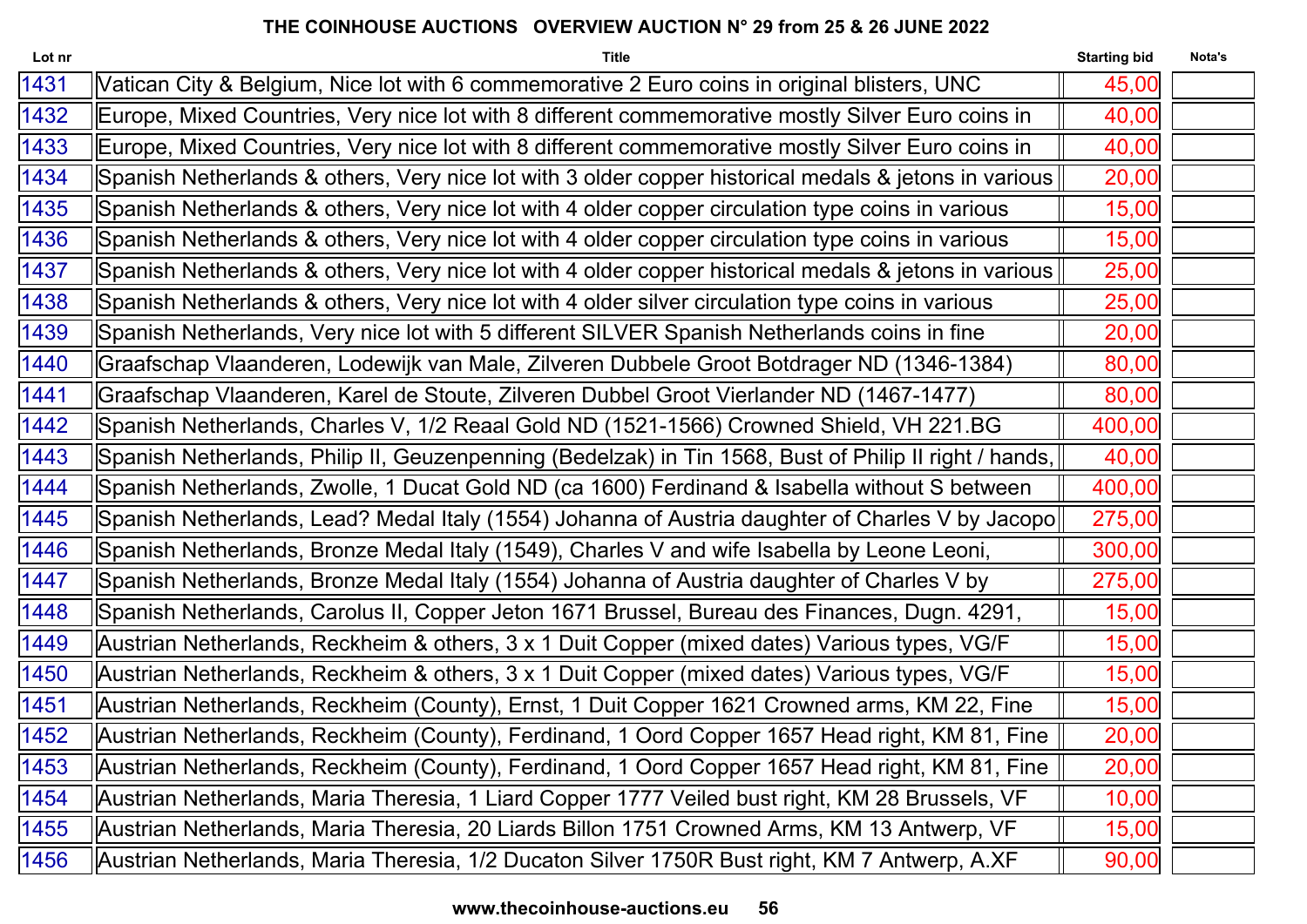| Lot nr | <b>Title</b>                                                                                         | <b>Starting bid</b> | Nota's |
|--------|------------------------------------------------------------------------------------------------------|---------------------|--------|
| 1457   | Austrian Netherlands, Maria Theresia, 1/2 Souverain D'Or Gold 1752R Crowned bust with                | 400,00              |        |
| 1458   | Austrian Netherlands, Maria Theresia, 1 Souverain D'Or Gold 1749R Crowned bust with decolletage      | 800,00              |        |
| 1459   | Austrian Netherlands, Maria Theresia, 1 Kronenthaler Silver 1766 Crowned imperial eagle with         | 60,00               |        |
| 1460   | Austrian Netherlands, Joseph II, 1 Liard Copper 1789 Bust right, KM 30 Brussels, VF                  | 15,00               |        |
| 1461   | Austrian Netherlands, Joseph II, 2 Liards Copper 1789 Draped bust right, KM 31 Brussels, VF          | 10,00               |        |
| 1462   | Austrian Netherlands, Joseph II, 1 Kronenthaler Silver 1786 Bust right, KM 32 Brussels, VF           | 45,00               |        |
| 1463   | Austrian Netherlands, Joseph II, Silver Inauguration Medal 1781, Joseph II in Brabant & Flanders,    | 40,00               |        |
| 1464   | Austrian Netherlands, Leopold II, Copper Jeton 1791 Inauguration of Leopold II, A.UNC                | 15,00               |        |
| 1465   | Austrian Netherlands, Insurrection Coinage, 10 Sols Silver 1790 Rampant Lion, KM 47 Brussels,        | 80,00               |        |
| 1466   | Austrian Netherlands, Copper Medal 1789, Les Comtes de Flandre et le retour de la liberte, A.UNC     | 15,00               |        |
| 1467   | Austrian Netherlands, Copper Medal 1790, Les Etats de Brabant, A.UNC                                 | 15,00               |        |
| 1468   | Austrian Netherlands, Copper Medal 1791, Bust of Leopold II to right, XF                             | 15,00               |        |
| 1469   | Antwerp, City, Siege Coinage, 5 Centimes Bronze 1814 Monogram N - V above ribbon bow, KM 2.2,        | 25,00               |        |
| 1470   | Antwerp, City, Siege Coinage, 5 & 10 Centimes Bronze 1814 Monogram, KM div, VG/F                     | 10,00               |        |
| 1471   | Antwerp, City, Siege Coinage, 10 Centimes Bronze 1814 Monogram N - W above ribbon bow, KM            | 60,00               |        |
| 1472   | Antwerp, City, Siege Coinage, 10 Centimes Bronze 1814 Monogram N - W above ribbon bow, KM            | 75,00               |        |
| 1473   | Brugge - Bruges, Saint Salvator Kerk, Armenpenning in lood voor brood ND (17de eeuw), W B staat      | 20,00               |        |
| 1474   | Brugge - Bruges, Onze Lieve Vrouwe Kerk, Armenpenning in lood voor brood 1758, DIES O.L.V, Vz        | 20,00               |        |
| 1475   | Gand - Gent, Gildepenning in lood/tin van de Garentwijnders 1705 met de aartsengel St. Michael die   | 30,00               |        |
| 1476   | Ghent City, Emergency Coinage, 10 Centimes Carton 1920 City View, KM NL, UNC                         | 10,00               |        |
| 1477   | Liege, Bishoperic, Ernest of Bavaria, 1 Liard Copper (1581-1612) Bust in circle left, Maaseik, Finel | 10,00               |        |
| 1478   | Liege, Bishopric, George Louis, 1 Liard Copper 1726 Crowned Oval Arms, KM 134, VF/XF                 | 10,00               |        |
| 1479   | Belgium, Kingdom, Leopold I, 2 Centimes Copper 1833 Lion with tablet, Morin 87, XF                   | 30,00               |        |
| 1480   | Belgium, Kingdom, Leopold I, 2 Centimes Copper 1834 Lion with tablet, Morin 88 WITH LONG TAIL.       | 45,00               |        |
| 1481   | Belgium, Kingdom, Leopold I, 2 Centimes Copper 1835 Lion with tablet, Morin 89f, A.VF                | 10,00               |        |
| 1482   | Belgium, Kingdom, Leopold I, 2 Centimes Copper 1836 Lion with tablet, Morin 90f on Netherlands 1     | 35,00               |        |
|        |                                                                                                      |                     |        |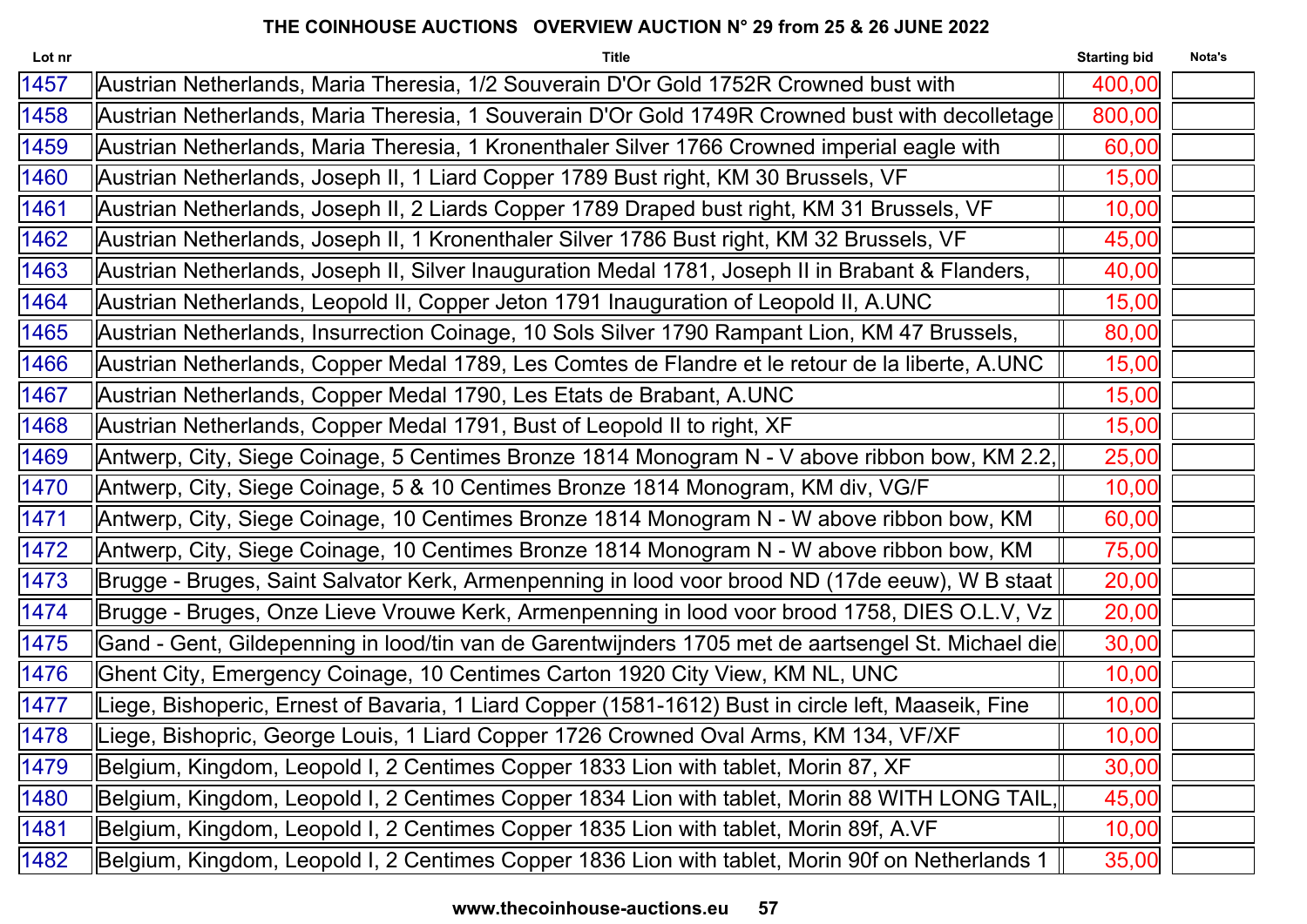| Lot nr | <b>Title</b>                                                                                    | <b>Starting bid</b> | Nota's |
|--------|-------------------------------------------------------------------------------------------------|---------------------|--------|
| 1483   | Belgium, Kingdom, Leopold I, 2 Centimes Copper 1844 Lion with tablet, Morin 93a, VF             | 30,00               |        |
| 1484   | Belgium, Kingdom, Leopold I, 2 Centimes Copper 1844 Lion with tablet, Morin 93a, XF/AU          | 40,00               |        |
| 1485   | Belgium, Kingdom, Leopold I, 2 Centimes Copper 1847 Lion with tablet, Morin 96, A.XF            | 25,00               |        |
| 1486   | Belgium, Kingdom, Leopold I, 2 Centimes Copper 1849 Lion with tablet, Morin 98, A.XF            | 20,00               |        |
| 1487   | Belgium, Kingdom, Leopold I, 2 Centimes Copper 1851 Lion with tablet, Morin 100a, A.XF          | 20,00               |        |
| 1488   | Belgium, Kingdom, Leopold I, 2 Centimes Copper 1852 Lion with tablet, Morin 101a, VF            | 45,00               |        |
| 1489   | Belgium, Kingdom, Leopold I, 2 Centimes Copper 1855 Lion with tablet, Morin 103, RARE, Fine     | 60,00               |        |
| 1490   | Belgium, Kingdom, Leopold I, 2 Centimes Copper 1856 Lion with tablet, Morin 104a, A.XF          | 15,00               |        |
| 1491   | Belgium, Kingdom, Leopold I, 2 Centimes Copper 1859 Lion with tablet, Morin 107, A.UNC          | 15,00               |        |
| 1492   | Belgium, Kingdom, Leopold I, 2 Centimes Copper 1861 Lion with tablet, Morin 109, A.XF           | 15,00               |        |
| 1493   | Belgium, Kingdom, Leopold I, 2 Centimes Copper 1863 Lion with tablet, Morin 111, A.XF           | 10,00               |        |
| 1494   | Belgium, Kingdom, Leopold I, 2 Centimes Copper 1863/62 Lion with tablet, Morin 111a, VF         | 5,00                |        |
| 1495   | Belgium, Kingdom, Leopold I, 2 Centimes Copper 1864 Lion with tablet, Morin 112, XF             | 10,00               |        |
| 1496   | Belgium, Kingdom, Leopold I, 2 Centimes Copper 1864/61 Lion with tablet, Morin 112a, VF+        | 5,00                |        |
| 1497   | Belgium, Kingdom, Leopold I, 5 Centimes Copper 1833 Lion with tablet, Morin 68, XF              | 40,00               |        |
| 1498   | Belgium, Kingdom, Leopold I, 5 Centimes Copper 1841 Lion with tablet, Morin 72, VF              | 15,00               |        |
| 1499   | Belgium, Kingdom, Leopold I, 5 Centimes Copper 1842 Lion with tablet, Morin 73, UNC !           | 50,00               |        |
| 1500   | Belgium, Kingdom, Leopold I, 5 Centimes Copper 1850 Lion with tablet, Morin 77, VF              | 20,00               |        |
| 1501   | Belgium, Kingdom, Leopold I, 5 Centimes Copper 1856 Lion with tablet, Morin 82, XF              | 15,00               |        |
| 1502   | Belgium, Kingdom, Leopold I, 5 Centimes Copper 1856 Lion with tablet, Morin 82, UNC !           | 25,00               |        |
| 1503   | Belgium, Kingdom, Leopold I, 5 Centimes Copper 1856FR Inauguration of King Leopold I, Morin     | 20,00               |        |
| 1504   | Belgium, Kingdom, Leopold I, 5 Centimes Copper 1856FL Inauguration of King Leopold I, Morin M/8 | 120,00              |        |
| 1505   | Belgium, Kingdom, Leopold I, 5 Centimes Copper 1859 Lion with tablet, Morin 85, A.VF            | 5,00                |        |
| 1506   | Belgium, Kingdom, Leopold I, 5 Centimes Copper-Nickel 1862 Rampant Lion, Morin 138, A.XF        | 5,00                |        |
| 1507   | Belgium, Kingdom, Leopold I, 5 Centimes Copper-Nickel 1864 Rampant Lion, Morin 140, KEY         | 15,00               |        |
| 1508   | Belgium, Kingdom, Leopold I, 10 Centimes Copper 1832 Lion with tablet, Morin 61, XF             | 60,00               |        |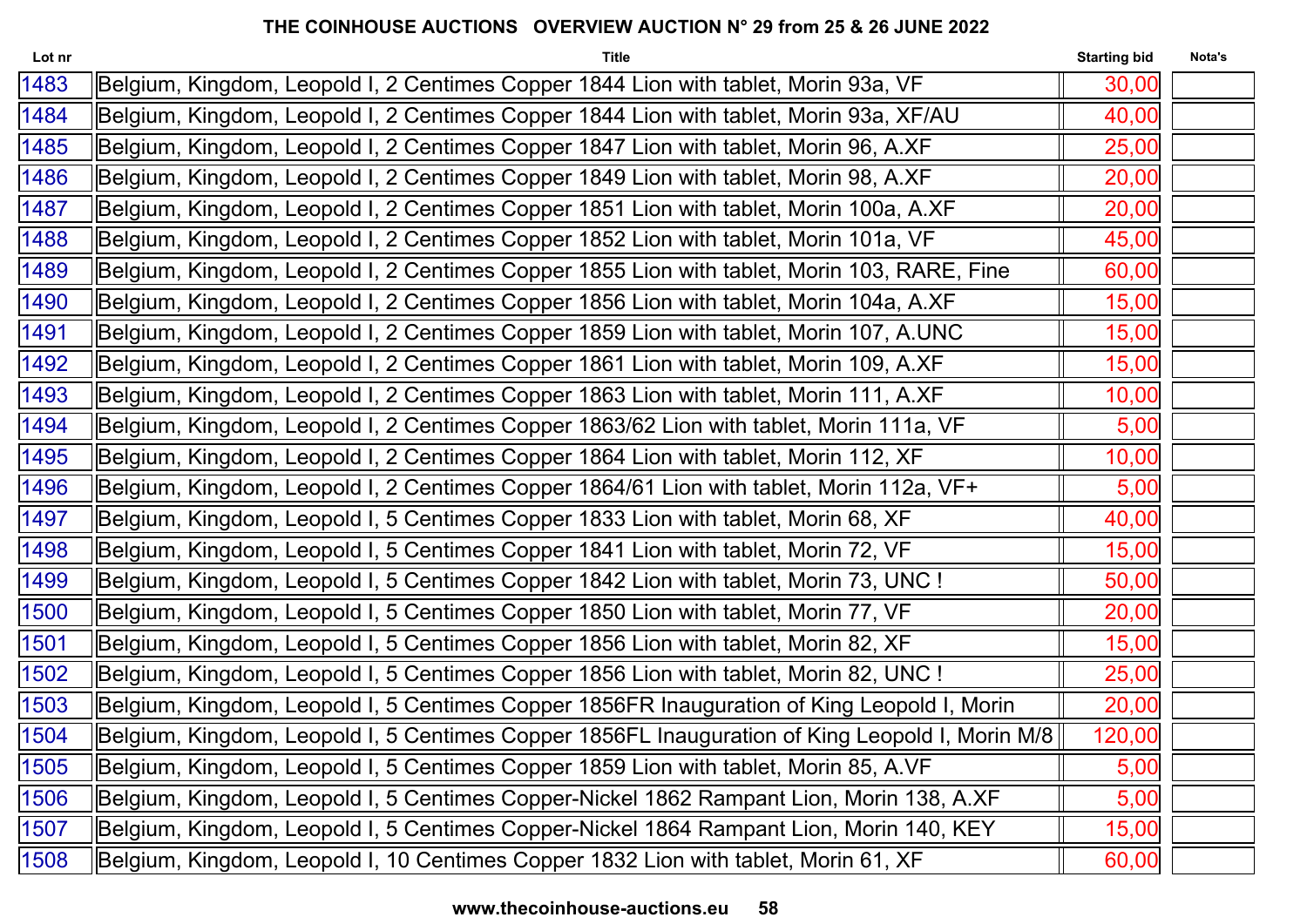| Lot nr | <b>Title</b>                                                                                      | <b>Starting bid</b> | Nota's |
|--------|---------------------------------------------------------------------------------------------------|---------------------|--------|
| 1509   | Belgium, Kingdom, Leopold I, 10 Centimes Copper 1833 Lion with tablet, Morin 62, XF               | 80,00               |        |
| 1510   | Belgium, Kingdom, Leopold I, 10 Centimes Copper 1833 Lion with tablet, Morin 62a, A.XF            | 70,00               |        |
| 1511   | Belgium, Kingdom, Leopold I, 10 Centimes Copper 1847/37 Lion with tablet, Morin 63b, VF/XF        | 60,00               |        |
| 1512   | Belgium, Kingdom, Leopold I, 10 Centimes Copper 1848/38 Lion with tablet, Morin 64c, XF/AU        | 80,00               |        |
| 1513   | Belgium, Kingdom, Leopold I, 10 Centimes Copper 1853 Mariage of the Duke of Brabant, Morin        | 15,00               |        |
| 1514   | Belgium, Kingdom, Leopold I, 10 Centimes Copper-Nickel 1862 Rampant Lion, Morin 134, UNC          | 5,00                |        |
| 1515   | Belgium, Kingdom, Leopold I, 10 Centimes Copper-Nickel 1863 Rampant Lion, Morin 135, A.XF         | 5,00                |        |
| 1516   | Belgium, Kingdom, Leopold I, 10 Centimes Copper-Nickel 1864 Rampant Lion, Morin 136, KEY          | 15,00               |        |
| 1517   | Belgium, Kingdom, Leopold I, 20 Centimes Silver 1853 Bear head left, Morin 59, XF                 | 30,00               |        |
| 1518   | Belgium, Kingdom, Leopold I, 20 Centimes ESSAI Nickel 1860 Rampant Lion, Dupriez 708, VERY        | 60,00               |        |
| 1519   | Belgium, Kingdom, Leopold I, 20 Centimes Copper-Nickel 1861 Head right, Morin 132, VF             | 5,00                |        |
| 1520   | Belgium, Kingdom, Leopold I, 20 Centimes Copper-Nickel 1861 Head right, Morin 132, XF             | 10,00               |        |
| 1521   | Belgium, Kingdom, Leopold I, 1/4 Franc Silver 1834 Laureate head left, Morin 35, UNC              | 80,00               |        |
| 1522   | Belgium, Kingdom, Leopold I, 1/4 Franc Silver 1843 Laureate head left, Morin 37 RARE KEY DATE,    | 200,00              |        |
| 1523   | Belgium, Kingdom, Leopold I, 1/4 Franc Silver 1844 Laureate head left, Morin 38, UNC              | 80,00               |        |
| 1524   | Belgium, Kingdom, Leopold I, 1/4 Franc Silver 1850 Bear head left, Morin 57a, RARE, VF            | 280,00              |        |
| 1525   | Belgium, Kingdom, Leopold I, 1/2 Franc Silver 1834 Laureate head left, Morin 29, Fine             | 25,00               |        |
| 1526   | Belgium, Kingdom, Leopold I, 1/2 Franc ESSAI Silver 1859 Bear head left, Dupriez 636,             | 280,00              |        |
| 1527   | Belgium, Kingdom, Leopold I, 1 Franc Silver 1835 Laureate head left, Morin 24, XF                 | 120,00              |        |
| 1528   | Belgium, Kingdom, Leopold I, 1 Franc Silver 1838 Laureate head left, Morin 25, VG/F               | 30,00               |        |
| 1529   | Belgium, Kingdom, Leopold I, 2 Francs Silver 1835 Laureate head left, Morin 17d, RARE, VF         | 300,00              |        |
| 1530   | Belgium, Kingdom, Leopold I, 2 Francs Silver 1843 Laureate head left, Morin 20b, RARE, VF         | 280,00              |        |
| 1531   | Belgium, Kingdom, Leopold I, 2 Francs Silver 1844 Laureate head left, Morin 21a, SCARCE, A.VF     | 180,00              |        |
| 1532   | Belgium, Kingdom, Leopold I, 2 Francs Silver 1856FR Inauguration of King Leopold I, Morin M/5, XF | 80,00               |        |
| 1533   | Belgium, Kingdom, Leopold I, 2 Francs Silver 1856FL Inauguration of King Leopold I, Morin M/6     | 800,00              |        |
| 1534   | Belgium, Kingdom, Leopold I, 2-1/2 Francs Silver 1848 LARGE Bear head left, Morin 48, VERY        | 400,00              |        |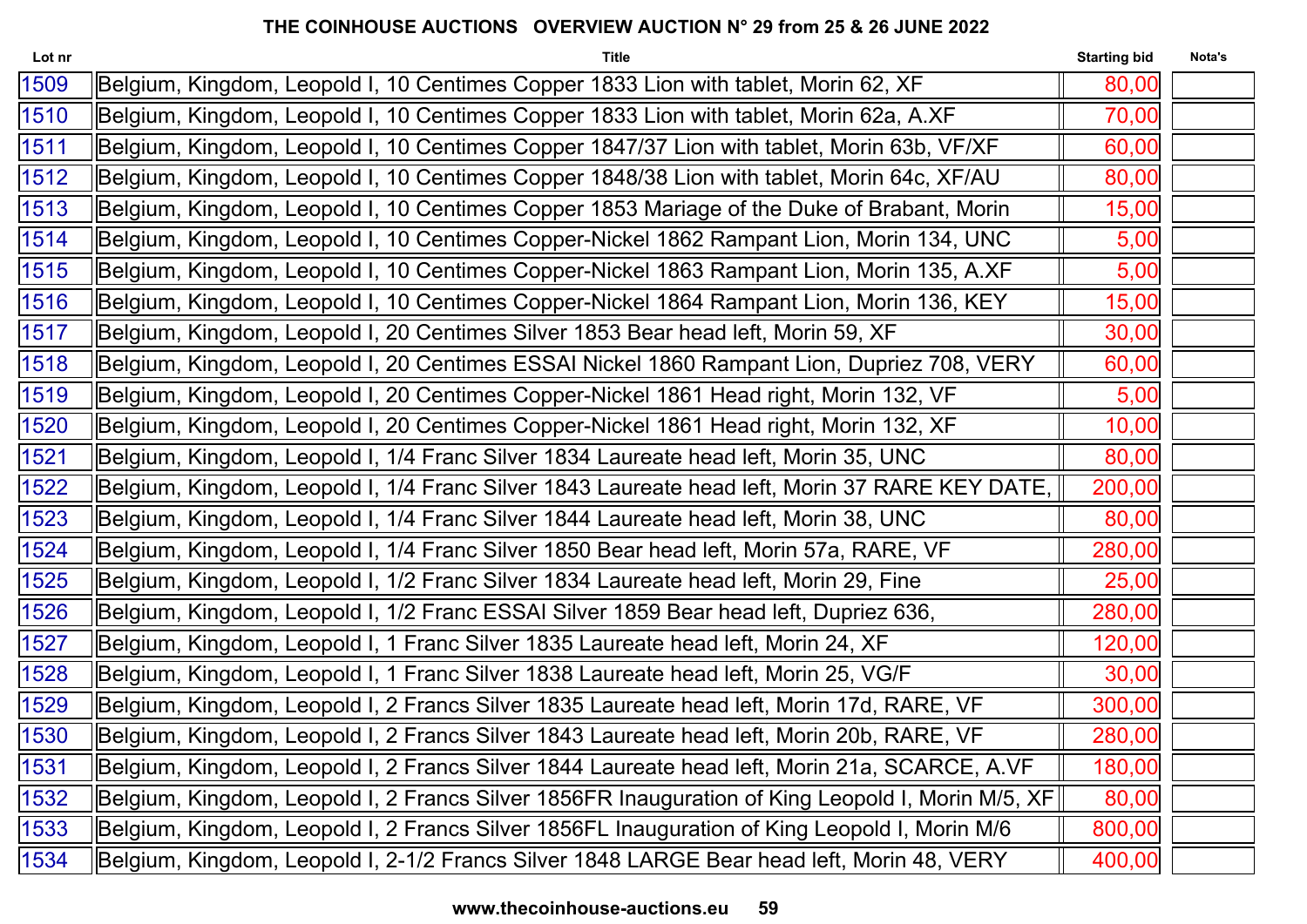| Lot nr | <b>Title</b>                                                                                           | <b>Starting bid</b> | Nota's |
|--------|--------------------------------------------------------------------------------------------------------|---------------------|--------|
| 1535   | Belgium, Kingdom, Leopold I, 5 Francs Silver 1833 Laureate head left, Morin 8a, VF+                    | 40,00               |        |
| 1536   | Belgium, Kingdom, Leopold I, 5 Francs Silver 1835 Laureate head left, Morin 10a, SCARCE DATE,          | 80,00               |        |
| 1537   | Belgium, Kingdom, Leopold I, 5 Francs Silver 1848 Laureate head left, Morin 14, VF                     | 20,00               |        |
| 1538   | Belgium, Kingdom, Leopold I, 5 Francs Silver 1848 Laureate head left, Morin 14, VF                     | 25,00               |        |
| 1539   | Belgium, Kingdom, Leopold I, 5 Francs Silver 1849 Laureate head left, Morin 15, VF                     | 20,00               |        |
| 1540   | Belgium, Kingdom, Leopold I, 5 Francs Silver 1849 Laureate head left, Morin 15, VF                     | 20,00               |        |
| 1541   | Belgium, Kingdom, Leopold I, 5 Francs Silver 1851 Bear Head left, Morin 41, A.XF                       | 30,00               |        |
| 1542   | Belgium, Kingdom, Leopold I, 5 Francs Silver 1851 Bear head left, Morin 41, XF!                        | 45,00               |        |
| 1543   | Belgium, Kingdom, Leopold I, 5 Francs Silver 1851/50 Bear head left, Morin 41b With Dot, VF            | 30,00               |        |
| 1544   | Belgium, Kingdom, Leopold I, 5 Francs Silver 1853 Bear head left, Morin 43, VF                         | 20,00               |        |
| 1545   | Belgium, Kingdom, Leopold I, 5 Francs Silver 1853 Marriage Duke of Brabant, Morin M/2a, UNC !          | 60,00               |        |
| 1546   | Belgium, Kingdom, Leopold I, 5 Francs Silver 1858 Bear head left, Morin 44, KEY DATE, A.VF             | 60,00               |        |
| 1547   | Belgium, Kingdom, Leopold I, 5 Francs Silver 1865 Bear head left, Morin 45, VF                         | 20,00               |        |
| 1548   | Belgium, Kingdom, Leopold I, 5 Francs Silver 1865 Bear head left, Morin 45, XF!                        | 45,00               |        |
| 1549   | Belgium, Kingdom, Leopold I, 10 Francs Gold 1850 Bear head right, Morin 5, A.XF (*)                    | 800,00              |        |
| 1550   | Belgium, Kingdom, Leopold I, 20 Francs Gold 1865 Head right, Morin 6, XF (*)                           | 280,00              |        |
| 1551   | Belgium, Kingdom, Leopold I, 20 Francs Gold 1865 Bear head right, Morin 6a, Position B, XF (*)         | 300,00              |        |
| 1552   | Belgium, Kingdom, Leopold I, Nice small lot with 3 older scarcer Copper coins 1848-1863 in nice        | 35,00               |        |
| 1553   | Belgium, Kingdom, Leopold I, Small lot with 5 older Belgian coins in various grades including 5        | 35,00               |        |
| 1554   | Belgium, Kingdom, Leopold I, Superb lot with 4 different Belgian coins 1862-1864 in very high          | 30,00               |        |
| 1555   | Belgium, Kingdom, Leopold I & Albert I, Nice lot with two better older Belgian coins in various grades | 20,00               |        |
| 1556   | Belgium, Kingdom, Leopold II, 1 Centime Copper 1873FR Lion with tablet, Morin 221, A.XF                | 10,00               |        |
| 1557   | Belgium, Kingdom, Leopold II, 1 Centime Copper 1876FR Lion with tablet, Morin 224, XF                  | 10,00               |        |
| 1558   | Belgium, Kingdom, Leopold II, 1 Centime Copper 1887FL Lion with tablet, Morin 226, XF                  | 5,00                |        |
| 1559   | Belgium, Kingdom, Leopold II, 1 Centime Copper 1899FR Lion with tablet, Morin 228, UNC                 | 5,00                |        |
| 1560   | Belgium, Kingdom, Leopold II, 3 x 1 Centime Copper 1907FL Lion with tablet, Morin 235, UNC             | 5,00                |        |
|        |                                                                                                        |                     |        |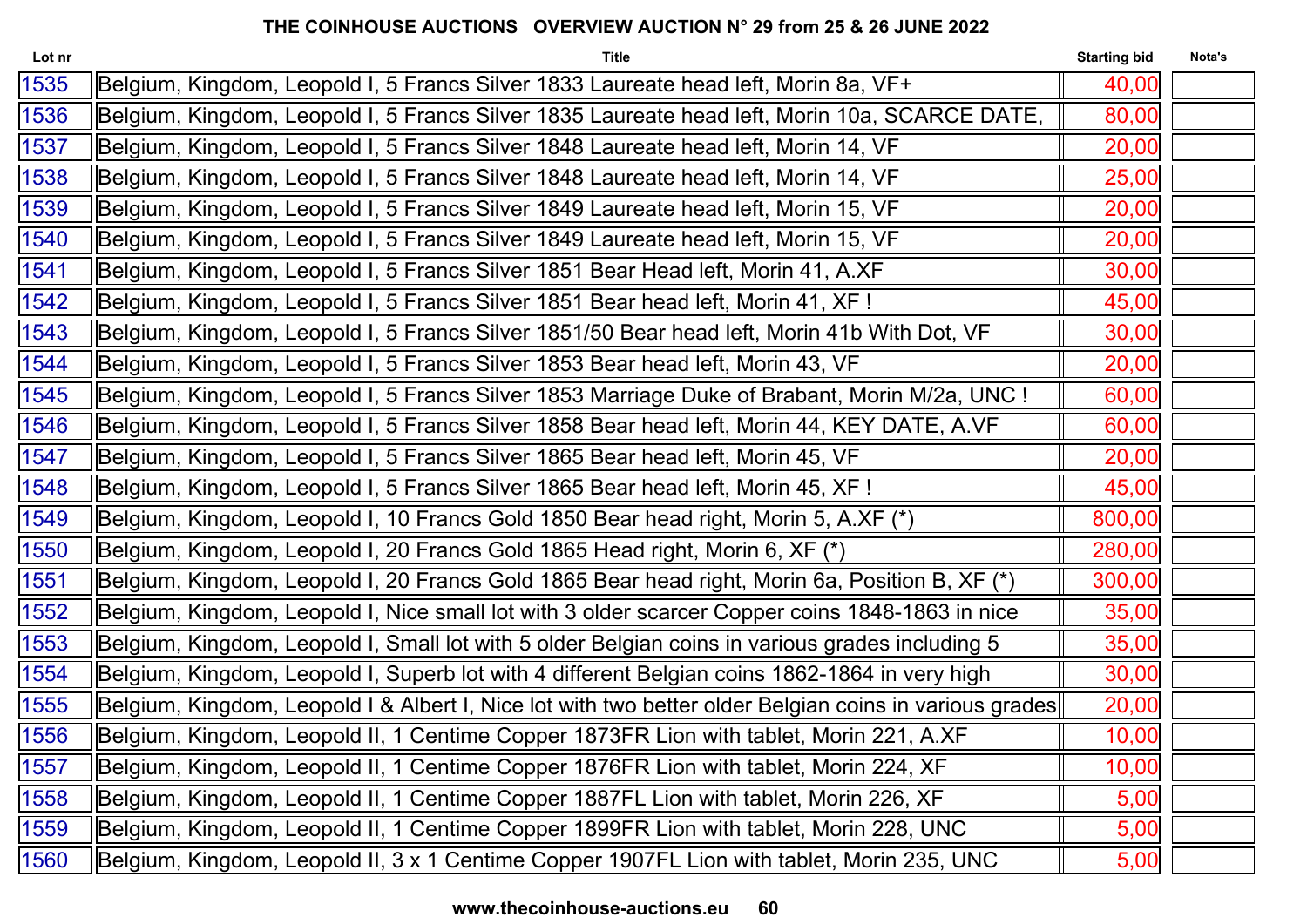| Lot nr | <b>Title</b>                                                                                   | <b>Starting bid</b> | Nota's |
|--------|------------------------------------------------------------------------------------------------|---------------------|--------|
| 1561   | Belgium, Kingdom, Leopold II, 2 Centimes Copper 1870FR Lion with tablet, Morin 207, A.UNC      | 5,00                |        |
| 1562   | Belgium, Kingdom, Leopold II, 2 Centimes Copper 1874FR Lion with tablet, Morin 210, UNC        | 10,00               |        |
| 1563   | Belgium, Kingdom, Leopold II, 2 Centimes Copper 1875FR Lion with tablet, Morin 211, A.UNC      | 5,00                |        |
| 1564   | Belgium, Kingdom, Leopold II, 2 Centimes Copper 1876FR Lion with tablet, Morin 212, UNC        | 10,00               |        |
| 1565   | Belgium, Kingdom, Leopold II, 2 Centimes Copper 1909FL Lion with tablet, Morin 218, A.XF       | 10,00               |        |
| 1566   | Belgium, Kingdom, Leopold II, 5 Centimes Copper-Nickel 1895FR Rampant Lion, Morin 246, UNC     | 10,00               |        |
| 1567   | Belgium, Kingdom, Leopold II, 5 Centimes Copper-Nickel 1901FL Rampant Lion, Morin 253, A.XF    | 10,00               |        |
| 1568   | Belgium, Kingdom, Leopold II, 5 Centimes Copper-Nickel 1905FL Crowned Monogram, Morin 276,     | 5,00                |        |
| 1569   | Belgium, Kingdom, Leopold II, 5 Centimes Copper-Nickel 1906FL Crowned Monogram, Morin 278,     | 5,00                |        |
| 1570   | Belgium, Kingdom, Leopold II, 5 Centimes Copper-Nickel 1906FR Crowned Monogram, Morin 277,     | 5,00                |        |
| 1571   | Belgium, Kingdom, Leopold II, 10 Centimes Copper-Nickel 1898FR Rampant Lion, Morin 240, XF     | 10,00               |        |
| 1572   | Belgium, Kingdom, Leopold II, 10 Centimes Copper-Nickel 1898FL Rampant Lion, Morin 241, UNC    | 15,00               |        |
| 1573   | Belgium, Kingdom, Leopold II, 10 Centimes Copper-Nickel 1901FR Rampant Lion, Morin 242,        | 80,00               |        |
| 1574   | Belgium, Kingdom, Leopold II, 10 Centimes Copper-Nickel 1901FL Rampant Lion, Morin 243, NGC    | 60,00               |        |
| 1575   | Belgium, Kingdom, Leopold II, 10 Centimes Copper-Nickel 1905FR Crowned Monogram, Morin 264,    | 5,00                |        |
| 1576   | Belgium, Kingdom, Leopold II, 25 Centimes Copper-Nickel 1908FR Crowned Monogram, Morin 254,    | 30,00               |        |
| 1577   | Belgium, Kingdom, Leopold II, 50 Centimes Silver 1867FR Bearded head left, Morin 181, SCARCE,  | 80,00               |        |
| 1578   | Belgium, Kingdom, Leopold II, 50 Centimes Silver 1868FR Bearded head left, Morin 182, RARE     | 150,00              |        |
| 1579   | Belgium, Kingdom, Leopold II, 50 Centimes Silver 1881FR Bearded head left, Morin 183, RARE, XF | 80,00               |        |
| 1580   | Belgium, Kingdom, Leopold II, 50 Centimes Silver 1898FR Bearded head left, Morin 186, XF       | 25,00               |        |
| 1581   | Belgium, Kingdom, Leopold II, 50 Centimes Silver 1898FL Bearded head left, Morin 187, XF       | 20,00               |        |
| 1582   | Belgium, Kingdom, Leopold II, 50 Centimes Silver 1901FL Seated Lion, Morin 193, A.UNC          | 15,00               |        |
| 1583   | Belgium, Kingdom, Leopold II, 50 Centimes Silver 1909FR Bearded head left, Morin 204, UNC      | 20,00               |        |
| 1584   | Belgium, Kingdom, Leopold II, 1 Franc Silver 1867FR Bearded head left, Morin 173, XF           | 25,00               |        |
| 1585   | Belgium, Kingdom, Leopold II, 1 Franc Silver 1869FR Bearded head left, Morin 175, Fine         | 5,00                |        |
| 1586   | Belgium, Kingdom, Leopold II, 1 Franc Silver 1886/66FR Bearded head left, Morin 177a, A.UNC    | 25,00               |        |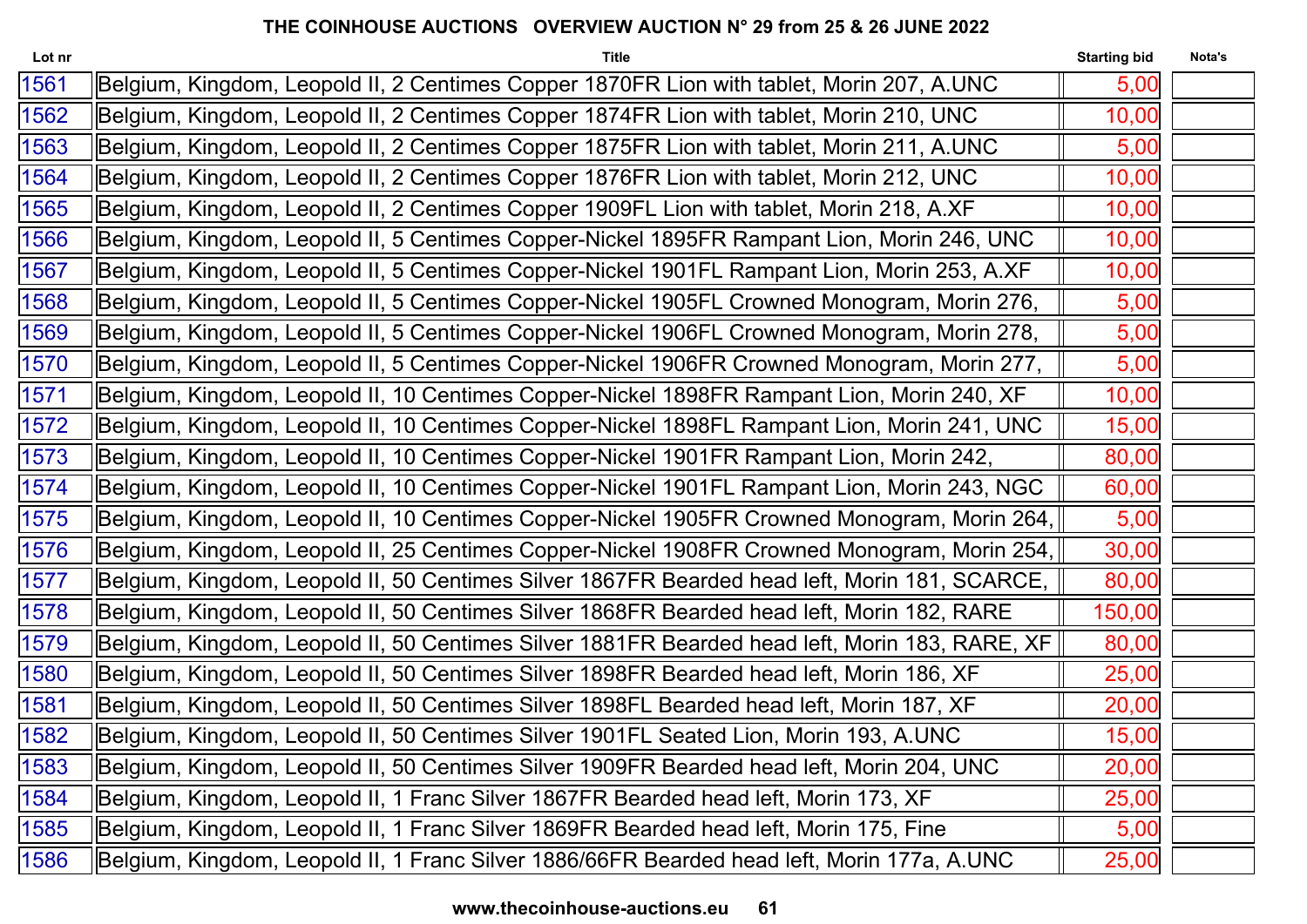| Lot nr | <b>Title</b>                                                                                    | <b>Starting bid</b> | Nota's |
|--------|-------------------------------------------------------------------------------------------------|---------------------|--------|
| 1587   | Belgium, Kingdom, Leopold II, 1 Franc Silver 1886FL Bearded head left, Morin 178, A.UNC         | 25,00               |        |
| 1588   | Belgium, Kingdom, Leopold II, 1 Franc Silver 1880 Independence Anniversary, Morin 191, A.XF     | 20,00               |        |
| 1589   | Belgium, Kingdom, Leopold II, 1 Franc Silver 1880 Independence Anniversary, Morin 191, A.UNC    | 40,00               |        |
| 1590   | Belgium, Kingdom, Leopold II, 1 Franc Silver 1904FL & 2 Francs Silver 1904FR Bearded head left, | 25,00               |        |
| 1591   | Belgium, Kingdom, Leopold II, 2 Francs Silver 1866FR Bearded head left, Morin 168, VF           | 50,00               |        |
| 1592   | Belgium, Kingdom, Leopold II, 2 Francs Silver 1867FR Bearded head left, Morin 169, VF+          | 25,00               |        |
| 1593   | Belgium, Kingdom, Leopold II, 2 Francs Silver 1867FR Bearded Head left, Morin 169, XF/AU        | 60,00               |        |
| 1594   | Belgium, Kingdom, Leopold II, 2 Francs ESSAI Yellow Bronze 1904FL Bearded head left, Dupriez    | 80,00               |        |
| 1595   | Belgium, Kingdom, Leopold II, 2 Francs Silver 1909FR Bearded head left, Morin 196, XF           | 15,00               |        |
| 1596   | Belgium, Kingdom, Leopold II, 5 Francs Silver 1865 Bearded head left, Morin 152, RARE, VF       | 80,00               |        |
| 1597   | Belgium, Kingdom, Leopold II, 5 Francs Silver 1866 Bearded head left, Morin 153, RARE, XF       | 80,00               |        |
| 1598   | Belgium, Kingdom, Leopold II, 5 Francs Silver 1867 Bearded head left, Morin 154a DOT, VF        | 15,00               |        |
| 1599   | Belgium, Kingdom, Leopold II, 5 Francs Silver 1868 Bearded Head left, Morin 155, XF             | 20,00               |        |
| 1600   | Belgium, Kingdom, Leopold II, 5 Francs Silver 1869 Bearded Head left, Morin 156, XF             | 20,00               |        |
| 1601   | Belgium, Kingdom, Leopold II, 5 Francs Silver 1869 Bearded head left, Morin 156, XF             | 20,00               |        |
| 1602   | Belgium, Kingdom, Leopold II, 5 Francs Silver 1871 Bearded head left, Morin 158, XF             | 25,00               |        |
| 1603   | Belgium, Kingdom, Leopold II, 5 Francs Silver 1871 Bearded head left, Morin 158, XF/AU          | 30,00               |        |
| 1604   | Belgium, Kingdom, Leopold II, 5 Francs Silver 1872 Bearded head left, Morin 159, VF             | 20,00               |        |
| 1605   | Belgium, Kingdom, Leopold II, 5 Francs Silver 1872 Bearded head left, Morin 159, XF             | 30,00               |        |
| 1606   | Belgium, Kingdom, Leopold II, 5 Francs Silver 1873 Bearded head left, Morin 160, XF/AU          | 35,00               |        |
| 1607   | Belgium, Kingdom, Leopold II, 5 Francs Silver 1873 Bearded head left, Morin 160a, XF            | 30,00               |        |
| 1608   | Belgium, Kingdom, Leopold II, 5 Francs Silver 1874 Bearded head left, Morin 161, A.UNC          | 45,00               |        |
| 1609   | Belgium, Kingdom, Leopold II, 5 Francs Silver 1875 Bearded head left, Morin 162, XF             | 25,00               |        |
| 1610   | Belgium, Kingdom, Leopold II, 5 Francs Silver 1875 Bearded head left, Morin 162, UNC !          | 30,00               |        |
| 1611   | Belgium, Kingdom, Leopold II, 5 Francs Silver 1876 Bearded head left, Morin 163, A.UNC          | 45,00               |        |
| 1612   | Belgium, Kingdom, Leopold II, 5 Francs Copper 1880 Independence Anniversary, Morin M/13h, XF    | 30,00               |        |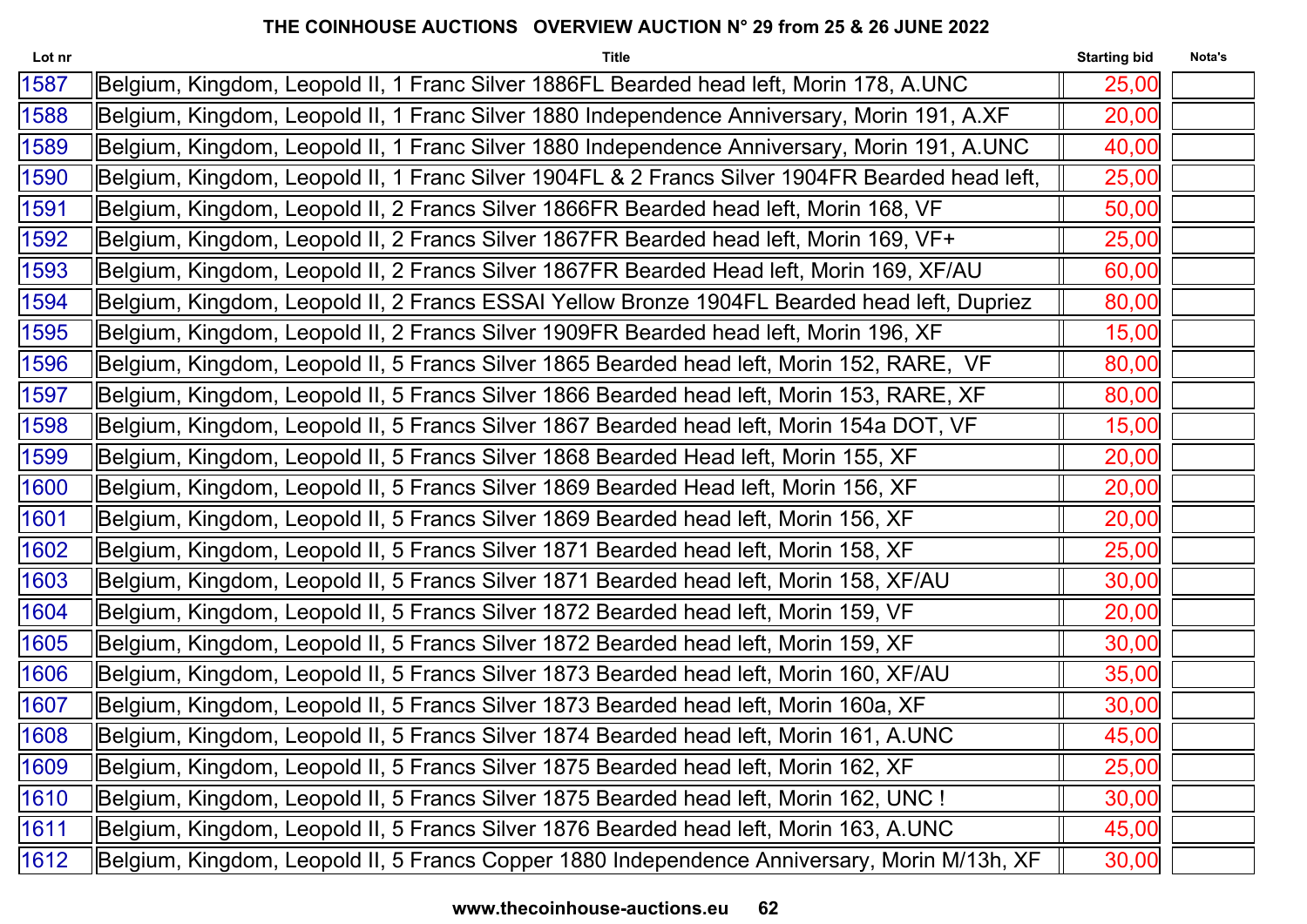| Lot nr | <b>Title</b>                                                                                          | <b>Starting bid</b> | Nota's |
|--------|-------------------------------------------------------------------------------------------------------|---------------------|--------|
| 1613   | Belgium, Kingdom, Leopold II, 5 Francs Silver 1880 Independence Anniversary, Morin M/12a, XF          | 70,00               |        |
| 1614   | Belgium, Kingdom, Leopold II, 5 Francs Silver 1880 Independence Anniversary, Morin M/12a,             | 80,00               |        |
| 1615   | Belgium, Kingdom, Leopold II, Nice lot with 5 x 5 Francs Silver Bearded head left in various grades   | 80,00               |        |
| 1616   | Belgium, Kingdom, Leopold II, Nice lot with 5 x 5 Francs Silver Bearded head left in various grades   | 90,00               |        |
| 1617   | Belgium, Kingdom, Leopold II, Nice lot with 5 x 5 Francs Silver Bearded head left in various grades   | 90,00               |        |
| 1618   | Belgium, Kingdom, Leopold II, 20 Francs Gold 1867 Head right, Morin 141, VF (*)                       | 280,00              |        |
| 1619   | Belgium, Kingdom, Leopold II, 20 Francs Gold 1868 Head right, Morin 142, A.XF (*)                     | 280,00              |        |
| 1620   | Belgium, Kingdom, Leopold II, 20 Francs Gold 1869 Head right, Morin 143a, A.UNC (*)                   | 290,00              |        |
| 1621   | Belgium, Kingdom, Leopold II, 20 Francs Gold 1870 Head right, Morin 144b, VF (*)                      | 280,00              |        |
| 1622   | Belgium, Kingdom, Leopold II, 20 Francs Gold 1871 Head right, Morin 145b, XF (*)                      | 280,00              |        |
| 1623   | Belgium, Kingdom, Leopold II, 20 Francs Gold 1874 Head right, Morin 146, A.UNC (*)                    | 300,00              |        |
| 1624   | Belgium, Kingdom, Leopold II, 20 Francs Gold 1875 Head right, Morin 147, A.UNC (*)                    | 280,00              |        |
| 1625   | Belgium, Kingdom, Leopold II, 20 Francs Gold 1876 Head right, Morin 148, XF (*)                       | 280,00              |        |
| 1626   | Belgium, Kingdom, Leopold II, 20 Francs Gold 1877 Head right, Morin 149, XF (*)                       | 280,00              |        |
| 1627   | Belgium, Kingdom, Leopold II, 20 Francs Gold 1878 Head right, Morin 150, XF (*)                       | 280,00              |        |
| 1628   | Belgium, Kingdom, Leopold II, 20 Francs Gold 1878 Head right, Morin 150, XF (*)                       | 280,00              |        |
| 1629   | Belgium, Kingdom, Leopold II, 20 Francs Gold 1882 Head right, Morin 151, A.UNC (*)                    | 280,00              |        |
| 1630   | Belgium, Kingdom, Leopold II, 20 Francs Gold 1882 Head right, Morin 151, UNC (*)                      | 300,00              |        |
| 1631   | Belgium, Kingdom, Leopold II, Nice small lot with 3 older coins 1876-1887 in nice grades              | 20,00               |        |
| 1632   | Belgium, Kingdom, Leopold II, Small lot with 5 different older Belgian coins in nice grades including | 15,00               |        |
| 1633   | Belgium, Kingdom, Leopold II, Small lot with 5 older Belgian silver coins in various grades           | 20,00               |        |
| 1634   | Belgium, Kingdom, Leopold II, Superb lot with 4 Belgian scarcer silver coins 1868-1909 in nice        | 25,00               |        |
| 1635   | Belgium, Kingdom, Leopold II, Superb lot with 4 different Belgian coins 1875-1909 in very high        | 15,00               |        |
| 1636   | Belgium, Kingdom, Leopold II, Very nice lot with 7 different older Belgian coins in nice grades       | 10,00               |        |
| 1637   | Belgium, Kingdom, Albert I, 1 Centime Copper 1912FR Lion with tablet, Morin 317, UNC                  | 5,00                |        |
| 1638   | Belgium, Kingdom, Albert I, 2 Centimes Copper 1911FL Lion with tablet, Morin 311, UNC                 | 5,00                |        |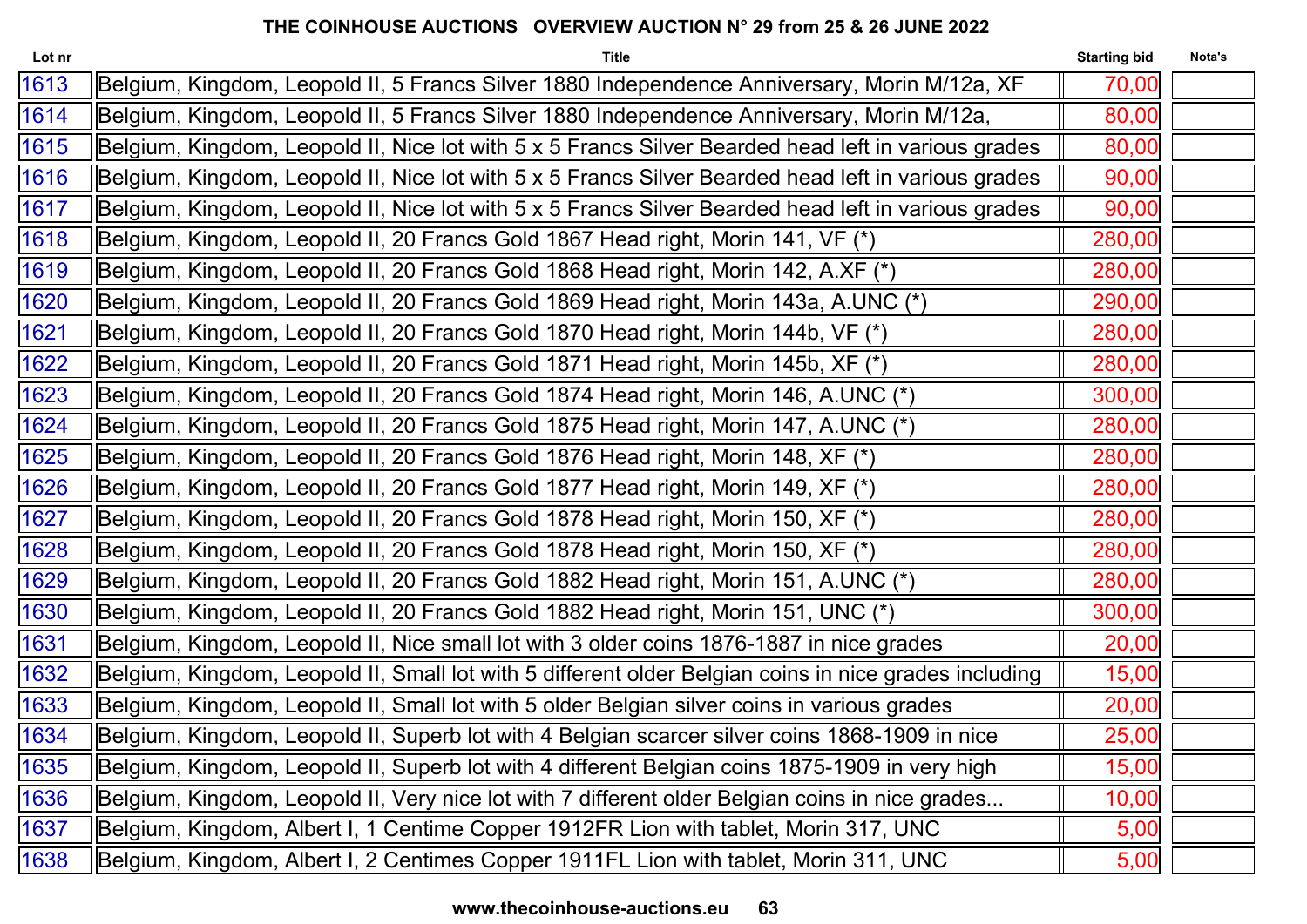| Lot nr | <b>Title</b>                                                                                  | <b>Starting bid</b> | Nota's |
|--------|-----------------------------------------------------------------------------------------------|---------------------|--------|
| 1639   | Belgium, Kingdom, Albert I, 2 Centimes Copper 1912FR Lion with tablet, Morin 312, UNC         | 5,00                |        |
| 1640   | Belgium, Kingdom, Albert I, 5 Centimes Copper-Nickel 1914FR Crowned Monogram, Morin 356,      | 5,00                |        |
| 1641   | Belgium, Kingdom, Albert I, 5 Centimes Copper-Nickel 1914FR Crowned Monogram, Morin 356,      | 10,00               |        |
| 1642   | Belgium, Kingdom, Albert I, 5 Centimes Copper-Nickel 1923/13FL Crowned Monogram, Morin 364a,  | 5,00                |        |
| 1643   | Belgium, Kingdom, Albert I, 5 Centimes Copper-Nickel 1925FR Crowned Monogram, Morin 366,      | 5,00                |        |
| 1644   | Belgium, Kingdom, Albert I, 5 Centimes Copper-Nickel 1928FR Crowned Monogram, Morin 371,      | 5,00                |        |
| 1645   | Belgium, Kingdom, Albert I, 10 Centimes Copper-Nickel 1920FR Crowned Monogram, Morin 337,     | 5,00                |        |
| 1646   | Belgium, Kingdom, Albert I, 10 Centimes Copper-Nickel 1923FR Crowned Monogram, Morin 342,     | 5,00                |        |
| 1647   | Belgium, Kingdom, Albert I, 10 Centimes Copper-Nickel 1928FR Crowned Monogram, Morin 349,     | 5,00                |        |
| 1648   | Belgium, Kingdom, Albert I, 10 Centimes Zinc 1917FR/FL German Occupation, Morin 439, KEY      | 10,00               |        |
| 1649   | Belgium, Kingdom, Albert I, 25 Centimes Copper-Nickel 1913FR Crowned Monogram, Morin 321,     | 10,00               |        |
| 1650   | Belgium, Kingdom, Albert I, 25 Centimes Copper-Nickel 1913FL Crowned Monogram, Morin 322,     | 10,00               |        |
| 1651   | Belgium, Kingdom, Albert I, 25 Centimes Copper-Nickel 1921FR Crowned Monogram, Morin 324,     | 5,00                |        |
| 1652   | Belgium, Kingdom, Albert I, 25 Centimes Copper-Nickel 1922FR Crowned Monogram, Morin 326,     | 5,00                |        |
| 1653   | Belgium, Kingdom, Albert I, 25 Centimes Copper-Nickel 1922FL Crowned Monogram, Morin 327,     | 5,00                |        |
| 1654   | Belgium, Kingdom, Albert I, 25 Centimes Copper-Nickel 1927FR Crowned Monogram, Morin 331,     | 5,00                |        |
| 1655   | Belgium, Kingdom, Albert I, 25 Centimes Zinc 1917FR/FL German Occupation, Morin 435, A.UNC    | 10,00               |        |
| 1656   | Belgium, Kingdom, Albert I, 25 Centimes Zinc 1918FR/FL German Occupation, Morin 436, A.UNC    | 5,00                |        |
| 1657   | Belgium, Kingdom, Albert I, 50 Centimes Silver 1911FL Head left, Morin 301, UNC               | 5,00                |        |
| 1658   | Belgium, Kingdom, Albert I, 50 Centimes Silver 1914FR Head left, Morin 304, UNC               | 10,00               |        |
| 1659   | Belgium, Kingdom, Albert I, 50 Centimes 1911FL & 2 Francs 1912FL Silver, Morin 287 & 301, UNC | 20,00               |        |
| 1660   | Belgium, Kingdom, Albert I, 50 Centimes Zinc 1918FL/FR German Occupation, Morin 432, A.UNC    | 5,00                |        |
| 1661   | Belgium, Kingdom, Albert I, 50 Centimes Nickel 1934FL Kneeling Woman, Morin 423, KEY DATE,    | 40,00               |        |
| 1662   | Belgium, Kingdom, Albert I, 50 Centimes Nickel 19??FR Kneeling Woman, Morin -, MISSTRIKE 1/2  | 5,00                |        |
| 1663   | Belgium, Kingdom, Albert I, 1 Franc Silver 1913FL Head left, Morin 295, UNC                   | 5,00                |        |
| 1664   | Belgium, Kingdom, Albert I, 1 Franc Silver 1914FL Head left, Morin 297, UNC                   | 5,00                |        |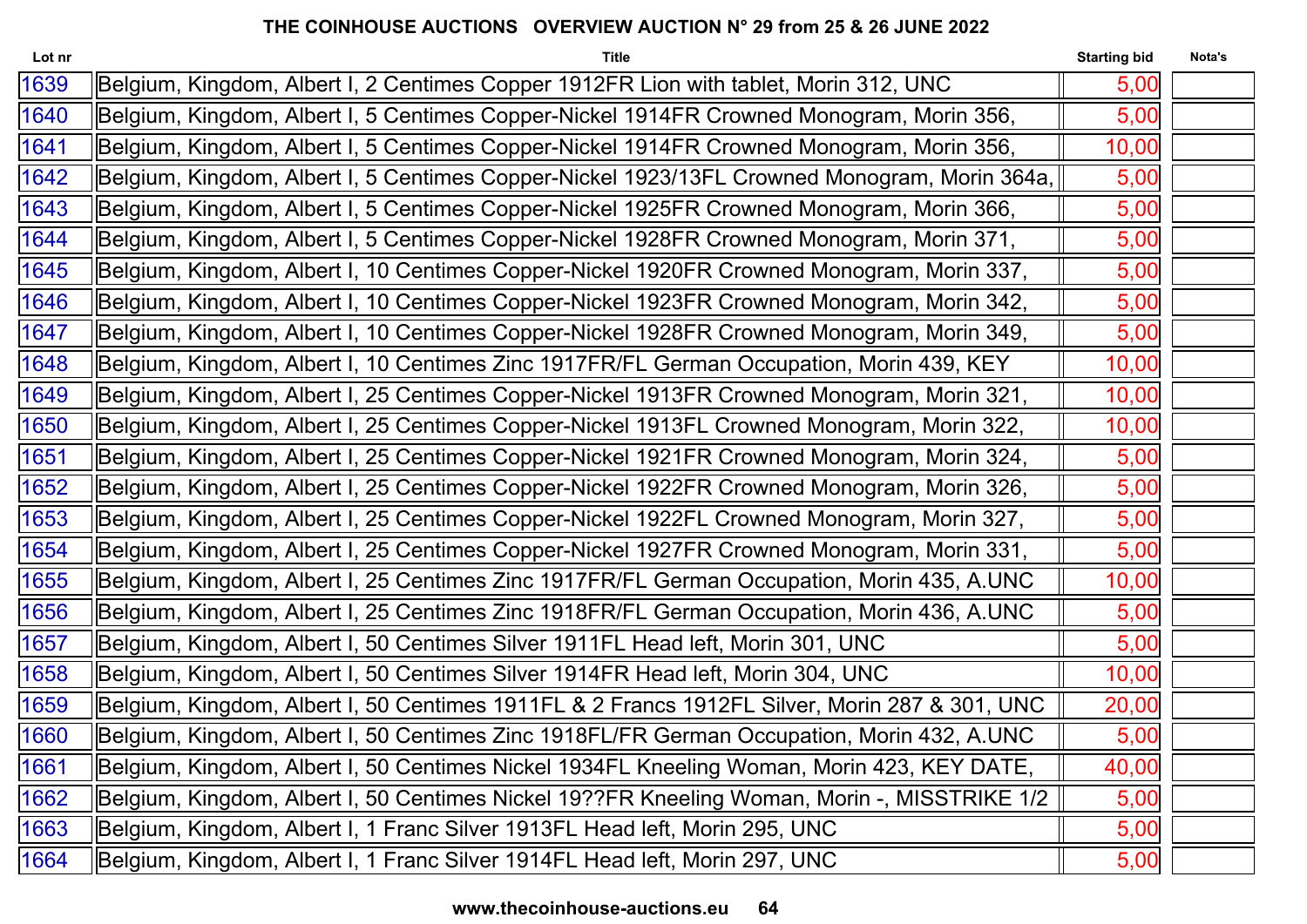| Lot nr | <b>Title</b>                                                                                        | <b>Starting bid</b> | Nota's |
|--------|-----------------------------------------------------------------------------------------------------|---------------------|--------|
| 1665   | Belgium, Kingdom, Albert I, 1 Franc Nickel 1923FL Kneeling Woman, Morin 399, UNC                    | 5,00                |        |
| 1666   | Belgium, Kingdom, Albert I, 1 Franc Nickel 1934FR Kneeling Woman, Morin 408, UNC                    | 5,00                |        |
| 1667   | Belgium, Kingdom, Albert I, 1 Franc Nickel 1934/24FL Kneeling Woman, Morin 409a, UNC                | 5,00                |        |
| 1668   | Belgium, Kingdom, Albert I, 2 Francs Silver 1912FL Head left, Morin 287, UNC                        | 15,00               |        |
| 1669   | Belgium, Kingdom, Albert I, 2 Francs Nickel 1923FR Kneeling Woman, Morin 391, A.UNC                 | 5,00                |        |
| 1670   | Belgium, Kingdom, Albert I, 2 Francs Nickel 1930/20FL Kneeling Woman, Morin 395a, VF/XF             | 15,00               |        |
| 1671   | Belgium, Kingdom, Albert I, 1 Belga (5 Francs) Nickel 1930FL Head left, Morin 383a, SCARCE 1/2      | 30,00               |        |
| 1672   | Belgium, Kingdom, Albert I, 2 Belga (10 Francs) Nickel 1930FR Three Kings, Morin 380a, XF           | 15,00               |        |
| 1673   | Belgium, Kingdom, Albert I, 2 Belga (10 Francs) Nickel 1930FR Three Kings, Morin 380b, XF           | 15,00               |        |
| 1674   | Belgium, Kingdom, Albert I, 2 Belga (10 Francs) Nickel 1930FR Three Kings, Morin 380b, A.UNC !      | 30,00               |        |
| 1675   | Belgium, Kingdom, Albert I, 2 Belga (10 Francs) Nickel 1930FL Three Kings, Morin 381a, XF           | 15,00               |        |
| 1676   | Belgium, Kingdom, Albert I, 2 Belga (10 Francs) Nickel 1930FL Three Kings, Morin 381b, A.UNC !      | 40,00               |        |
| 1677   | Belgium, Kingdom, Albert I, 20 Francs Gold 1914FR Uniformed bust left, Morin 281a, XF (*)           | 300,00              |        |
| 1678   | Belgium, Kingdom, Albert I, 20 Francs Gold 1914FR Uniformed bust left, Morin 281a, A.UNC (*)        | 290,00              |        |
| 1679   | Belgium, Kingdom, Albert I, 20 Francs Gold 1914FL Uniformed bust left, Morin 282a, A.UNC (*)        | 290,00              |        |
| 1680   | Belgium, Kingdom, Albert I, 20 Francs Silver 1934FL Head left, Morin 308b, RARE MEDAL               | 60,00               |        |
| 1681   | Belgium, Kingdom, Albert I, Nice lot with 11 older Belgian copper coins in higher grades            | 25,00               |        |
| 1682   | Belgium, Kingdom, Albert I, Nice lot with 11 older Belgian zinc coins in higher grades              | 25,00               |        |
| 1683   | Belgium, Kingdom, Albert I, Nice lot with 17 older Belgian copper-nickel coins in higher grades     | 35,00               |        |
| 1684   | Belgium, Kingdom, Albert I, Nice lot with 17 older Belgian copper-nickel coins in higher grades     | 35,00               |        |
| 1685   | Belgium, Kingdom, Albert I, Nice lot with 9 older Belgian nickel coins in higher grades             | 20,00               |        |
| 1686   | Belgium, Kingdom, Albert I, Nice lot with 9 older Belgian silver coins in higher grades             | 35,00               |        |
| 1687   | Belgium, Kingdom, Albert I, Small lot with 5 different older Belgian coins in nice grades including | 15,00               |        |
| 1688   | Belgium, Kingdom, Albert I, Very nice lot with 40 older Belgian coins in nice grades including many | 15,00               |        |
| 1689   | Belgium, Kingdom, Albert I, Very good lot with 6 x 10 Centimes Copper-Nickel 1921-1931 in HIGH      | 20,00               |        |
| 1690   | Belgium, Kingdom, Albert I, Very good lot with 5 x 25 Centimes Copper-Nickel 1921-1929 in HIGH      | 15,00               |        |
|        |                                                                                                     |                     |        |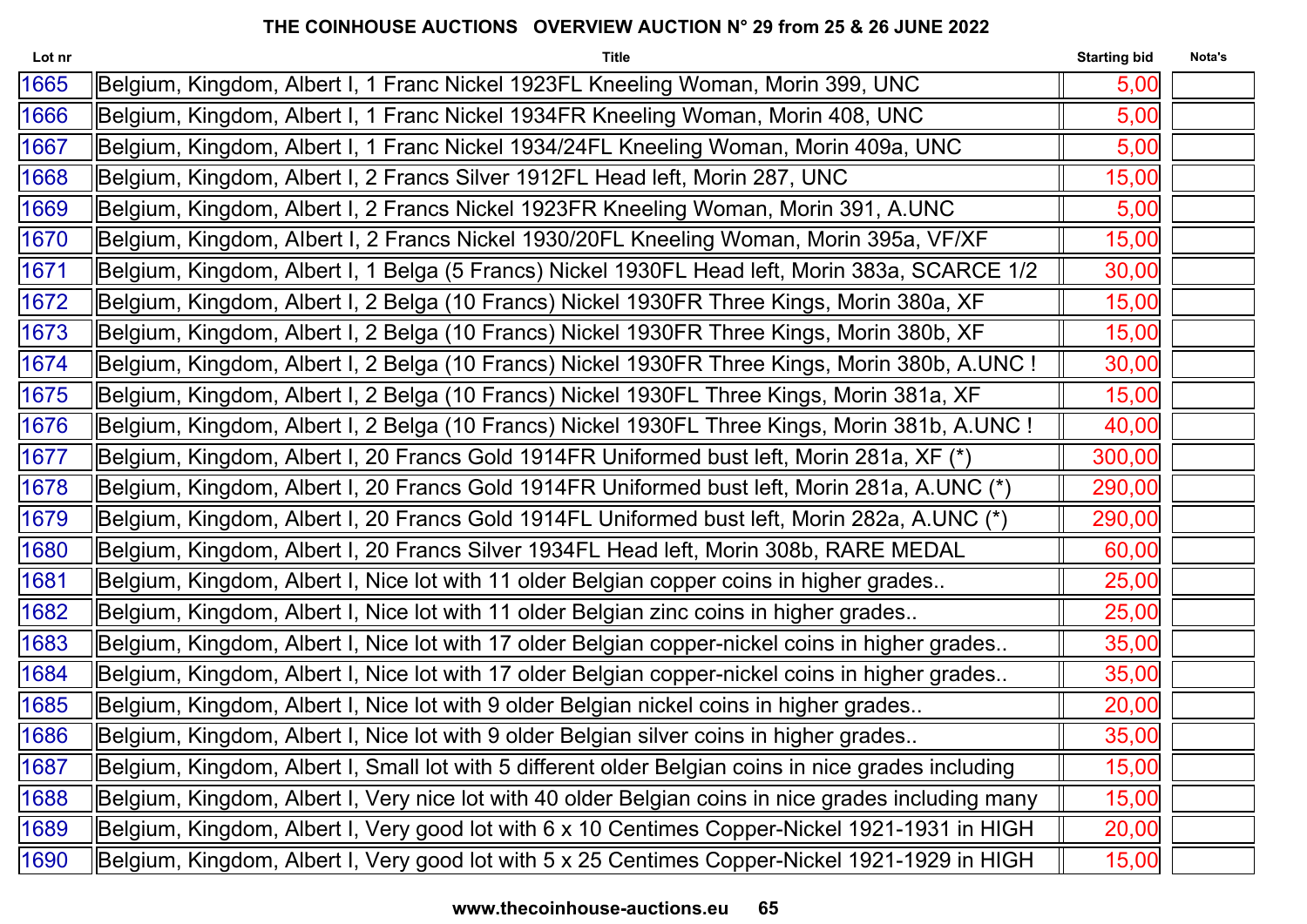| Lot nr | <b>Title</b>                                                                                    | <b>Starting bid</b> | Nota's |
|--------|-------------------------------------------------------------------------------------------------|---------------------|--------|
| 1691   | Belgium, Kingdom, Albert I, Very good lot with 8 x 10 Centimes to 1 Franc 1915-1934 in HIGH     | 15,00               |        |
| 1692   | Belgium, Kingdom, Albert I, Very good lot with 5 x 10 Centimes to 1 Franc 1921-1933 in HIGH     | 15,00               |        |
| 1693   | Belgium, Kingdom, Leopold III, 5 Centimes Nickel-Bronze 1938FR/FL Crowned Monogram, Morin       | 5,00                |        |
| 1694   | Belgium, Kingdom, Leopold III, 5 Centimes Zinc 1941FL/FR Crowned Monogram, Morin 498, UNC       | 5,00                |        |
| 1695   | Belgium, Kingdom, Leopold III, 10 Centimes Zinc 1941FL/FR Crowned Monogram, Morin 490, UNC      | 5,00                |        |
| 1696   | Belgium, Kingdom, Leopold III, 25 Centimes Nickel-Brass 1939FR/FL Crowned Monogram, Morin       | 25,00               |        |
| 1697   | Belgium, Kingdom, Leopold III, 1 Franc Nickel 1935FL Kneeling Woman, Morin 450, UNC             | 5,00                |        |
| 1698   | Belgium, Kingdom, Leopold III, 1 Franc Zinc 1944FL/FR Crowned Monogram, Morin 481, UNC          | 5,00                |        |
| 1699   | Belgium, Kingdom, Leopold III, 5 Francs ESSAI Nickel 1935FR/FL Head left, Dupriez 2567,         | 60,00               |        |
| 1700   | Belgium, Kingdom, Leopold III, 5 Francs Nickel 1936FL Head left, Morin 452b, A.UNC              | 15,00               |        |
| 1701   | Belgium, Kingdom, Leopold III, 5 Francs Nickel 1939FL/FR Seated Lion, Morin 457 WITHOUT         | 60,00               |        |
| 1702   | Belgium, Kingdom, Leopold III, 20 Francs Silver 1935FR/FL Head left, Morin 449a, UNC            | 10,00               |        |
| 1703   | Belgium, Kingdom, Leopold III, 50 Francs Silver 1935FR World Exposition, Morin 442a, XF         | 50,00               |        |
| 1704   | Belgium, Kingdom, Leopold III, 50 Francs Silver 1935FR World Exposition, Morin 442b, ICG Graded | 120,00              |        |
| 1705   | Belgium, Kingdom, Leopold III, 50 Francs Silver 1935FR World Exposition, Morin 442d, RARE       | 400,00              |        |
| 1706   | Belgium, Kingdom, Leopold III, 50 Francs Silver 1935FL World Exposition, Morin 443a, A.UNC in   | 100,00              |        |
| 1707   | Belgium, Kingdom, Leopold III, 2 x 50 Francs Silver 1935FR World Exposition, Morin 442a/442b,   | 80,00               |        |
| 1708   | Belgium, Kingdom, Leopold III, 2 x 50 Francs Silver 1935FL World Exposition, Morin 443a/443b,   | 90,00               |        |
| 1709   | Belgium, Kingdom, Leopold III, 50 Francs Silver 1940FR/FL Nine Shields, Morin 446a, XF          | 10,00               |        |
| 1710   | Belgium, Kingdom, Leopold III, 50 Francs Silver 1940FL/FR Nine Shields, Morin 447e With         | 25,00               |        |
| 1711   | Belgium, Kingdom, Leopold III, 50 Francs Silver 1940FL/FR Nine Shields, Morin 447g, Without     | 30,00               |        |
| 1712   | Belgium, Kingdom, Leopold III, 50 Francs Silver 1940FL/FR Nine Shields, Morin 447h, Without     | 40,00               |        |
| 1713   | Belgium, Kingdom, Leopold III, Complete set 7 x 1 Franc Zinc 1941-1945, Morin 476/482, VF       | 5,00                |        |
| 1714   | Belgium, Kingdom, Leopold III, Complete set 6 x 5 Francs Nickel 1936-1937 Position A+B, Morin   | 10,00               |        |
| 1715   | Belgium, Kingdom, Leopold III, Complete set 6 x 5 Francs Zinc 1941FR-1945FL, Morin 470/475,     | 15,00               |        |
| 1716   | Belgium, Kingdom, Leopold III, Nice lot with 18 older Belgian zinc coins in higher grades       | 30,00               |        |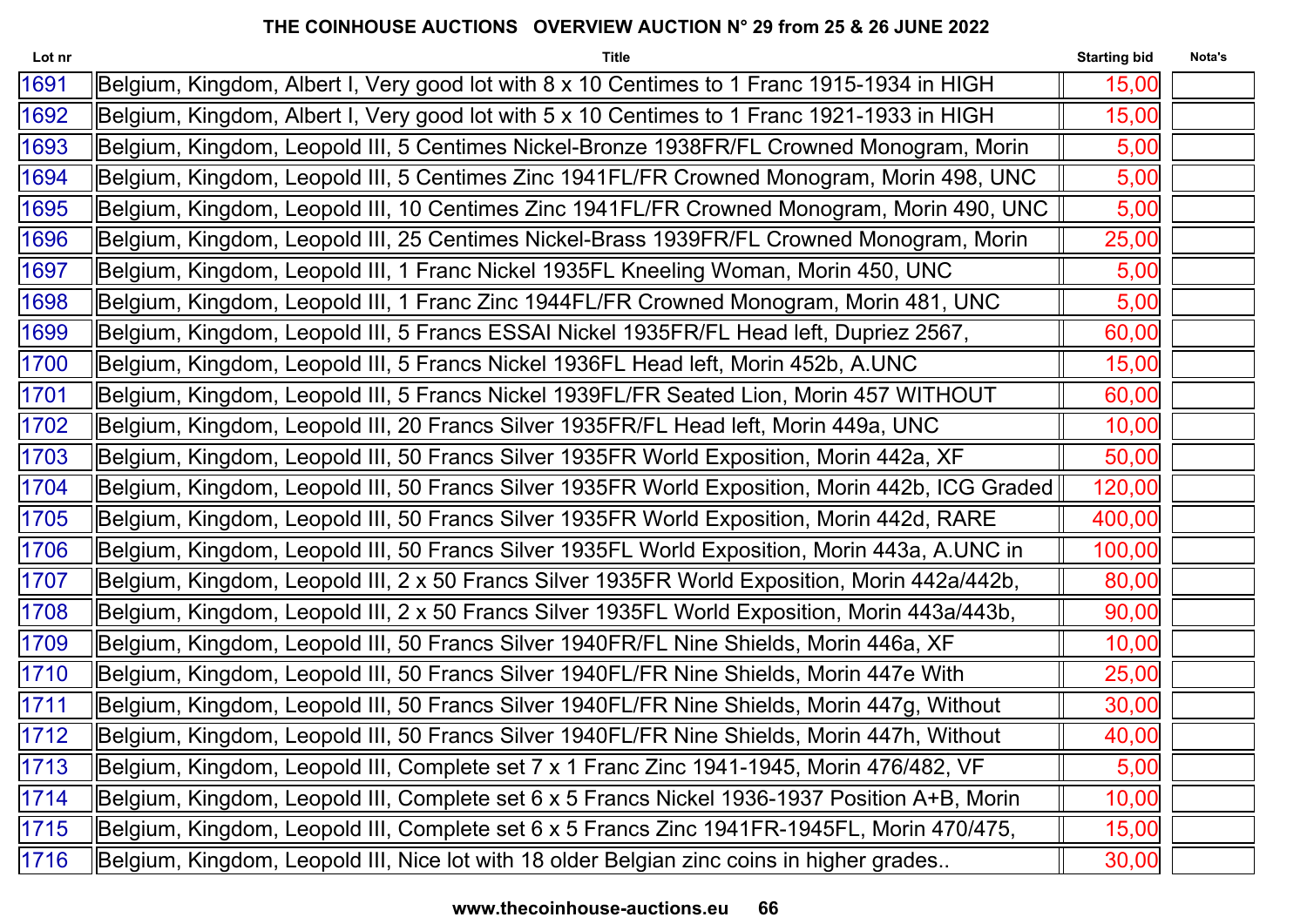| Lot nr | <b>Title</b>                                                                                        | <b>Starting bid</b> | Nota's |
|--------|-----------------------------------------------------------------------------------------------------|---------------------|--------|
| 1717   | Belgium, Kingdom, Leopold III, Nice lot with 3 older Belgian silver coins in higher grades          | 35,00               |        |
| 1718   | Belgium, Kingdom, Leopold III, Nice lot with 16 older Belgian nickel coins in higher grades         | 30,00               |        |
| 1719   | Belgium, Kingdom, Prince Charles, 10 Centimes Zinc 1946FL/FR Crowned Monogram, Morin 538,           | 5,00                |        |
| 1720   | Belgium, Kingdom, Prince Charles, 25 Centimes Zinc 1946FR/FL Crowned Monogram, Morin 536,           | 5,00                |        |
| 1721   | Belgium, Kingdom, Prince Charles, 5 Francs Zinc 1947FR Head right, Morin 532, XF                    | 15,00               |        |
| 1722   | Belgium, Kingdom, Prince Charles, 5 Francs Copper-Nickel 1948FL Ceres, Morin 522, A.UNC             | 10,00               |        |
| 1723   | Belgium, Kingdom, Prince Charles, 5 Francs Copper-Nickel 1949FL Ceres, Morin 524, UNC               | 5,00                |        |
| 1724   | Belgium, Kingdom, Prince Charles, 5 Francs Copper-Nickel 1950FL Ceres, Morin 526, UNC               | 5,00                |        |
| 1725   | Belgium, Kingdom, Prince Charles, 20 Francs Silver 1949FR Mercurius, Morin 516, A.UNC               | 5,00                |        |
| 1726   | Belgium, Kingdom, Prince Charles, 20 Francs Silver 1949FR & 100 Francs Silver 1948FL, VF            | 15,00               |        |
| 1727   | Belgium, Kingdom, Prince Charles, 50 Francs Silver 1950FL Mercurius, Morin 512, UNC                 | 10,00               |        |
| 1728   | Belgium, Kingdom, Prince Charles, 100 Francs Silver 1949FR Four Kings, Morin 504, XF                | 15,00               |        |
| 1729   | Belgium, Kingdom, Prince Charles, 100 Francs Silver 1950FR Four Kings, Morin 506, UNC               | 10,00               |        |
| 1730   | Belgium, Kingdom, Prince Charles, 100 Francs Silver 1951FL Four Kings, Morin 508, UNC               | 10,00               |        |
| 1731   | Belgium, Kingdom, Baudouin I, ESSAI 20 Centimes Copper 1954 FRENCH Miner left, Dupriez 2994,        | 300,00              |        |
| 1732   | Belgium, Kingdom, Baudouin I, Nice lot with 50 x 20 Centimes Bronze 1963FR Miner, all UNC           | 10,00               |        |
| 1733   | Belgium, Kingdom, Baudouin I, Nice lot with 3 different Belgian 25 Centimes coins without engravers | 15,00               |        |
| 1734   | Belgium, Kingdom, Baudouin I, Original Rol with 50 x 25 Centimes Copper-Nickel 1964 Monogram        | 5,00                |        |
| 1735   | Belgium, Kingdom, Baudouin I, Nice lot with 7 different Belgian 50 Centimes coins 1958-1971, all    | 10,00               |        |
| 1736   | Belgium, Kingdom, Baudouin I, Nice lot with 20 x 50 Centimes Bronze Miner, mixed dates in high      | 5,00                |        |
| 1737   | Belgium, Kingdom, Baudouin I, 1 Franc Copper-Nickel 1963FL Ceres, Morin 617, UNC                    | 5,00                |        |
| 1738   | Belgium, Kingdom, Baudouin I, 5 Francs Copper-Nickel 1968FL Ceres, Morin 569, A.UNC                 | 5,00                |        |
| 1739   | Belgium, Kingdom, Baudouin I, 5 Francs Copper-Nickel 1969FR Ceres, Morin 570, UNC                   | 5,00                |        |
| 1740   | Belgium, Kingdom, Baudouin I, 20 Francs Silver 1953FR Mercurius, Morin 545, UNC                     | 5,00                |        |
| 1741   | Belgium, Kingdom, Baudouin I, 20 Francs Silver 1953FL Mercurius, Morin 546, UNC                     | 5,00                |        |
| 1742   | Belgium, Kingdom, Baudouin I, 20 Francs Silver 1954FR Mercurius, Morin 547, UNC                     | 15,00               |        |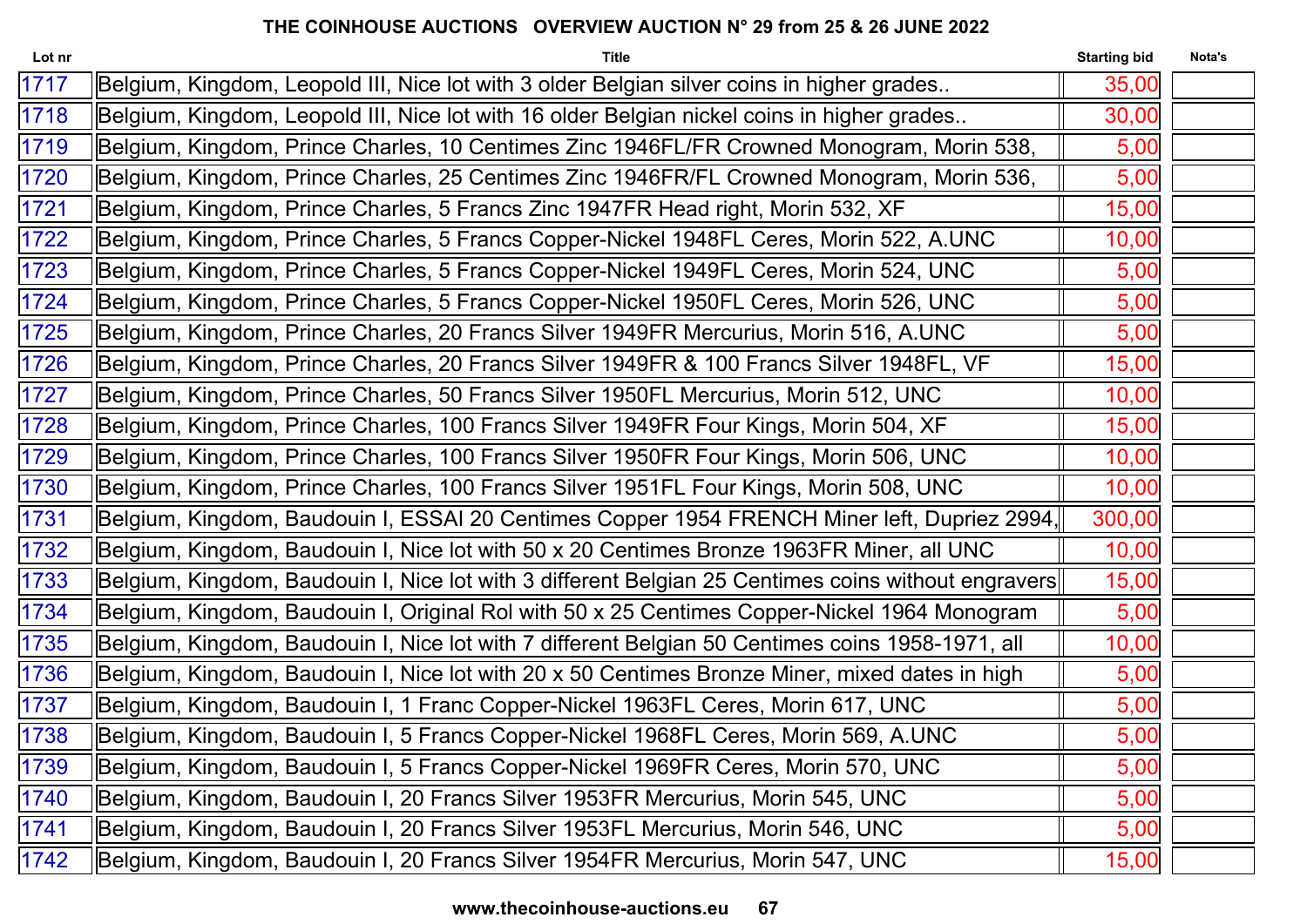| Lot nr | <b>Title</b>                                                                                        | <b>Starting bid</b> | Nota's |
|--------|-----------------------------------------------------------------------------------------------------|---------------------|--------|
| 1743   | Belgium, Kingdom, Baudouin I, 20 Francs Silver 1954FL Mercurius, Morin 548, UNC                     | 15,00               |        |
| 1744   | Belgium, Kingdom, Baudouin I, 20 Francs Silver 1955FR Mercurius, Morin 549, RARE, UNC               | 400,00              |        |
| 1745   | Belgium, Kingdom, Baudouin I, 20 Francs Silver 1955FL Mercurius, Morin 550, SCARCE, UNC             | 40,00               |        |
| 1746   | Belgium, Kingdom, Baudouin I, 50 Francs Silver 1954FR Mercurius, Morin 540, UNC                     | 15,00               |        |
| 1747   | Belgium, Kingdom, Baudouin I, 2 x 50 Francs Silver 1958 FR + FL World Exposition, Morin 542/543,    | 15,00               |        |
| 1748   | Belgium, Kingdom, Baudouin I, 50 Francs Silver 1960(Latin) Royal Mariage, Morin 544a, VARIETY :     | 30,00               |        |
| 1749   | Belgium, Kingdom, Baudouin I, 100 Francs Silver 1954FR Four Kings, Morin 539, UNC                   | 10,00               |        |
| 1750   | Belgium, Kingdom, Baudouin I, 100 Francs Silver 1954FR Four Kings, Morin 539, UNC                   | 10,00               |        |
| 1751   | Belgium, Kingdom, Baudouin I, Nice lot with 17 Belgian 250 Francs silver 1976 FR & FL in higher     | 170,00              |        |
| 1752   | Belgium, Kingdom, Baudouin I, 500 Francs Silver 1980 FR + FL, Independence, Morin 802/803,          | 15,00               |        |
| 1753   | Belgium, Kingdom, Baudouin I, Nice lot with 3 different Belgian coins 1949-1968, all AU/UNC         | 10,00               |        |
| 1754   | Belgium, Kingdom, Baudouin I, Nice lot with 7 modern Belgian silver coins in higher grades          | 60,00               |        |
| 1755   | Belgium, Kingdom, Albert II, Very nice lot with 20 x 1 Franc 1994FL Head left, Morin 927 VARIETY :  | 25,00               |        |
| 1756   | Belgium, Kingdom, Albert II, Originele Rol van 20 x 50 Francs Nickel 2000FR Soccer Games, Morin     | 25,00               |        |
| 1757   | Belgium, Kingdom, Albert II, Originele Rol van 20 x 50 Francs Nickel 2000FL Soccer Games, Morin     | 25,00               |        |
| 1758   | Belgium, Kingdom, Albert II, 50 Francs Nickel 2000FR Soccer Games, Morin 993 Medal Alignment,       | 10,00               |        |
| 1759   | Belgium, Kingdom, Albert II, 5000 Francs Gold 2000 Carolus V, Morin 997, Proof (*)                  | 800,00              |        |
| 1760   | Belgium, Kingdom, Albert II, Official Proof Set 1999-2000-2001 FR & FL (30) in original packaging,  | 580,00              |        |
| 1761   | Belgium, Kingdom, Albert II, Official Proof Set 1999-2000-2001 FR & FL (30) in original packaging,  | 560,00              |        |
| 1762   | Belgium, Kingdom, Davo Album with a nice collection of 130 Belgian coins from Leopold I to Leopold  | 180,00              |        |
| 1763   | Belgium, Kingdom, Leopold II, Stockbook with 506 older Belgian coins in various grades including    | 30,00               |        |
| 1764   | Belgium, Kingdom, Davo Album with a nice collection of 115 Belgian coins from Albert II in HIGH     | 120,00              |        |
| 1765   | Belgium, Kingdom, Albert I - Leopold III, Small lot with 3 scarcer Belgian coins inculding variety, | 40,00               |        |
| 1766   | Belgium, Kingdom, Albert I, Small lot with 6 different older circulation coins in various grades    | 5,00                |        |
| 1767   | Belgium, Kingdom, Albert I, Stockbook with 1025 older Belgian coins in various grades including     | 45,00               |        |
| 1768   | Belgium, Kingdom, Albert I, Stockbook with 748 older Belgian coins in various grades including      | 40,00               |        |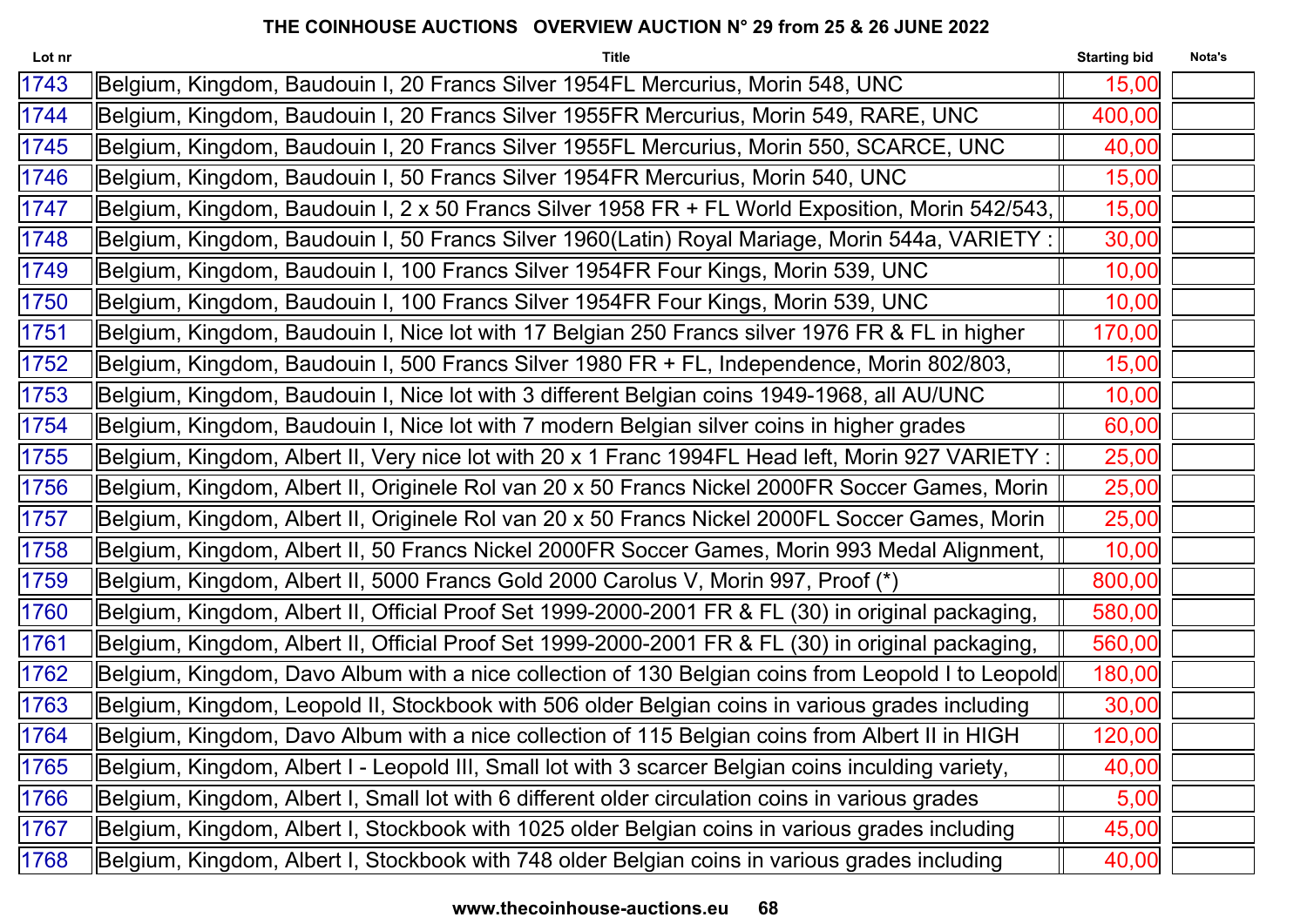| Lot nr | <b>Title</b>                                                                                         | <b>Starting bid</b> | Nota's |
|--------|------------------------------------------------------------------------------------------------------|---------------------|--------|
| 1769   | Belgium, Kingdom, Albert I to Baudouin I, Album with a collection of 100 older Belgian coins in      | 20,00               |        |
| 1770   | Belgium, Kingdom, Leopold III, Box with 209 older Belgian zinc coins 1941-1945 in various grades     | 15,00               |        |
| 1771   | Belgium, Kingdom, Leopold III, Box with 271 older Belgian zinc coins 1942-1945 in various grades     | 15,00               |        |
| 1772   | Belgium, Kingdom, Leopold III, Box with 875 older Belgian zinc coins 1941-1945 in various grades     | 35,00               |        |
| 1773   | Belgium, Kingdom, Leopold III, Stockbook with 259 older Belgian coins in various grades including    | 20,00               |        |
| 1774   | Belgium, Kingdom, Davo Album with a nice collection of 294 Belgian coins from Baudouin I in HIGH     | 180,00              |        |
| 1775   | Belgium, Kingdom, Baudouin I, Big box with 2314 older Belgian coins 1953-1998 in various grades      | 45,00               |        |
| 1776   | Belgium, Kingdom, Baudouin I, Box with 1284 older Belgian 20 Centimes coins 1953-1959 in various     | 25,00               |        |
| 1777   | Belgium, Kingdom, Baudouin I, Box with 44 official Coin Sets 1971-1981 Flemish & French in           | 80,00               |        |
| 1778   | Belgium, Kingdom, Baudouin I, Box with 534 older Belgian 25 Centimes coins 1964-1975 in various      | 15,00               |        |
| 1779   | Belgium, Kingdom, Baudouin I, Box with 55 official Coin Sets 1989-2001 Flemish & French in           | 90,00               |        |
| 1780   | Belgium, Kingdom, Baudouin I, Nice lot with 10 modern Belgian coins and medals 1980-1997 in          | 50,00               |        |
| 1781   | Belgium, Kingdom, Baudouin I, Stockbook with 449 older Belgian coins in various grades including     | 35,00               |        |
| 1782   | Belgium, Kingdom, Mixed Reigns, Nice small lot with 9 older coins 1923-1949 in nice grades           | 45,00               |        |
| 1783   | Belgium, Kingdom, Nice lot with 8 commemorative Silver Belgian coins in original blisters and boxes, | 90,00               |        |
| 1784   | Belgium, Kingdom, Official Annual BU Coin Set 1970 FR+FL in original blister, UNC                    | 25,00               |        |
| 1785   | Belgium, Kingdom, Prince Charles, Box with 223 older Belgian coins 1946-1950 in various grades       | 15,00               |        |
| 1786   | Belgium, Kingdom, Jetons & Medals, Album with a nice collection of 250 mostly different Belgian      | 30,00               |        |
| 1787   | Belgium, Kingdom, Album with a nice collection of 284 Belgian coins starting from 1832 in fine to    | 260,00              |        |
| 1788   | Belgium, Kingdom, Album with a nice collection of 315 Belgian coins Leopold II - Albert I in fine to | 160,00              |        |
| 1789   | Belgium, Kingdom, BIG LOT with 25 Official Annual BU Coin Sets in original blisters 1971-2001        | 80,00               |        |
| 1790   | Congo Free State, Royal Domain, Leopold II, 1 Centime Copper 1888 Crowned Monograms, KM 1,           | 15,00               |        |
| 1791   | Congo Free State, Royal Domain, Leopold II, 2 Centimes Copper 1887 Crowned Monograms, KM 2,          | 30,00               |        |
| 1792   | Congo Free State, Royal Domain, Leopold II, 2 Centimes Copper 1888 Crowned Monograms, KM 2,          | 10,00               |        |
| 1793   | Congo Free State, Royal Domain, Leopold II, 5 Centimes Copper 1887 Crowned Monograms, KM 3,          | 20,00               |        |
| 1794   | Congo Free State, Royal Domain, Leopold II, 5 Centimes Copper 1888/7 Crowned Monograms, KM           | 15,00               |        |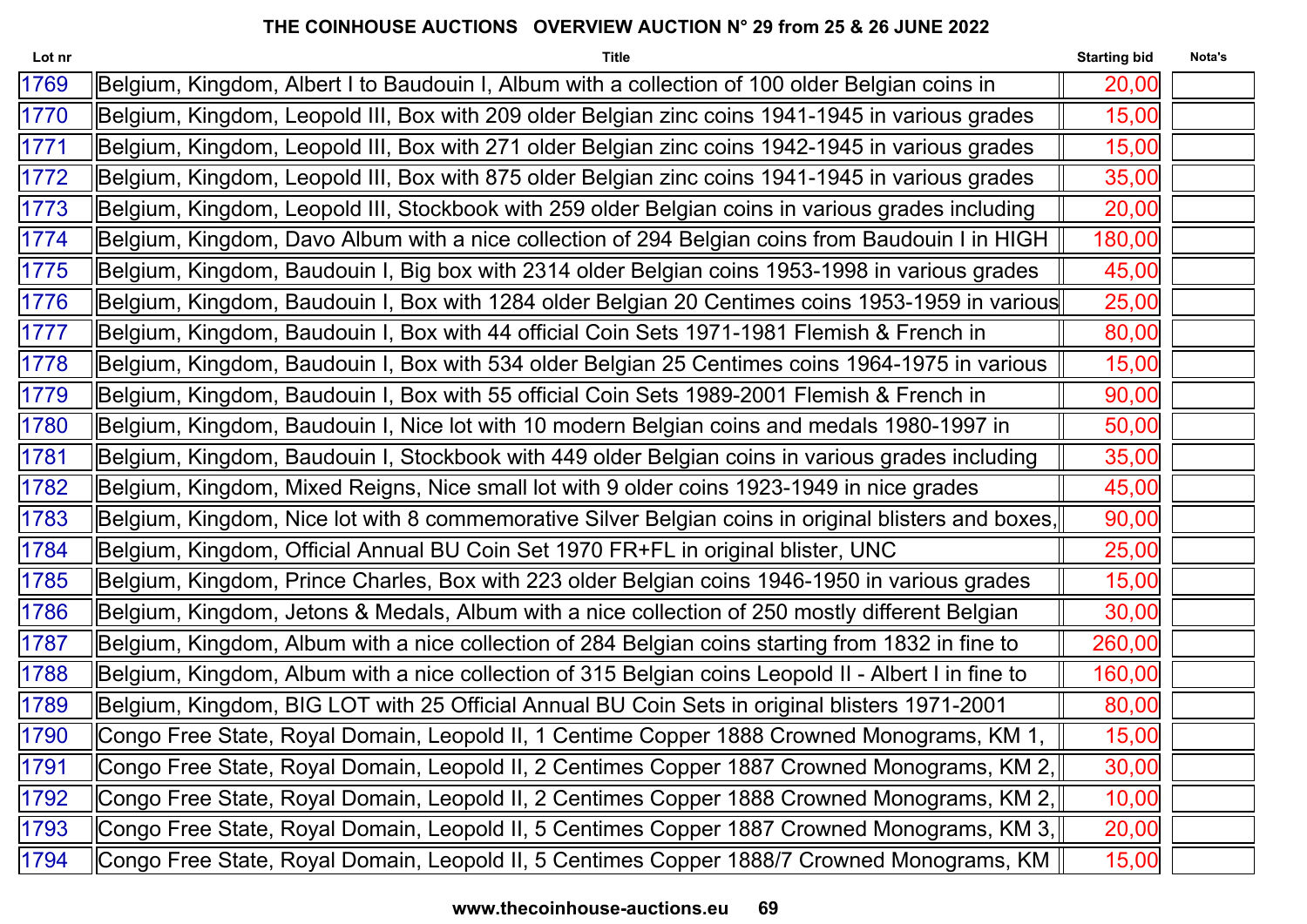| Lot nr | <b>Title</b>                                                                                         | <b>Starting bid</b> | Nota's |
|--------|------------------------------------------------------------------------------------------------------|---------------------|--------|
| 1795   | Congo Free State, Royal Domain, Leopold II, 10 Centimes Copper 1887 Crowned Monograms, KM            | 45,00               |        |
| 1796   | Congo Free State, Royal Domain, Leopold II, 10 Centimes Copper 1887 Crowned Monograms, KM            | 50,00               |        |
| 1797   | Congo Free State, Royal Domain, Leopold II, 10 Centimes Copper 1888 Crowned Monograms, KM            | 20,00               |        |
| 1798   | Congo Free State, Royal Domain, Leopold II, 10 Centimes Copper-Nickel 1908 Crowned                   | 20,00               |        |
| 1799   | Congo Free State, Royal Domain, Leopold II, Small lot with 3 different older Congolese coins in high | 15,00               |        |
| 1800   | Congo Free State, Royal Domain, Leopold II, Good lot with 7 older coins 1888-1911 in very nice       | 45,00               |        |
| 1801   | Belgian Congo, Colony, Albert I, 1 Centime Copper 1919 Crowned Monograms, KM 15, UNC                 | 10,00               |        |
| 1802   | Belgian Congo, Colony, Albert I, 2 Centimes Copper 1910 Crowned Monograms, KM 16, UNC                | 10,00               |        |
| 1803   | Belgian Congo, Colony, Albert I, 10 Centimes Copper-Nickel 1911 Crowned Monograms, KM 18,            | 20,00               |        |
| 1804   | Belgian Congo, Colony, Albert I, 10 Centimes Copper-Nickel 1927 Crowned Monograms, KM 18,            | 5,00                |        |
| 1805   | Belgian Congo, Colony, Albert I, 50 Centimes Copper-Nickel 1929/9 Laureate head left, KM 22          | 20,00               |        |
| 1806   | Belgian Congo, Colony, Albert I, 1 Franc Copper-Nickel 1930FR Laureate head left, KM 20, UNC !!      | 20,00               |        |
| 1807   | Belgian Congo, Colony, Leopold III, 2 Francs Brass 1943 African Elephant left, KM 25, VF/XF          | 10,00               |        |
| 1808   | Belgian Congo, Colony, Prince Charles, 1 Franc Brass 1949 African Elephant left, KM 26, XF/AU        | 5,00                |        |
| 1809   | Ruanda - Urundi, Colony, 5 Francs Aluminum 1956 Oil Palm, KM 3 VARIETY : Without G in BELGE,         | 10,00               |        |
| 1810   | Belgium/France, Kingdom, Louis XV, Silver Jeton ND (1715-1774) Chancellerie de FLANDRES,             | 25,00               |        |
| 1811   | Belgium, Kingdom, Uniface Cliche of a Copper Medal 1813, Canal de Mons a Conde by Brenet,            | 30,00               |        |
| 1812   | Belgium, Kingdom, Copper Souvenir Medal 1831, Entree de Leopold I a Bruxelles le 21 juilliet, XF     | 20,00               |        |
| 1813   | Belgium, Kingdom, Uniface Cliche of a Copper Medal 1840, City view on Antwerp by Hart, XF            | 15,00               |        |
| 1814   | Belgium, Kingdom, Copper Medal 1841, Exposition des produits de l'industrie nationale a Bruxelles    | 30,00               |        |
| 1815   | Belgium, Kingdom, Uniface Cliche of a Copper Medal 1842, Architectural medal by Hart, XF             | 20,00               |        |
| 1816   | Belgium, Kingdom, Architectural Bronze Medal ND, Palais des Eveques a Liege by J. Wiener, UNC        | 25,00               |        |
| 1817   | Belgium, Kingdom, Copper Jeton de Visite ND, Hotel des Monnaies, XF                                  | 5,00                |        |
| 1818   | Belgium, Kingdom, Copper Medal ND, Ville de Vilvorde - Farmers by Paul Fisch, XF                     | 10,00               |        |
| 1819   | Belgium, Kingdom, Uniface Cliche of a Copper Medal ND, La Province d'Anvers aux Ecoles               | 10,00               |        |
| 1820   | Belgium, Kingdom, Uniface Cliche of a Copper Medal ND, Portrait Queen Victoria of Great Britain by   | 20,00               |        |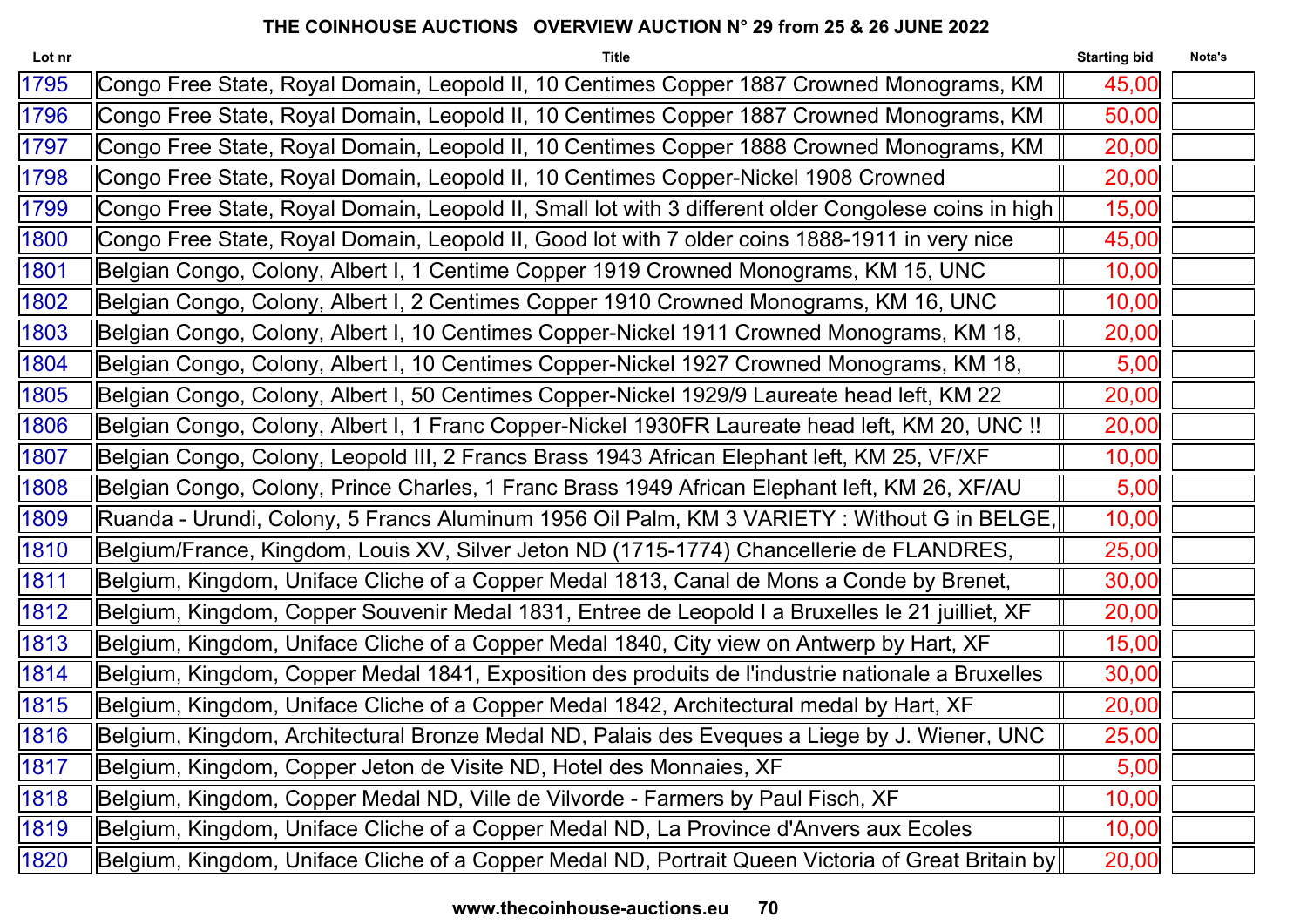| Lot nr | <b>Title</b>                                                                                         | <b>Starting bid</b> | Nota's |
|--------|------------------------------------------------------------------------------------------------------|---------------------|--------|
| 1821   | Belgium, Kingdom, Bronze Medal 1852, Pierre Theod. Verhaegen, Defenseur des libertes                 | 20,00               |        |
| 1822   | Belgium, Kingdom, Copper Medal 1852, Reconnaissance a Ferd. Piercot Bourgmestre de Liege by          | 20,00               |        |
| 1823   | Belgium, Kingdom, Silver Medal 1865, Le Senat de Tournai - Conseil Communal de Tournai, XF           | 25,00               |        |
| 1824   | Belgium, Kingdom, Copper Medal 1874, Land en Tuinbouw Tentoonstelling in Mol by Geerts, VF           | 5,00                |        |
| 1825   | Belgium, Kingdom, Tin Uniface TRIAL Medal 1884, Societas Medica Gandavensis by J. Braemt,            | 40,00               |        |
| 1826   | Belgium, Kingdom, Bronze Medal 1885, International Exposition in Antwerp by Charles Wiener,          | 15,00               |        |
| 1827   | Belgium, Kingdom, Copper Medal 1885, Exposition Horticulture de Charleroi, XF                        | 10,00               |        |
| 1828   | Belgium, Kingdom, Silver Plated Medal 1885, Exposition Horticulture de Charleroi, XF                 | 15,00               |        |
| 1829   | Belgium, Kingdom, Brass Medal 1888, Grand Concours International des Sciences et de l'Industrie a    | 10,00               |        |
| 1830   | Belgium, Kingdom, Copper Medal 1888, Grand Concours International des Sciences et de l'Industrie     | 20,00               |        |
| 1831   | Belgium, Kingdom, Gold Plated Medal 1888, Grand Concours International des Sciences et de            | 30,00               |        |
| 1832   | Belgium, Kingdom, Silver Plated Medal 1888, Grand Concours International des Sciences et de          | 20,00               |        |
| 1833   | Belgium, Kingdom, Copper Medal 1890, Exposition Horticulture de Charleroi, XF                        | 10,00               |        |
| 1834   | Belgium, Kingdom, Copper Medal 1890, The Municipal Council - The Royal Geographical Society & $\mid$ | 30,00               |        |
| 1835   | Belgium, Kingdom, Silver Plated Medal 1890, Societe Agricole & Horticulture d'Andenne, XF            | 15,00               |        |
| 1836   | Belgium, Kingdom, Copper Medal 1894, Concours Forestieres de Namur Section de Fosses, VF             | 5,00                |        |
| 1837   | Belgium, Kingdom, Copper Medal 1895, Fetes des installations Maritimes en Bruxelles by Mathieu,      | 15,00               |        |
| 1838   | Belgium, Kingdom, Copper Medal 28 June 1903, Visit of Prince Albert and his wife at the Coalmine     | 10,00               |        |
| 1839   | Belgian Congo, Colony, Bronze Medal 1909, To Prince Albert I from Belgium by Samuel, XF              | 5,00                |        |
| 1840   | Belgium & Belgian Congo, Kingdom, Bronze Medal 1909, La Chambre de commerce d'Anvers                 | 20,00               |        |
| 1841   | Belgium, Kingdom, WWI Base metal Medal, Albert I - Waelhem 1914 by P. Theunis, VF                    | 5,00                |        |
| 1842   | Belgium, Kingdom, WWI Base metal Medal Liege 1914 Gloire et Honneur by J. Fisch, XF                  | 5,00                |        |
| 1843   | Belgium, Kingdom, WWI Base metal Medal, Union fait la Force 1830-1914 by Legrand, XF                 | 5,00                |        |
| 1844   | Belgium, Kingdom, WWI Bronze Medal Nieuport 1914, Albert I - Soldats ma place est parmi vous,        | 5,00                |        |
| 1845   | Belgium, Kingdom, WWI Copper Medal 1914, Nationale Hulde aan Kardinaal Mercier by Jourdain,          | 5,00                |        |
| 1846   | Belgium, Kingdom, WWI Copper Medal with Ribbon, Antwerpen Getrouw 8-9 Oct. 1914 by Mauquoy]          | 10,00               |        |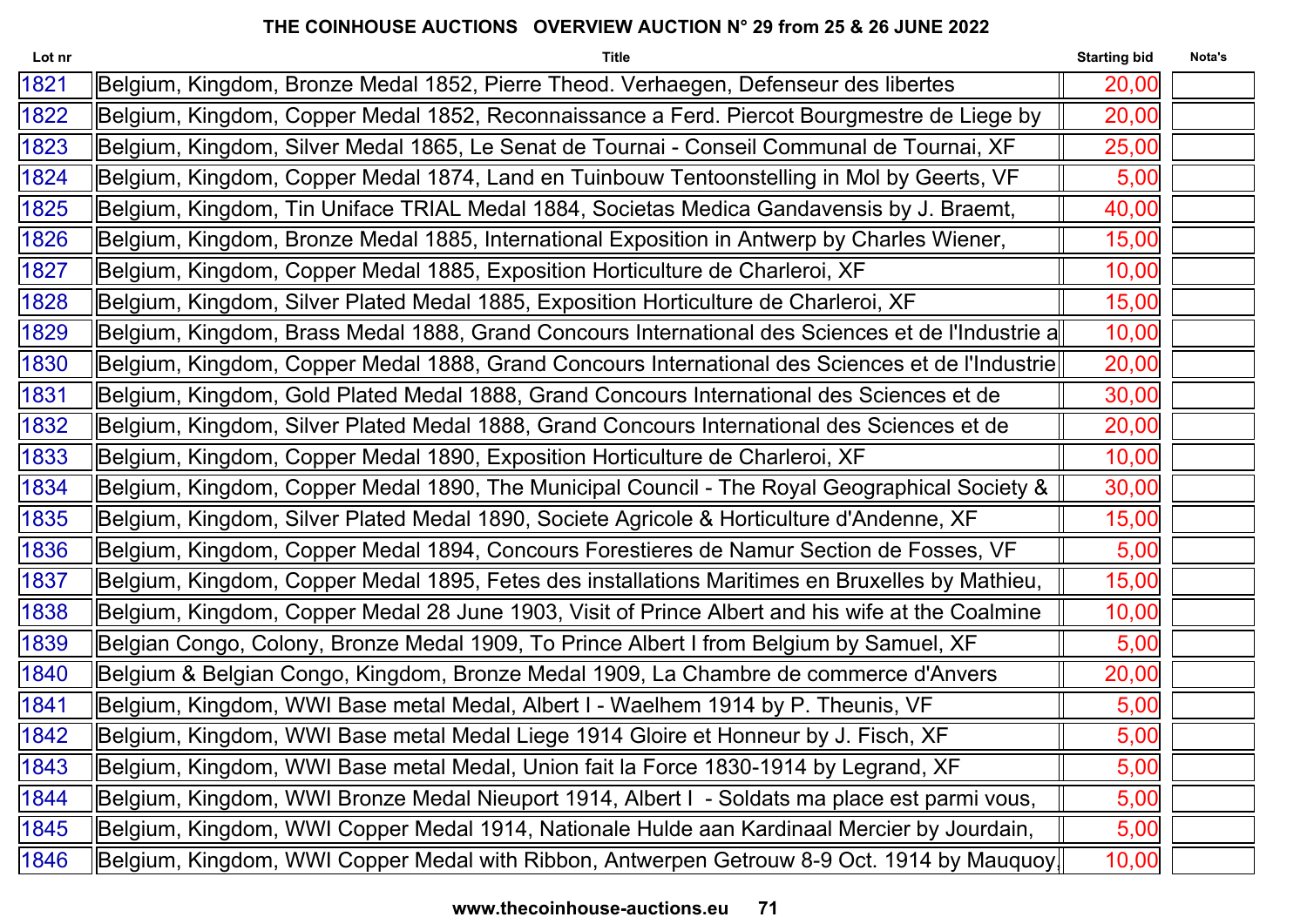| <b>Title</b>                                                                                         | <b>Starting bid</b>                                                                                                                                              | Nota's                                                                                                                                                                                                                                                                                                 |
|------------------------------------------------------------------------------------------------------|------------------------------------------------------------------------------------------------------------------------------------------------------------------|--------------------------------------------------------------------------------------------------------------------------------------------------------------------------------------------------------------------------------------------------------------------------------------------------------|
| Belgium, Kingdom, WWI Gold Plated Copper handcrafted Medal to honour King Albert I (made from        | 20,00                                                                                                                                                            |                                                                                                                                                                                                                                                                                                        |
| Belgium, Kingdom, WWI Bronze Medal 1914-1915, Dieu protege la libre Belgique et son Roi, XF          | 5,00                                                                                                                                                             |                                                                                                                                                                                                                                                                                                        |
| Belgium, Kingdom, WWI Base metal Medal, St. Michel protegez notre armee 1914-1915 by Marin,          | 5,00                                                                                                                                                             |                                                                                                                                                                                                                                                                                                        |
| Belgium, Kingdom, WWI Iron Medal Guerre de 1914-1915 with Rampant Lion, XF                           | 10,00                                                                                                                                                            |                                                                                                                                                                                                                                                                                                        |
| Belgium, Kingdom, WWI 2 Base metal Medals 1914-1916, Silence & Patience by DOLF LEDEL,               | 15,00                                                                                                                                                            |                                                                                                                                                                                                                                                                                                        |
| Belgium, Kingdom, WWI Copper Medal 1914-1916, Elisabeth Reine des Belges with Enammeled              | 15,00                                                                                                                                                            |                                                                                                                                                                                                                                                                                                        |
| Belgium, Kingdom, WWI Copper Medal 1916, Assistance Discrete by Devreese & Picard, XF                | 5,00                                                                                                                                                             |                                                                                                                                                                                                                                                                                                        |
| Belgium, Kingdom, WWI Silver Medal 1916 Based on an old resistance medal from the Spanish            | 20,00                                                                                                                                                            |                                                                                                                                                                                                                                                                                                        |
| Belgium, Kingdom, WWI Silvered Medal 1916, Cardinal Mercier of Malines by A. Mauquoy, XF             | 10,00                                                                                                                                                            |                                                                                                                                                                                                                                                                                                        |
| Belgium, Kingdom, WWI Aluminum Protection Medal ND, Sauvegarde du Foyer de nos Soldats, VF           | 5,00                                                                                                                                                             |                                                                                                                                                                                                                                                                                                        |
| Belgium, Kingdom, WWI Anonymous Handmade Base metal Medal ND Woman facing right holding              | 20,00                                                                                                                                                            |                                                                                                                                                                                                                                                                                                        |
| Belgium, Kingdom, WWI Copper Medal ND, For the Orphans by Devreese, XF                               | 5,00                                                                                                                                                             |                                                                                                                                                                                                                                                                                                        |
| Belgium, Kingdom, WWI Handmade Fidelity Poppy Flower in copper & red cloth, SCARCE, XF               | 10,00                                                                                                                                                            |                                                                                                                                                                                                                                                                                                        |
| Belgium, Kingdom, WWI Handmade Fidelity Poppy Flower in copper & white cloth, SCARCE, XF             | 10,00                                                                                                                                                            |                                                                                                                                                                                                                                                                                                        |
| Belgium, Kingdom, Bronze Medal 1921, Jules Bordet Nobel Price Winner 1919 by A. Bonnetain, XF        | 15,00                                                                                                                                                            |                                                                                                                                                                                                                                                                                                        |
| Belgian Congo, Colony, Bronze Medal 1956, Union Miniere du Haut-Katanga by G.A. Brunet, XF           | 30,00                                                                                                                                                            |                                                                                                                                                                                                                                                                                                        |
| Belgium, Kingdom, Bronze Medal 1971, Royal visit of the Japanese Emperor to the Belgian King         | 40,00                                                                                                                                                            |                                                                                                                                                                                                                                                                                                        |
| Belgium, Kingdom, Big size Silver Rubens Medal ND (1977) Clara Serena Rubens ca 1617, Proof          | 15,00                                                                                                                                                            |                                                                                                                                                                                                                                                                                                        |
|                                                                                                      | 15,00                                                                                                                                                            |                                                                                                                                                                                                                                                                                                        |
|                                                                                                      | 15,00                                                                                                                                                            |                                                                                                                                                                                                                                                                                                        |
| Belgium, Kingdom, Three different Bronze Medals, Prins Filip, Prins Laurent en Prinses Astrid in     | 5,00                                                                                                                                                             |                                                                                                                                                                                                                                                                                                        |
|                                                                                                      | 5,00                                                                                                                                                             |                                                                                                                                                                                                                                                                                                        |
|                                                                                                      | 15,00                                                                                                                                                            |                                                                                                                                                                                                                                                                                                        |
| Belgium, Kingdom, King Albert II, Silver Jubilee Set 1959-2003 with 3 silver medals in original box, | 15,00                                                                                                                                                            |                                                                                                                                                                                                                                                                                                        |
| Belgium, Kingdom, 1 Silver & 1 Gold Plated Medal ND (2012) Pieter Breugel the elder & Painting,      | 25,00                                                                                                                                                            |                                                                                                                                                                                                                                                                                                        |
|                                                                                                      | 10,00                                                                                                                                                            |                                                                                                                                                                                                                                                                                                        |
|                                                                                                      | Belgium, Kingdom, Brass Medal 1997, Prince Laurent by Jake in original blister, UNC<br>Belgium, Kingdom, Silver Medal 1997, Queen Paola Ruffo Di Calabria, Proof | Belgium, Kingdom, Frameries, Silver GILT Medal 100 Bosquetias 1982 Bosquetia Anniversary, UNC  <br>Belgium, Kingdom, Frameries, Silver GILT Medal 100 Bosquetias 1982 Bosquetia Anniversary, UNC<br>Belgium, Kingdom, Silver & Gold Plated Medal ND (2012) Painting of Pieter Breugel the elder, Proof |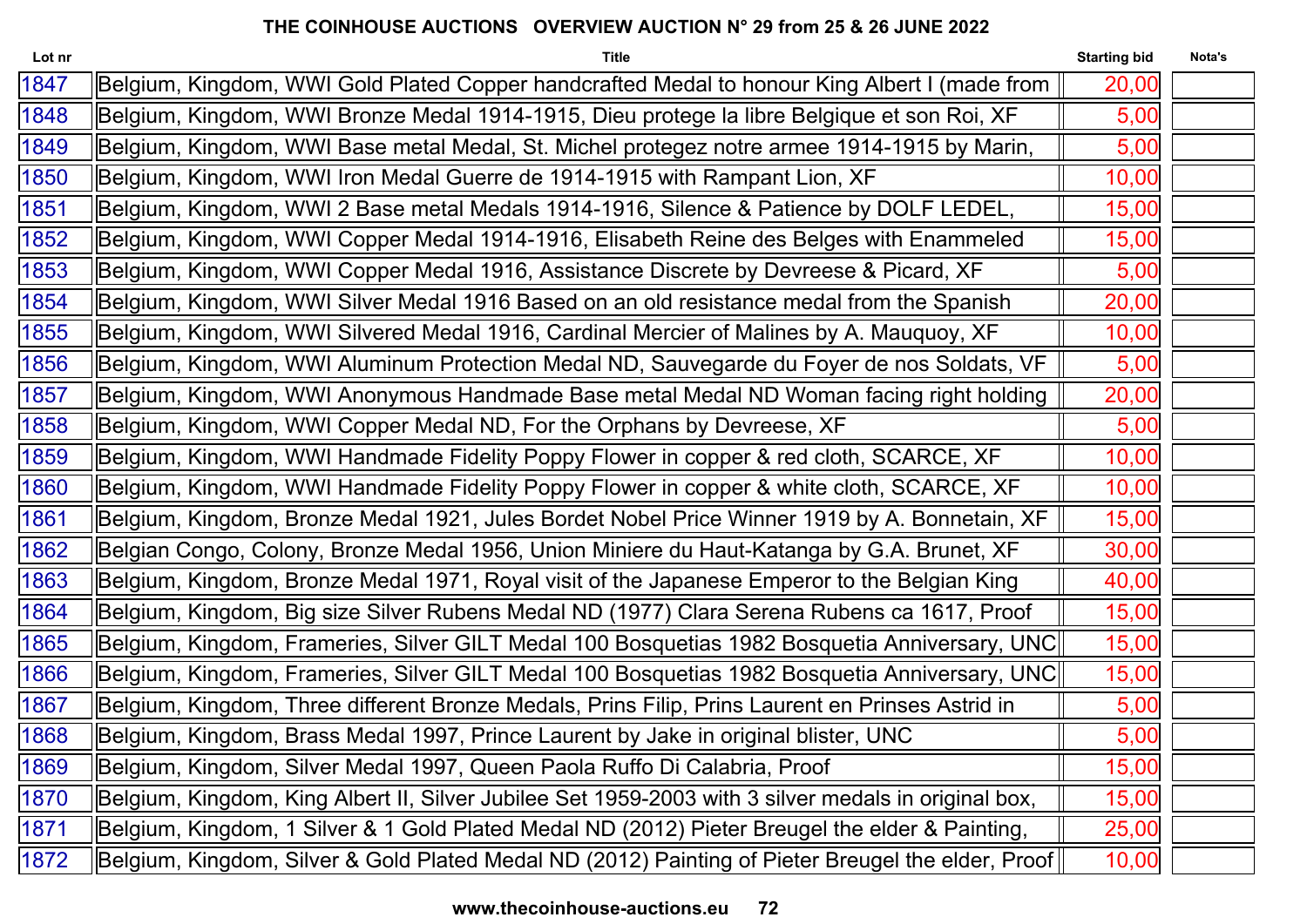| Lot nr | <b>Title</b>                                                                                      | <b>Starting bid</b> | Nota's |
|--------|---------------------------------------------------------------------------------------------------|---------------------|--------|
| 1873   | Belgium, Kingdom, Silver & Gold Plated Medal ND (2012) Painting of Peter Paul Rubens, Proof       | 10,00               |        |
| 1874   | Belgium, Kingdom, Silver Medal ND (2012) Portrait of Pieter Breugel the elder, Proof              | 15,00               |        |
| 1875   | Belgium, Kingdom, Bronze Medal ND (2014) Bicentenary of the Siege of Antwerp 1814-2014 by         | 10,00               |        |
| 1876   | Belgium, Kingdom, Bronze Medal ND (2014) Lazare Carnot, Governor of Antwerp in 1814 by Paul       | 15,00               |        |
| 1877   | Belgium, Kingdom, Silver Medal ND (2014) Bicentenary of the Siege of Antwerp 1814-2014 by Paul    | 25,00               |        |
| 1878   | Belgium, Kingdom, Gold Plated Bronze Medal 2015 Belgian Dynasty - 7 Kings, Proof                  | 10,00               |        |
| 1879   | Belgium, Kingdom, Gold Plated Bronze Medal 2015 In honour of Queen Fabiola, Proof                 | 10,00               |        |
| 1880   | Belgium, Kingdom, Gold Plated Medal & 2-1/2 Euro 2015 Battle of Waterloo, UNC / Proof in original | 10,00               |        |
| 1881   | Belgium, Kingdom, Bronze Waterloo Medal ND (2015), Emperor Alexander I from Russia, Prooflike     | 10,00               |        |
| 1882   | Belgium, Kingdom, Bronze Waterloo Medal ND (2015), Emperor Franz I from Austria, Prooflike        | 10,00               |        |
| 1883   | Belgium, Kingdom, Bronze Waterloo Medal ND (2015), Emperor Napoleon I Bonaparte, Prooflike        | 10,00               |        |
| 1884   | Belgium, Kingdom, Bronze Waterloo Medal ND (2015), Friedrich Wilhelm III from Prussia, Prooflike  | 10,00               |        |
| 1885   | Belgium, Kingdom, Bronze Waterloo Medal ND (2015), Napoleon Bonaparte & the Duke of               | 10,00               |        |
| 1886   | Belgium, Kingdom, Bronze Waterloo Medal ND (2015), Prince Regent George of Great Britain,         | 10,00               |        |
| 1887   | Belgium, Kingdom, Gold Plated & Multicolor Waterloo Medal ND (2015), The Duke of Wellington,      | 10,00               |        |
| 1888   | Belgium, Kingdom, Gold Plated & Multicolor Waterloo Medal ND (2015), Napoleon Bonaparte, Proof    | 10,00               |        |
| 1889   | Belgium, Kingdom, Gold Waterloo Medal ND (2015), The Duke of Wellington, Proof (*)                | 190,00              |        |
| 1890   | Belgium, Kingdom, BIG SIZE Silver 1 KILO Medal 2016 Belgian Dynasty - 7 Kings, Proof in original  | 600,00              |        |
| 1891   | Belgium, Kingdom, Silver Plated Bronze Medal 2016 Belgian Constitution, Proof                     | 5,00                |        |
| 1892   | Belgium, Kingdom, Gold Plated & Colored Copper Medal 2018, 20 Years Euro in Belgium, Proof        | 5,00                |        |
| 1893   | Belgium etc, Kingdom, Nice lot with 10 different medals and jetons in various grades              | 5,00                |        |
| 1894   | Belgium, Kingdom, Mixed Reigns, Nice lot with 6 modern commemorative medals in original           | 25,00               |        |
| 1895   | Belgium, Kingdom, Nice lot with 14 Belgian City jetons from Leuven 1980 in uncirculated condition | 5,00                |        |
| 1896   | Belgium, Kingdom, Nice lot with 28 Belgian Heritage jetons in uncirculated condition              | 5,00                |        |
| 1897   | Belgium, Kingdom, Pope John Paul II, Lot with 4 different bronze & silver medals, UNC/Proof       | 25,00               |        |
| 1898   | Belgium, Kingdom, Gold & Platina Plated Medal, Famous Belgians - Adolphe Quetelet, Proof          | 10,00               |        |
|        |                                                                                                   |                     |        |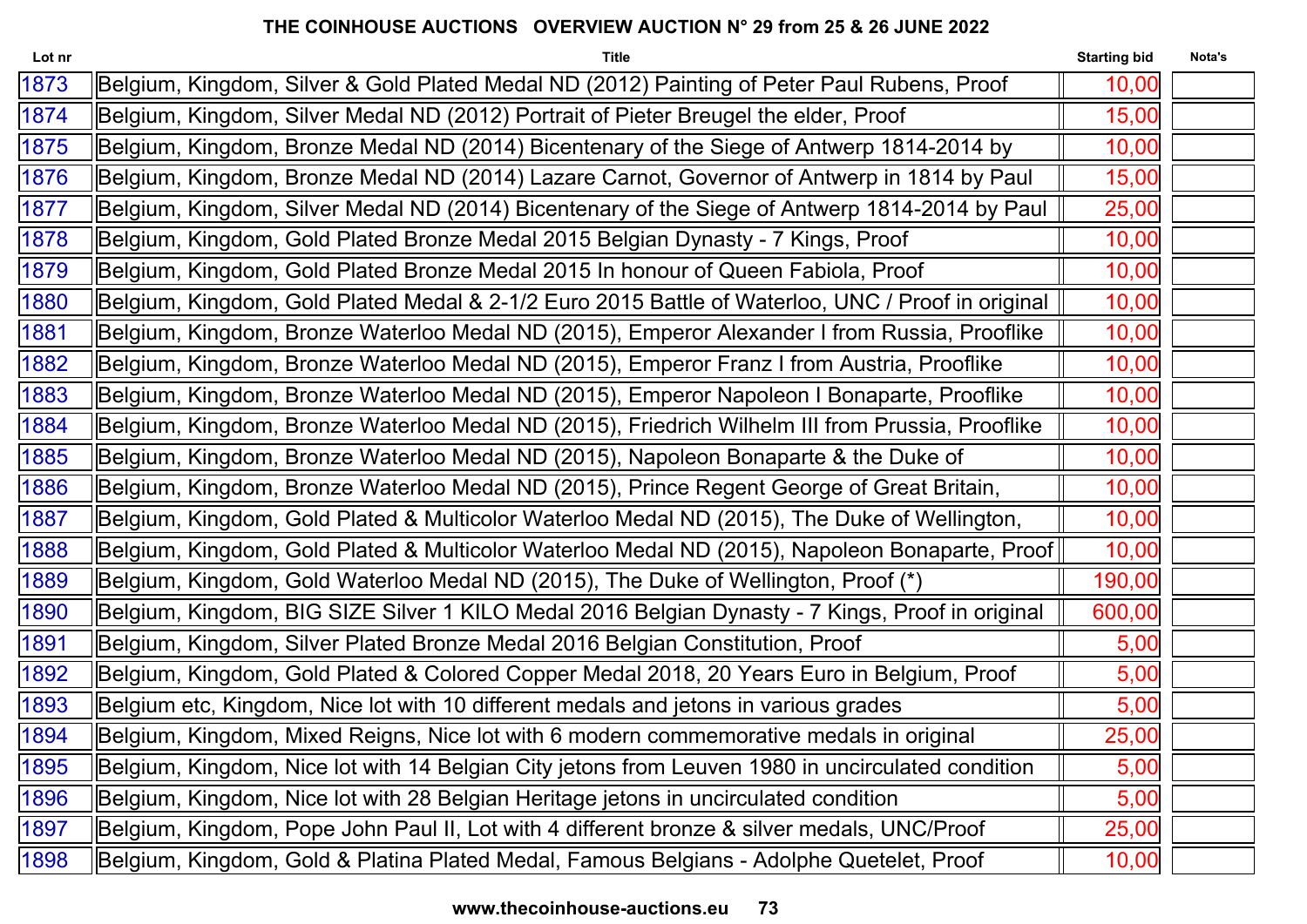| <b>Title</b>                                                                                 | <b>Starting bid</b> | Nota's |
|----------------------------------------------------------------------------------------------|---------------------|--------|
| Belgium, Kingdom, Gold & Platina Plated Medal, Famous Belgians - Andreas Vesalius, Proof     | 10,00               |        |
| Belgium, Kingdom, Gold & Platina Plated Medal, Famous Belgians - Antoon Van Dyck, Proof      | 10,00               |        |
| Belgium, Kingdom, Gold & Platina Plated Medal, Famous Belgians - Andre Gretry, Proof         | 10,00               |        |
| Belgium, Kingdom, Gold & Platina Plated Medal, Famous Belgians - Antoine-Joseph Sax, Proof   | 10,00               |        |
| Belgium, Kingdom, Gold & Platina Plated Medal, Famous Belgians - Christoffel Plantijn, Proof | 10,00               |        |
| Belgium, Kingdom, Gold & Platina Plated Medal, Famous Belgians - Charles De Coster, Proof    | 10,00               |        |
| Belgium, Kingdom, Gold & Platina Plated Medal, Famous Belgians - Constantin Meunier, Proof   | 10,00               |        |
| Belgium, Kingdom, Gold & Platina Plated Medal, Famous Belgians - Gerardus Mercator, Proof    | 10,00               |        |
| Belgium, Kingdom, Gold & Platina Plated Medal, Famous Belgians - Guido Gezelle, Proof        | 10,00               |        |
| Belgium, Kingdom, Gold & Platina Plated Medal, Famous Belgians - Hendrik Conscience, Proof   | 10,00               |        |
| Belgium, Kingdom, Gold & Platina Plated Medal, Famous Belgians - Jacob Jordaens, Proof       | 10,00               |        |
| Belgium, Kingdom, Gold & Platina Plated Medal, Famous Belgians - James Ensor, Proof          | 10,00               |        |
| Belgium, Kingdom, Gold & Platina Plated Medal, Famous Belgians - Justus Lipsius, Proof       | 10,00               |        |
| Belgium, Kingdom, Gold & Platina Plated Medal, Famous Belgians - Lambert Lombard, Proof      | 10,00               |        |
| Belgium, Kingdom, Gold & Platina Plated Medal, Famous Belgians - Leo H. Baekeland, Proof     | 10,00               |        |
| Belgium, Kingdom, Gold & Platina Plated Medal, Famous Belgians - Orlandus Lassus, Proof      | 10,00               |        |
| Belgium, Kingdom, Gold & Platina Plated Medal, Famous Belgians - Peter Paul Rubens, Proof    | 10,00               |        |
| Belgium, Kingdom, Gold & Platina Plated Medal, Famous Belgians - Peter Benoit, Proof         | 10,00               |        |
| Belgium, Kingdom, Gold & Platina Plated Medal, Famous Belgians - Pieter Bruegel, Proof       | 10,00               |        |
| Belgium, Kingdom, Gold & Platina Plated Medal, Famous Belgians - Rene Magritte, Proof        | 10,00               |        |
| Belgium, Kingdom, Gold & Platina Plated Medal, Famous Belgians - Simon Stevin, Proof         | 10,00               |        |
| Belgium, Kingdom, Gold & Platina Plated Medal, Famous Belgians - Victor Horta, Proof         | 10,00               |        |
| Belgium, Kingdom, Gold & Platina Plated Medal, Famous Belgians - Wensel Cobergher, Proof     | 10,00               |        |
| Belgium, Kingdom, Large size Silver Medal ND, King Baudouin I & Queen Fabiola, Proof         | 20,00               |        |
| Belgium, Kingdom, Royal 14Kt Gold Medal ND, Portrait of King Leopold I by Elles Kloosterman, | 20,00               |        |
| Belgium, Kingdom, Royal 14Kt Gold Medal ND, Portrait of Queen Louise-Marie by Elles          | 20,00               |        |
|                                                                                              |                     |        |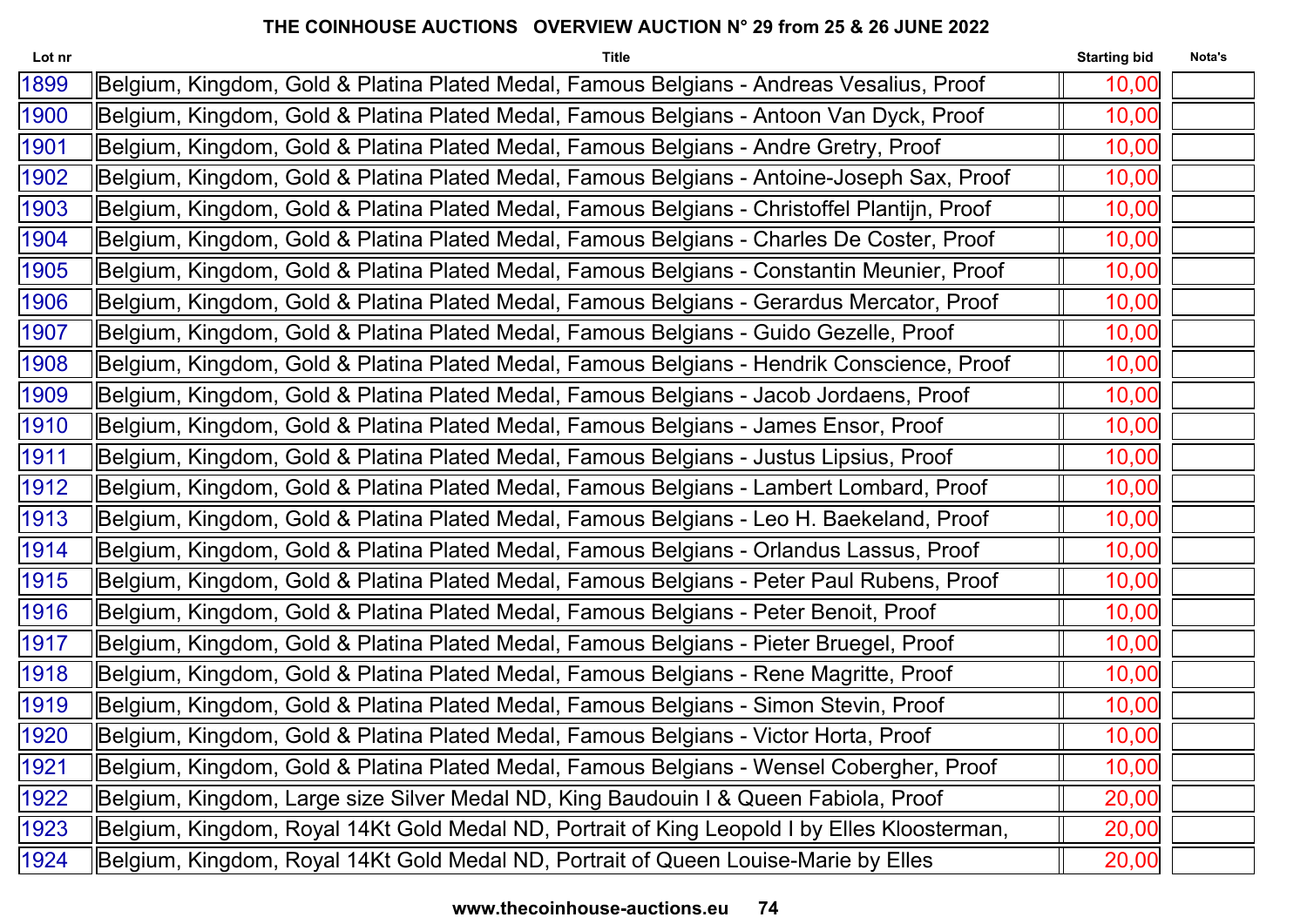| Lot nr | <b>Title</b>                                                                                        | <b>Starting bid</b> | Nota's |
|--------|-----------------------------------------------------------------------------------------------------|---------------------|--------|
| 1925   | Belgium, Kingdom, Royal 14Kt Gold Medal ND, Portrait of King Leopold II by Elles Kloosterman,       | 20,00               |        |
| 1926   | Belgium, Kingdom, Royal 14Kt Gold Medal ND, Portrait of Queen Maria-Hendrika by Elles               | 20,00               |        |
| 1927   | Belgium, Kingdom, Royal 14Kt Gold Medal ND, Portrait of King Albert I by Elles Kloosterman, Proof   | 20,00               |        |
| 1928   | Belgium, Kingdom, Royal 14Kt Gold Medal ND, Portrait of Queen Elisabeth by Elles Kloosterman,       | 20,00               |        |
| 1929   | Belgium, Kingdom, Royal 14Kt Gold Medal ND, Portrait of King Leopold III by Elles Kloosterman,      | 20,00               |        |
| 1930   | Belgium, Kingdom, Royal 14Kt Gold Medal ND, Portrait of Queen Astrid by Elles Kloosterman, Proof    | 20,00               |        |
| 1931   | Belgium, Kingdom, Royal 14Kt Gold Medal ND, Portrait of King Baudouin I by Elles Kloosterman,       | 20,00               |        |
| 1932   | Belgium, Kingdom, Royal 14Kt Gold Medal ND, Portrait of Queen Fabiola by Elles Kloosterman,         | 20,00               |        |
| 1933   | Belgium, Kingdom, Royal 14Kt Gold Medal ND, Portrait of King Albert II by Elles Kloosterman, Proof  | 20,00               |        |
| 1934   | Belgium, Kingdom, Royal 14Kt Gold Medal ND, Portrait of Queen Paola by Elles Kloosterman, Proof     | 20,00               |        |
| 1935   | Belgium, Kingdom, Royal 14Kt Gold Medal ND, Portrait of King Philip by Elles Kloosterman, Proof (*) | 20,00               |        |
| 1936   | Belgium, Kingdom, Royal 14Kt Gold Medal ND, Portrait of Queen Mathilde by Elles Kloosterman,        | 20,00               |        |
| 1937   | Belgium, Kingdom, Royal 14Kt Gold Medal ND, Portrait of Princess Elisabeth by Elles Kloosterman,    | 20,00               |        |
| 1938   | Belgium, Kingdom, Banknote 1 Franc 1914 Comptes Courants, Morin 1, SCARCE, VF/XF                    | 60,00               |        |
| 1939   | Belgium, Kingdom, Banknote 1 Franc 1917 Queen Louise-Marie at left, Morin 3, A.UNC                  | 20,00               |        |
| 1940   | Belgium, Kingdom, Banknote 1 Franc 1918 Queen Louise-Marie at left, Morin 3, VF                     | 20,00               |        |
| 1941   | Belgium, Kingdom, Banknote 1 Franc 1920 Royal Couple at left, Morin 4, VF                           | 10,00               |        |
| 1942   | Belgium, Kingdom, Banknote 1 Franc 1922 Royal Couple at left, Morin 4, UNC                          | 15,00               |        |
| 1943   | Belgium, Kingdom, Banknote 2 Francs 1915 Queen Louise-Marie at left, Morin 6, VF                    | 50,00               |        |
| 1944   | Belgium, Kingdom, Banknote 2 Francs 1918 Queen Louise-Marie at left, Morin 6, XF/AU                 | 60,00               |        |
| 1945   | Belgium, Kingdom, Banknote 5 Francs 1914 Allegorical figures, Morin 7a, VF                          | 25,00               |        |
| 1946   | Belgium, Kingdom, Banknote 5 Francs 1919 Allegorical Figures, Morin 7b, A.XF                        | 50,00               |        |
| 1947   | Belgium, Kingdom, Banknote 5 Francs 1921 Allegorical Figures, Morin 7b, A.UNC                       | 50,00               |        |
| 1948   | Belgium, Kingdom, Banknote 5 Francs 1919 Allegorical Figures, Morin 8b, A.UNC                       | 80,00               |        |
| 1949   | Belgium, Kingdom, Banknote 5 Francs 1915 Queen Louise-Marie at left, Morin 9, A.UNC                 | 120,00              |        |
| 1950   | Belgium, Kingdom, Banknote 5 Francs 1924 Royal Couple at left, Morin 10b, XF/AU                     | 20,00               |        |
|        |                                                                                                     |                     |        |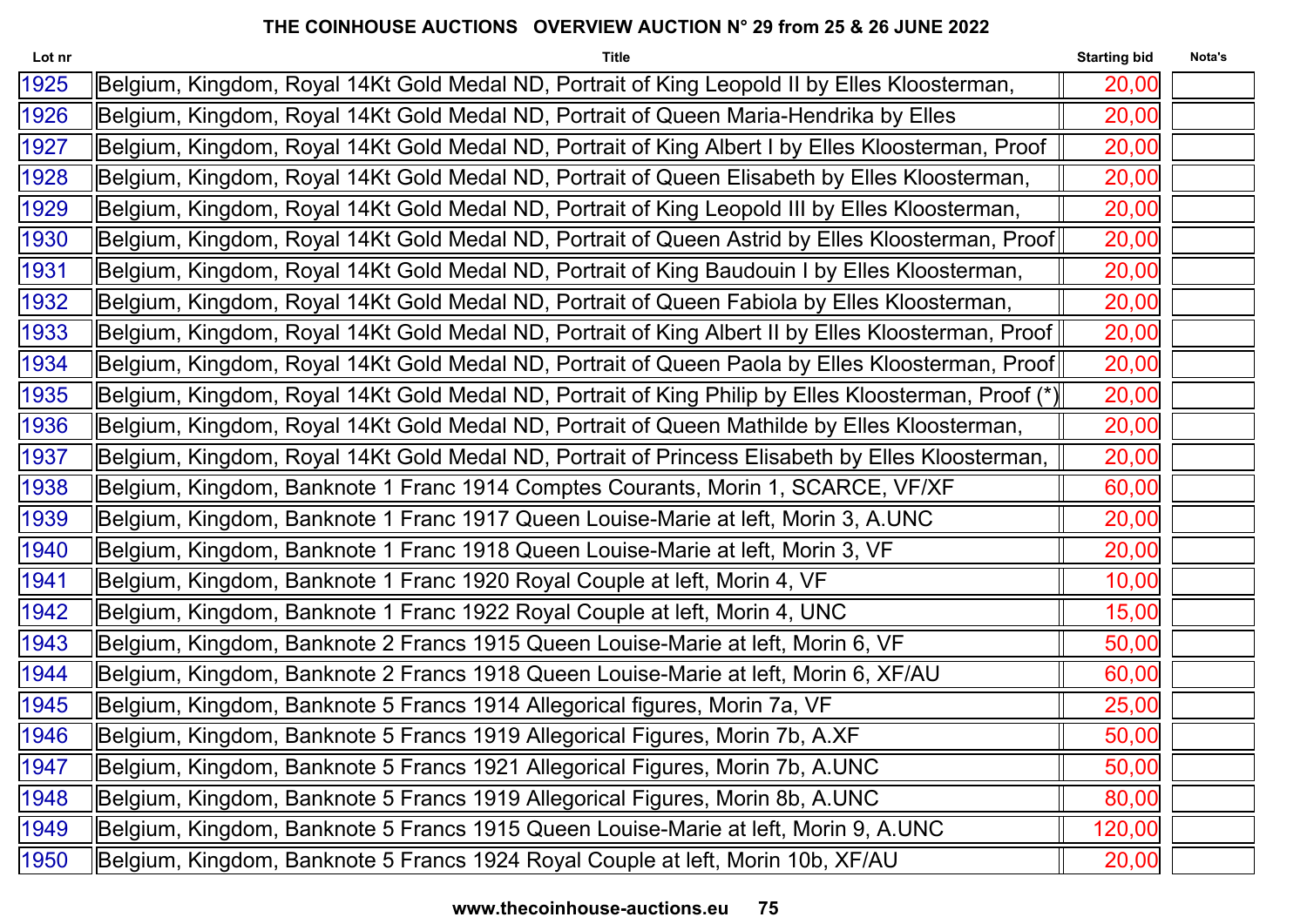| Lot nr | <b>Title</b>                                                                               | <b>Starting bid</b> | Nota's |
|--------|--------------------------------------------------------------------------------------------|---------------------|--------|
| 1951   | Belgium, Kingdom, Banknote 5 Francs 1943 Ornamental designs, Morin 13 London, UNC          | 10,00               |        |
| 1952   | Belgium, Kingdom, Banknote 5 & 10 Francs 1943 Ornamental designs, Morin 13/14 London, XF   | 10,00               |        |
| 1953   | Belgium, Kingdom, Banknote 5 Francs 1988 instead 1938 Royal Couple at left, Morin 12var,   | 10,00               |        |
| 1954   | Belgium, Kingdom, Banknote 10 Francs 1943 Ornamental designs, Morin 14 London, A.UNC       | 10,00               |        |
| 1955   | Belgium, Kingdom, Banknote 20 Francs 1914 Minerva with lion at left, Morin 21b, UNC        | 30,00               |        |
| 1956   | Belgium, Kingdom, Banknote 20 Francs 1919 Minerva with Lion at left, Morin 21c, VF         | 10,00               |        |
| 1957   | Belgium, Kingdom, Banknote 20 Francs 1928 Royal Couple at left, Morin 26b, A.UNC           | 30,00               |        |
| 1958   | Belgium, Kingdom, Banknote 20 Francs 1944 Royal Couple at left, Morin 27b, A.UNC           | 50,00               |        |
| 1959   | Belgium, Kingdom, Banknote 20 Francs 1944 Royal Couple at left, Morin 27c, VF              | 10,00               |        |
| 1960   | Belgium, Kingdom, Banknote 20 Francs 1947 Royal Couple at left, Morin 27d, XF              | 20,00               |        |
| 1961   | Belgium, Kingdom, Banknote 20 Francs 1950 Orlandus Lassus at center, Morin 29a, UNC        | 5,00                |        |
| 1962   | Belgium, Kingdom, Banknote 20 Francs 1956 Orlandus Lassus at center, Morin 29b, A.UNC      | 10,00               |        |
| 1963   | Belgium, Kingdom, Banknote 20 Francs 1964 King Baudouin I at left, Morin 30a, UNC          | 5,00                |        |
| 1964   | Belgium, Kingdom, Banknote 20 Francs 1964 King Baudouin I at left, Morin 30b, UNC          | 5,00                |        |
| 1965   | Belgium, Kingdom, Banknote 20 Francs 1964 King Baudouin I at left, Morin 30c, UNC          | 5,00                |        |
| 1966   | Belgium, Kingdom, Banknote 50 Francs 1926 Allegorical figures, Morin 39b, VF               | 35,00               |        |
| 1967   | Belgium, Kingdom, Banknote 50 Francs 1945 Woman with horses at left, Morin 44e, UNC        | 10,00               |        |
| 1968   | Belgium, Kingdom, Banknote 50 Francs 1956 Farmers scene, Morin 45b, 2 Consecutive serial   | 15,00               |        |
| 1969   | Belgium, Kingdom, Banknote 50 Francs 1966 Royal Couple at right, Morin 46a, UNC            | 5,00                |        |
| 1970   | Belgium, Kingdom, Banknote 50 Francs 1966 Royal Couple at right, Morin 46c, UNC            | 5,00                |        |
| 1971   | Belgium, Kingdom, Banknote 50 Francs 1966 Royal Couple at right, Morin 46d, UNC            | 5,00                |        |
| 1972   | Belgium, Kingdom, Banknote 100 Francs 1912 Allegorical Figures, Morin 53a, XF/AU           | 60,00               |        |
| 1973   | Belgium, Kingdom, Banknote 100 Francs 1920 Allegorical figures, Morin 54b, VF              | 20,00               |        |
| 1974   | Belgium, Kingdom, Banknote 100 Francs 1930 Royal Couple at left in 24Kt Gold, P NL, UNC in | 20,00               |        |
| 1975   | Belgium, Kingdom, Banknote 100 Francs 1943 Allegorical Figures, Morin 60d, F/VF, WITH      | 5,00                |        |
| 1976   | Belgium, Kingdom, Banknote 100 Francs 1943 Allegorical Figures, Morin 64 London, VF+       | 20,00               |        |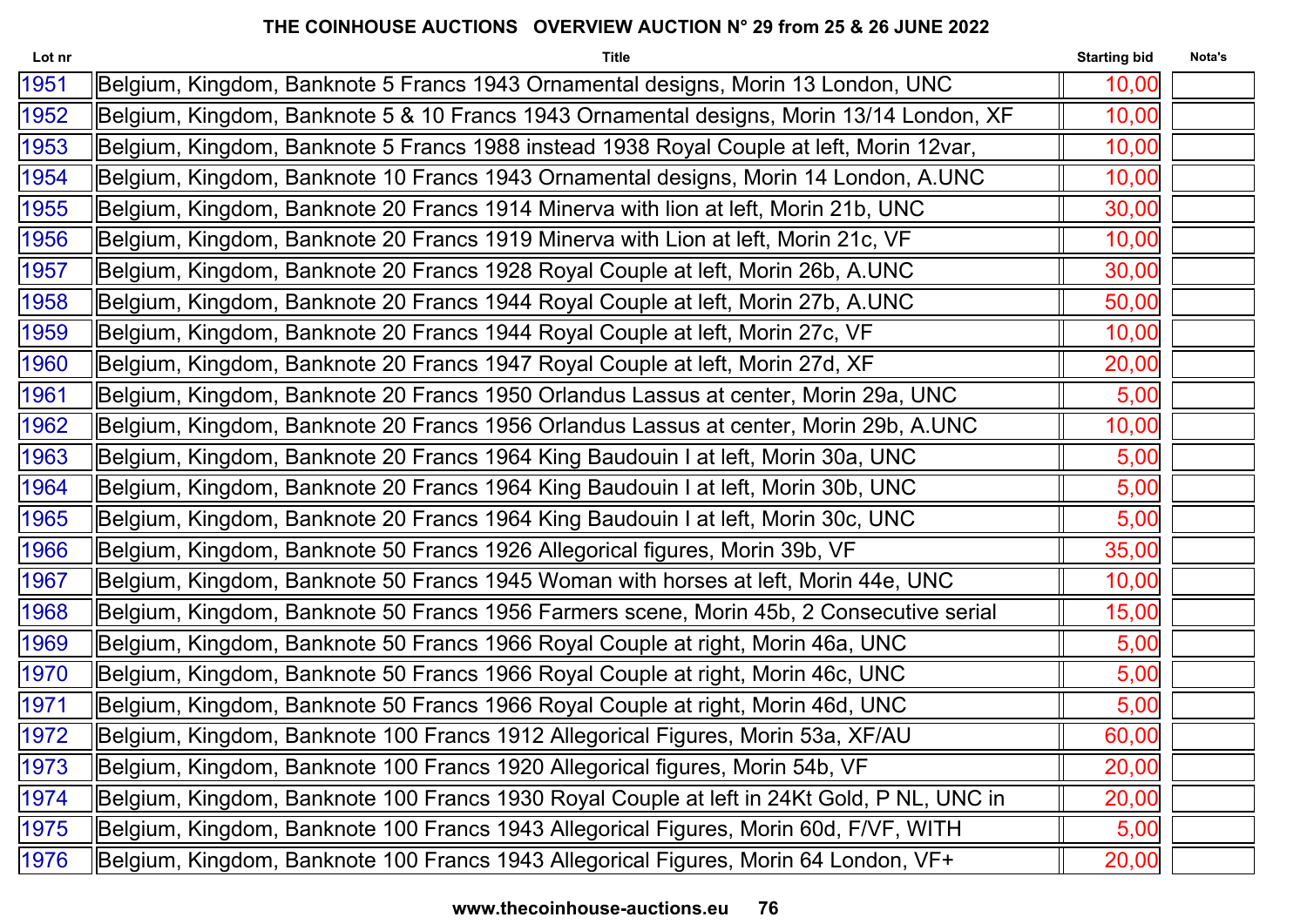| Lot nr | <b>Title</b>                                                                                    | <b>Starting bid</b> | Nota's |
|--------|-------------------------------------------------------------------------------------------------|---------------------|--------|
| 1977   | Belgium, Kingdom, Banknote 100 Francs 1943 Allegorical Figures, Morin 64 London, UNC            | 35,00               |        |
| 1978   | Belgium, Kingdom, Banknote 100 Francs 1943 Allegorical figures, Morin 64 London, XF/AU          | 50,00               |        |
| 1979   | Belgium, Kingdom, Banknote 100 Francs 1944 Allegorical Figures, Morin 62 Orange, XF             | 40,00               |        |
| 1980   | Belgium, Kingdom, Banknote 100 Francs 1944FR/FL Allegorical figures, Morin 62 Orange, VF        | 30,00               |        |
| 1981   | Belgium, Kingdom, Banknote 100 Francs 1944FL/FR Allegorical figures, Morin 63 Orange, RARE,     | 150,00              |        |
| 1982   | Belgium, Kingdom, Banknote 100 Francs 1946 King Leopold I at left, Morin 65a, UNC               | 25,00               |        |
| 1983   | Belgium, Kingdom, Banknote 100 Francs 1946 King Leopold I at left, Morin 65a, A.XF (small tear) | 20,00               |        |
| 1984   | Belgium, Kingdom, Banknote 100 Francs 1949 King Leopold I at left, Morin 65b, UNC               | 20,00               |        |
| 1985   | Belgium, Kingdom, Banknote 100 Francs 1952 King Leopold I at left, Morin 66a, XF                | 20,00               |        |
| 1986   | Belgium, Kingdom, Banknote 100 Francs 1957 King Leopold I at left, Morin 66b, UNC               | 15,00               |        |
| 1987   | Belgium, Kingdom, Banknote 100 Francs 1959 King Leopold I at left, Morin 66c, VF                | 20,00               |        |
| 1988   | Belgium, Kingdom, Banknote 100 Francs 1962 Lambert Lombard at left, Morin 67a, UNC              | 15,00               |        |
| 1989   | Belgium, Kingdom, Banknote 100 Francs 1962 Lambert Lombard at left, Morin 67a, XF               | 5,00                |        |
| 1990   | Belgium, Kingdom, Banknote 100 Francs 1970 Lambert Lombard at left, Morin 67b, VF+              | 5,00                |        |
| 1991   | Belgium, Kingdom, Banknote 100 Francs 1972 Lambert Lombard at left, Morin 67c, UNC              | 20,00               |        |
| 1992   | Belgium, Kingdom, Banknote 2 x 100 Francs 1975 Lambert Lombard at left, Morin 67d, Two          | 25,00               |        |
| 1993   | Belgium, Kingdom, Banknote 100 Francs ND (1978-1981) Hendrik Beyaert, Morin 68a, A.UNC          | 5,00                |        |
| 1994   | Belgium, Kingdom, Banknote 100 Francs ND (1982-1994) Hendrik Beyaert, Morin 69a, UNC            | 10,00               |        |
| 1995   | Belgium, Kingdom, Banknote 100 Francs ND (1982-1994) Hendrik Beyaert, Morin 69c, A.UNC          | 5,00                |        |
| 1996   | Belgium, Kingdom, Banknote 100 Francs ND (1982-1994) Hendrik Beyaert, Morin 69e, A.UNC          | 5,00                |        |
| 1997   | Belgium, Kingdom, Banknote 100 Francs ND (1982-1994) Hendrik Beyaert, Morin 69f, A.UNC          | 5,00                |        |
| 1998   | Belgium, Kingdom, Banknote 100 Francs ND (1995-2001) James Ensor at left, Morin 70b, UNC        | 5,00                |        |
| 1999   | Belgium, Kingdom, Banknote 200 Francs ND (1996-2001) Adolphe Sax at left, Morin 71, A.UNC       | 15,00               |        |
| 2000   | Belgium, Kingdom, Banknote 500 Francs 1934 Allegorical Figures, Morin 79a, A.UNC                | 50,00               |        |
| 2001   | Belgium, Kingdom, Banknote 500 Francs 1943 Allegorical Figures, Morin 81 London, UNC            | 120,00              |        |
| 2002   | Belgium, Kingdom, Banknote 500 Francs 1943 Allegorical figures, Morin 81 London, XF             | 120,00              |        |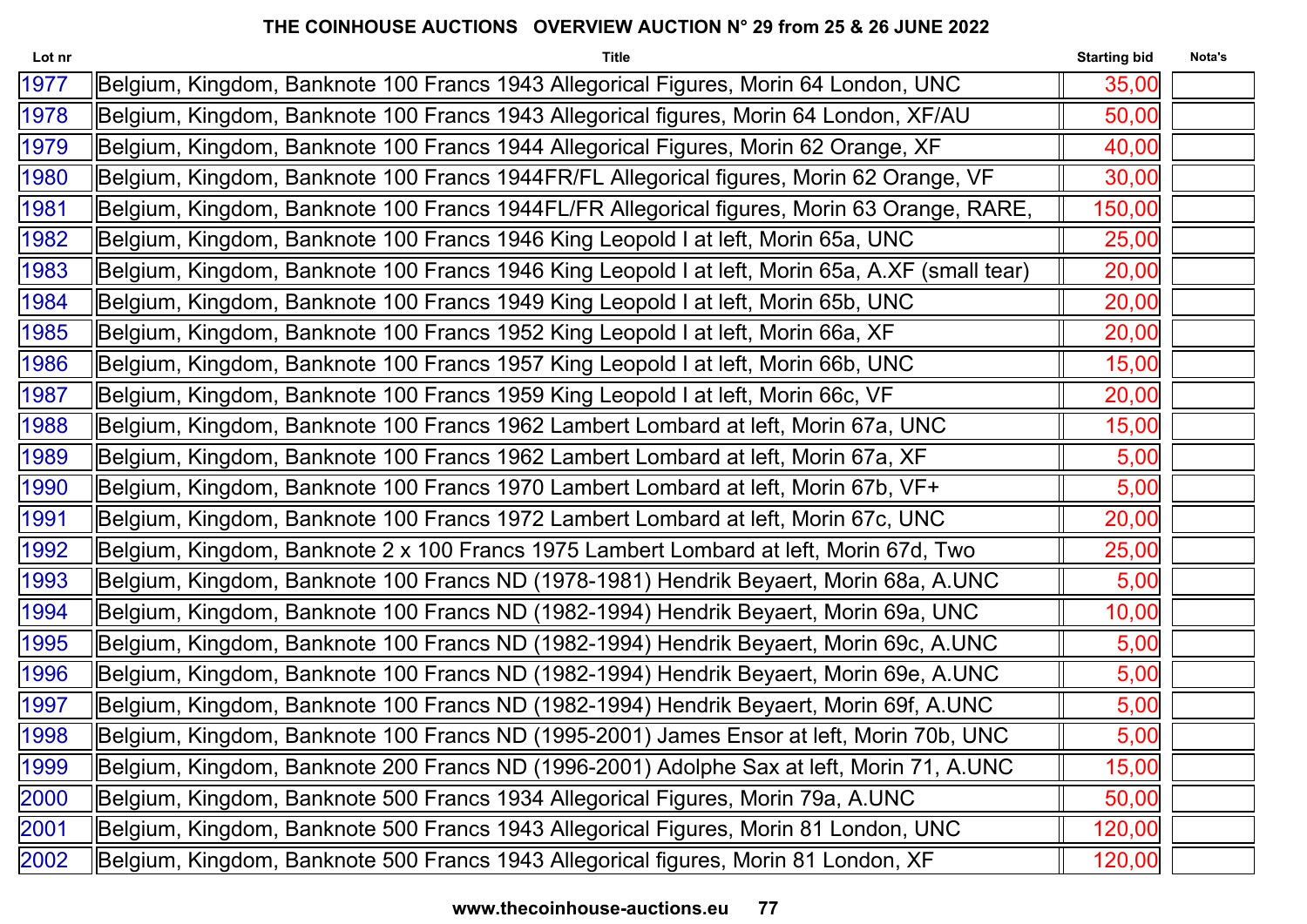| Lot nr | <b>Title</b>                                                                                 | <b>Starting bid</b> | Nota's |
|--------|----------------------------------------------------------------------------------------------|---------------------|--------|
| 2003   | Belgium, Kingdom, Banknote 500 Francs 1957 King Leopold II at left, Morin 83c, A.UNC         | 60,00               |        |
| 2004   | Belgium, Kingdom, Banknote 500 Francs 1961 Barend van Orley, Morin 84a, A.UNC                | 40,00               |        |
| 2005   | Belgium, Kingdom, Banknote 500 Francs ND (1980-1981) Constantin Meunier, Morin 85, UNC       | 30,00               |        |
| 2006   | Belgium, Kingdom, Banknote 500 Francs ND (1982-1998) Constantin Meunier, Morin 86d, A.UNC    | 35,00               |        |
| 2007   | Belgium, Kingdom, Banknote 500 Francs ND (1982-1998) Constantin Meunier, Morin 86g, A.UNC    | 35,00               |        |
| 2008   | Belgium, Kingdom, Banknote 500 Francs ND (1998-2001) Rene Margritte at left, Morin 87, UNC   | 25,00               |        |
| 2009   | Belgium, Kingdom, Banknote 500 Francs ND (1998-2001) Rene Magritte in 24Kt Gold and colored, | 15,00               |        |
| 2010   | Belgium, Kingdom, Banknote 1000 Francs 1919 Allegorical figures, Morin 93c, RARE, A.VF (with | 1000,00             |        |
| 2011   | Belgium, Kingdom, Banknote 1000 Francs 1939 Royal Couple at left, Morin 98c, UNC             | 30,00               |        |
| 2012   | Belgium, Kingdom, Banknote 1000 Francs 1940 Royal Couple at left, Morin 99a, VF              | 10,00               |        |
| 2013   | Belgium, Kingdom, Banknote 1000 Francs 1943 Allegorical figures, Morin 101 London, SCARCE,   | 400,00              |        |
| 2014   | Belgium, Kingdom, Banknote 1000 Francs 1944 King Albert I at left, Morin 102b, XF/AU         | 60,00               |        |
| 2015   | Belgium, Kingdom, Banknote 1000 Francs 1954 King Albert I at left, Morin 103b, A.UNC         | 50,00               |        |
| 2016   | Belgium, Kingdom, Banknote 1000 Francs 1967 Mercator at left, Morin 104a, UNC                | 40,00               |        |
| 2017   | Belgium, Kingdom, Banknote 1000 Francs 1973 Mercator at left, Morin 104c, VF                 | 40,00               |        |
| 2018   | Belgium, Kingdom, Banknote 1000 Francs ND (1981-1997) Gretry, Morin 105a, A.UNC              | 40,00               |        |
| 2019   | Belgium, Kingdom, Banknote 1000 Francs ND (1981-1997) Gretry at left, Morin 105g, A.UNC      | 35,00               |        |
| 2020   | Belgium, Kingdom, Banknote 1000 Francs ND (1997-2001) Constant Permeke at left, Morin 106,   | 35,00               |        |
| 2021   | Belgium, Kingdom, Banknote 2000 Francs ND (1994-2001) Victor Horta at left, Morin 107, UNC   | 50,00               |        |
| 2022   | Belgium, Kingdom, Banknote 5000 Francs 1975 Andre Vesalius, Morin 108c, SCARCE, A.XF         | 180,00              |        |
| 2023   | Belgium, Kingdom, Banknote 5000 Francs ND (1982-1994) Guido Gezelle, Morin 109b, SCARCE,     | 160,00              |        |
| 2024   | Belgium, Kingdom, Banknote 5000 Francs ND (1982-1994) Guido Gezelle, Morin 109c, XF          | 150,00              |        |
| 2025   | Belgium, Kingdom, Banknote 5000 Francs ND (1982-1994) Guido Gezelle, Morin 109d, XF/AU       | 150,00              |        |
| 2026   | Belgium, Kingdom, Banknote 10.000 Francs 1942 Ceres at left & Neptune at right, Morin 110c,  | 400,00              |        |
| 2027   | Belgium, Kingdom, Banknote 10.000 Francs ND (1997-2001) Royal Couple at left, Morin 112,     | 300,00              |        |
| 2028   | Belgium, Kingdom, Banknote 0 Euro 2019 Wedding Anniversary, Royal Couple at center + PURE    | 260,00              |        |
|        |                                                                                              |                     |        |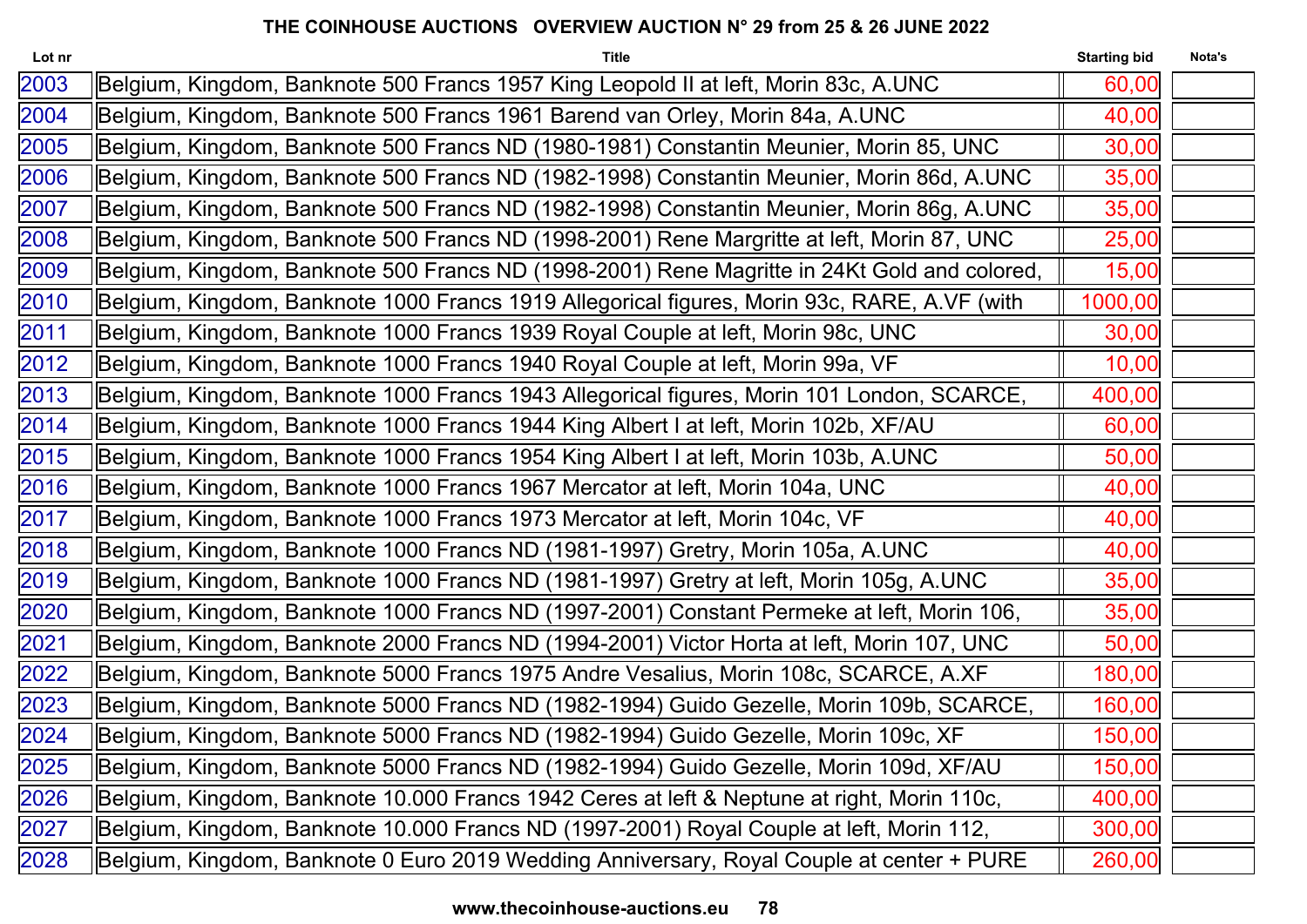| Lot nr | <b>Title</b>                                                                                    | <b>Starting bid</b> | Nota's |
|--------|-------------------------------------------------------------------------------------------------|---------------------|--------|
| 2029   | Belgium, Kingdom, Banque de Flandre - Gent, Emergency Banknote 5 Francs 1914, DB GE215,         | 140,00              |        |
| 2030   | Belgium, Kingdom, Banknote Postcard with 50 Francs type 1887 early 1900's, VF                   | 10,00               |        |
| 2031   | Belgium, Kingdom, Banknote Postcard with 100 Francs Montald early 1900's, VF                    | 10,00               |        |
| 2032   | Belgium, Kingdom, Banknote lot with 4 older Belgian banknotes 1928-1941 in various grades       | 30,00               |        |
| 2033   | Belgium, Kingdom, Banknote lot with 4 older Belgian banknotes 1943 in various grades            | 30,00               |        |
| 2034   | Belgium, Kingdom, Banknote Small lot with 4 different older Belgian banknotes in various grades | 50,00               |        |
| 2035   | Belgium, Kingdom, Banknote lot with 5 older Belgian banknotes 1914-1925 in various grades       | 40,00               |        |
| 2036   | Belgium, Kingdom, Banknote lot with 6 modern Belgian banknotes in various grades                | 180,00              |        |
| 2037   | Belgium, Kingdom, Banknote lot with 15 modern Belgian banknotes in various grades               | 80,00               |        |
| 2038   | Belgium, Kingdom, Banknote Lot with 38 older Belgian banknotes in various grades including some | 20,00               |        |
| 2039   | Belgium, Kingdom, Banknote Album with a small collection of 40 Belgian banknotes in various     | 150,00              |        |
| 2040   | Belgium, Kingdom, Andrimont, Emergency Banknote 1 Franc 1914, DB AN62, F/VF                     | 5,00                |        |
| 2041   | Belgium, Kingdom, Audenaerde, Emergency Banknote 5 Franken 1914, DB AU32, VF                    | 10,00               |        |
| 2042   | Belgium, Kingdom, Avelghem, Emergency Banknote 1 Frank 1914, DB AV01, A.VF                      | 10,00               |        |
| 2043   | Belgium, Kingdom, Belcele, Emergency Banknote 2 Franken 1914, DB BE65, VF                       | 10,00               |        |
| 2044   | Belgium, Kingdom, Binche, Emergency Banknote Small lot with 3 different Emergency banknotes     | 20,00               |        |
| 2045   | Belgium, Kingdom, Blandain, Emergency Banknote Set : 1, 5, 10 & 50 Francs 1914-1915, DB div,    | 15,00               |        |
| 2046   | Belgium, Kingdom, Bruxelles, Emergency Banknote 15 Centimes ND Comite Bruxellois, DB BR238,     | 5,00                |        |
| 2047   | Belgium, Kingdom, Bruxelles, Emergency Banknote 25 Centimes ND Comite Bruxellois, DB BR239,     | 5,00                |        |
| 2048   | Belgium, Kingdom, Cornesse, Emergency Banknote 2 Francs 1915, DB CO56, A.VF                     | 5,00                |        |
| 2049   | Belgium, Kingdom, Coursel, Emergency Banknote 5 Franken ND, DB CO142, A.UNC                     | 10,00               |        |
| 2050   | Belgium, Kingdom, Cruyshautem, Emergency Banknote 1 Frank 1914, DB CR05, A.VF                   | 10,00               |        |
| 2051   | Belgium, Kingdom, Dendermonde, Emergency Banknote Set : 50 Centiemen & 1 Frank ND, DB           | 5,00                |        |
| 2052   | Belgium, Kingdom, Eysden, Emergency Banknote 10 Centimes 1924, DB NL, A.UNC                     | 5,00                |        |
| 2053   | Belgium, Kingdom, Eysden, Emergency Banknote 1 Frank 1940, DB NL, A.UNC                         | 10,00               |        |
| 2054   | Belgium, Kingdom, Eysden, Emergency Banknote 20 Frank 1940, DB NL, A.UNC                        | 10,00               |        |
|        |                                                                                                 |                     |        |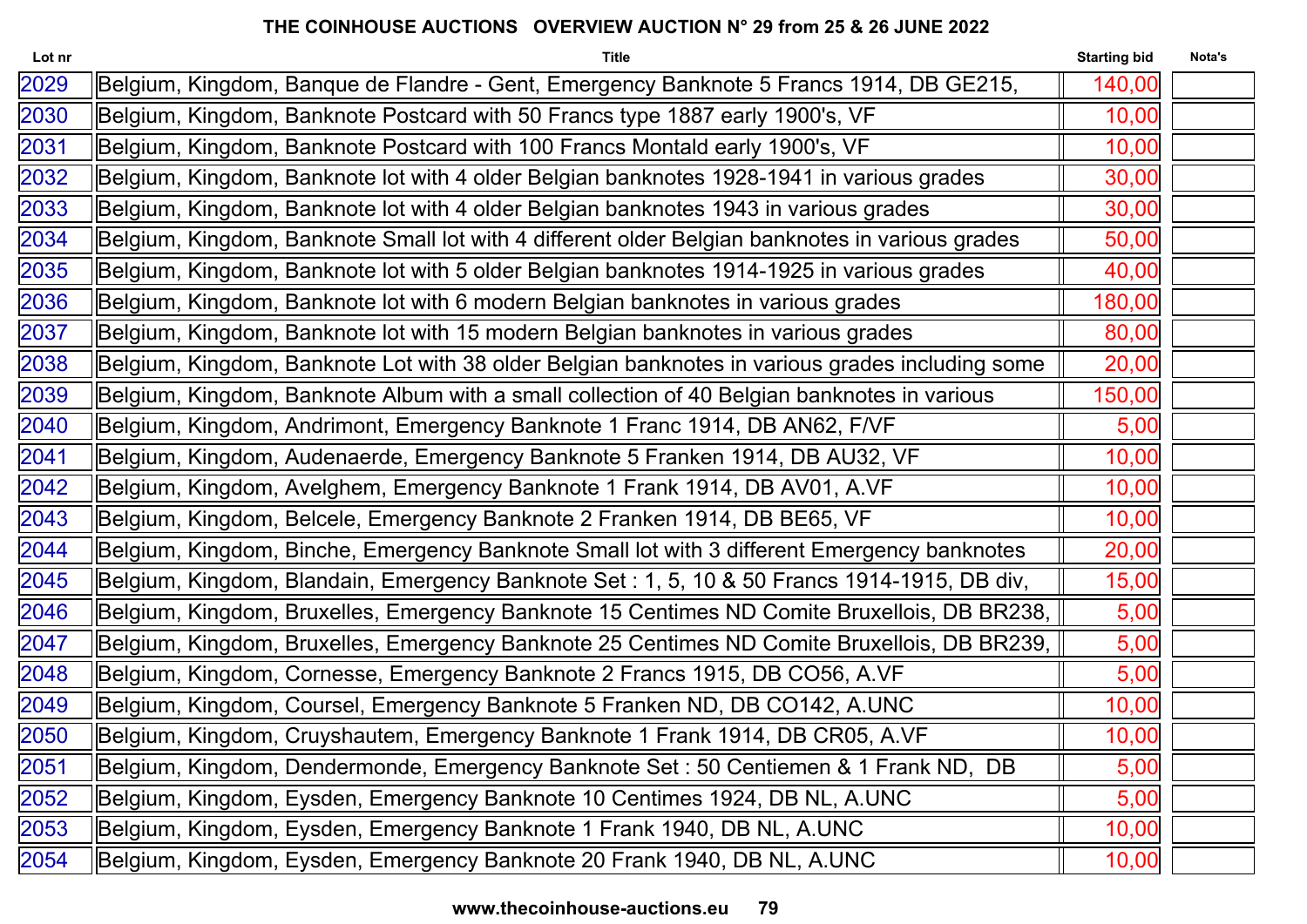| Lot nr | <b>Title</b>                                                                              | <b>Starting bid</b> | Nota's |
|--------|-------------------------------------------------------------------------------------------|---------------------|--------|
| 2055   | Belgium, Kingdom, Eysden, Emergency Banknote 50 Frank 1940, DB NL, A.UNC                  | 10,00               |        |
| 2056   | Belgium, Kingdom, Eysden, Emergency Banknote 100 Frank 1940, DB NL, UNC                   | 20,00               |        |
| 2057   | Belgium, Kingdom, Eysden, Emergency Banknote 500 Frank 1940, DB NL, A.UNC                 | 30,00               |        |
| 2058   | Belgium, Kingdom, Gent, Emergency Banknote 5 Francs 1916, DB GE52, Fine                   | 20,00               |        |
| 2059   | Belgium, Kingdom, Gent, Emergency Banknote 20 Francs 1916, DB GE53, Fine                  | 30,00               |        |
| 2060   | Belgium, Kingdom, Gent, Emergency Banknote 5 Frank 1917, DB GE62, UNC                     | 5,00                |        |
| 2061   | Belgium, Kingdom, Gent, Emergency Banknote Set: 3 different 50 Centiem 1917, DB GEdiv, XF | 5,00                |        |
| 2062   | Belgium, Kingdom, Herenthals, Emergency Banknote 5 Centiemen 1915, DB HE144, F/VF         | 5,00                |        |
| 2063   | Belgium, Kingdom, Herentals, Emergency Banknote 10 Centiemen 1915, DB HE145, A.UNC        | 10,00               |        |
| 2064   | Belgium, Kingdom, Herentals, Emergency Banknote 25 Centiemen 1915, DB HE146, VF           | 10,00               |        |
| 2065   | Belgium, Kingdom, Iseghem, Emergency Banknote 5 Frank 1914, DB IS06, UNC                  | 15,00               |        |
| 2066   | Belgium, Kingdom, Iseghem, Emergency Banknote 100 Frank 1917, DB IS09, VF/XF              | 25,00               |        |
| 2067   | Belgium, Kingdom, Leuze, Emergency Banknote 25 Centimes 1918, DB LE263, XF                | 5,00                |        |
| 2068   | Belgium, Kingdom, Lierneux, Emergency Banknote 2 Francs 1915, DB LI42, XF/AU              | 10,00               |        |
| 2069   | Belgium, Kingdom, Lodelinsart, Emergency Banknote 5 Francs 1915, DB LO23, XF              | 5,00                |        |
| 2070   | Belgium, Kingdom, Lokeren, Emergency Banknote 10 Centimes 1918, DB LO35, A.UNC            | 5,00                |        |
| 2071   | Belgium, Kingdom, Marcke - Lez - Courtrai, Emergency Banknote 2 x 1 Frank ND, DB NL, XF   | 5,00                |        |
| 2072   | Belgium, Kingdom, Maulde, Emergency Banknote 50 Centimes 1914, DB MA338, UNC              | 15,00               |        |
| 2073   | Belgium, Kingdom, Maulde, Emergency Banknote 2 Francs 1914, DB MA340, UNC                 | 20,00               |        |
| 2074   | Belgium, Kingdom, Mechelen, Emergency Banknote 10 Centiemen 1917, DB ME03, UNC            | 5,00                |        |
| 2075   | Belgium, Kingdom, Montzen, Emergency Banknote 2 Francs 1914, DB MO325, VF                 | 10,00               |        |
| 2076   | Belgium, Kingdom, Morstel, Emergency Banknote 20 Franken ND, DB NL, UNC                   | 10,00               |        |
| 2077   | Belgium, Kingdom, Orroir, Emergency Banknote 5 Francs 1914, DB OR36, A.VF                 | 5,00                |        |
| 2078   | Belgium, Kingdom, Ruysselede, Emergency Banknote 1 Frank 1914, DB RU96, A.VF              | 20,00               |        |
| 2079   | Belgium, Kingdom, Sart, Emergency Banknote 2 Francs 1915, DB SA175, VF                    | 10,00               |        |
| 2080   | Belgium, Kingdom, Sint Blasius - Boucle, Emergency Banknote 1 Frank 1914, DB SI162, A.UNC | 5,00                |        |
|        |                                                                                           |                     |        |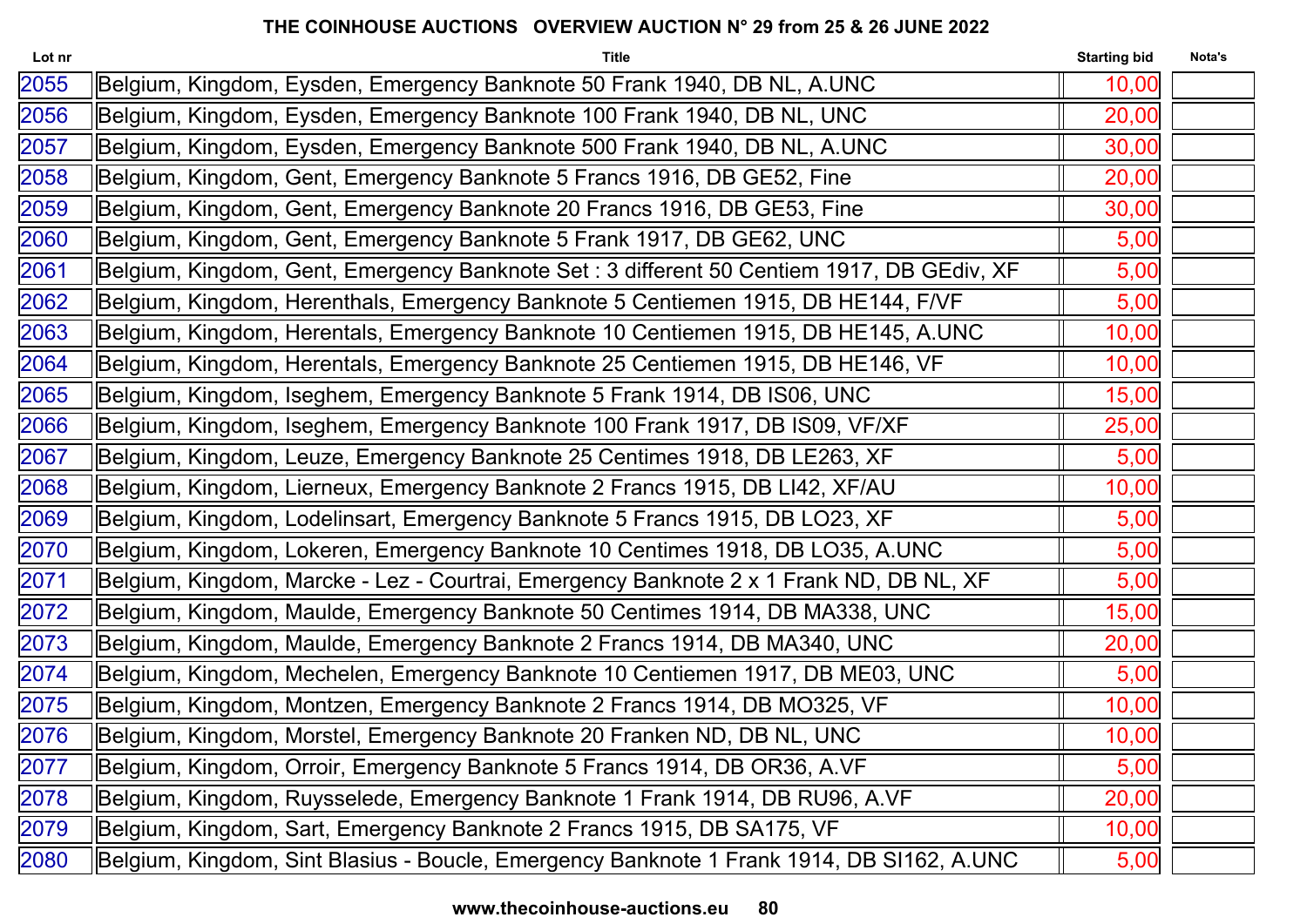| Lot nr | <b>Title</b>                                                                                       | <b>Starting bid</b> | Nota's |
|--------|----------------------------------------------------------------------------------------------------|---------------------|--------|
| 2081   | Belgium, Kingdom, Sint Lenaarts, Emergency Banknote 1 Frank 1915, DB SI225, XF                     | 10,00               |        |
| 2082   | Belgium, Kingdom, Sint Lenaarts, Emergency Banknote 1 Frank 1915, DB SI225 MET STEMPEL,            | 10,00               |        |
| 2083   | Belgium, Kingdom, Theux, Emergency Banknote 5 Francs 1914, DB TH03, XF                             | 10,00               |        |
| 2084   | Belgium, Kingdom, Thielt, Emergency Banknote 1 Frank 1914, DB TH33, A.VF                           | 15,00               |        |
| 2085   | Belgium, Kingdom, Trazegnies, Emergency Banknote 10 Centimes ND, DB TR02, UNC                      | 5,00                |        |
| 2086   | Belgium, Kingdom, Vilvoorde, Emergency Banknote 5 Centiemen 1918, DB VI158, UNC                    | 5,00                |        |
| 2087   | Belgium, Kingdom, Waterschei, Emergency Banknote 200 Frank 1940, DB NL, VF                         | 10,00               |        |
| 2088   | Belgium, Kingdom, Waterschei, Emergency Banknote 200 Frank 1940, DB NL, VF                         | 10,00               |        |
| 2089   | Belgium, Kingdom, Wegnez, Emergency Banknote 5 Francs 1915, DB WE04, A.UNC                         | 10,00               |        |
| 2090   | Belgium, Kingdom, Wingene, Emergency Banknote Set : 5, 20, 50 & 100 Frank 1940, DB NL, UNC         | 20,00               |        |
| 2091   | Belgium, Kingdom, Yper (leper), Emergency Banknote 2 Frank 1914, DB YP06, XF                       | 20,00               |        |
| 2092   | Belgium, Kingdom, Yper (leper), Emergency Banknote 5 Frank 1914, DB YP07, A.UNC                    | 30,00               |        |
| 2093   | Belgium, Kingdom, Yper (leper), Emergency Banknote 20 Frank 1914, DB YP08, VF                      | 30,00               |        |
| 2094   | Belgium, Kingdom, Mixed Cities, Emergency Banknote Lot with 4 different notes in various grades    | 15,00               |        |
| 2095   | Belgium, Kingdom, Mixed Cities, Emergency Banknote Lot with 4 different notes in various grades    | 15,00               |        |
| 2096   | Belgium, Kingdom, Mixed Cities, Emergency Banknote Lot with 4 different notes in various grades    | 15,00               |        |
| 2097   | Belgium, Kingdom, Emergency Banknote lot with 2 different notes from Wingene in various grades     | 10,00               |        |
| 2098   | IBelgium, Kingdom, Emergency Banknote lot with 3 different notes from Waterschei in various grades | 15,00               |        |
| 2099   | Belgium, Kingdom, Emergency Banknote lot with 5 different notes in various grades                  | 25,00               |        |
| 2100   | Belgium, Kingdom, Emergency Banknote lot with 5 different notes from Belcele in various grades     | 15,00               |        |
| 2101   | Belgium, Kingdom, Emergency Banknote lot with 8 different notes from Spa in various grades         | 20,00               |        |
| 2102   | Belgium, Kingdom, Emergency Banknote lot with 10 different notes from Dendermonde in various       | 30,00               |        |
| 2103   | Belgium, Kingdom, Emergency Banknote lot with 10 different notes in various grades                 | 25,00               |        |
| 2104   | Belgium, Kingdom, Emergency Banknote lot with 10 different notes in various grades                 | 25,00               |        |
| 2105   | Belgium, Kingdom, Emergency Banknote lot with 10 different notes in various grades                 | 25,00               |        |
| 2106   | Belgian Congo, Colony, Banknote 10 Francs 1942 Dancing Watusi at left, P 14B, VF                   | 120,00              |        |
|        |                                                                                                    |                     |        |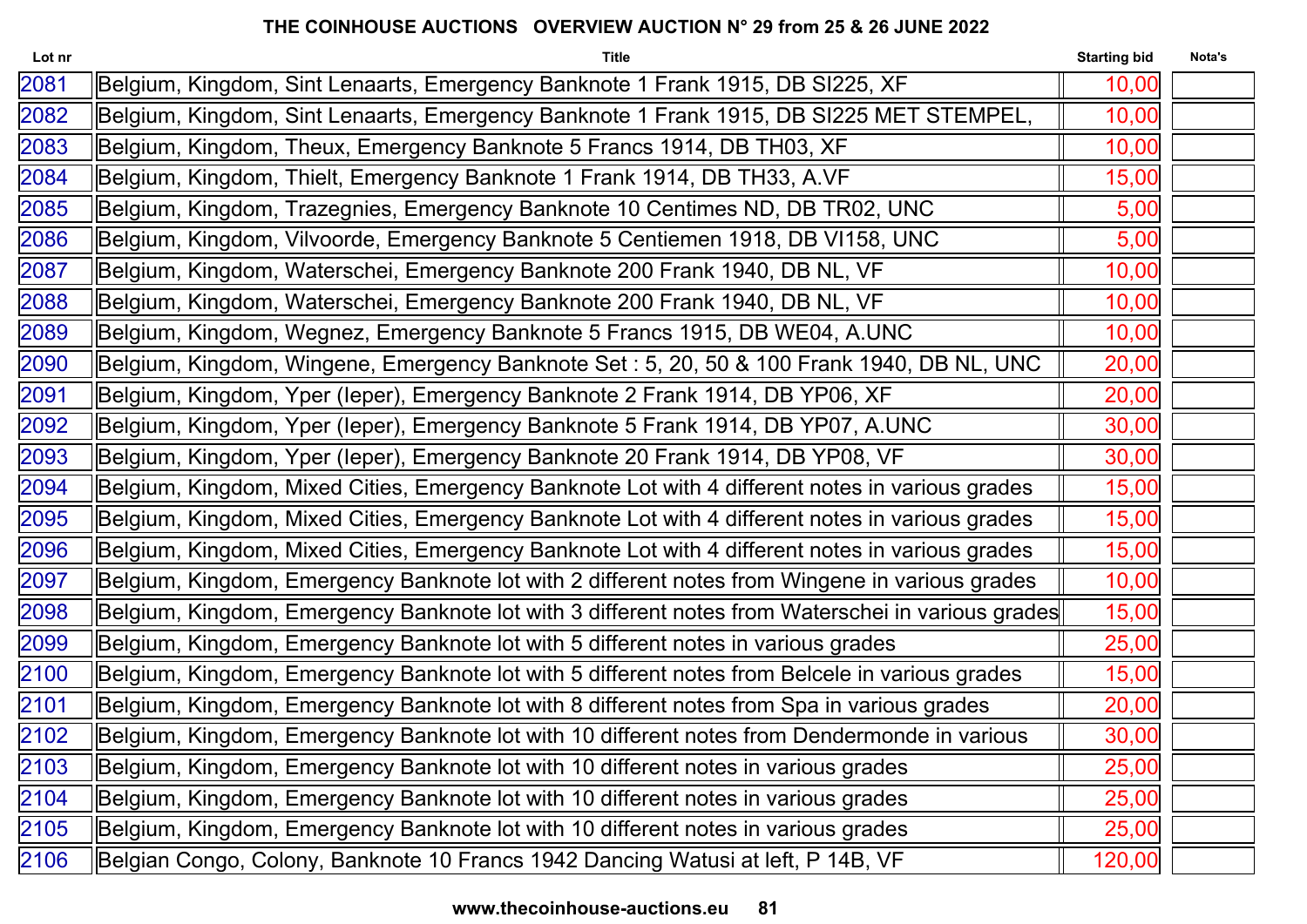| 2107<br>Congo Democratic Republic, Banknote 10 Makuta 1970 Mobutu at right, P 9a, XF<br>2108<br>Congo Democratic Republic, Banknote 50 Makuta 1967 Mobutu at right, P 11a, A.VF<br>2109<br> Congo Democratic Republic, Banknote 20 Francs 1997 Lions head at left, P 88ar REPLACEMENT, | 20,00<br>15,00<br>5,00 |  |
|----------------------------------------------------------------------------------------------------------------------------------------------------------------------------------------------------------------------------------------------------------------------------------------|------------------------|--|
|                                                                                                                                                                                                                                                                                        |                        |  |
|                                                                                                                                                                                                                                                                                        |                        |  |
|                                                                                                                                                                                                                                                                                        |                        |  |
| 2110<br>Congo Democratic Republic, Banknote 100 Francs 1962 Kasavubu at left, P 6a, VF                                                                                                                                                                                                 | 10,00                  |  |
| 2111<br>Congo Democratic Republic, Banknote Set : 50, 100 & 200 Francs 2013, P div, UNC                                                                                                                                                                                                | 5,00                   |  |
| 2112<br>Congo Democratic Republic, Banknote Original Pack 10 Francs 2003 Luba Carving, P 93A, UNC                                                                                                                                                                                      | 25,00                  |  |
| 2113<br>Congo Democratic Republic, Banknote Original Pack 20 Francs 2003 Male Lion head, P 94A, UNC                                                                                                                                                                                    | 30,00                  |  |
| 2114<br>Congo Democratic Republic, Banknote Original Pack 50 Francs 2007 Mask at left, P 97, UNC                                                                                                                                                                                       | 35,00                  |  |
| 2115<br>Congo Democratic Republic, Banknote Original Pack 100 Francs 2007 African Elephant, P 98a,                                                                                                                                                                                     | 40,00                  |  |
| 2116<br>Burundi, Kingdom, Banknote 100 Francs ND (1964) Large Red Overprint, P 5, RARE, VG/F                                                                                                                                                                                           | 40,00                  |  |
| 2117<br>Burundi, Republic, Banknote 20 Francs 1965 Warrior with spear, P 15, VG                                                                                                                                                                                                        | 20,00                  |  |
| 2118<br>Rwanda Burundi, Trust Territory, Banknote 10 Francs 1960 Hippopotamus at left, P 2, SCARCE, VF                                                                                                                                                                                 | 50,00                  |  |
| 2119<br>Rwanda Burundi, Trust Territoty, Banknote 20 Francs 1960 Crocodile at right, P 3, Fine                                                                                                                                                                                         | 30,00                  |  |
| 2120<br>Rwanda, Republic, Banknote 5000 Francs 1988 Female with basket on head left, P 22a, XF                                                                                                                                                                                         | 20,00                  |  |
| 2121<br>Zaire, Republic, Banknote 5 Zaires 1972 Mobutu at left, P 20, SCARCE, VF/XF                                                                                                                                                                                                    | 30,00                  |  |
| 2122<br>Zaire, Republic, KIVU Region, Banknote 5 Zaires 1977 Mobutu at left, P 21a, A.XF                                                                                                                                                                                               | 10,00                  |  |
| 2123<br>Zaire, Republic, Banknote 500 Zaires 1989 Mobutu at right, P 34s SPECIMEN, UNC                                                                                                                                                                                                 | 20,00                  |  |
| 2124<br>  Austria, Holey Roman Empire, Satirical Bronze Medal 1742, Maria Theresia, Pragmatic Sanction                                                                                                                                                                                 | 40,00                  |  |
| 2125<br>Brazil, Empire, Pedro II, (Republic Christian Lauer ?) Copper Medal 1889 Head left, SCARCE,                                                                                                                                                                                    | 30,00                  |  |
| 2126<br>Brazil, Republic, Bronze Medal 1950, International Congress for Microbiology in Rio de Janeiro -                                                                                                                                                                               | 10,00                  |  |
| 2127<br>France, Kingdom, Religious Medal/Jeton in Lead ND (1517-1586), Bust of Cardinal de Granvella                                                                                                                                                                                   | 10,00                  |  |
| 2128<br>France, Kingdom, Ludovicus Magnus, Silver Jeton 1714, Extra Ordinaire des Guerres, VF                                                                                                                                                                                          | 10,00                  |  |
| 2129<br>France, Second Kingdom, Tiny Silver Medal 1825, Coronation of Charles X by Gayiard, VF                                                                                                                                                                                         | 20,00                  |  |
| 2130<br>France, Kingdom, Uniface Cliche of a Copper Medal 1836, Portrait Louis XI with hat by Caque, XF                                                                                                                                                                                | 20,00                  |  |
| 2131<br>France, Kingdom, Uniface Cliche of a Copper Medal in epoxy ND, Bust of Ferdinand Duc d'Orleans                                                                                                                                                                                 | 20,00                  |  |
| France, Kingdom, Uniface Cliche of a Copper Medal ND, In honour of King Louis XI, XF<br>2132                                                                                                                                                                                           | 10,00                  |  |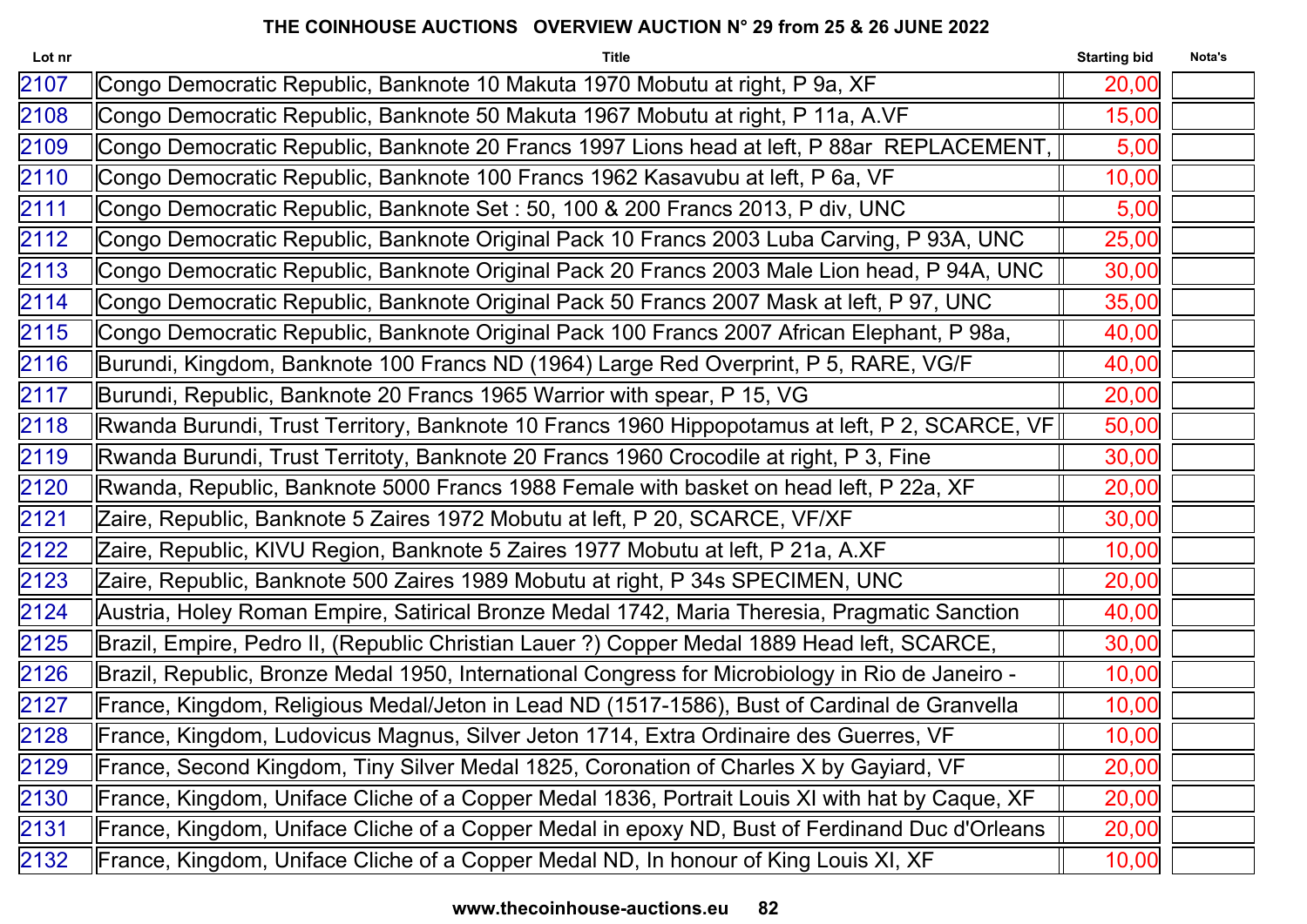| France, Kingdom, Uniface Cliche of a Tin Medal ND, Portrait Louis XVIII by Galle, VF<br>25,00<br>France, First Empire, Copper Medal 1840, Napoleon Empereur - Memorial de Saint Helena by A.<br>25,00<br>France, Kingdom, Ludovicus Magnus, Copper Jeton ND, Bust right with strange COUNTERMARK<br>5,00<br>France, Kingdom, Ludovicus Magnus, Nice lot with 4 different older French jetons in various grades<br>15,00<br>France, Republic, Silver Medal 1878, Portrait Louis Pasteur to left by O. Roty, XF<br>10,00<br>France, Republic, Bronze Medal 1899, Ministry of Agriculture Amiens by H. Ponscarme, A.UNC<br>20,00<br>France, Republic, WWI Goldened Medal 1914, Medal from the city of Paris to honour King Albert I<br>10,00<br>France, Republic, Bronze Medal 1930, Portrait Louis Pasteur to left by G. Prudhomme, XF<br>5,00<br>France, Republic, BIG SIZE (80 gram) Silver Medal ND, Offerte par le Conseil General de l'Aisne<br>45,00<br>France, Republic, Bronze Medal 1951, Industrial Association by F. Chabaud, A.UNC<br>10,00<br>Germany, Leipzig, Silver Medal ND (1991) Johann Georg III, City view on Leipzig, Proof<br>10,00<br>Germany, Very nice lot with 8 modern COLORED medals - History of Prussia, all medals are UNC<br>5,00<br>Great Britain, Kingdom, Admiral Vernon, Copper Military Medal 1739, The Conquest of Porto Bello<br>60,00<br>Great Britain, Kingdom, Architectural Bronze Medal ND, Winchester Cathedral by Jacques Wiener,<br>40,00<br>Great Britain, Kingdom, Copper Medal ND, Conjoined heads of William & Mary, VF<br>10,00<br>Great Britain, Kingdom, Obverse of a Gold Plated Metal on Hardboard Medal (1746) The Duke of<br>120,00<br>Great Britain, Kingdom, Reverse of a Gold Plated Metal on Hardboard Medal (1746) The Duke of<br>120,00<br>Great Britain, Kingdom, Silver Playing Jeton (XVII century) Charles I King of England and<br>120,00<br>Great Britain, Kingdom, WWI Copper Medal, Vindictive Day 10th May 1918 Steamship, UNC<br>5,00<br>Great Britain, Kingdom, Base metal Medal ND, Saint Georges slaying the Dragon, VF<br>5,00<br>Great Britain, Kingdom, BIG SIZE Gold Plated Bronze Waterloo Medal ND (2015), Prince George,<br>40,00<br>Great Britain, Kingdom, Gold Plated Bronze Waterloo Medal ND (2015), Prince Regent George -<br>15,00<br>Great Britain, Kingdom, Platinum Plated Bronze Waterloo Medal ND (2015), The Duke of<br>15,00<br>Great Britain, Kingdom, 24Kt Gold Plated Lingot ND (2019) National Gallery - Giovanni Arnolfini and  <br>10,00<br>Greece, Kingdom, Uniface Cliche of a Base metal Medal ND, Portrait of a Greece Goddess, XF<br>20,00<br>Greece, Big Size Silver Plated Medal ND, Mythologie Grecque - Agamemnon, Proof<br>15,00 | Lot nr | <b>Title</b> | <b>Starting bid</b> | Nota's |
|---------------------------------------------------------------------------------------------------------------------------------------------------------------------------------------------------------------------------------------------------------------------------------------------------------------------------------------------------------------------------------------------------------------------------------------------------------------------------------------------------------------------------------------------------------------------------------------------------------------------------------------------------------------------------------------------------------------------------------------------------------------------------------------------------------------------------------------------------------------------------------------------------------------------------------------------------------------------------------------------------------------------------------------------------------------------------------------------------------------------------------------------------------------------------------------------------------------------------------------------------------------------------------------------------------------------------------------------------------------------------------------------------------------------------------------------------------------------------------------------------------------------------------------------------------------------------------------------------------------------------------------------------------------------------------------------------------------------------------------------------------------------------------------------------------------------------------------------------------------------------------------------------------------------------------------------------------------------------------------------------------------------------------------------------------------------------------------------------------------------------------------------------------------------------------------------------------------------------------------------------------------------------------------------------------------------------------------------------------------------------------------------------------------------------------------------------------------------------------------------------------------------------------------------------------------------------------------------------------------------------------------------------------------------------------------------------------------------------------------------------|--------|--------------|---------------------|--------|
|                                                                                                                                                                                                                                                                                                                                                                                                                                                                                                                                                                                                                                                                                                                                                                                                                                                                                                                                                                                                                                                                                                                                                                                                                                                                                                                                                                                                                                                                                                                                                                                                                                                                                                                                                                                                                                                                                                                                                                                                                                                                                                                                                                                                                                                                                                                                                                                                                                                                                                                                                                                                                                                                                                                                                   | 2133   |              |                     |        |
|                                                                                                                                                                                                                                                                                                                                                                                                                                                                                                                                                                                                                                                                                                                                                                                                                                                                                                                                                                                                                                                                                                                                                                                                                                                                                                                                                                                                                                                                                                                                                                                                                                                                                                                                                                                                                                                                                                                                                                                                                                                                                                                                                                                                                                                                                                                                                                                                                                                                                                                                                                                                                                                                                                                                                   | 2134   |              |                     |        |
|                                                                                                                                                                                                                                                                                                                                                                                                                                                                                                                                                                                                                                                                                                                                                                                                                                                                                                                                                                                                                                                                                                                                                                                                                                                                                                                                                                                                                                                                                                                                                                                                                                                                                                                                                                                                                                                                                                                                                                                                                                                                                                                                                                                                                                                                                                                                                                                                                                                                                                                                                                                                                                                                                                                                                   | 2135   |              |                     |        |
|                                                                                                                                                                                                                                                                                                                                                                                                                                                                                                                                                                                                                                                                                                                                                                                                                                                                                                                                                                                                                                                                                                                                                                                                                                                                                                                                                                                                                                                                                                                                                                                                                                                                                                                                                                                                                                                                                                                                                                                                                                                                                                                                                                                                                                                                                                                                                                                                                                                                                                                                                                                                                                                                                                                                                   | 2136   |              |                     |        |
|                                                                                                                                                                                                                                                                                                                                                                                                                                                                                                                                                                                                                                                                                                                                                                                                                                                                                                                                                                                                                                                                                                                                                                                                                                                                                                                                                                                                                                                                                                                                                                                                                                                                                                                                                                                                                                                                                                                                                                                                                                                                                                                                                                                                                                                                                                                                                                                                                                                                                                                                                                                                                                                                                                                                                   | 2137   |              |                     |        |
|                                                                                                                                                                                                                                                                                                                                                                                                                                                                                                                                                                                                                                                                                                                                                                                                                                                                                                                                                                                                                                                                                                                                                                                                                                                                                                                                                                                                                                                                                                                                                                                                                                                                                                                                                                                                                                                                                                                                                                                                                                                                                                                                                                                                                                                                                                                                                                                                                                                                                                                                                                                                                                                                                                                                                   | 2138   |              |                     |        |
|                                                                                                                                                                                                                                                                                                                                                                                                                                                                                                                                                                                                                                                                                                                                                                                                                                                                                                                                                                                                                                                                                                                                                                                                                                                                                                                                                                                                                                                                                                                                                                                                                                                                                                                                                                                                                                                                                                                                                                                                                                                                                                                                                                                                                                                                                                                                                                                                                                                                                                                                                                                                                                                                                                                                                   | 2139   |              |                     |        |
|                                                                                                                                                                                                                                                                                                                                                                                                                                                                                                                                                                                                                                                                                                                                                                                                                                                                                                                                                                                                                                                                                                                                                                                                                                                                                                                                                                                                                                                                                                                                                                                                                                                                                                                                                                                                                                                                                                                                                                                                                                                                                                                                                                                                                                                                                                                                                                                                                                                                                                                                                                                                                                                                                                                                                   | 2140   |              |                     |        |
|                                                                                                                                                                                                                                                                                                                                                                                                                                                                                                                                                                                                                                                                                                                                                                                                                                                                                                                                                                                                                                                                                                                                                                                                                                                                                                                                                                                                                                                                                                                                                                                                                                                                                                                                                                                                                                                                                                                                                                                                                                                                                                                                                                                                                                                                                                                                                                                                                                                                                                                                                                                                                                                                                                                                                   | 2141   |              |                     |        |
|                                                                                                                                                                                                                                                                                                                                                                                                                                                                                                                                                                                                                                                                                                                                                                                                                                                                                                                                                                                                                                                                                                                                                                                                                                                                                                                                                                                                                                                                                                                                                                                                                                                                                                                                                                                                                                                                                                                                                                                                                                                                                                                                                                                                                                                                                                                                                                                                                                                                                                                                                                                                                                                                                                                                                   | 2142   |              |                     |        |
|                                                                                                                                                                                                                                                                                                                                                                                                                                                                                                                                                                                                                                                                                                                                                                                                                                                                                                                                                                                                                                                                                                                                                                                                                                                                                                                                                                                                                                                                                                                                                                                                                                                                                                                                                                                                                                                                                                                                                                                                                                                                                                                                                                                                                                                                                                                                                                                                                                                                                                                                                                                                                                                                                                                                                   | 2143   |              |                     |        |
|                                                                                                                                                                                                                                                                                                                                                                                                                                                                                                                                                                                                                                                                                                                                                                                                                                                                                                                                                                                                                                                                                                                                                                                                                                                                                                                                                                                                                                                                                                                                                                                                                                                                                                                                                                                                                                                                                                                                                                                                                                                                                                                                                                                                                                                                                                                                                                                                                                                                                                                                                                                                                                                                                                                                                   | 2144   |              |                     |        |
|                                                                                                                                                                                                                                                                                                                                                                                                                                                                                                                                                                                                                                                                                                                                                                                                                                                                                                                                                                                                                                                                                                                                                                                                                                                                                                                                                                                                                                                                                                                                                                                                                                                                                                                                                                                                                                                                                                                                                                                                                                                                                                                                                                                                                                                                                                                                                                                                                                                                                                                                                                                                                                                                                                                                                   | 2145   |              |                     |        |
|                                                                                                                                                                                                                                                                                                                                                                                                                                                                                                                                                                                                                                                                                                                                                                                                                                                                                                                                                                                                                                                                                                                                                                                                                                                                                                                                                                                                                                                                                                                                                                                                                                                                                                                                                                                                                                                                                                                                                                                                                                                                                                                                                                                                                                                                                                                                                                                                                                                                                                                                                                                                                                                                                                                                                   | 2146   |              |                     |        |
|                                                                                                                                                                                                                                                                                                                                                                                                                                                                                                                                                                                                                                                                                                                                                                                                                                                                                                                                                                                                                                                                                                                                                                                                                                                                                                                                                                                                                                                                                                                                                                                                                                                                                                                                                                                                                                                                                                                                                                                                                                                                                                                                                                                                                                                                                                                                                                                                                                                                                                                                                                                                                                                                                                                                                   | 2147   |              |                     |        |
|                                                                                                                                                                                                                                                                                                                                                                                                                                                                                                                                                                                                                                                                                                                                                                                                                                                                                                                                                                                                                                                                                                                                                                                                                                                                                                                                                                                                                                                                                                                                                                                                                                                                                                                                                                                                                                                                                                                                                                                                                                                                                                                                                                                                                                                                                                                                                                                                                                                                                                                                                                                                                                                                                                                                                   | 2148   |              |                     |        |
|                                                                                                                                                                                                                                                                                                                                                                                                                                                                                                                                                                                                                                                                                                                                                                                                                                                                                                                                                                                                                                                                                                                                                                                                                                                                                                                                                                                                                                                                                                                                                                                                                                                                                                                                                                                                                                                                                                                                                                                                                                                                                                                                                                                                                                                                                                                                                                                                                                                                                                                                                                                                                                                                                                                                                   | 2149   |              |                     |        |
|                                                                                                                                                                                                                                                                                                                                                                                                                                                                                                                                                                                                                                                                                                                                                                                                                                                                                                                                                                                                                                                                                                                                                                                                                                                                                                                                                                                                                                                                                                                                                                                                                                                                                                                                                                                                                                                                                                                                                                                                                                                                                                                                                                                                                                                                                                                                                                                                                                                                                                                                                                                                                                                                                                                                                   | 2150   |              |                     |        |
|                                                                                                                                                                                                                                                                                                                                                                                                                                                                                                                                                                                                                                                                                                                                                                                                                                                                                                                                                                                                                                                                                                                                                                                                                                                                                                                                                                                                                                                                                                                                                                                                                                                                                                                                                                                                                                                                                                                                                                                                                                                                                                                                                                                                                                                                                                                                                                                                                                                                                                                                                                                                                                                                                                                                                   | 2151   |              |                     |        |
|                                                                                                                                                                                                                                                                                                                                                                                                                                                                                                                                                                                                                                                                                                                                                                                                                                                                                                                                                                                                                                                                                                                                                                                                                                                                                                                                                                                                                                                                                                                                                                                                                                                                                                                                                                                                                                                                                                                                                                                                                                                                                                                                                                                                                                                                                                                                                                                                                                                                                                                                                                                                                                                                                                                                                   | 2152   |              |                     |        |
|                                                                                                                                                                                                                                                                                                                                                                                                                                                                                                                                                                                                                                                                                                                                                                                                                                                                                                                                                                                                                                                                                                                                                                                                                                                                                                                                                                                                                                                                                                                                                                                                                                                                                                                                                                                                                                                                                                                                                                                                                                                                                                                                                                                                                                                                                                                                                                                                                                                                                                                                                                                                                                                                                                                                                   | 2153   |              |                     |        |
|                                                                                                                                                                                                                                                                                                                                                                                                                                                                                                                                                                                                                                                                                                                                                                                                                                                                                                                                                                                                                                                                                                                                                                                                                                                                                                                                                                                                                                                                                                                                                                                                                                                                                                                                                                                                                                                                                                                                                                                                                                                                                                                                                                                                                                                                                                                                                                                                                                                                                                                                                                                                                                                                                                                                                   | 2154   |              |                     |        |
|                                                                                                                                                                                                                                                                                                                                                                                                                                                                                                                                                                                                                                                                                                                                                                                                                                                                                                                                                                                                                                                                                                                                                                                                                                                                                                                                                                                                                                                                                                                                                                                                                                                                                                                                                                                                                                                                                                                                                                                                                                                                                                                                                                                                                                                                                                                                                                                                                                                                                                                                                                                                                                                                                                                                                   | 2155   |              |                     |        |
|                                                                                                                                                                                                                                                                                                                                                                                                                                                                                                                                                                                                                                                                                                                                                                                                                                                                                                                                                                                                                                                                                                                                                                                                                                                                                                                                                                                                                                                                                                                                                                                                                                                                                                                                                                                                                                                                                                                                                                                                                                                                                                                                                                                                                                                                                                                                                                                                                                                                                                                                                                                                                                                                                                                                                   | 2156   |              |                     |        |
|                                                                                                                                                                                                                                                                                                                                                                                                                                                                                                                                                                                                                                                                                                                                                                                                                                                                                                                                                                                                                                                                                                                                                                                                                                                                                                                                                                                                                                                                                                                                                                                                                                                                                                                                                                                                                                                                                                                                                                                                                                                                                                                                                                                                                                                                                                                                                                                                                                                                                                                                                                                                                                                                                                                                                   | 2157   |              |                     |        |
|                                                                                                                                                                                                                                                                                                                                                                                                                                                                                                                                                                                                                                                                                                                                                                                                                                                                                                                                                                                                                                                                                                                                                                                                                                                                                                                                                                                                                                                                                                                                                                                                                                                                                                                                                                                                                                                                                                                                                                                                                                                                                                                                                                                                                                                                                                                                                                                                                                                                                                                                                                                                                                                                                                                                                   | 2158   |              |                     |        |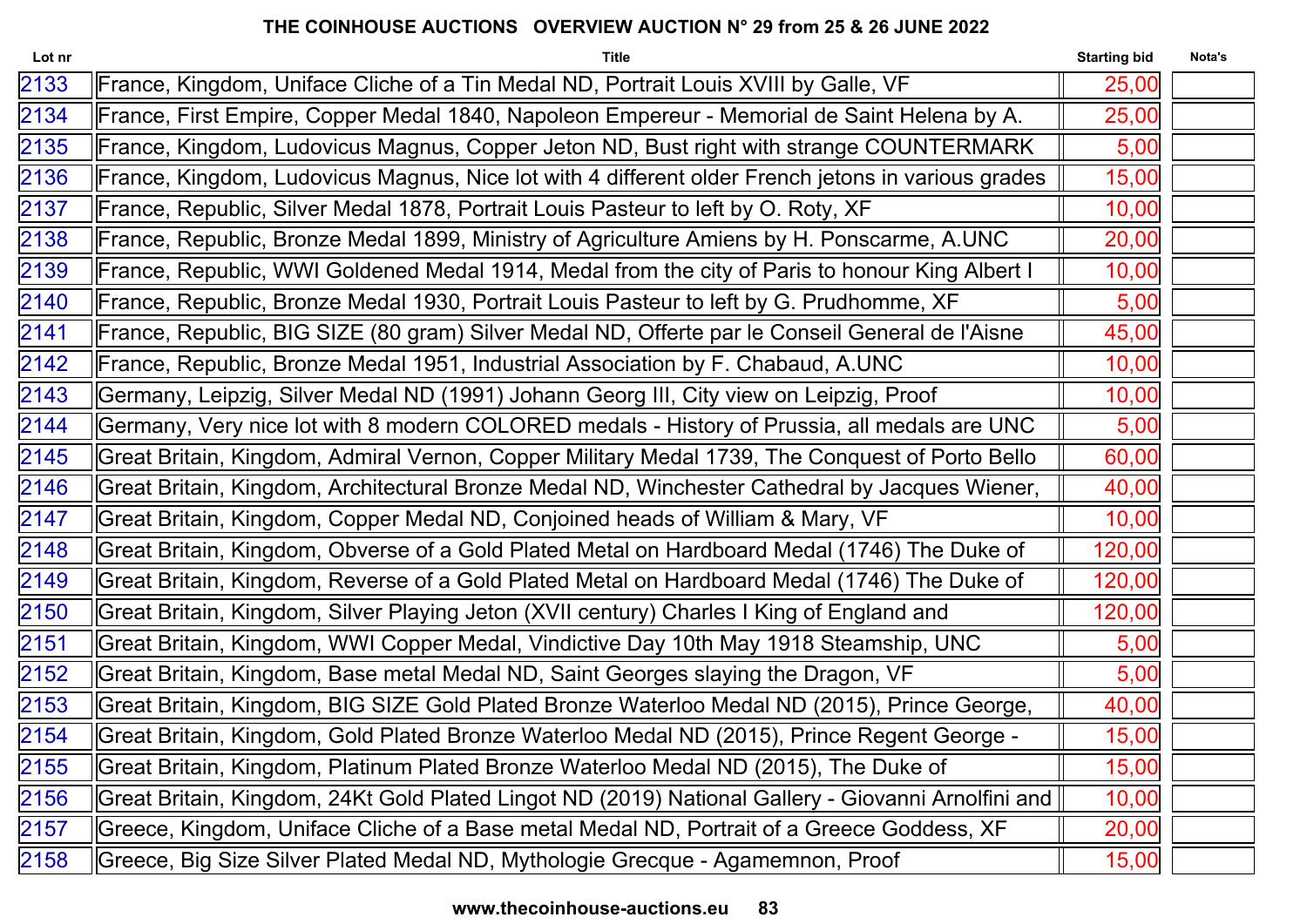| <b>Title</b>                                                                                           | <b>Starting bid</b> | Nota's                                                                                         |
|--------------------------------------------------------------------------------------------------------|---------------------|------------------------------------------------------------------------------------------------|
| Hungary, Holey Roman Empire, Satirical Bronze Medal 1742, The Humiliation of a naked Maria             | 60,00               |                                                                                                |
| Italy, Kingdom, Ancient Iron Medal 1860, Portrait of Guiseppe Garibaldi by Massonnet, A.VF             | 15,00               |                                                                                                |
| Italy, Kingdom, WWI Base metal Medal 1918, Criminology Congress in Rome by S. Johnson, XF              | 10,00               |                                                                                                |
| Latvia, Republic, Iron Table Medal 1917 Liberation of Riga on 3 september 1917, XF (weak strike)       | 25,00               |                                                                                                |
| Luxembourg, Grand Duchy, Uniface Cliche of a Bronze Medal ND, Portrait of Charlotte to left, VF        | 15,00               |                                                                                                |
| Netherlands, Amsterdam, Silver Medal 1746, Concord of England, Holland & Germany by Martin             | 80,00               |                                                                                                |
| Netherlands, City of Haarlem, Vroedschapspenning (Attendance Token) ND (ca 1740) Two seated            | 40,00               |                                                                                                |
| Netherlands, Kingdom, Silver Historical Medal ND (1784-1787) Fidelity to Johan Derk van der            | 20,00               |                                                                                                |
| Netherlands, Kingdom, Silver Medal 1898, Inauguration & Coronation of Queen Wilhelmina I, XF           | 10,00               |                                                                                                |
| Netherlands, Kingdom, Brass Medal 1939, Nationaal Fonds voor Bijzondere Nooden - De Oranje             | 10,00               |                                                                                                |
| Netherlands, Kingdom, Heavy Bronze Medal 1956, Nederlandsche Handel - Maatschappij nv, 100             | 25,00               |                                                                                                |
| Russia / Belgium, Silver Medal 1914, A l'Heroique et Noble Nation Belge - Hommage de ses               | 60,00               |                                                                                                |
|                                                                                                        | 25,00               |                                                                                                |
| Switzerland, Confederation, Silver Colored Medal ND Adrian Wettach the most famous clown in the        | 20,00               |                                                                                                |
| Thailand, Kingdom, LARGE SIZE Copper-Nickel Gilt Medal ND Helmeted man facing - Man with               | 20,00               |                                                                                                |
| Unidentified Brass Medal ND, Armored bust left with cross on crown, VF                                 | 5,00                |                                                                                                |
| United Nations, Silver Medal ND Secretary General Dag Hammerskjold 1905-1961, UNC                      | 20,00               |                                                                                                |
| United States of America, Republic, Bronze Medal 1939, International Congress for Microbiology in      | 40,00               |                                                                                                |
| United States of America, Republic, Silver Medal ND Chistopher Columbus & Sailingship Santa            | 10,00               |                                                                                                |
| USA & South Africa, Gold Plated RESTRIKE Medals, Double Eagle & Krugerrand, Proof in original          | 15,00               |                                                                                                |
| Vatican City, City State, Silver Medal 1978, Pope Paul John Paul II - Papal Arms, Proof                | 15,00               |                                                                                                |
| World, Mixed Countries, Nice small lot with 4 different older historical medals in various grades      | 10,00               |                                                                                                |
| World, Mixed Countries, Nice small lot with 4 different older brass jetons in various grades including | 10,00               |                                                                                                |
| World, Mixed Countries, Nice small lot with 4 different older brass jetons in various grades including | 10,00               |                                                                                                |
| World, Mixed Countries, Nice small lot with 4 different older brass jetons in various grades including | 10,00               |                                                                                                |
| World, Mixed Countries, Nice small lot with 6 different older brass jetons in various grades including | 10,00               |                                                                                                |
|                                                                                                        |                     | Serbia, Kingdom, Base metal commemorative Medal 1916, Conjoined heads of Peter I & Alexander I |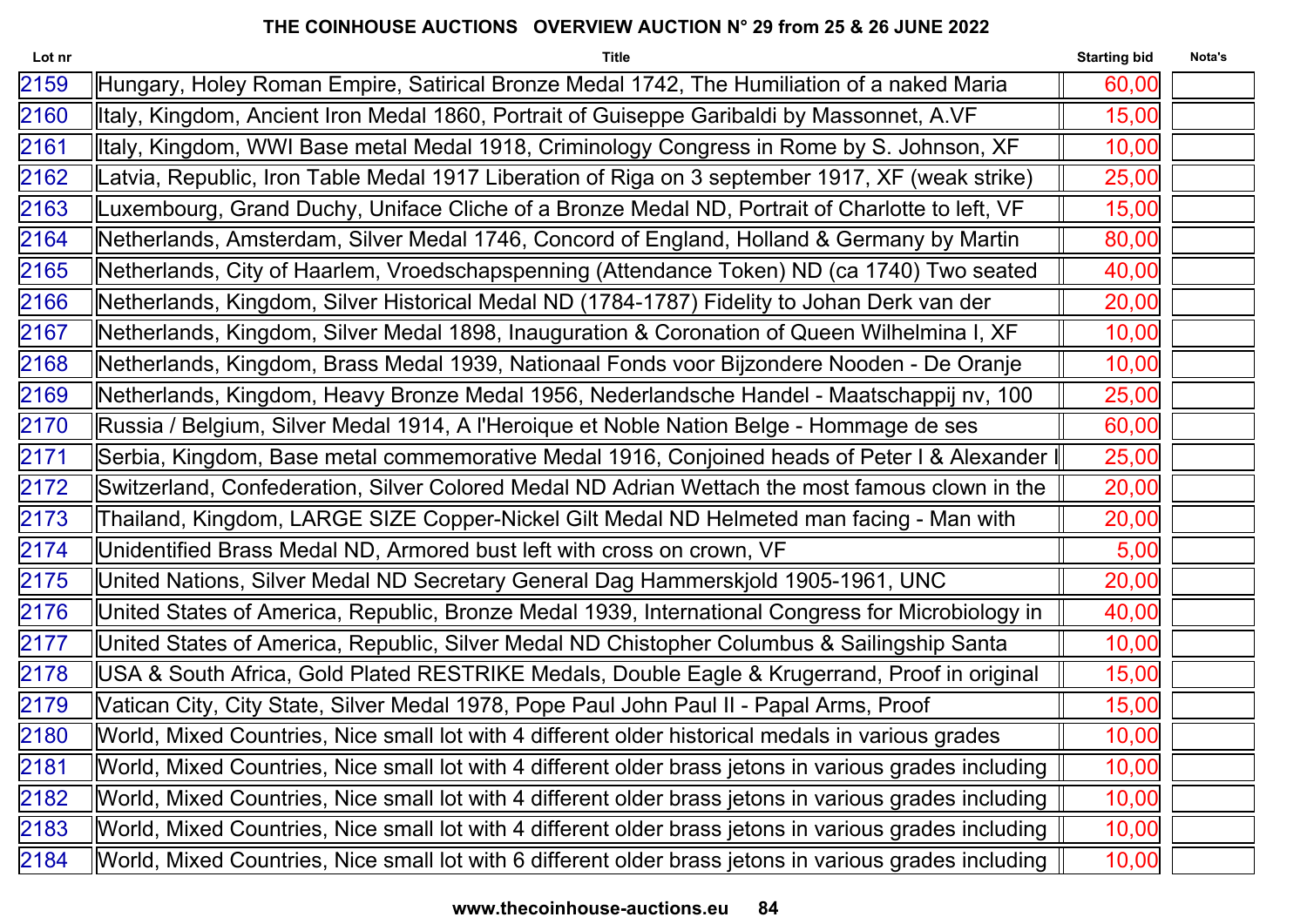| Lot nr | <b>Title</b>                                                                                           | <b>Starting bid</b> | Nota's |
|--------|--------------------------------------------------------------------------------------------------------|---------------------|--------|
| 2185   | World, Mixed Countries, Nice small lot with 6 different older brass jetons in various grades including | 10,00               |        |
| 2186   | World, Mixed Countries, Nice small lot with 6 different older brass jetons in various grades including | 10,00               |        |
| 2187   | World, Mixed Countries, Nice lot with 15 different older medals & jetons in various grades             | 10,00               |        |
| 2188   | Varia, Mixed Countries, Nice lot with 6 different older medals & jetons in various grades              | 10,00               |        |
| 2189   | Varia, Mixed Countries, Nice lot with 6 different older medals & jetons in various grades              | 10,00               |        |
| 2190   | Gravura Swiss Made, Lot with 5 Pure Silver Lingots 2011 Matterhorn, Proof in original Coincards        | 40,00               |        |
| 2191   | Gravura Swiss Made, Lot with 5 Pure Silver Lingots 2012 Flower, Proof in original Coincards            | 40,00               |        |
| 2192   | Gravura Swiss Made, Lot with 14 Pure Silver Lingots 2013 Beaver, Proof in original Coincards           | 120,00              |        |
| 2193   | Varia, 24Kt Gold Plated Bronze Lingot ND Endangered Wildlife - The Chinese Giant Panda, Proof          | 15,00               |        |
| 2194   | Varia, 24Kt Gold Plated Bronze Lingot ND Endangered Wildlife - The Siberian Tiger, Proof               | 15,00               |        |
| 2195   | Varia, 24Kt Gold Plated Bronze Lingot ND Endangered Wildlife - The African Elephant, Proof             | 15,00               |        |
| 2196   | Afghanistan, Kingdom, Banknote 10 Afghanis SH1340 (1961) King Muhammad Zahir at left, P 37,            | 5,00                |        |
| 2197   | Afghanistan, Republic, Banknote 50 Afghanis SH1356 (1977) President Muhammad Daud at left, P           | 5,00                |        |
| 2198   | Algeria, French Protectorate, Banknote 5 Francs 1942 Large 5 at center, P 91, XF                       | 5,00                |        |
| 2199   | Algeria, Vichy Government, Banknote 100 Francs 1945 Algerian with turban at left, P 87, RARE,          | 80,00               |        |
| 2200   | Angola, Portuguese Colony, Banknote 20 Escudos 1973 Luiz de Camoes at right, P 104a, UNC               | 15,00               |        |
| 2201   | Angola, Portuguese Colony, Banknote 50 Escudos 1962 Americo Tomas at right, P 93, A.UNC                | 25,00               |        |
| 2202   | Angola, Portuguese Colony, Banknote 100 Escudos 1973 Luiz de Camoes at right, P 106, UNC               | 5,00                |        |
| 2203   | Angola, Portuguese Colony, Banknote 500 Escudos 1970 Americo Tomas at left, P 97, VF                   | 25,00               |        |
| 2204   | Angola, Portuguese Colony, Banknote Lot with 6 older Angolese banknotes in various grades              | 25,00               |        |
| 2205   | Argentina, Republic, Banknote 50 Pesos ND (1968) General Jose San Martin at right, P 276, A.UNC        | 5,00                |        |
| 2206   | Argentina, Republic, Banknote 500 Australes ND (1988-1990) Nicolas Avellaneda at center, P 328ar       | 10,00               |        |
| 2207   | Armenia, Republic, Banknote 500 Dram 2017 Noah's Ark, P 60, UNC                                        | 5,00                |        |
| 2208   | Australia, Commonwealth, Banknote 2 Dollars ND (1976) John MacArthur at right, P 43b2, UNC             | 30,00               |        |
| 2209   | Australia, Commonwealth, Banknote 2 Dollars ND (1979) John MacArthur at right, P 43c, UNC              | 10,00               |        |
| 2210   | Australia, Commonwealth, Banknote 5 Dollars ND (1974-1991) Sir Joseph Banks at right, P 44f,           | 20,00               |        |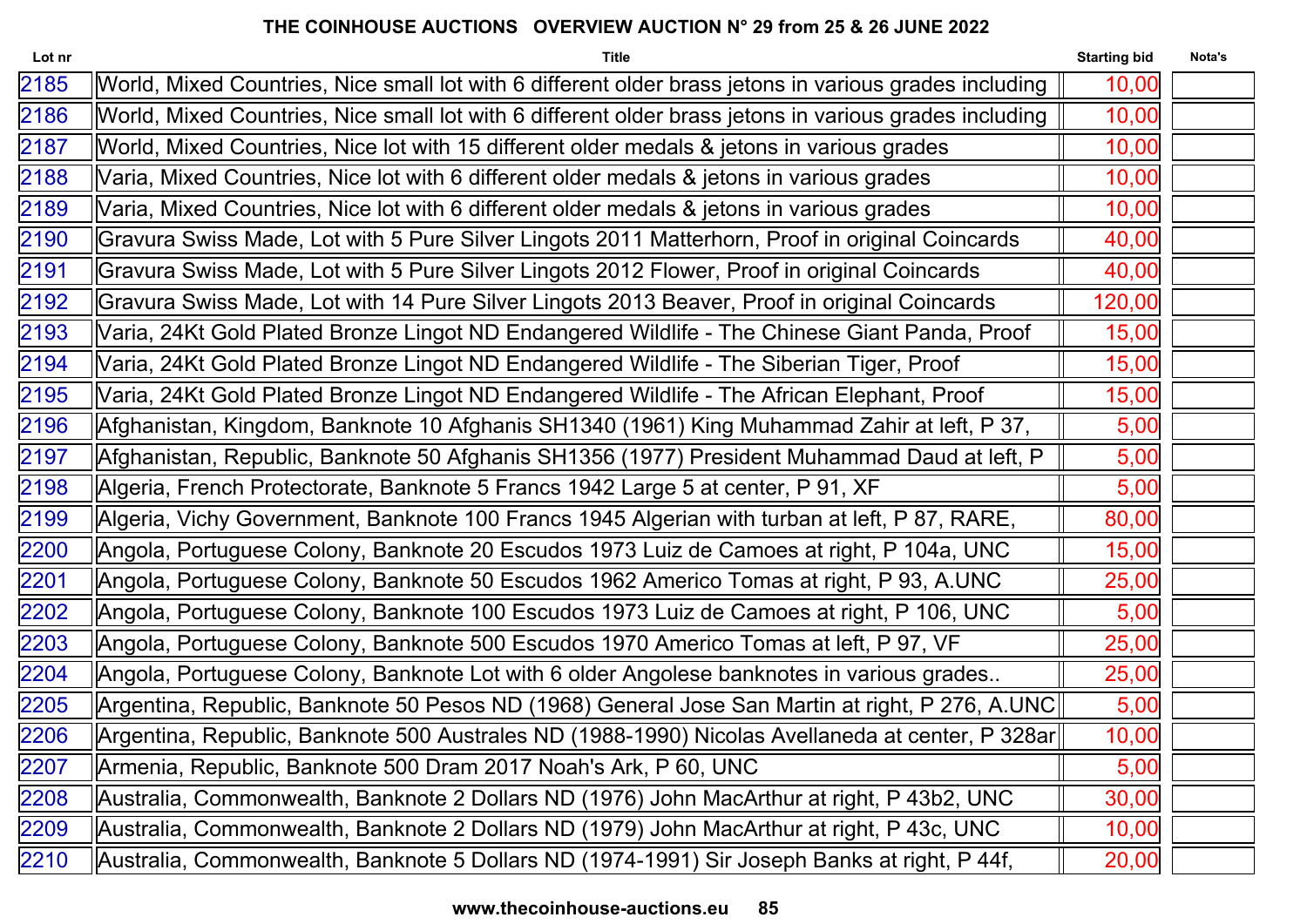| Lot nr | <b>Title</b>                                                                                  | <b>Starting bid</b> | Nota's |
|--------|-----------------------------------------------------------------------------------------------|---------------------|--------|
| 2211   | Australia, Commonwealth, Banknote 10 Dollars ND (1974-1991) Francis Greenway at right, P 45d, | 30,00               |        |
| 2212   | Austria, Empire, Banknote 1000 Kronen 1902 Woman at right, P 59, UNC                          | 10,00               |        |
| 2213   | Austria, Russian Occupation, Banknote 1 Reichsmark (1945) military, P 113, XF                 | 30,00               |        |
| 2214   | Austria, Hadersfeld, Banknote in wood - 20 Heller 1920 Deer at center, P NL in folder, UNC    | 20,00               |        |
| 2215   | Austria, Republic, Hinterbruhl, Emergency Banknote 80 Heller 1920, P NL, UNC                  | 5,00                |        |
| 2216   | Austria, Republic, Banknote 10 Schilling 1945 Woman at top right, P 114, XF                   | 10,00               |        |
| 2217   | Austria, Republic, Banknote - First Day Cover 1988 with 20 Schilling 1986, P NL, UNC          | 5,00                |        |
| 2218   | Bahamas, Commonwealth, Banknote 1 Dollar L.1974 Queen Elizabeth II at left, P 35a, UNC        | 20,00               |        |
| 2219   | Bahrain, Kingdom, Banknote 1/2 Dinar L.1962 Dhow at left, P 3s SPECIMEN, UNC                  | 40,00               |        |
| 2220   | Bahrain, Kingdom, Banknote 1 Dinar L.2006 Wild horses at right, P 31, UNC                     | 5,00                |        |
| 2221   | Bahrain, Kingdom, Banknote - First Day Cover 1994 with 1/2 Dinar L.1973, P NL, UNC            | 10,00               |        |
| 2222   | Barbados, Commonwealth, Banknote 2 Dollars ND (1986) John Redman Bovell at right, P 36, UNC   | 10,00               |        |
| 2223   | Bosnia Herzegovina, Republic, Banknote 10.000 Dinara 1993 Arms at right, P 17a, UNC           | 5,00                |        |
| 2224   | Bosnia Herzegovina, Republic, Banknote 50 Dinara ND (1994) Bridge at right, P 47, UNC         | 5,00                |        |
| 2225   | Bosnia Herzegovina, Republic, Banknote 200 Dinara ND (1992) Handstamp at right, P 48a, A.UNC  | 10,00               |        |
| 2226   | Bosnia Herzegovina, Republic, Banknote 10.000 Dinara ND (1992) Handstamp at right, P 52c,     | 10,00               |        |
| 2227   | Botswana, Republic, Banknote 20 Pula 2006 K. Motsete at left, P 27b, UNC                      | 5,00                |        |
| 2228   | Brazil, Republic, Banknote 1 Mil Reis L.1923 Campos Salles at center, P 131A, A.UNC           | 20,00               |        |
| 2229   | Brazil, Republic, Banknote 500 Cruzeiros ND (1955-1960) Joao VI at center, P 164d, VF         | 10,00               |        |
| 2230   | Brazil, Republic, Banknote 50 Reais 2010 Jaguar on back, P 256b, VF/XF                        | 10,00               |        |
| 2231   | Brazil, Republic, Banknote 100 Reais 2010 Garoupa Fish on back, P 257b, VF/XF                 | 20,00               |        |
| 2232   | Brunei, Sultanate, Banknote 10 Ringgit 1998 Sultan at right, P 24b Polymer, UNC               | 10,00               |        |
| 2233   | Bulgaria, Peoples Republic, Banknote 20 Leva 1950 Building at back center, P 79, UNC          | 5,00                |        |
| 2234   | Bulgaria, Peoples Republic, Banknote 200 Leva 1948 Arms at left, P 75, UNC                    | 30,00               |        |
| 2235   | Bulgaria, Peoples Republic, Banknote 500 Leva 1948 Arms at left, P 77, UNC                    | 35,00               |        |
| 2236   | Cambodia, Kampuchea, Banknote Set : 0,1 to 100 Riels 1975 Complete Pol Pot Regime issue, P    | 30,00               |        |
|        |                                                                                               |                     |        |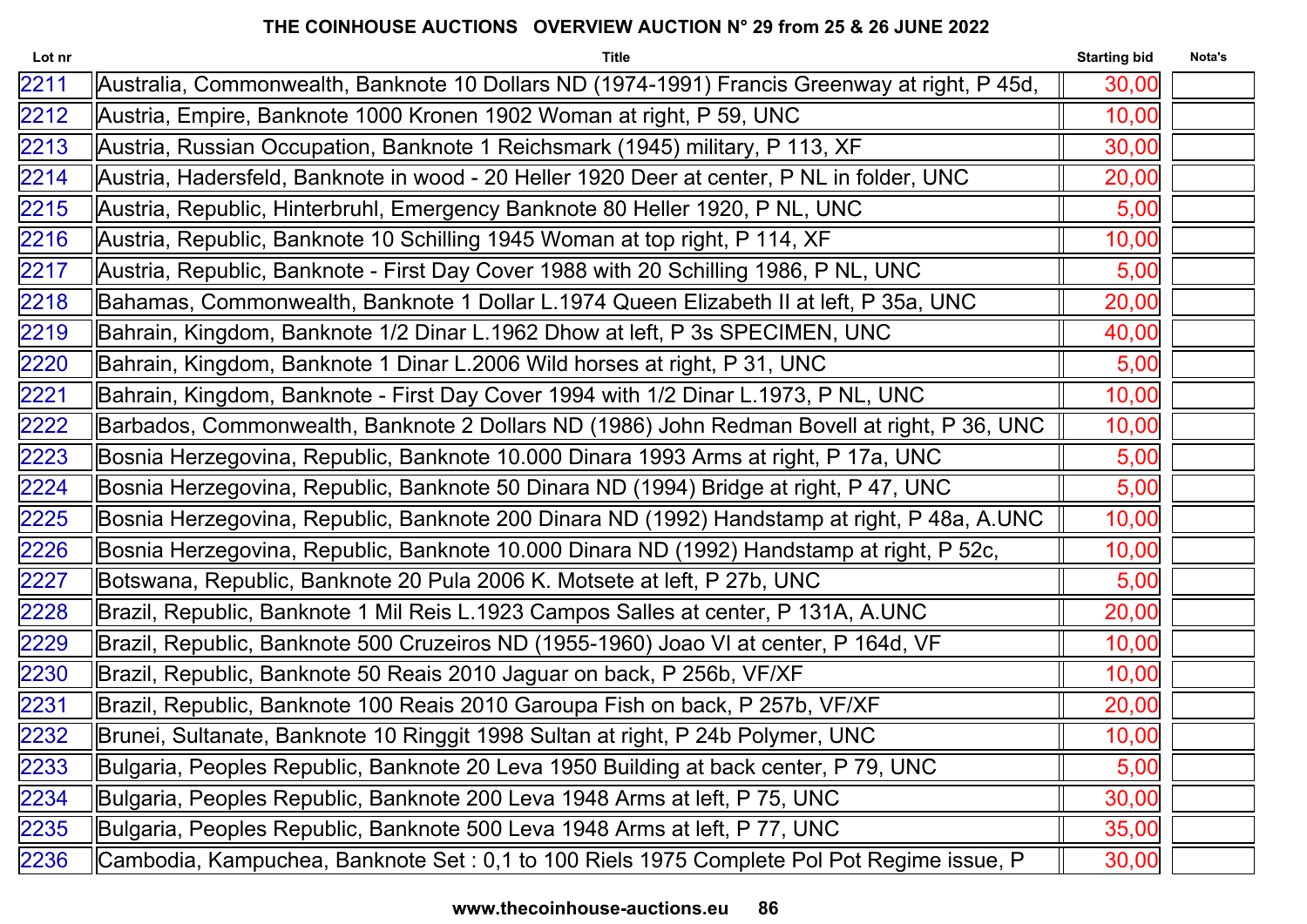| Lot nr | <b>Title</b>                                                                                       | <b>Starting bid</b> | Nota's |
|--------|----------------------------------------------------------------------------------------------------|---------------------|--------|
| 2237   | Canada, Confederation, Banknote 2 Dollars 1954 Queen Elizabeth II at right, P 76a, UNC             | 30,00               |        |
| 2238   | Canada, Confederation, Banknote 10 Dollars 2017 Four persons at left center, P 112 Polymer, UNC    | 10,00               |        |
| 2239   | Cape Verde, Portuguese Colony, Banknote 20 Escudos 1958 Partial Front Proof, P 47, A.UNC with      | 20,00               |        |
| 2240   | Cape Verde, Portuguese Colony, Banknote 20 Escudos 1958 Partial Back Proof, P 47, XF with glue     | 20,00               |        |
| 2241   | Central African Republic, Banknote 500 Francs 1987 Carving & jug at center, P 14a, UNC             | 10,00               |        |
| 2242   | Chile, Republic, Banknote 5 Pesos ND (1947-1958) B. O'Higgins at right, P 110, A.UNC               | 5,00                |        |
| 2243   | Chile, Republic, Banknote 5 Pesos ND (1958-1959) B. O'Higgins at right, P 119, UNC                 | 5,00                |        |
| 2244   | Chile, Republic, Banknote 10 Pesos ND (1958-1959) M. Bulnes at right, P 120, UNC                   | 5,00                |        |
| 2245   | Chile, Republic, Banknote Set : 5 & 10 Centesimos de Escudo Pinto & Prat, P div, UNC               | 5,00                |        |
| 2246   | Chile, Republic, Banknote 2000 Pesos 2009 Manuel Rodriguez at right, P 162 Polymer, UNC            | 5,00                |        |
| 2247   | Chile, Republic, Banknote 5000 Pesos 2012 Gabriela Mistral at right, P 163 Polymer, UNC            | 10,00               |        |
| 2248   | China, Peoples Republic, Banknote 1 Jiao 1960 People marching at center, P 873, RARE, VG           | 50,00               |        |
| 2249   | Colombia, Republic, Banknote 10 Pesos Oro 1980 Antonio Narino at left, P 407gr REPLACEMENT,        | 10,00               |        |
| 2250   | Comoros, Republic, Banknote 2500 Francs ND (1997) Woman with colorful scarf at left, P 13,         | 80,00               |        |
| 2251   | Costa Rica, Republic, Banknote 5 Colones ND Man at center, P S122r REMAINDER, UNC                  | 10,00               |        |
| 2252   | Croatia, Republic, Banknote 1000 Kuna 1943 Frieze at center, P 12a, UNC                            | 10,00               |        |
| 2253   | Croatia, Republic, Banknote Set : 1, 5, 10, 25, 100, 50.000 & 100.000 Dinara 1991-1993, P div, UNC | 5,00                |        |
| 2254   | Croatia, Republic, Banknote 5 Kuna 1993 Frankopan & Zrinski at right, P 28, UNC                    | 5,00                |        |
| 2255   | Croatia, Republic, Banknote 5 Kuna 2001 Frankopan & Zrinski at right, P 37, UNC                    | 5,00                |        |
| 2256   | Croatia, Republic, Banknote 10 Kuna 2001 J. Dobrilla at right, P 38a, UNC                          | 5,00                |        |
| 2257   | Croatia, Republic, Banknote 20 Kuna 1993 J. Jelacic at right, P 30a, UNC                           | 10,00               |        |
| 2258   | Croatia, Republic, Banknote 20 Kuna 2001 J. Jelacic at right, P 39a, UNC                           | 5,00                |        |
| 2259   | Croatia, Republic, Banknote 1.000.000 Dinara 1994 Knin Fortress at left, P R33r REPLACEMENT,       | 10,00               |        |
| 2260   | Croatia, Republic, Banknote Complete Set : 5000 to 50000000000 Dinara 1993, P R20-R29, UNC         | 30,00               |        |
| 2261   | Croatia, Republic, Banknote Complete Set : 1000 to 10000000 Dinara 1994, P R30-R34, UNC            | 20,00               |        |
| 2262   | Croatia, Republic, Banknote 10 Dinara 1992 Arms at right, P R1 SPECIMEN, UNC                       | 20,00               |        |
|        |                                                                                                    |                     |        |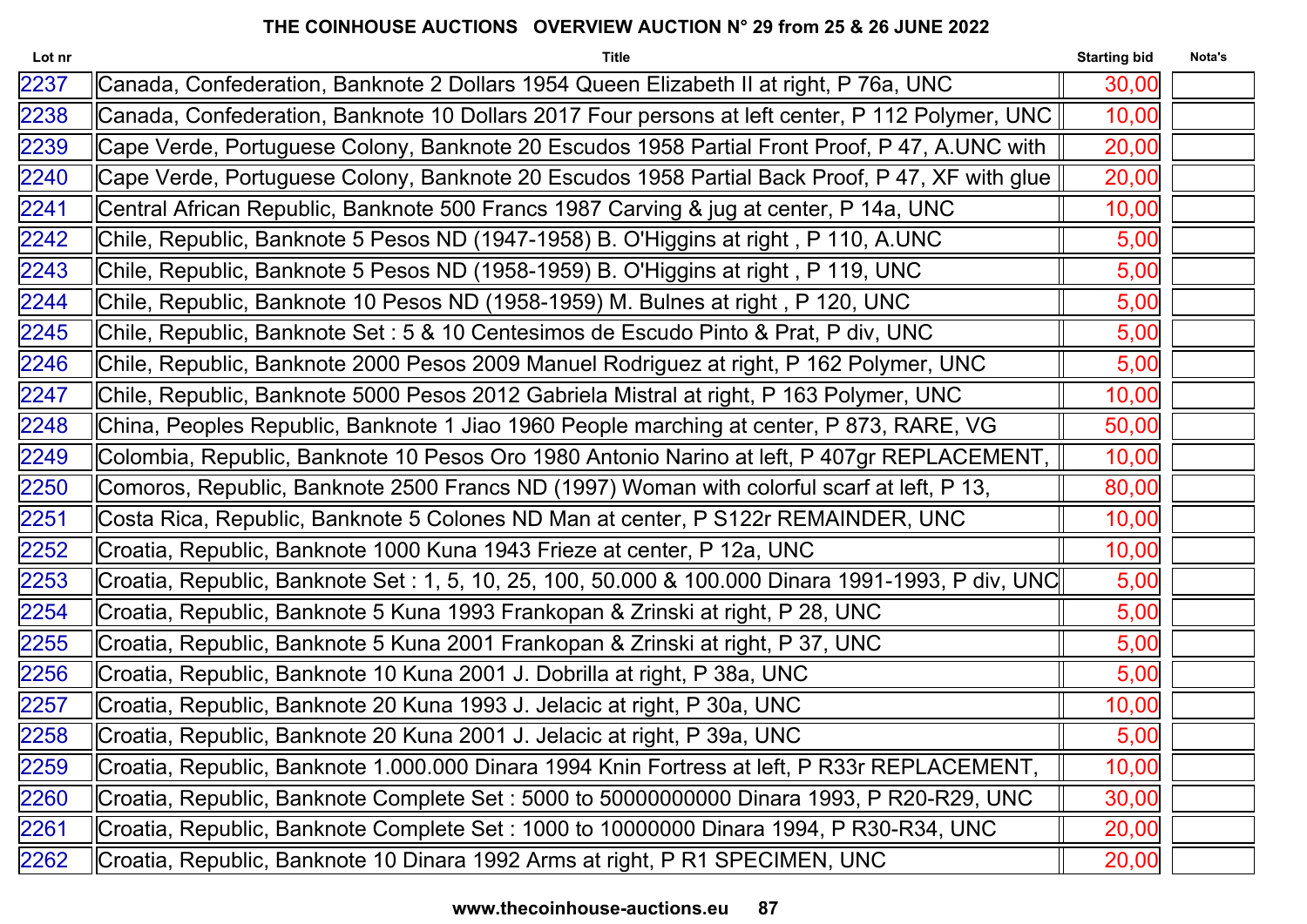| Lot nr | <b>Title</b>                                                                               | <b>Starting bid</b> | Nota's |
|--------|--------------------------------------------------------------------------------------------|---------------------|--------|
| 2263   | Croatia, Republic, Banknote 50 Dinara 1992 Arms at right, P R2 SPECIMEN, UNC               | 20,00               |        |
| 2264   | Croatia, Republic, Banknote 100 Dinara 1992 Arms at right, P R3 SPECIMEN, UNC              | 20,00               |        |
| 2265   | Croatia, Republic, Banknote 1000 Dinara 1992 Arms at right, P R5 SPECIMEN, UNC             | 20,00               |        |
| 2266   | Croatia, Republic, Banknote 50.000 Dinara 1993 Arms at right, P R8 SPECIMEN, UNC           | 20,00               |        |
| 2267   | Croatia, Republic, Banknote 100.000 Dinara 1993 Arms at right, P R9 SPECIMEN (cut & holed, | 10,00               |        |
| 2268   | Croatia, Republic, Banknote 1.000.000 Dinara 1993 Arms at right, P R10 SPECIMEN, UNC       | 20,00               |        |
| 2269   | Croatia, Republic, Banknote 5.000.000 Dinara 1993 Arms at right, P R11 SPECIMEN, UNC       | 20,00               |        |
| 2270   | Croatia, Republic, Banknote 10.000.000 Dinara 1993 Arms at right, P R12 SPECIMEN, UNC      | 20,00               |        |
| 2271   | Croatia, Republic, Banknote 20.000.000 Dinara 1993 Arms at right, P R13 SPECIMEN, UNC      | 20,00               |        |
| 2272   | Croatia, Republic, Banknote 50.000.000 Dinara 1993 Arms at right, P R14 SPECIMEN, UNC      | 20,00               |        |
| 2273   | Croatia, Republic, Banknote 100.000.000 Dinara 1993 Arms at right, P R15 SPECIMEN, UNC     | 20,00               |        |
| 2274   | Croatia, Republic, Banknote 500.000.000 Dinara 1993 Arms at right, P R16 SPECIMEN, UNC     | 20,00               |        |
| 2275   | Croatia, Republic, Banknote 1.000.000.000 Dinara 1993 Arms at right, P R17 SPECIMEN, UNC   | 20,00               |        |
| 2276   | Croatia, Republic, Banknote 5.000.000.000 Dinara 1993 Arms at right, P R18 SPECIMEN, UNC   | 20,00               |        |
| 2277   | Croatia, Republic, Banknote 10.000.000.000 Dinara 1993 Arms at right, P R19 SPECIMEN, UNC  | 20,00               |        |
| 2278   | Croatia, Republic, Banknote 5000 Dinara 1993 Arms at right, P R20 SPECIMEN, UNC            | 20,00               |        |
| 2279   | Croatia, Republic, Banknote 50.000 Dinara 1993 Arms at right, P R21 SPECIMEN, UNC          | 20,00               |        |
| 2280   | Croatia, Republic, Banknote 100.000 Dinara 1993 Arms at right, P R22 SPECIMEN, UNC         | 20,00               |        |
| 2281   | Croatia, Republic, Banknote 500.000 Dinara 1993 Arms at right, P R23 SPECIMEN, UNC         | 20,00               |        |
| 2282   | Croatia, Republic, Banknote 5.000.000 Dinara 1993 Arms at right, P R24 SPECIMEN, UNC       | 20,00               |        |
| 2283   | Croatia, Republic, Banknote 100.000.000 Dinara 1993 Arms at right, P R25 SPECIMEN, UNC     | 20,00               |        |
| 2284   | Croatia, Republic, Banknote 500.000.000 Dinara 1993 Arms at right, P R26 SPECIMEN, UNC     | 20,00               |        |
| 2285   | Croatia, Republic, Banknote 5.000.000.000 Dinara 1993 Arms at right, P R27 SPECIMEN, UNC   | 20,00               |        |
| 2286   | Croatia, Republic, Banknote 50.000.000.000 Dinara 1993 Arms at right, P R29 SPECIMEN, UNC  | 20,00               |        |
| 2287   | Croatia, Republic, Banknote 1000 Dinara 1994 Arms at right, P R30 SPECIMEN, UNC            | 20,00               |        |
| 2288   | Croatia, Republic, Banknote 10.000 Dinara 1994 Arms at right, P R31 SPECIMEN, UNC          | 20,00               |        |
|        |                                                                                            |                     |        |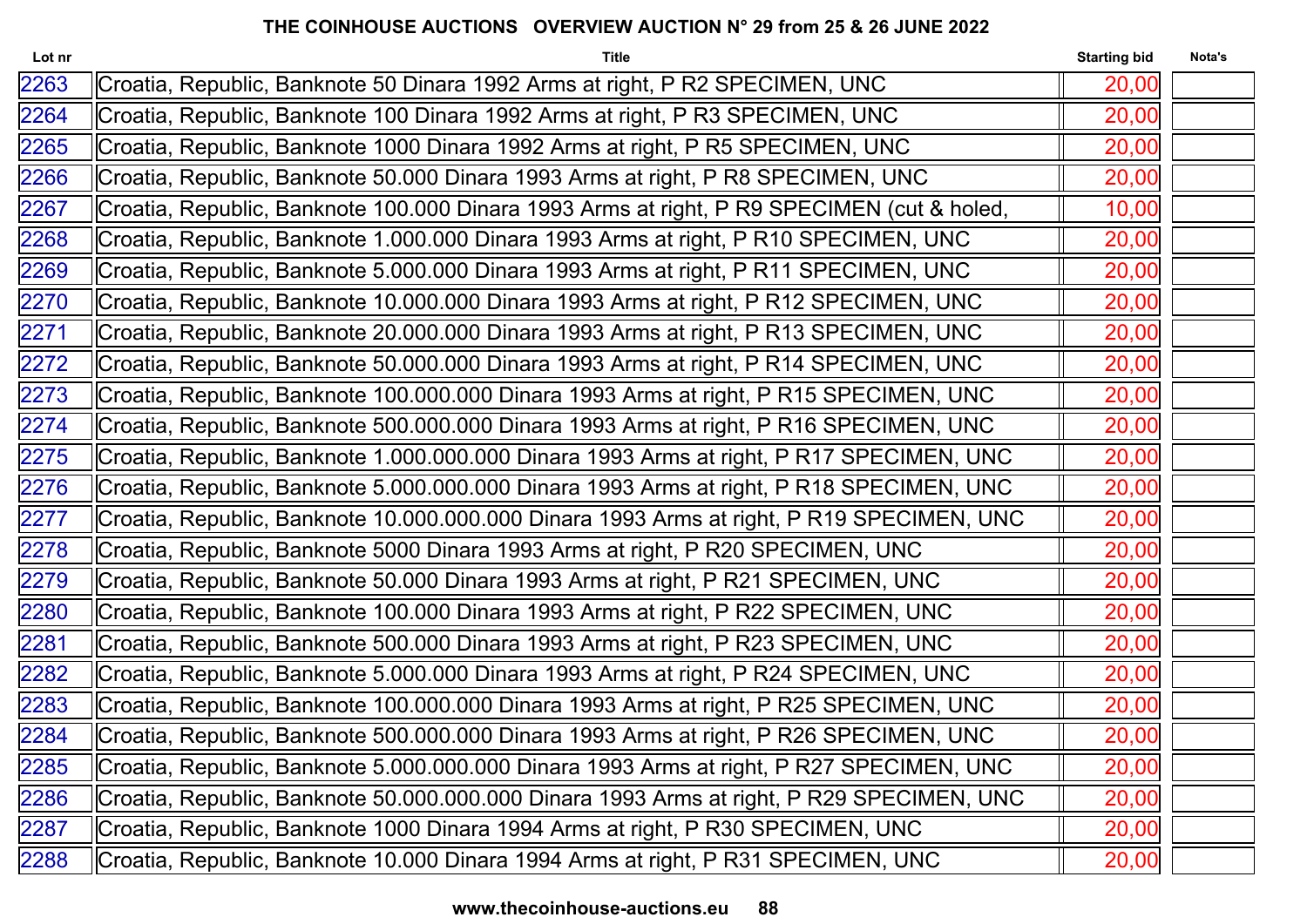| Lot nr | <b>Title</b>                                                                                      | <b>Starting bid</b> | Nota's |
|--------|---------------------------------------------------------------------------------------------------|---------------------|--------|
| 2289   | Croatia, Republic, Banknote 500.000 Dinara 1994 Arms at right, P R32 SPECIMEN, UNC                | 20,00               |        |
| 2290   | Croatia, Republic, Banknote 1.000.000 Dinara 1994 Arms at right, P R33 SPECIMEN, UNC              | 20,00               |        |
| 2291   | Croatia, Republic, Banknote 10.000.000 Dinara 1994 Arms at right, P R34 SPECIMEN, UNC             | 25,00               |        |
| 2292   | Cuba, Spanish Colony, Banknote 1 Peso 1896 Arms at center, P 47a, A.UNC                           | 10,00               |        |
| 2293   | Cuba, Spanish Colony, Banknote 10 Pesos 1896 Ox Cart at top center, P 49, VF/XF                   | 10,00               |        |
| 2294   | Cuba, Republic, Banknote Lottery Ticket 1924 Woman at left - Man at right, P NL, XF               | 10,00               |        |
| 2295   | Cuba, Republic, Banknote 3 Pesos 1995 Che Guevara at left, P 113, UNC                             | 5,00                |        |
| 2296   | Cuba, Republic, Banknote 10 Pesos 1958 Carlos Manuel de Cespedes at right, P 88b, XF              | 5,00                |        |
| 2297   | Cuba, Republic, Banknote 10 Pesos 1960 Carlos Manuel de Cespedes at right, P 88c, XF              | 10,00               |        |
| 2298   | Cuba, Republic, Banknote Complete Set : 1, 3 & 5 Pesos 2004-2012, P div, UNC                      | 5,00                |        |
| 2299   | Czech Republic, Republic, Banknote 100 Korun 2018 King Karel IV, P 18, XF                         | 5,00                |        |
| 2300   | Czech Republic, Republic, Banknote 200 Korun 1998 Jan Amos Komensky, P 19d, XF                    | 10,00               |        |
| 2301   | Czechoslovakia, Camp Theresienstadt, Banknote 2 Kronen 1943 Moses at left, P NL, UNC              | 20,00               |        |
| 2302   | Czechoslovakia, Camp Theresienstadt, Banknote 5 Kronen 1943 Moses at left, P NL, UNC              | 20,00               |        |
| 2303   | Czechoslovakia, Interior Ministry, Banknote 50 Korun ND (1970) Prison Money, P NL, XF             | 10,00               |        |
| 2304   | Denmark, Kingdom, Banknote 10 Kroner 1954 Hans Christian Andersen at left, P 44b, XF              | 20,00               |        |
| 2305   | Denmark, Kingdom, Banknote 10 Kroner 1957 Hans Christian Andersen at left, P 44m, VF              | 10,00               |        |
| 2306   | Denmark, Kingdom, Banknote 10 Kroner 1959 Hans Christian Andersen at left, P 44o, VF+             | 10,00               |        |
| 2307   | Denmark, Kingdom, Banknote 100 Kroner 1987 Jens Juel's at right, P 51q, XF                        | 25,00               |        |
| 2308   | Denmark, Kingdom, Banknote 200 Kroner 1997 Johanne Luise Heiberg at right, P 57, XF               | 40,00               |        |
| 2309   | Denmark, Kingdom, Banknote 200 Kroner 2005 Johanne Luise Heiberg at right, P 62d, VF              | 30,00               |        |
| 2310   | Denmark, Kingdom, Banknote - First Day Cover 1987 with 20 Kroner 1984, P NL, UNC                  | 20,00               |        |
| 2311   | Dominican Republic, Banknote 10 Centavos Oro ND (1961) Bank building at center, P 85, UNC         | 10,00               |        |
| 2312   | Dominican Republic, Banknote 25 Centavos Oro ND (1961) Bank building at center, P 87, UNC         | 10,00               |        |
| 2313   | East Caribbean States, British Colony, Banknote 1 Dollar ND (1965) Queen Elisabeth II at right, P | 10,00               |        |
| 2314   | Egypt, Government, Banknote 10 Piastres L.1940 King Farouk at right, P 168b RARE version with     | 50,00               |        |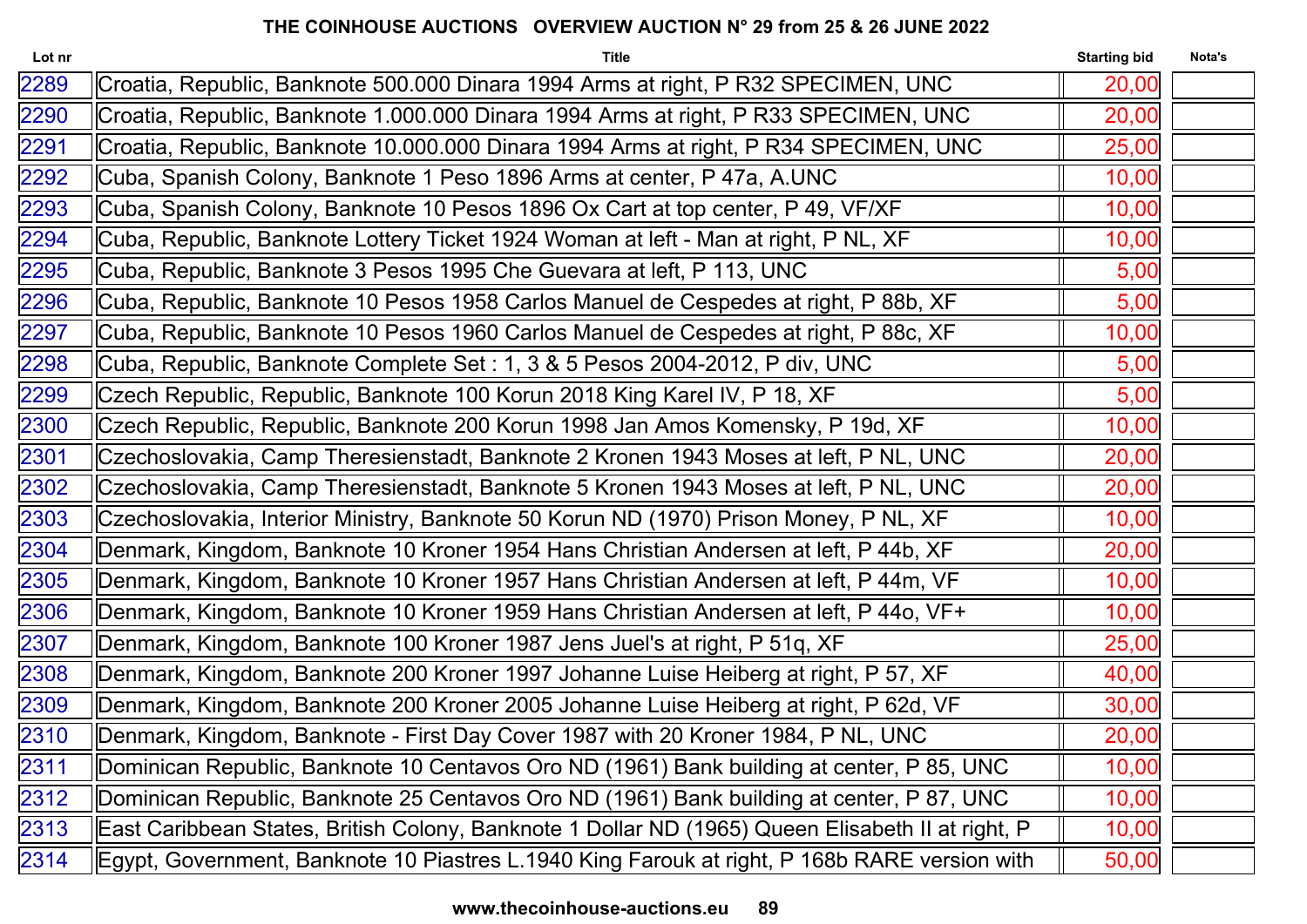| Lot nr | <b>Title</b>                                                                                    | <b>Starting bid</b> | Nota's |
|--------|-------------------------------------------------------------------------------------------------|---------------------|--------|
| 2315   | Equatorial Guinea, Republic, Banknote 1000 Bipkwele on 100 Pesetas 1980 Banana Tree at left, P  | 20,00               |        |
| 2316   | Estonia, Republic, Banknote 5 Penni ND (1919) Green Owl at center, P 39, UNC                    | 10,00               |        |
| 2317   | Ethiopia, Republic, Banknote Set : 10, 50, 100 & 200 Birr 2020, P div, UNC                      | 20,00               |        |
| 2318   | Faeroe Islands, Danish Realm, Banknote 10 Kronur L.1949 (1954) Shield wit Ram, P 14b, VF        | 10,00               |        |
| 2319   | Finland, Republic, Banknote 5 Markkaa 1963 Conifer branch, P 106Aa, UNC                         | 5,00                |        |
| 2320   | Finland, Republic, Banknote 50 Markkaa 1939 Group of 6 people, P 72, VF                         | 20,00               |        |
| 2321   | Finland, Republic, Banknote 100 Markkaa 1939 Group of 6 people, P 73, XF (small split)          | 25,00               |        |
| 2322   | France, Republic, Banknote Uniface Assignat de 50 Sols 1793, P PA70, XF                         | 5,00                |        |
| 2323   | France, Republic, Banknote Uniface Assignat de 5 Livres AN2, P PA76, XF                         | 5,00                |        |
| 2324   | France, Republic, Banknote 20 Francs 1997 Claude Debussy at right, P 151i, UNC                  | 5,00                |        |
| 2325   | France, Republic, Banknote 500 Francs 1977 Pascal Blaise at center, P 156d, A.UNC               | 20,00               |        |
| 2326   | French Indo China, Colony, Banknote 1 Piastre ND (1932-1949) Woman at right, P 54, A.UNC        | 10,00               |        |
| 2327   | French West Africa, Colony, Banknote 1 Franc ND (1944) Fisherman, P 34a, A.UNC                  | 10,00               |        |
| 2328   | Georgia, Republic, Banknote 2 Lari 2002 Zakaria Paliashvili at right, P 69, UNC                 | 5,00                |        |
| 2329   | Georgia, Republic, Banknote 5 Lari 2002 Ivane Javakhishvili at left, P 70, UNC                  | 5,00                |        |
| 2330   | Georgia, Republic, Banknote Set: 30.000 to 1.000.000 Laris 1994, P div, UNC                     | 10,00               |        |
| 2331   | German East Africa, Colony, Banknote 1 Rupie 1915 Arms at top left, P 9Ab, XF                   | 10,00               |        |
| 2332   | Germany, Democratic Republic, Banknote 10 Mark 1964 Friedrich von Schiller at right, P 23r      | 10,00               |        |
| 2333   | Germany, Weimar Republic, Banknote 10 Reichsmark 1929 Albrecht D. Thaer at right, P 180a        | 5,00                |        |
| 2334   | Germany, Weimar Republic, Banknote 4 x 500 Mark 1922 Uniface Green 7 digit serial, P 74b,       | 5,00                |        |
| 2335   | Germany, Weimar Republic, Banknote 12 x 500 Mark 1922 Uniface Green 7 digit serial, P 74b,      | 15,00               |        |
| 2336   | Germany, Federal Republic, Banknote 5 Deutsche Mark 1980 Venetian Woman at right, P 30b         | 30,00               |        |
| 2337   | Germany, Federal Republic, Banknote 10 Deutsche Mark 1980 Venetian Man at right, P 31d,         | 10,00               |        |
| 2338   | Germany, Federal Republic, Banknote lot 3 x 10 Deutsche Mark 1980 Sailingship, 3 Consecutive    | 45,00               |        |
| 2339   | Germany, Federal Republic, Banknote 10 Deutsche Mark 1993 Carl Friedrich Gauss at right, P 38c, | 10,00               |        |
| 2340   | Germany, Emergency Banknotes : Nice lot with 7 different Emergency banknotes in various grades  | 20,00               |        |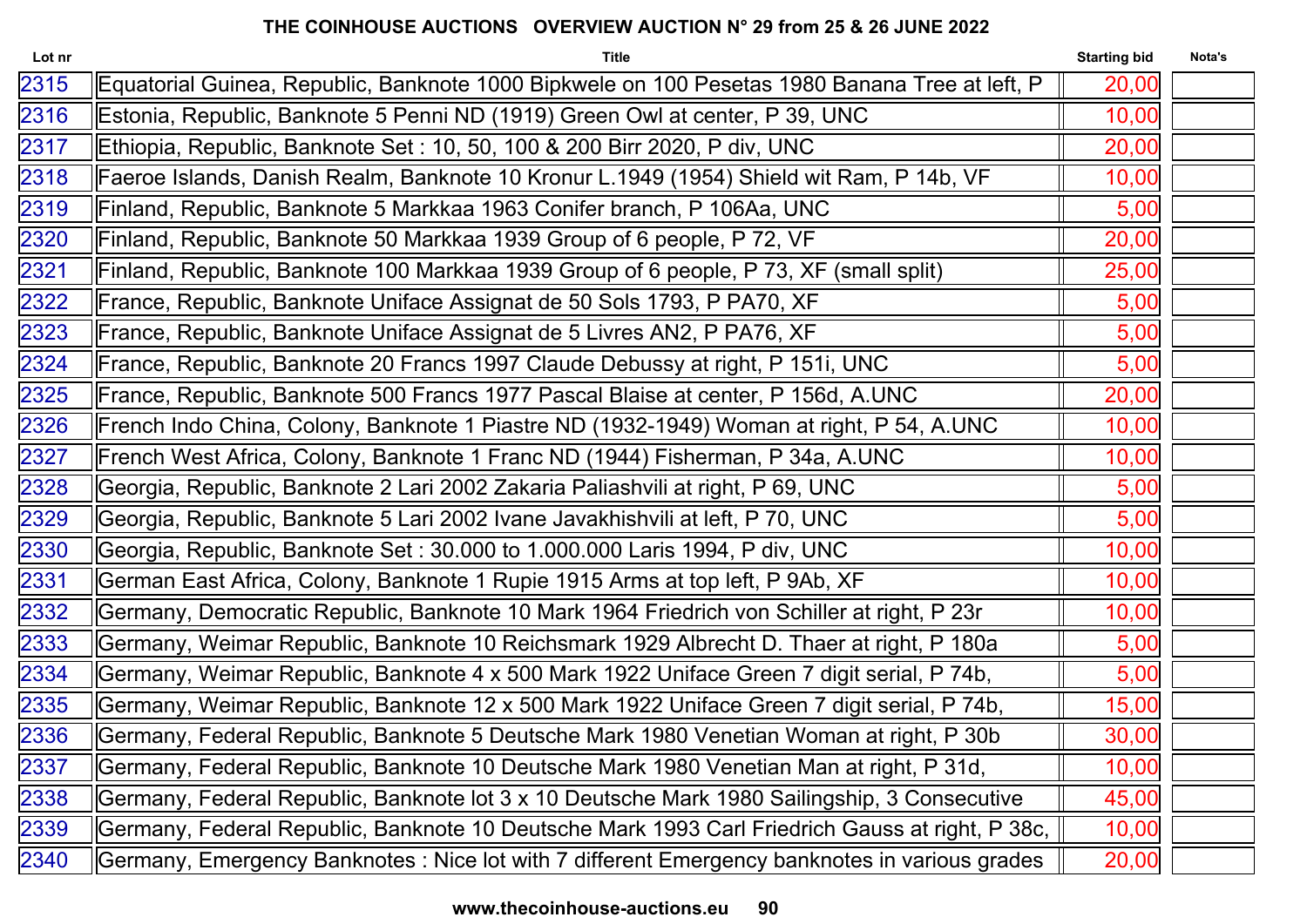| Lot nr | <b>Title</b>                                                                                    | <b>Starting bid</b> | Nota's |
|--------|-------------------------------------------------------------------------------------------------|---------------------|--------|
| 2341   | Germany, Emergency Banknotes : Nice lot with 14 different Emergency banknotes in various grades | 15,00               |        |
| 2342   | Germany, Emergency Banknotes : Nice lot with 14 different Emergency banknotes in various grades | 15,00               |        |
| 2343   | Germany, Emergency Banknotes : Nice lot with 20 different German Notgeld banknotes, all XF/UNC  | 10,00               |        |
| 2344   | Germany, Emergency Banknotes : Nice lot with 20 different German Notgeld banknotes, all XF/UNC  | 10,00               |        |
| 2345   | Germany, Emergency Banknotes : Nice lot with 30 different German Notgeld banknotes, all XF/UNC  | 10,00               |        |
| 2346   | Germany, Emergency Banknotes : Nice lot with 30 different German Notgeld banknotes, all XF/UNC  | 10,00               |        |
| 2347   | Germany, Emergency Banknotes : Nice lot with 30 different German Notgeld banknotes, all XF/UNC  | 10,00               |        |
| 2348   | Germany, Emergency Banknotes : Nice lot with 30 different German Notgeld banknotes, all XF/UNC  | 10,00               |        |
| 2349   | Germany, Emergency Banknotes : Nice lot with 30 different German Notgeld banknotes, all XF/UNC  | 10,00               |        |
| 2350   | Germany, Emergency Banknotes : Nice lot with 30 different German Notgeld banknotes, all XF/UNC  | 10,00               |        |
| 2351   | Germany, Emergency Banknotes : Nice lot with 30 different German Notgeld banknotes, all XF/UNC  | 10,00               |        |
| 2352   | Germany, Emergency Banknotes : Nice lot with 30 different German Notgeld banknotes, all XF/UNC  | 10,00               |        |
| 2353   | Germany, Emergency Banknotes : Nice lot with 30 different German Notgeld banknotes, all XF/UNC  | 10,00               |        |
| 2354   | Ghana, Republic, Banknote 2 Cedis 1979 Woman at right, P 18ar REPLACEMENT, UNC                  | 20,00               |        |
| 2355   | Great Britain, Kingdom, Banknote 5 Pounds 2002 Queen Elizabeth II, P 391d, VF                   | 5,00                |        |
| 2356   | Great Britain, Kingdom, Banknote 10 Pounds 2000 Queen Elizabeth II, P 389d, VF                  | 10,00               |        |
| 2357   | Great Britain, Kingdom, Banknote 10 Pounds ND (2013) Queen Elizabeth II at right, P 389e, UNC   | 20,00               |        |
| 2358   | Great Britain, Kingdom, Banknote 10 Pounds 2016 Queen Elizabeth II, P 395 Polymer, VF/XF        | 10,00               |        |
| 2359   | Great Britain, Kingdom, Banknote 20 Pounds 2006 Queen Elizabeth II, P 392c, UNC-                | 25,00               |        |
| 2360   | Greece, Kingdom, Banknote 50 Drachmai 1935 Girl with sheaf at left, P 104, UNC                  | 30,00               |        |
| 2361   | Greece, Republic, Banknote 50 Drachmai 1978 Poseidon at left, P 199, UNC                        | 5,00                |        |
| 2362   | Greece, Republic, Banknote 100 Drachmai 1978 Athena Peiraios at left, P 200, UNC                | 5,00                |        |
| 2363   | Greece, Republic, Banknote 200 Drachmai 1996 Velestinlis Feraios at left, P 204, UNC            | 5,00                |        |
| 2364   | Guatemala, Republic, Banknote - First Day Cover 1988 with 0,50 Quetzal 1988, P NL, UNC          | 5,00                |        |
| 2365   | Guernsey, British Colony, Banknote 1 Pound ND (2013) Arms at left, P 62, UNC                    | 5,00                |        |
| 2366   | Guinea Bissau, Republic, Banknote 100 Pesos 1983 Domingos Ramos at right, P 6, UNC              | 20,00               |        |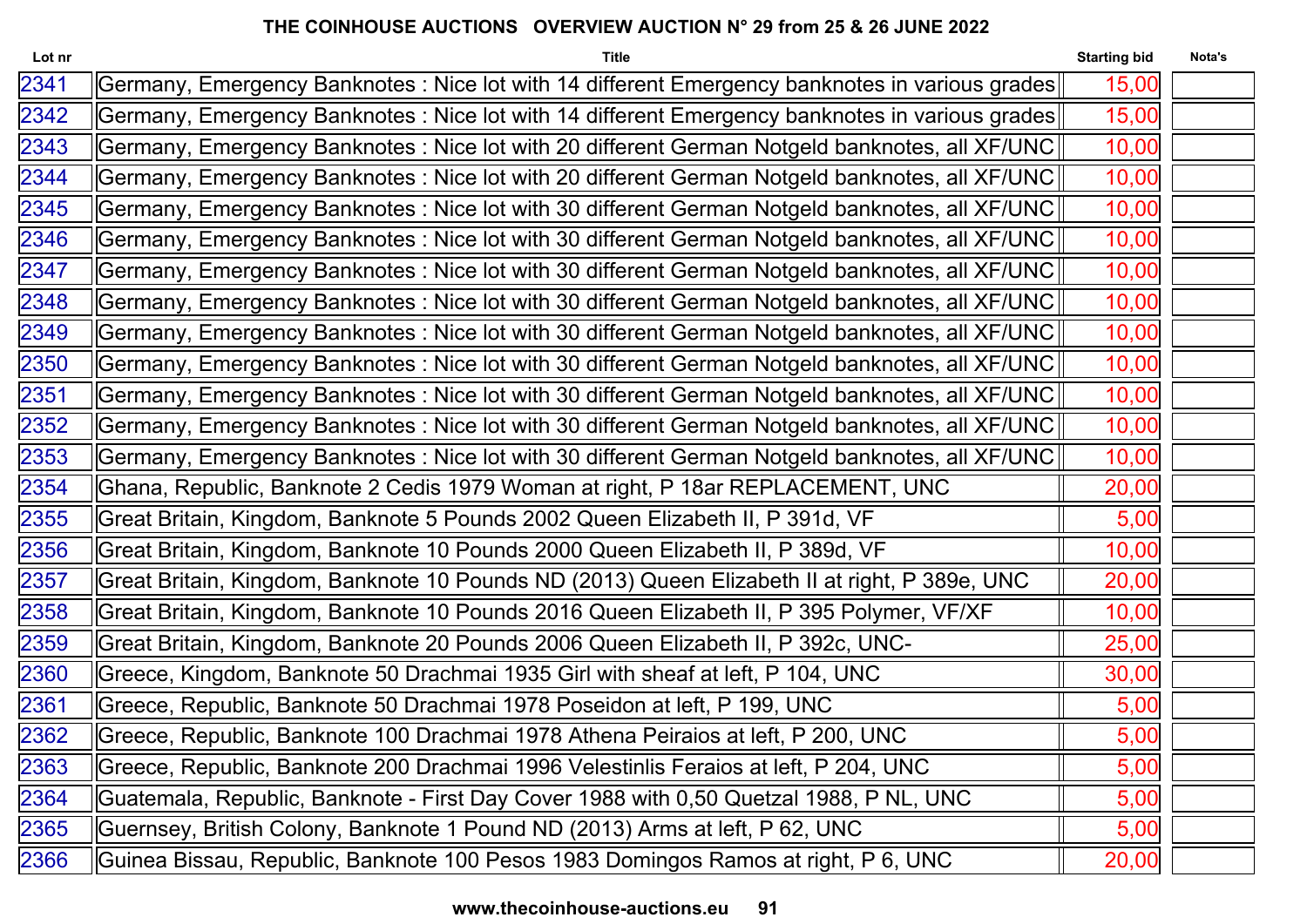| Lot nr | <b>Title</b>                                                                                 | <b>Starting bid</b> | Nota's |
|--------|----------------------------------------------------------------------------------------------|---------------------|--------|
| 2367   | Guinea, Republic, Banknote 50 Francs 1985 Partial Back Proof, P 29, A.UNC                    | 10,00               |        |
| 2368   | Guinea, Republic, Banknote 50 Francs 1985 Partial Back Proof, P 29, A.UNC                    | 20,00               |        |
| 2369   | Guinea, Republic, Banknote 50 Francs 1985 Two Sided Proof, P 29, XF                          | 40,00               |        |
| 2370   | Guinea, Republic, Banknote 5000 Francs 1985 Woman at left, P 33 RARE DATE, UNC               | 30,00               |        |
| 2371   | Guinea, Republic, Banknote 10.000 Francs 2012 Child at left, P 46, UNC                       | 10,00               |        |
| 2372   | Guyana, Republic, Banknote Set : 1, 5, 10, 20, 50 & 100 Dollars, P div, UNC                  | 5,00                |        |
| 2373   | Guyana, Republic, Banknote 2000 Dollars ND (2022) Map at right, P New Polymer, UNC           | 15,00               |        |
| 2374   | Haiti, Republic, Banknote 1 Gourde 1962 Arms at top center, P 501, UNC                       | 20,00               |        |
| 2375   | Haiti, Republic, Banknote 100 Gourdes 2000 Henri Christophe at left, P 268, UNC              | 10,00               |        |
| 2376   | Haiti, Republic, Banknote 250 Gourdes 2003 Jean Jacques Dessalines at left, P 269b, UNC      | 20,00               |        |
| 2377   | Honduras, Republic, Banknote 2 Lempiras 1976 Marco Aurelio Soto at right, P 61, UNC          | 5,00                |        |
| 2378   | Honduras, Republic, Banknote Set : 1, 2 & 10 Lempiras 2012-2019, P div, UNC                  | 5,00                |        |
| 2379   | Hong Kong, British Colony, Banknote 5 Dollars ND (1970) Building at left, P 73a, UNC-        | 20,00               |        |
| 2380   | Hong Kong, British Colony, Banknote 5 Dollars 1975 Seated Woman at right, P 181f, UNC        | 10,00               |        |
| 2381   | Hong Kong, British Colony, Banknote 10 Dollars ND (1970) Building at left, P 74a, UNC-       | 20,00               |        |
| 2382   | Hong Kong, British Colony, Banknote 10 Dollars 1981 Stylized Fish at right, P 77b, UNC       | 10,00               |        |
| 2383   | Hungary, Republic, Budapest, Emergency Banknote 4 Filler 1916, P NL, UNC                     | 5,00                |        |
| 2384   | Hungary, Republic, Budapest, Emergency Banknote 10 Filler 1916, P NL, UNC                    | 5,00                |        |
| 2385   | Iceland, Republic, Banknote 100 Kronur L.1961 Tryggvi Gunnarsson at left, P 44, UNC          | 5,00                |        |
| 2386   | India, Republic, KHADI HUNDI, Banknote Set : 2, 5, & 10 Rupees 1950's, P div, VF             | 20,00               |        |
| 2387   | ∥India, Republic, Banknote 10 Rupees 2011 Mahatma Gandhi at right, P 95zr REPLACEMENT, UNC∥  | 5,00                |        |
| 2388   | Indonesia, Republic, Banknote 2-1/2 Rupiah 1954 Rotinese Man at left, P 73 REPLACEMENT, VF   | 10,00               |        |
| 2389   | Indonesia, Republic, Banknote 2-1/2 Rupiah 1968 General Sudirman at left, P 103r             | 5,00                |        |
| 2390   | Indonesia, Republic, Banknote 5 Rupiah 1959 Yellow flower at center, P 65, UNC               | 5,00                |        |
| 2391   | Indonesia, Republic, Banknote 10 Rupiah 1968 General Sudirman at left, P 105r REPLACEMENT,   | 10,00               |        |
| 2392   | Indonesia, Republic, Banknote 1000 Rupiah 1968 High quality contemporary forgery, P 110, UNC | 10,00               |        |
|        |                                                                                              |                     |        |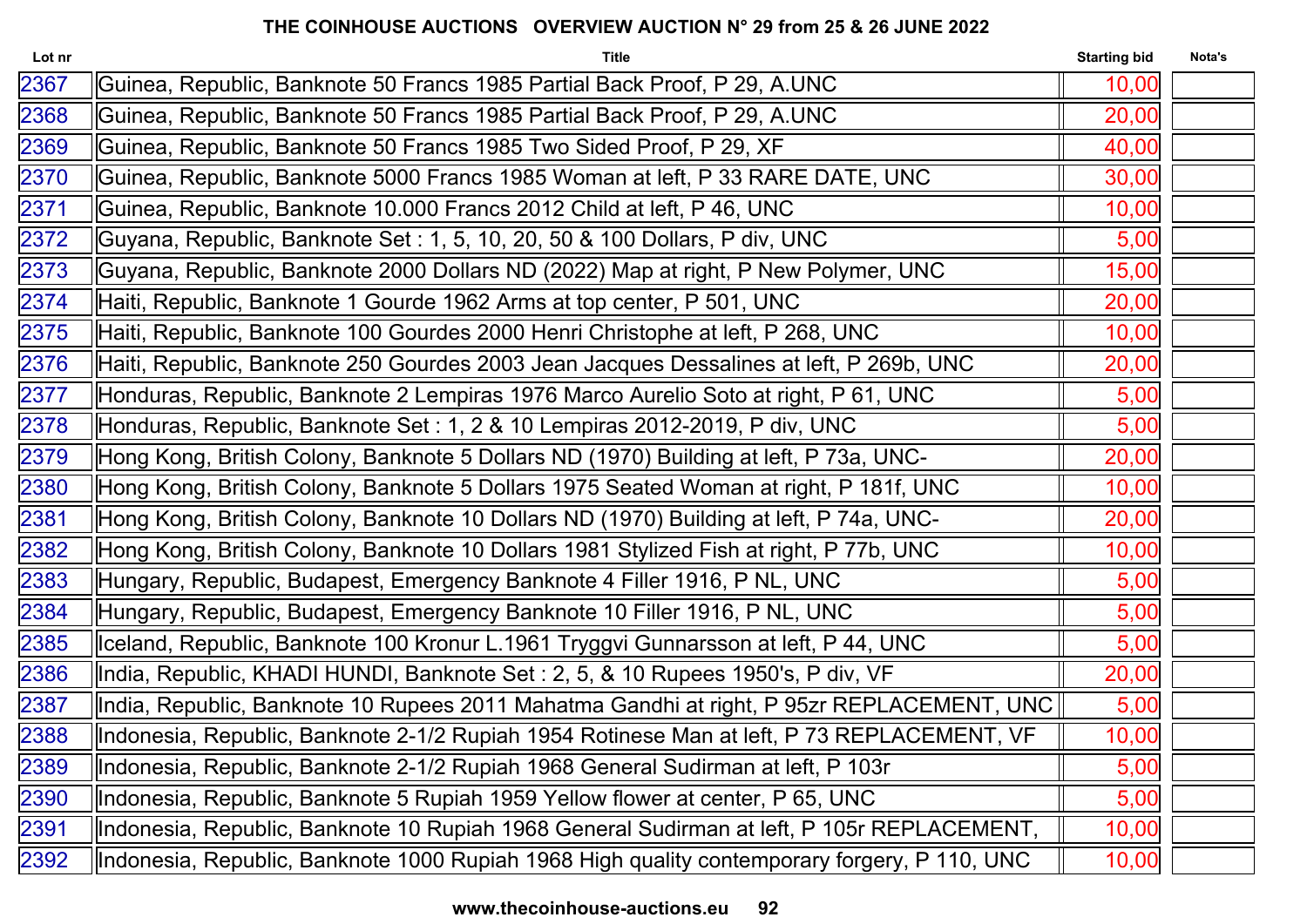| Lot nr | <b>Title</b>                                                                                   | <b>Starting bid</b> | Nota's |
|--------|------------------------------------------------------------------------------------------------|---------------------|--------|
| 2393   | Indonesia, Republic, Banknote 1000 Rupiah 2000 Kapitan Pattimura at center, P 141h ERROR       | 30,00               |        |
| 2394   | Indonesia, Republic, Banknote 10.000 Rupiah 1992/98 Sri Sultan Hamengku Buwono IX at left, P   | 10,00               |        |
| 2395   | Iran, Kingdom, Banknote 100 Rials ND (1974-1979) Shah Pahlavi at right, P 102d REPLACEMENT,    | 25,00               |        |
| 2396   | Iran, Kingdom, Banknote 500 Rials ND (1971-1973) Shah Pahlavi at center, P 93c XF, ERROR       | 50,00               |        |
| 2397   | Iran, Islamic Republic, Banknote 1000 Rials ND (1982-1992) Madressa Seminary at center, P 138b | 20,00               |        |
| 2398   | Iraq, Rafidain Bank, Banknote - Travalers Cheque 20 Dollars ND, P ND, UNC                      | 10,00               |        |
| 2399   | Iraq, Rafidain Bank, Banknote - Travallers Cheque 20 Pounds Sterling ND, P ND, UNC             | 10,00               |        |
| 2400   | Iraq, Republic, Banknote 5 Dinars 1981 Waterfall at center, P 70, UNC                          | 5,00                |        |
| 2401   | Iraq, Republic, Banknote 10 Dinars 1982 Man at right, P 71, UNC                                | 5,00                |        |
| 2402   | Iraq, Republic, Banknote Set: 50, 250, 500 & 1000 Dinars, P div, UNC                           | 5,00                |        |
| 2403   | Italy, Republic, Banknote 1 Lira 1943 Value at center - Military issue, P M10, UNC             | 5,00                |        |
| 2404   | Italy, Republic, Banknote 1 Lira L.1944 Italia at left, P 29b, UNC                             | 5,00                |        |
| 2405   | Italy, Republic, Banknote 5 Lira 1943A Value at center - Military issue, P M18, UNC-           | 5,00                |        |
| 2406   | lltaly, Republic, Banknote 10 Lira 1943A Value at center - Military issue, P M19, UNC-         | 5,00                |        |
| 2407   | Italy, Republic, Banknote 1000 Lire 1959 Italia at left, P 88cr REPLACEMENT, VF                | 20,00               |        |
| 2408   | Italy, Republic, Banknote Lot with 5 older Italian Banknotes in various grades, some better    | 10,00               |        |
| 2409   | Italy, Military Issues, Banknote 1, 2, 10, 20 & 100 Lire 1918 Military Buono di Cassa, P M4-8  | 100,00              |        |
| 2410   | Japan, Government, Han Satsu, Banknote 1 Monme 17th Century, Japanese Characters, VF/XF        | 10,00               |        |
| 2411   | Japan, Government, Han Satsu, Banknote 1 Momme 1600-1879 Period, P NL, XF                      | 10,00               |        |
| 2412   | Japan, Government, Han Satsu, Banknote 1 Momme 1600-1879 Period, P NL, XF                      | 10,00               |        |
| 2413   | Japan, Government, Han Satsu, Banknote 1 Momme 1600-1879 Period, P NL, XF                      | 10,00               |        |
| 2414   | Japan, Government, Han Satsu, Banknote 1 Momme 1600-1879 Period, P NL, XF                      | 10,00               |        |
| 2415   | Japan, Government, Han Satsu, Banknote 1 Momme 1600-1879 Period, P NL, VF                      | 10,00               |        |
| 2416   | Japan, Government, Han Satsu, Banknote 1 Momme 1600-1879 Period, P NL, F/VF                    | 10,00               |        |
| 2417   | Japan, Government, Han Satsu, Banknote 1 Momme 1600-1879 Period, P NL, F/VF                    | 10,00               |        |
| 2418   | Japan, Government, Han Satsu, Banknote 1 Momme 1600-1879 Period, P NL, F/VF                    | 10,00               |        |
|        |                                                                                                |                     |        |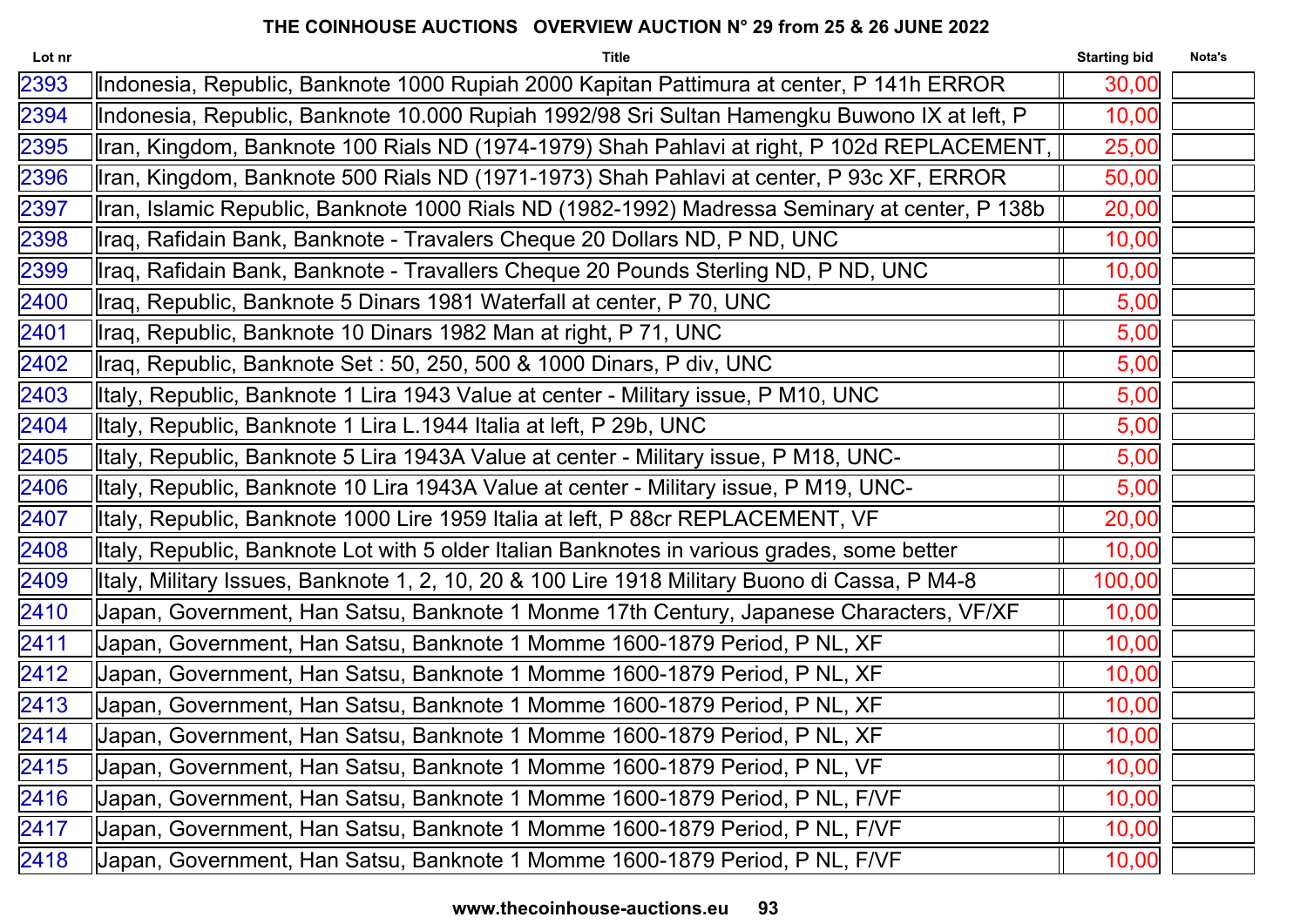| Lot nr | <b>Title</b>                                                                                    | <b>Starting bid</b> | Nota's |
|--------|-------------------------------------------------------------------------------------------------|---------------------|--------|
| 2419   | Japan, Empire, Banknote 10 Sen ND (1945) Large B at center - Military issue, P 63, UNC          | 5,00                |        |
| 2420   | Japan, Empire, Banknote 50 Sen ND (1945) Large B at center - Military issue, P 65, UNC-         | 5,00                |        |
| 2421   | Jersey, British Colony, Banknote 1 Pound ND (1993) Queen Elizabeth II at right, P 20s SPECIMEN, | 20,00               |        |
| 2422   | Jersey, British Colony, Banknote 1 Pound ND (2010) Queen Elizabeth II at right, P 35, UNC       | 5,00                |        |
| 2423   | Jordan, Kingdom, Banknote 50 Dinars AH1420/1999 King Abdullah II at right, P 33, RARE, XF+      | 80,00               |        |
| 2424   | Kamberra, Private, Banknote 50 Numismas 2019 Alexandre David Neel at right, P NL, UNC           | 10,00               |        |
| 2425   | Katanga, Independent State, Banknote 10 Francs 1960 Moise Tshombe at right, P 5, Poor           | 10,00               |        |
| 2426   | Korea, Japanese Protectorate, Banknote 1 Yen ND (1932) Bearded man at right, P 29, A.VF         | 10,00               |        |
| 2427   | Korea, Japanese Protectorate, Banknote 1 Yen ND (1945) Bearded man at right, P 38, XF           | 10,00               |        |
| 2428   | Korea, Japanese Protectorate, Banknote 100 Yen ND (1947) Bearded man at right, P 46, XF         | 20,00               |        |
| 2429   | Korea South, Republic, Banknote 10 Won ND (1962-1965) Tower at left, P 33e, UNC                 | 5,00                |        |
| 2430   | Korea South, Republic, Banknote 500 Won ND (1966) Pagode at left, P 39, UNC                     | 20,00               |        |
| 2431   | Kyrgyzstan, Republic, Banknote 100 Som 2002 Toktogul at right, P 21, UNC                        | 5,00                |        |
| 2432   | Lao, Kingdom, Banknote 1000 Kip ND (1963) King Savang Vatthana at left, P 14b, UNC              | 5,00                |        |
| 2433   | Lao, Peoples Republic, Banknote 20.000 Kip ND 2003 Kaysone Phomvihane at center, P 36b, UNC     | 5,00                |        |
| 2434   | Latvia, Republic, Banknote 10 Rubli 1919 Riga's Workers Deputies Soviet, P R4, PROOF, A.UNC     | 40,00               |        |
| 2435   | Latvia, Republic, Banknote 50 Rubli 1992 Value at center, P 40, A.UNC                           | 5,00                |        |
| 2436   | Latvia, Republic, Banknote 200 Rubli 1992 Value at center, P 41, A.UNC                          | 15,00               |        |
| 2437   | Lebanon, Republic, Banknote Set : 13 different notes from the 1964 issue, P div, XF/UNC         | 20,00               |        |
| 2438   | Libya, Peoples Republic, Banknote 5 Dinars ND (1972) Arms at left, P 36b, A.UNC                 | 10,00               |        |
| 2439   | Lithuania, Republic, Banknote Set : 1, 5 & 10 Litu 1989 Knights, P NL, UNC                      | 5,00                |        |
| 2440   | Lithuania, Republic, Banknote Set : 1, 2, 5 & 50 Litauru 1991 Sports, P NL, UNC                 | 5,00                |        |
| 2441   | Luxembourg, Grand Duchy, Banknote 10 Francs ND (1944) Charlotte at center, P 44, UNC            | 20,00               |        |
| 2442   | Luxembourg, Grand Duchy, Banknote 20 Francs 1966 Grand Duke Jean at left, P 54, UNC-            | 10,00               |        |
| 2443   | Luxembourg, Grand Duchy, Banknote 50 Francs ND (1944) Grand Duchess Charlotte at left, P 46a,   | 40,00               |        |
| 2444   | Luxembourg, Grand Duchy, Banknote 100 Francs 1968 Grand Duke Jean at right, P 14a, VF           | 10,00               |        |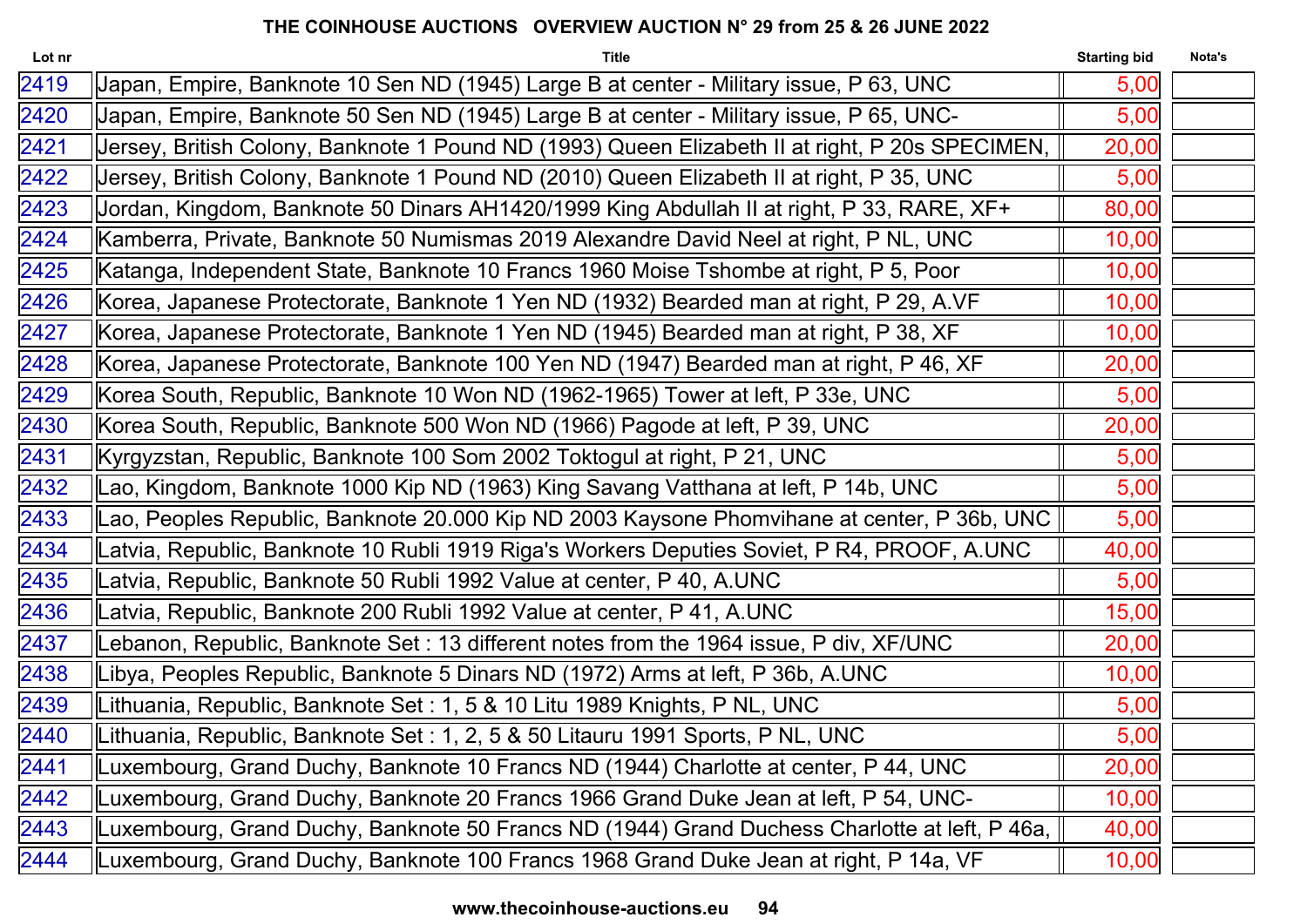| Lot nr | <b>Title</b>                                                                                   | <b>Starting bid</b> | Nota's |
|--------|------------------------------------------------------------------------------------------------|---------------------|--------|
| 2445   | Luxembourg, Grand Duchy, Banknote 100 Francs 1981 Bridge to Luxembourg City, P 14A, UNC        | 20,00               |        |
| 2446   | Lybia, Republic, Banknote 10 Dinars ND (1972) Omar El Mukhtar at left, P 37b, UNC              | 20,00               |        |
| 2447   | Macedonia, Republic, Banknote 10 Denar 2020 Peacock & Duck, P W27 Uncut pair with new bank     | 10,00               |        |
| 2448   | Madagascar & Comores, Republic, Banknote 500 Francs 1950 Man with fruit at center, P 47b,      | 80,00               |        |
| 2449   | Madagascar, Republic, Banknote Set : 500 & 1000 Ariary (1994), P 75/76, UNC                    | 5,00                |        |
| 2450   | Madagascar, Republic, Banknote Set : 100, 200, 500, 1000 & 2000 Ariary (2017), P 97/101, UNC   | 5,00                |        |
| 2451   | Madagascar, Republic, Banknote 5000 Ariary ND (2017) Waterfall at right, P 102, UNC            | 5,00                |        |
| 2452   | Malagasy, Republic, Banknote 1000 Francs ND (1961) Man & Woman at left center, P 54            | 150,00              |        |
| 2453   | Maldives, Republic, Banknote Set : 5, 10 & 20 Rufiyaa Polymer 2015-2017, P div, UNC            | 5,00                |        |
| 2454   | Malta, Republic, Banknote 1 Lira L.1967 Watch tower at center, P 34b, UNC                      | 20,00               |        |
| 2455   | Mauritania, Republic, Banknote 20 Ouguiya 2020 Polymer Building, P New, UNC                    | 5,00                |        |
| 2456   | Mauritius, Republic, Banknote 50 Rupees 2013 Joseph Maurice Paturau at left, P 65, UNC         | 5,00                |        |
| 2457   | Memel, French Administration, Banknote 5 Mark 1922 Stock Exchange at back, P 4, UNC-           | 25,00               |        |
| 2458   | Mexico, Sobreno de Mexico, Banknote 1 Peso 1915 Statue at center, P S881, PCGS Graded          | 40,00               |        |
| 2459   | Mexico, Estados Unidos, Banknote Set : 1, 5, 10, 20, 100, 500, 1000, 2000 & 5000 Pesos, P div, | 10,00               |        |
| 2460   | Mexico, Estados Unidos, Banknote 20 Pesos 2021 Polymer commemorative issue, P New, UNC         | 5,00                |        |
| 2461   | Mexico, Estados Unidos, Banknote 100 Pesos 2016 Centennial of Enactment of the Constitution, P | 10,00               |        |
| 2462   | Mexico, Estados Unidos, Banknote 100 Pesos 2020 Sor Juana Ines de la Cruz, P New Polymer,      | 10,00               |        |
| 2463   | Mongolia, Peoples Republic, Banknote 1 Tugrik 1955 Sukhe-Bataar at right, P 28 REPLACEMENT,    | 5,00                |        |
| 2464   | Mongolia, Peoples Republic, Banknote 10 Tugrik 1955 Sukhe Bataar at right, P 31r               | 10,00               |        |
| 2465   | Mongolia, Peoples Republic, Banknote Set : 5, 10, 25 & 50 Tugrik 1966, P div, UNC              | 5,00                |        |
| 2466   | Mongolia, Peoples Republic, Banknote 10.000 Tugrik 2009 Genghis Kahn at left, P 69b, UNC       | 10,00               |        |
| 2467   | Mongolia, Peoples Republic, Banknote - First Day Cover 1989 with 1 Tugrik 1955, P NL, UNC      | 5,00                |        |
| 2468   | Morocco, Kingdom, Banknote 5 Dirhams 1970 King Hassan II at left, P 56r REPLACEMENT, UNC       | 20,00               |        |
| 2469   | Morocco, Kingdom, Banknote 100 Dirhams on 10.000 Francs 1955 View on Casablanca, P 52, F/VF    | 50,00               |        |
| 2470   | Mozambique, Portuguese Colony, Banknote 50 Escudos 1970 Joao de Azevedo Coutinho, P 111,       | 20,00               |        |
|        |                                                                                                |                     |        |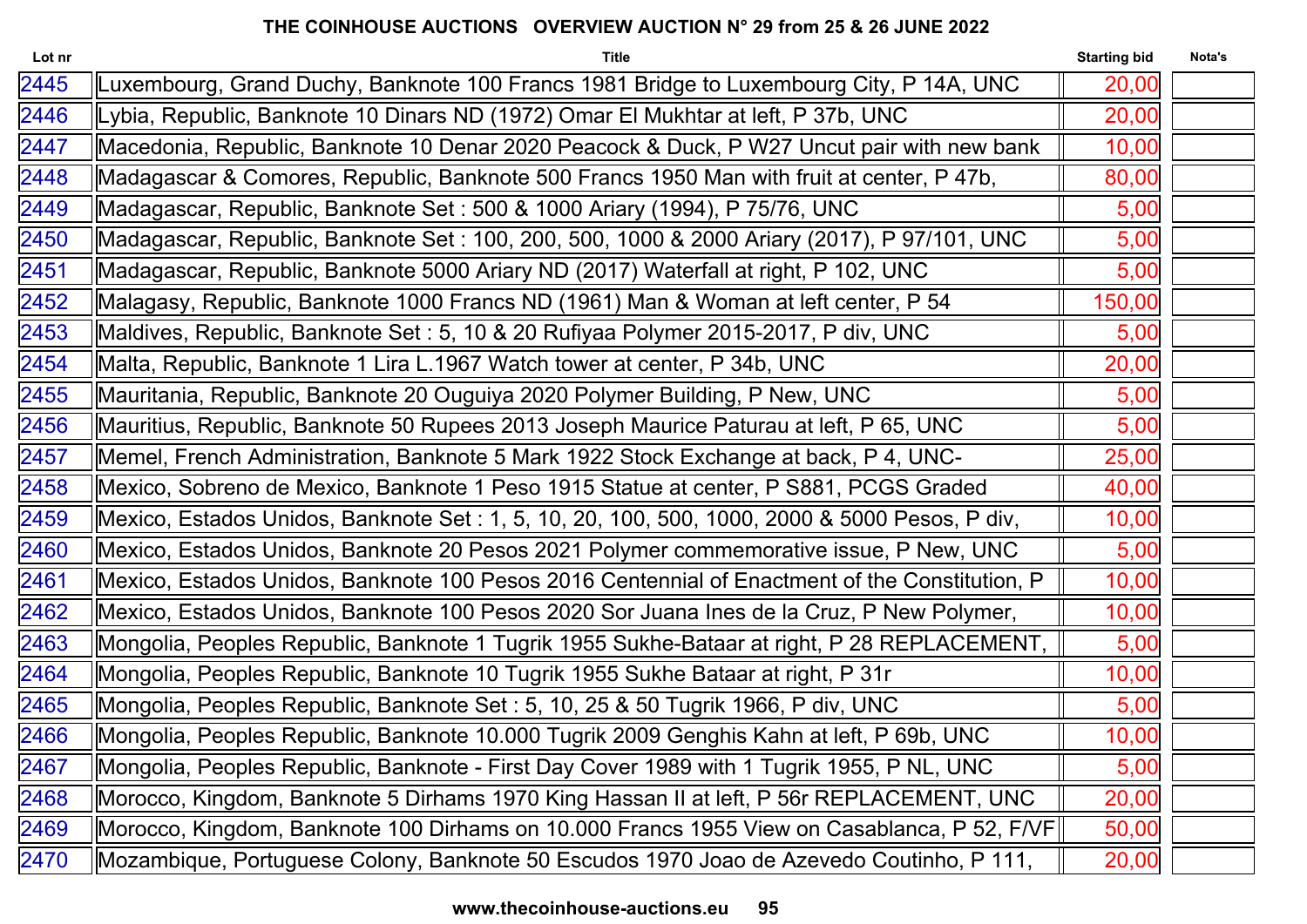| <b>Title</b>                                                                                   | <b>Starting bid</b>                                                                         | Nota's                                                                                                                                                                                                                                                                                                   |
|------------------------------------------------------------------------------------------------|---------------------------------------------------------------------------------------------|----------------------------------------------------------------------------------------------------------------------------------------------------------------------------------------------------------------------------------------------------------------------------------------------------------|
| Mozambique, Portuguese Colony, Banknote 500 Escudos 1967 Caldas Xavier at right, P 110, Fine   | 10,00                                                                                       |                                                                                                                                                                                                                                                                                                          |
| Namibia, Republic, Banknote 10 Namibia Dollars ND (1992) H. Witbooi at left, P 1, UNC          | 5,00                                                                                        |                                                                                                                                                                                                                                                                                                          |
| Namibia, Republic, Banknote 50 Namibia Dollars ND (1993) H. Witbooi at left, P 2, SCARCE, UNC  | 30,00                                                                                       |                                                                                                                                                                                                                                                                                                          |
| Namibia, Republic, Banknote 100 Namibia Dollars ND (1993) H. Witbooi at left, P 3, SCARCE, UNC | 50,00                                                                                       |                                                                                                                                                                                                                                                                                                          |
|                                                                                                | 5,00                                                                                        |                                                                                                                                                                                                                                                                                                          |
| Netherlands, Kingdom, Banknote Zilverbon 1 Gulden 1938 Queen Wilhelmina at left, P 61, UNC     | 10,00                                                                                       |                                                                                                                                                                                                                                                                                                          |
| Netherlands, Kingdom, Banknote 1 Gulden 1945 Queen Wilhelmina at center, P 70, VF/XF           | 20,00                                                                                       |                                                                                                                                                                                                                                                                                                          |
|                                                                                                | 20,00                                                                                       |                                                                                                                                                                                                                                                                                                          |
| Nicaragua, Republic, Banknote 100 Cordobas 1985 R. Lopez Perez at right, P 154, UNC            | 10,00                                                                                       |                                                                                                                                                                                                                                                                                                          |
| Nicaragua, Republic, Banknote Set : 5, 10 & 20 Cordobas Polymer, P div, UNC                    | 5,00                                                                                        |                                                                                                                                                                                                                                                                                                          |
| Nigeria, Republic, Banknote Set : 5, 10, 20 & 50 Naira Polymer, P div, UNC                     | 5,00                                                                                        |                                                                                                                                                                                                                                                                                                          |
| Oman, Sultanate, Banknote 100 Baisa 2020 Arms at right, P W50, UNC                             | 5,00                                                                                        |                                                                                                                                                                                                                                                                                                          |
| Oman, Sultanate, Banknote 1/2 Rial 2020 Arms at right, P W51, UNC                              | 5,00                                                                                        |                                                                                                                                                                                                                                                                                                          |
| Pakistan, Republic, Banknote 1 Rupee ND (1964-1972) Moon and Star, P 9A, UNC (ph)              | 5,00                                                                                        |                                                                                                                                                                                                                                                                                                          |
| Pakistan, Republic, Banknote 1 Rupee ND (1972-1973) Moon and Star, P 10b, XF (ph)              | 5,00                                                                                        |                                                                                                                                                                                                                                                                                                          |
| Pakistan, Republic, Banknote 1 Rupee ND (1975-1979) Moon and Star, P 24A, UNC (ph)             | 5,00                                                                                        |                                                                                                                                                                                                                                                                                                          |
| Pakistan, Republic, Banknote 10 Rupees ND (1948) Crescent Moon and Star, P 6, VF (small edge   | 50,00                                                                                       |                                                                                                                                                                                                                                                                                                          |
| Pakistan, Republic, Banknote 10 Rupees Mohammed Ali Jinnah - Haj issue, P R6, A.UNC            | 10,00                                                                                       |                                                                                                                                                                                                                                                                                                          |
| Pakistan, Republic, Banknote 100 Rupees Mohammed Ali Jinnah - Haj issue, P R7, RARE, UNC       | 50,00                                                                                       |                                                                                                                                                                                                                                                                                                          |
| Paraguay, Republic, Banknote Set: 1, 5 & 100 Guaranies, P div, UNC                             | 5,00                                                                                        |                                                                                                                                                                                                                                                                                                          |
| Peru, Republic, Banknote Set: Group of 5 different notes, P div, UNC                           | 5,00                                                                                        |                                                                                                                                                                                                                                                                                                          |
|                                                                                                | 20,00                                                                                       |                                                                                                                                                                                                                                                                                                          |
|                                                                                                | 50,00                                                                                       |                                                                                                                                                                                                                                                                                                          |
| Philippines, Republic, Banknote Set: 2, 5 & 10 Pesos 1949, P div, AU/UNC                       | 10,00                                                                                       |                                                                                                                                                                                                                                                                                                          |
| Poland, Republic, Banknote 500 Marek 1919 Portrait Woman at right, P 28, VF                    | 10,00                                                                                       |                                                                                                                                                                                                                                                                                                          |
| Poland, Peoples Republic, Banknote 10 Zlotych 1994 Prince Mieszko, P 173a, VF/XF               | 2,00                                                                                        |                                                                                                                                                                                                                                                                                                          |
|                                                                                                | Philippines, Commonwealth, Banknote 100 Pesos ND (1944) Ferdinand Magellan at left, P 100a, | Netherlands, Amsterdam-Rotterdam bank, Banknote - Travellers Cheque 50 Gulden ND, P NL, UNC  <br>Netherlands, Kingdom, Banknote 100 Gulden 1970 Michiel Adriaensz de Ruyter at right, P 93a, Fine  <br>Philippines, Republic, Banknote 1 Peso ND (1942) Allied Counterfeit with watermark, P 106x, A.UNC |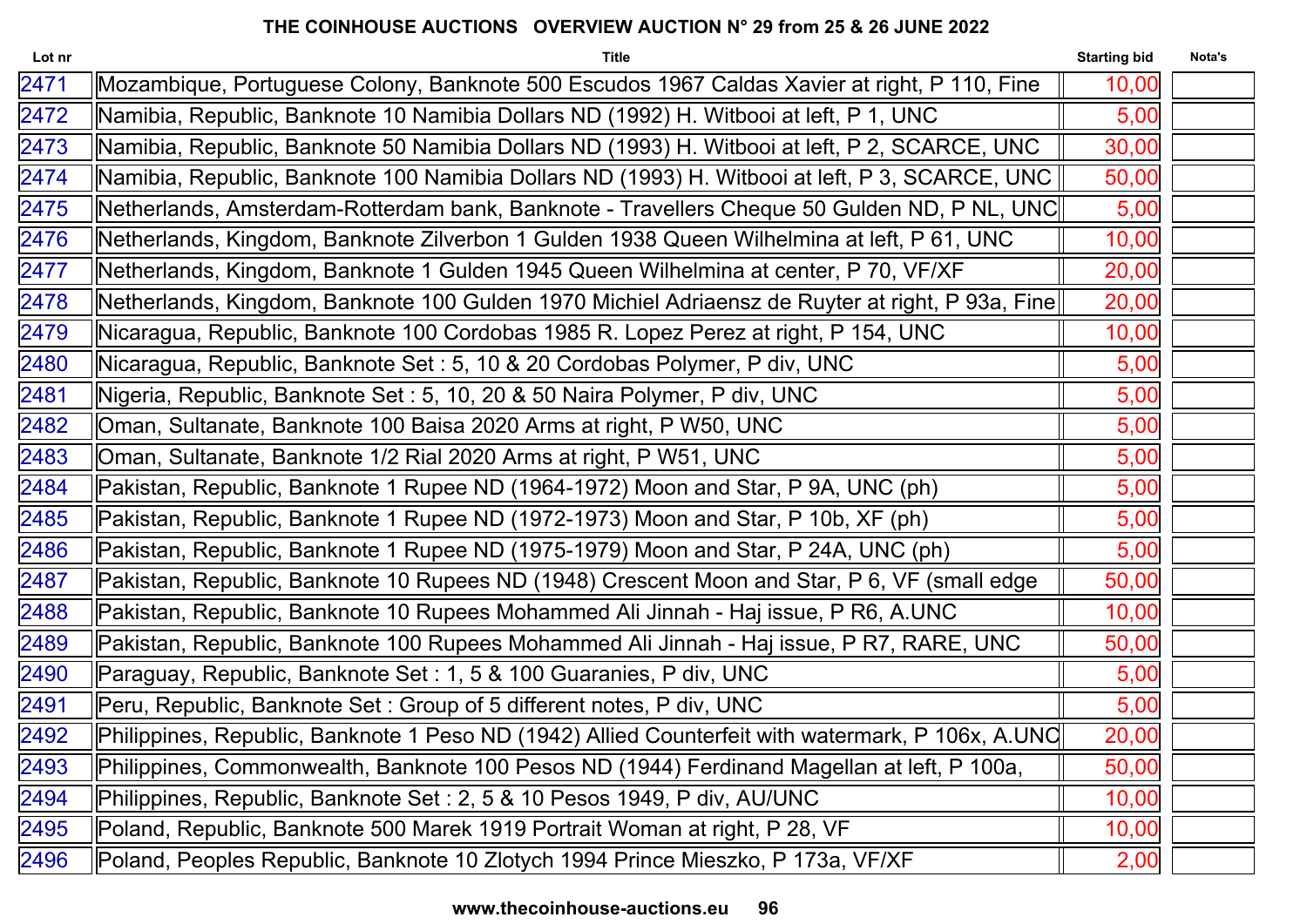| Lot nr | <b>Title</b>                                                                                      | <b>Starting bid</b> | Nota's |
|--------|---------------------------------------------------------------------------------------------------|---------------------|--------|
| 2497   | Poland, Peoples Republic, Banknote 20 Zlotych 2016 King Boleslaw I Chrobry, P 174b, VF/XF         | 4,00                |        |
| 2498   | Poland, Peoples Republic, Banknote 50 Zlotych 1994 King Kazimierz III, P 175a, VF                 | 10,00               |        |
| 2499   | Poland, Peoples Republic, Banknote 50 Zlotych 2012 King Kazimierz III, P 185a, XF                 | 10,00               |        |
| 2500   | Poland, Peoples Republic, Banknote 100 Zlotych 1994 Wladyslaw II, P 176a, VF                      | 15,00               |        |
| 2501   | Poland, Peoples Republic, Banknote 100 Zlotych 2012 Wladyslaw II, P 186, VF                       | 15,00               |        |
| 2502   | Portugal, Hospital de San Jose, Banknote Set : 5, 10, 20, 30 & 50 Centavos (1930) Hospital        | 10,00               |        |
| 2503   | Romania, Provisionals, Banknote 10 Coroane ND (1919) Boy at center, P R13, VG                     | 5,00                |        |
| 2504   | Romania, Provisionals, Banknote 20 Coroane ND (1919) Woman at left, P R15, VG                     | 5,00                |        |
| 2505   | Romania, Provisionals, Banknote 50 Coroane ND (1919) Woman at top left, P R18, Fine               | 10,00               |        |
| 2506   | Romania, Kingdom, Banknote 1000 Lei 1941 Farmers Women and children, P 52, UNC                    | 20,00               |        |
| 2507   | Romania, Kingdom, Banknote 5000 Lei 1945 Trajan & Decebal at upper left, P 56, VF                 | 5,00                |        |
| 2508   | Romania, Kingdom, Banknote 1.000.000 Lei 1947 Trajan and Decebal at center, P 60a, A.UNC          | 20,00               |        |
| 2509   | Romania, Republic, Banknote 10 Lei 2008 Nicolae Grigorescu at right, P 119h, UNC                  | 5,00                |        |
| 2510   | Romania, Republic, Banknote 20 Lei 2021 Ecaterina Teodoroiu at right, P New, UNC                  | 5,00                |        |
| 2511   | Romania, Republic, Banknote 50 Lei 2005 Aurel Vlaicu at right, P 120e, UNC                        | 20,00               |        |
| 2512   | Romania, Republic, Banknote 100 Lei 2018 Luca Caragiale at right, P 121i, UNC                     | 30,00               |        |
| 2513   | Romania, Republic, Banknote 200 Lei 1992 Grigore Antipa at right, P 100, UNC                      | 5,00                |        |
| 2514   | Romania, Republic, Banknote 500 Lei 2005 Mihai Eminescu at right, P 123b Polymer, RARE, UNC       | 200,00              |        |
| 2515   | Russia, Empire, Banknote - Savings Loan of 200 Rubles 1917 with all 20 coupons, P S889, VF/XF     | 20,00               |        |
| 2516   | Russia, Empire, Banknote 5000 Rubles 1919 Mosaic Watermark, P S419d, A.UNC                        | 10,00               |        |
| 2517   | Russia, South Russia, Banknote 10.000 Rubles 1919 Double Eagle at top center, P S425, A.UNC       | 10,00               |        |
| 2518   | Russia, Federation, Banknote 100 Rubles 2015 Annexation of Crimea, P 275, UNC                     | 5,00                |        |
| 2519   | Saint Helena, British Colony, Banknote 1 Pound ND (1976) Queen Elizabeth II at right, P 6, UNC    | 10,00               |        |
| 2520   | Saint Helena, British Colony, Banknote 5 Pounds ND (1981) Queen Elizabeth II at right, P 7b, UNC- | 20,00               |        |
| 2521   | Saint Pierre & Miquelon, French Colony, Banknote 5 Francs ND (1950-1960) Bougainville at right, P | 40,00               |        |
| 2522   | Saint Thomas & Prince, Portuguese Colony, Banknote 500 Escudos 1974 REMAINDER, P 43r,             | 20,00               |        |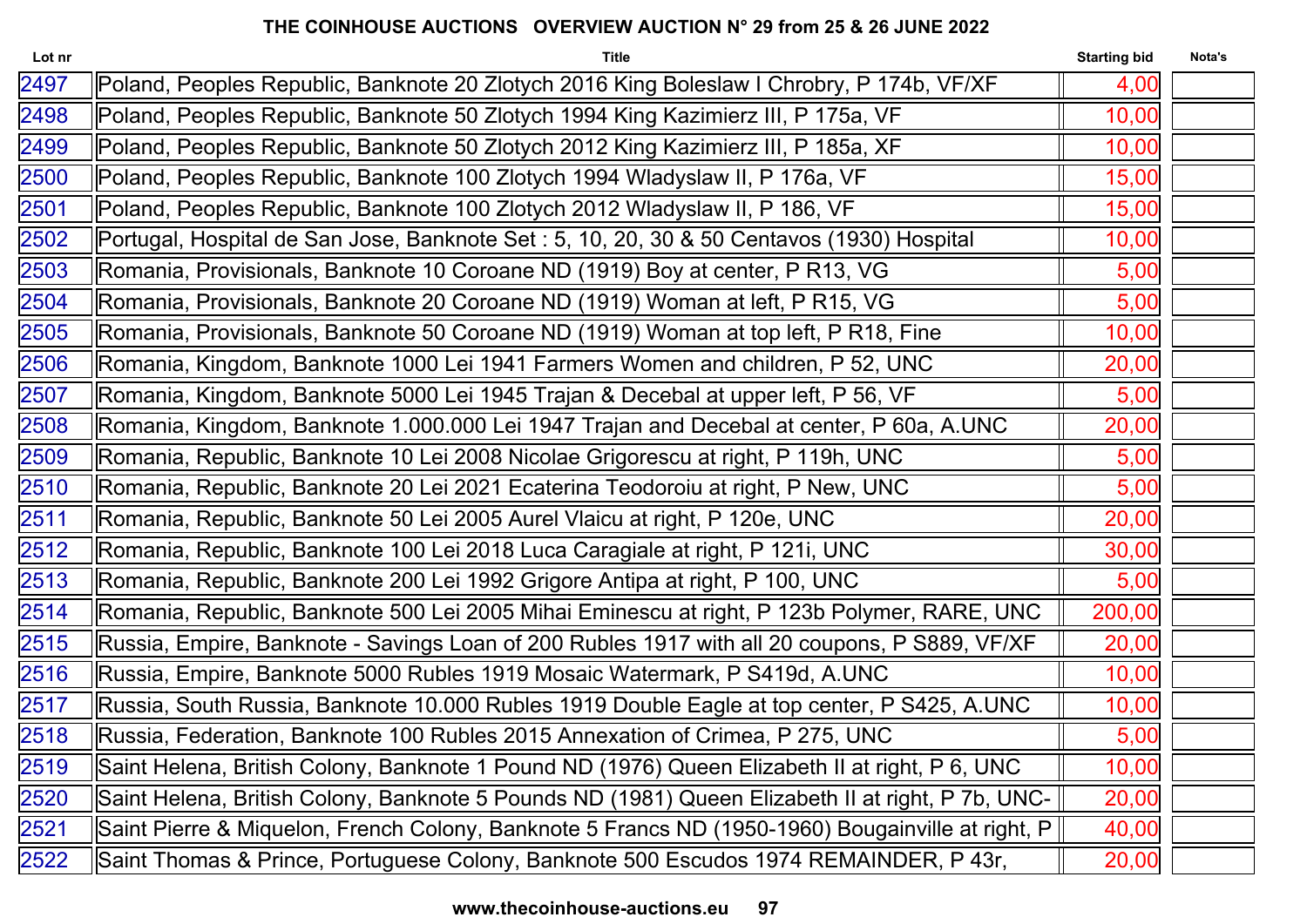| Lot nr | <b>Title</b>                                                                                 | <b>Starting bid</b> | Nota's |
|--------|----------------------------------------------------------------------------------------------|---------------------|--------|
| 2523   | Scotland, British Adm., Banknote 1 Pound 2000 Lord Ilay at right, P 351e, UNC                | 5,00                |        |
| 2524   | Serbia, Kingdom, Banknote 100 Dinara 1941 with adhesive stamp, P 23, XF                      | 20,00               |        |
| 2525   | Serbia, Federation, Banknote Set : 10, 20, 50 & 100 Dinara 2011-2014, P div, UNC             | 5,00                |        |
| 2526   | Serbia, Federation, Banknote 200 Dinara 2005 Nadezda Petrovic at left, P 42, UNC             | 5,00                |        |
| 2527   | Serbia, Federation, Banknote 500 Dinara 2012 Jovan Cvijic at left, P 59b, UNC                | 5,00                |        |
| 2528   | Serbia, Federation, Banknote 5000 Dinara 2003 Slobodan Jovanovic at left, P 45a, PCGS Graded | 80,00               |        |
| 2529   | Sierra Leone, Republic, Banknote 50 Cents ND (1974) President Stevens at left, P 4b, UNC     | 5,00                |        |
| 2530   | Slovakia, Republic, Banknote 100 Korun 2004 Madonna at right, P 44, XF                       | 5,00                |        |
| 2531   | Solomon Islands, Republic, Banknote Set : 2, 5 & 10 Dollars ND Arms at right, P div, UNC     | 5,00                |        |
| 2532   | Somaliland, Republic, Banknote 1000 Shillings 2006 Lion at center, P CS1, UNC                | 5,00                |        |
| 2533   | Spain, Kingdom, Banknote 5 Centimos ND (1938) Postage stamp / Disk issue, P 96, UNC          | 5,00                |        |
| 2534   | Spain, Kingdom, Banknote 10 Centimos ND (1938) Postage stamp / Disk issue, P 96A, UNC-       | 5,00                |        |
| 2535   | Spain, Kingdom, Banknote 1 Peseta 1937 Nike of Samothrace at left, P 94, UNC                 | 5,00                |        |
| 2536   | Spain, Kingdom, Banknote 1 Peseta 1948 Dame of Elche at right, P 135, UNC                    | 5,00                |        |
| 2537   | Spain, Kingdom, Banknote 2 Pesetas 1938 Woman at center, P 95, UNC-                          | 5,00                |        |
| 2538   | Spain, Kingdom, Banknote 5 Pesetas 1935 Woman at left, P 85, A.UNC                           | 5,00                |        |
| 2539   | Spain, Kingdom, Banknote 5 Pesetas 1951 Jaime Balmes at left, P 140, UNC                     | 5,00                |        |
| 2540   | Spain, Kingdom, Banknote 5 Pesetas 1954 King Alfonso X at right, P 146, UNC-                 | 5,00                |        |
| 2541   | Spain, Kingdom, Banknote 10 Pesetas 1935 Woman at right, P 86, UNC                           | 10,00               |        |
| 2542   | Spain, Kingdom, Banknote 50 Pesetas 1935 Santiago Ramon Y Cajal at right, P 88, A.UNC        | 10,00               |        |
| 2543   | Spain, Kingdom, Banknote 100 Pesetas 1925 Felipe II at left, P 69c, A.UNC                    | 5,00                |        |
| 2544   | Spain, Kingdom, Banknote 100 Pesetas 1938 Arms in underprint, P 113, F/VF                    | 10,00               |        |
| 2545   | Spain, Kingdom, Banknote 100 Pesetas 1940 Columbus at center, P 118 Contemporary FORGERY,    | 20,00               |        |
| 2546   | Spain, Kingdom, Banknote 500 Pesetas 1979 Rosalia de Castro at right, P 157, UNC             | 5,00                |        |
| 2547   | Spain, Kingdom, Banknote - First Day Cover 1985 with 200 Pesetas 1980, P NL, UNC             | 5,00                |        |
| 2548   | Sri Lanka, Republic, Banknote Set: 5 & 10 Rupees 1982-1989 Buildings, P div, UNC             | 5,00                |        |
|        |                                                                                              |                     |        |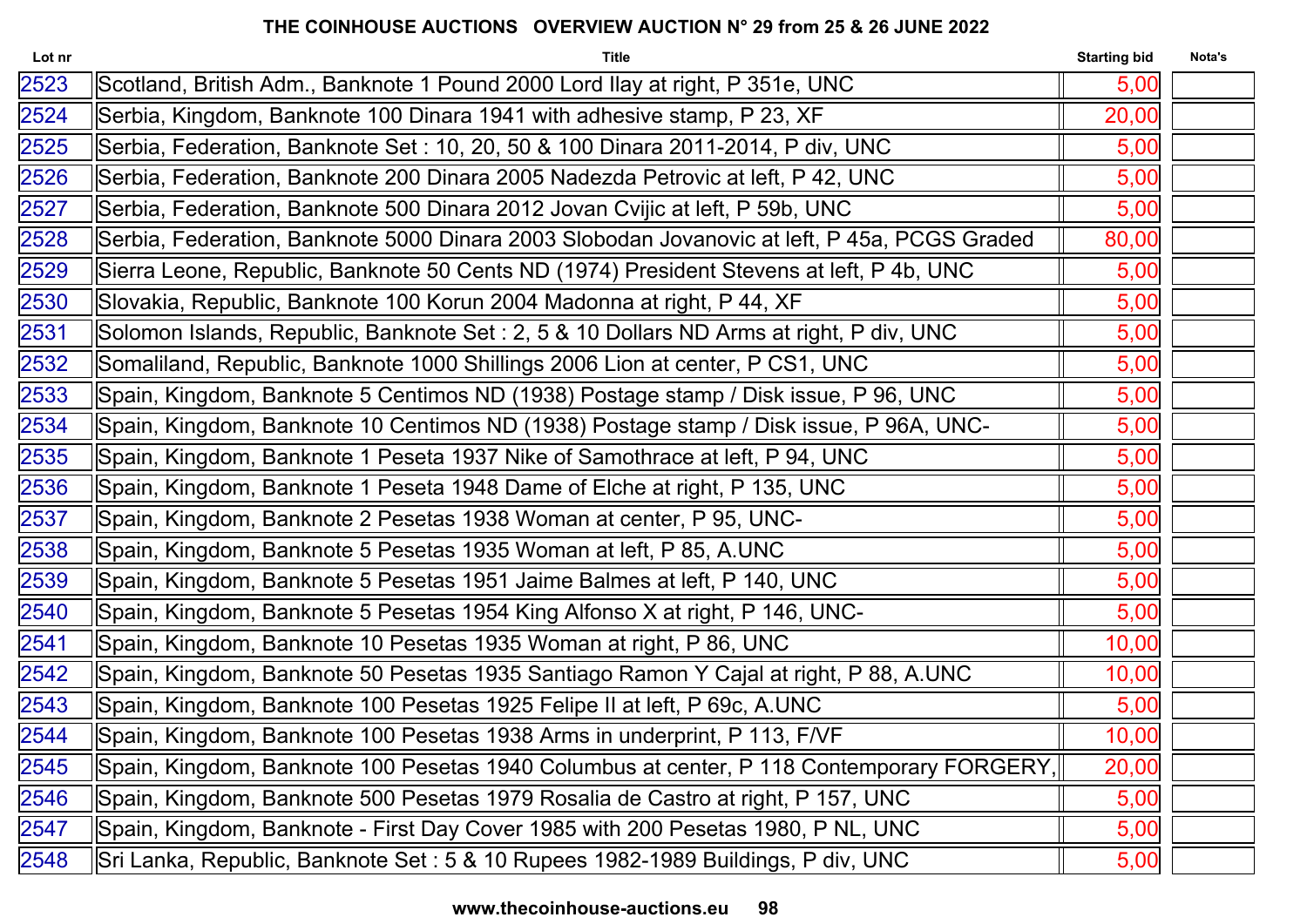| Lot nr | <b>Title</b>                                                                                   | <b>Starting bid</b> | Nota's |
|--------|------------------------------------------------------------------------------------------------|---------------------|--------|
| 2549   | Sri Lanka, Republic, Banknote Set : 20, 50 & 100 Rupees 2010 Birds, P 123/125, UNC             | 5,00                |        |
| 2550   | Sudan, Republic, Banknote 1 Pound 1970 with Rhinoceros watermark, P 13a, XF                    | 20,00               |        |
| 2551   | Sudan, Republic, Banknote 50 Dinars 1992 Building at center, P 54r REPLACEMENT, UNC            | 10,00               |        |
| 2552   | Sudan, Republic, Banknote 100 Dinars 1994 Building at right, P 55r REPLACEMENT, UNC            | 10,00               |        |
| 2553   | Sudan, Republic, Banknote Set: 25 & 50 Piastres, 1, 5 & 10 Pounds, P div, UNC                  | 5,00                |        |
| 2554   | Sudan, Republic, Banknote Set : 5, 10, 25, 50 & 100 Sudanese Dinars, P div, UNC                | 5,00                |        |
| 2555   | Suriname, Republic, Banknote Set : 5, 10, 25 & 100 Gulden 1963-1985, P div, UNC                | 5,00                |        |
| 2556   | Suriname, Republic, Banknote Set: 25, 100, 250 & 500 Gulden 1988, P div, UNC                   | 5,00                |        |
| 2557   | Suriname, Republic, Banknote Set : 5, 10 & 25 Gulden 2000 Birds, P div, UNC                    | 5,00                |        |
| 2558   | Swaziland, Kingdom, Banknote 10 Emalangeni 2006 King Mswati III at left, P 29c, UNC            | 5,00                |        |
| 2559   | Swaziland, Kingdom, Banknote 10 Emalangeni 2010 King Mswati III at left, P 36a, UNC            | 5,00                |        |
| 2560   | Swaziland, Kingdom, Banknote 10 Emalangeni 2022 Vision - King Mswati III at left, P New, UNC   | 5,00                |        |
| 2561   | Swaziland, Kingdom, Banknote 20 Emalangeni 2010 King Mswati III at left, P 37a, UNC            | 5,00                |        |
| 2562   | Swaziland, Kingdom, Banknote 50 Emalangeni 2001 King Mswati III at left, P 31a, UNC            | 10,00               |        |
| 2563   | Sweden, Kingdom, Banknote 5 Kronor 1914 Svea seated at right, P 26i, VF                        | 30,00               |        |
| 2564   | Sweden, Kingdom, Banknote 10 Kronor 1979 King Gustaf VI Adolf at right, P 52d, UNC             | 5,00                |        |
| 2565   | Sweden, Kingdom, Banknote 20 Kronor ND (2015) Astrid Lindgren at center, P 69, UNC             | 5,00                |        |
| 2566   | Sweden, Kingdom, Banknote 50 Kronor ND (2015) Evert Taube, P 70, XF                            | 5,00                |        |
| 2567   | Sweden, Kingdom, Banknote 500 Kronor ND (2007-12) King Carl XI, P 66c, VF                      | 35,00               |        |
| 2568   | Switzerland, Confederation, Banknote 5 Franken 1951 William Tell at left, P 11o, A.VF          | 10,00               |        |
| 2569   | Switzerland, Confederation, Banknote 10 Franken 1986 Leonhard Euler at right, P 53f, UNC-      | 15,00               |        |
| 2570   | Switzerland, Confederation, Banknote 10 Franken 2000 Le Corbusier, P 67, UNC                   | 15,00               |        |
| 2571   | Switzerland, Confederation, Banknote 100 Franken ND Alberto Giacometti, P 72, VF               | 75,00               |        |
| 2572   | Switzerland, Confederation, Banknote 200 Franken ND Charles-Ferdinand Ramuz, P 73, VF          | 150,00              |        |
| 2573   | Switzerland, Confederation, Banknote Lot (4) with 100 Swiss Francs in various grades including | 70,00               |        |
| 2574   | Thailand, Kingdom, Banknote 10 Baht 1936 King Rama VIII as a boy at left, P 28, SCARCE, Fine   | 80,00               |        |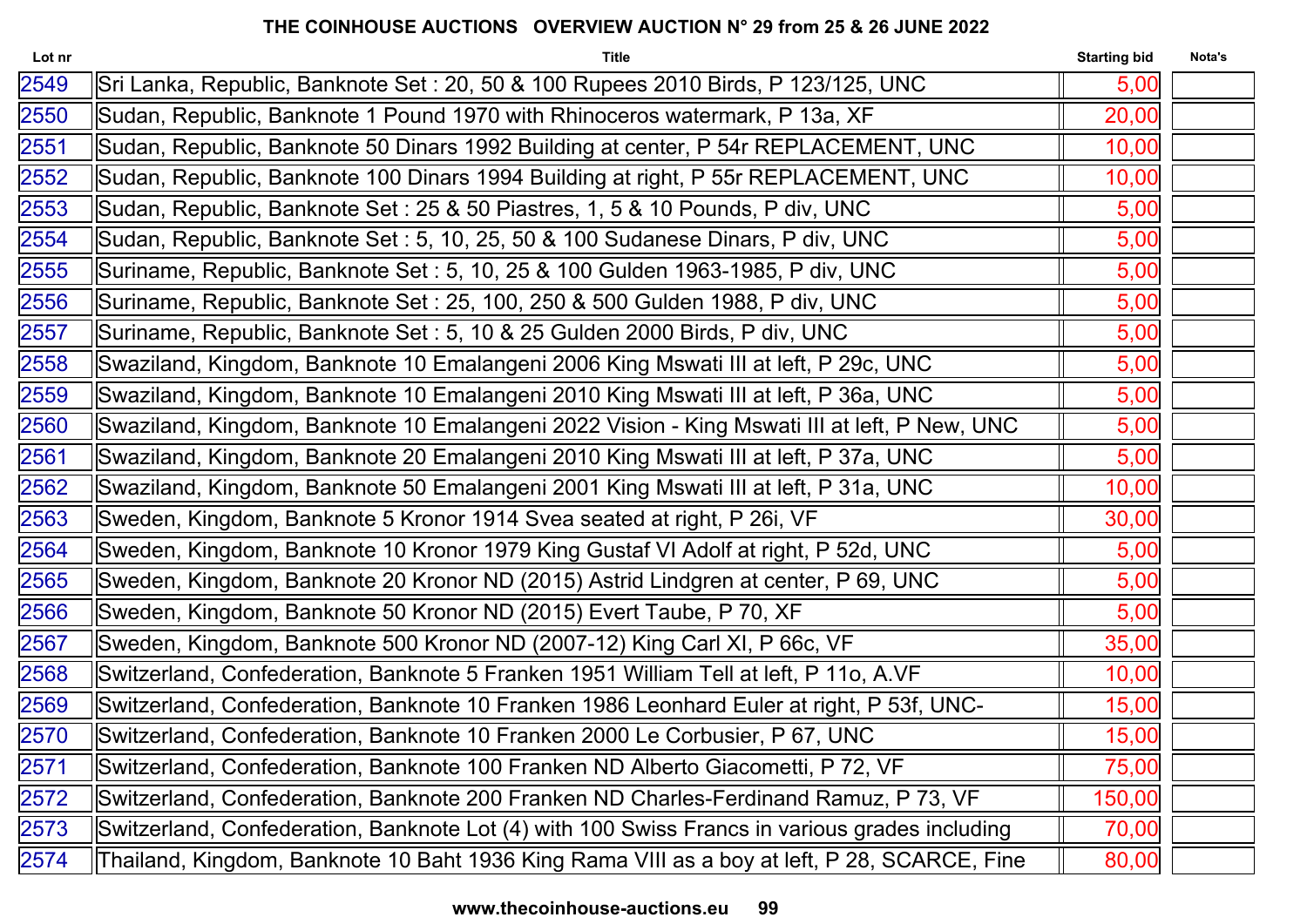| Lot nr | <b>Title</b>                                                                                   | <b>Starting bid</b> | Nota's |
|--------|------------------------------------------------------------------------------------------------|---------------------|--------|
| 2575   | Thailand, Kingdom, Banknote 20 Baht 1936 King Rama VIII as a boy at left, P 29, SCARCE, VF     | 120,00              |        |
| 2576   | Thailand, Kingdom, Banknote Set: 10 & 20 Baht King at right, P div, UNC                        | 5,00                |        |
| 2577   | Tonga, Kingdom, Banknote Set : 1, 2 & 5 Pa'anga King at right, P div, UNC                      | 5,00                |        |
| 2578   | Tunisia, Republic, Banknote 5 Dinars ND (1958) Habib Bourguiba at right, P 59, A.VF            | 10,00               |        |
| 2579   | Turkmenistan, Republic, Banknote Set : 50, 100 & 500 Manat, P div, UNC                         | 5,00                |        |
| 2580   | Ukraine, German Occupation, Banknote 20 Karbowanez 1942 Industrial worker at right, P 53, UNC- | 30,00               |        |
| 2581   | Ukraine, Republic, Banknote 2 Hryvni 1992 Prince Yaroslav at center, P 104, UNC                | 5,00                |        |
| 2582   | Ukraine, Republic, Banknote 5 Hryven 1992 B. Khmelnytsky at center, P 105, UNC                 | 5,00                |        |
| 2583   | Ukraine, Republic, Banknote 10 Hryven 1992 I. Mazepa at center, P 106, UNC                     | 10,00               |        |
| 2584   | Ukraine, Republic, Banknote 10 Hryven 1994 I. Mazepa at center, P 111a, UNC                    | 5,00                |        |
| 2585   | Ukraine, Republic, Banknote 20 Hryven 1995 Ivan Franko at right, P 112a, UNC                   | 10,00               |        |
| 2586   | Ukraine, Republic, Banknote 100 Hryven 2018 Arms at center, P New, UNC                         | 5,00                |        |
| 2587   | Ukraine, Republic, Banknote 0 Hryven 2020 First Astronaut, P New, UNC                          | 10,00               |        |
| 2588   | United States of America, South Carolina, Banknote 25 Cents 1863 Palm tree at center, P NL,    | 40,00               |        |
| 2589   | United States, Republic, Banknote 50 Dollars 2013 Ulyssus S. Grant, P 542, VF/XF               | 40,00               |        |
| 2590   | United States, Republic, Banknote 100 Dollars 2006 Benjamin Franklin, P 528, VF/XF             | 80,00               |        |
| 2591   | Uruguay, Republic, Banknote 500 Pesos ND (1991) Artigas at right, P 63A, UNC                   | 5,00                |        |
| 2592   | Uzbekistan, Republic, Banknote Set : Group of 6 different notes 1994-1999, P div, UNC          | 5,00                |        |
| 2593   | Uzbekistan, Republic, Banknote 5000 Som 2013 Arms at left, P 83, UNC                           | 5,00                |        |
| 2594   | Vanuatu, Republic, Banknote 100 Vatu ND (1982) Melanesian Chief, P 1, UNC                      | 5,00                |        |
| 2595   | Venezuela, Republic, Banknote Set : 10, 20, 50 & 100 Bolivares 1992, P div, UNC                | 5,00                |        |
| 2596   | Venezuela, Republic, Banknote Set with 24 different beautiful notes, P div, UNC                | 20,00               |        |
| 2597   | Vietnam South, Republic, Banknote 5 Dong ND (1955) Farmer with Ox, P 13, A.UNC                 | 5,00                |        |
| 2598   | Vietnam South, Republic, Banknote 200 Dong ND (1958) Building at right, P 9, VF/XF (pinholes)  | 20,00               |        |
| 2599   | Vietnam South, Republic, Banknote 500 Dong ND (1972) Tiger at left, P 33, UNC                  | 5,00                |        |
| 2600   | Vietnam South, Republic, Banknote 1000 Dong ND (1972) Three Elephants at left, P 34, UNC       | 5,00                |        |
|        |                                                                                                |                     |        |